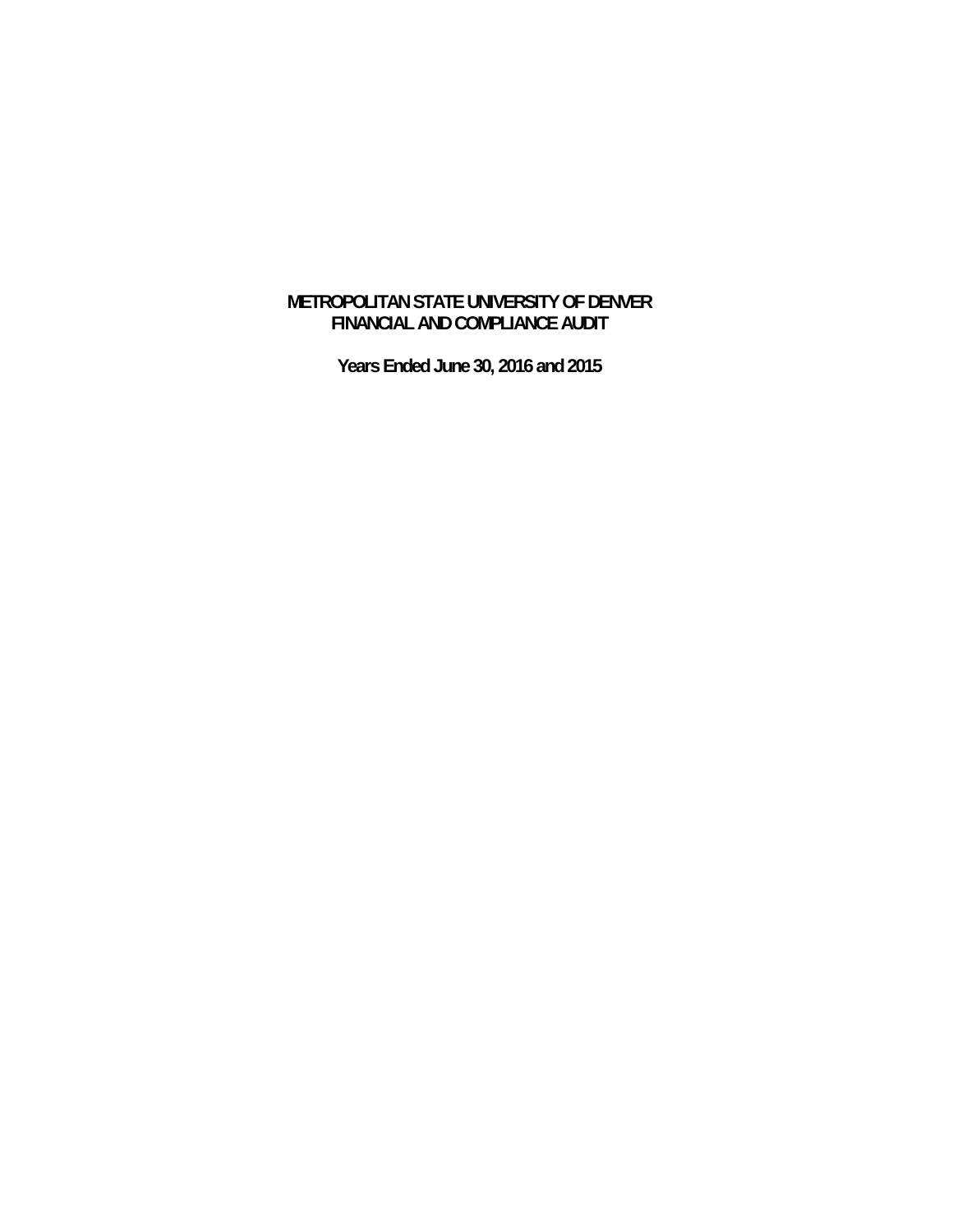# LEGISLATIVE AUDIT COMMITTEE

Representative Dan Nordberg – Chair Representative Dianne Primavera – Vice Chair

Senator Rollie Health Senator Chris Holbert Senator Cheri Jahn **Representative Tracy Kraft-Tharp**<br>
Senator Tim Neville **Representative Lori Saine** Representative Lori Saine

# OFFICE OF THE STATE AUDITOR

Dianne E. Ray State Auditor

Kerri Hunter **Deputy State Auditor** Deputy State Auditor

Gina Faulkner Contract Monitor

CliftonLarsonAllen LLP Contractor

AN ELECTRONIC VERSION OF THIS REPORT IS AVAILABLE AT **WWW.STATE.CO.US/AUDITOR**

> A BOUND REPORT MAY BE OBTAINED BY CALLING THE OFFICE OF THE STATE AUDITOR **303.869.2800**

PLEASE REFER TO REPORT NUMBER 1623F WHEN REQUESTING THIS REPORT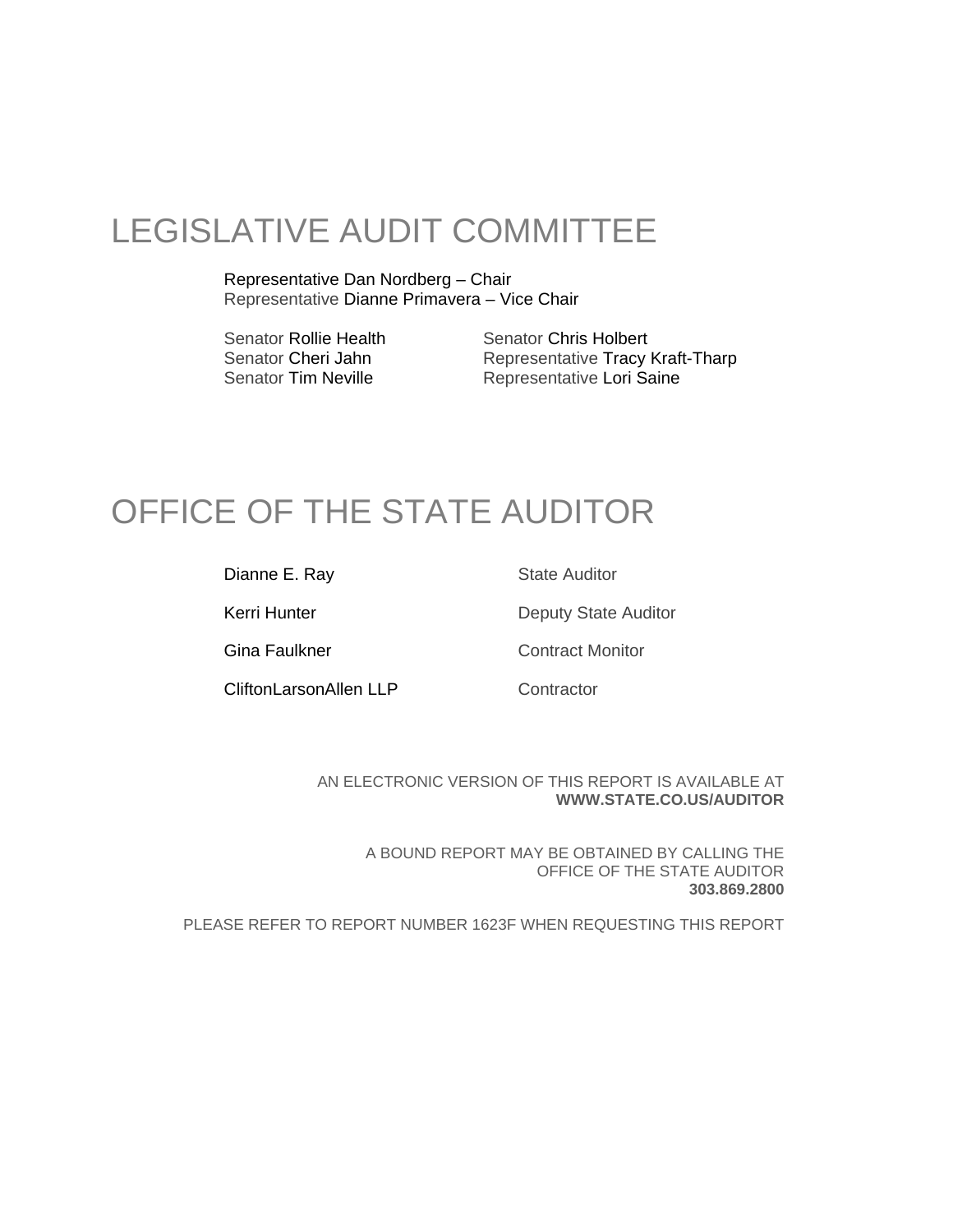# **TABLE OF CONTENTS**

| <b>Financial and Compliance Audit Report Section:</b>                                                                                                                   |
|-------------------------------------------------------------------------------------------------------------------------------------------------------------------------|
|                                                                                                                                                                         |
|                                                                                                                                                                         |
|                                                                                                                                                                         |
| Aggregate Discretely Presented Component Units - Statements of Financial Position  26<br>Aggregate Discretely Presented Component Units - Statements of Activities.  28 |
|                                                                                                                                                                         |
|                                                                                                                                                                         |
| Notes to Component Units                                                                                                                                                |
|                                                                                                                                                                         |
| Independent Auditors' Report on Internal Control over Financial Reporting and on<br>Compliance and Other Matters Based on an Audit of Financial Statements              |
|                                                                                                                                                                         |
|                                                                                                                                                                         |
|                                                                                                                                                                         |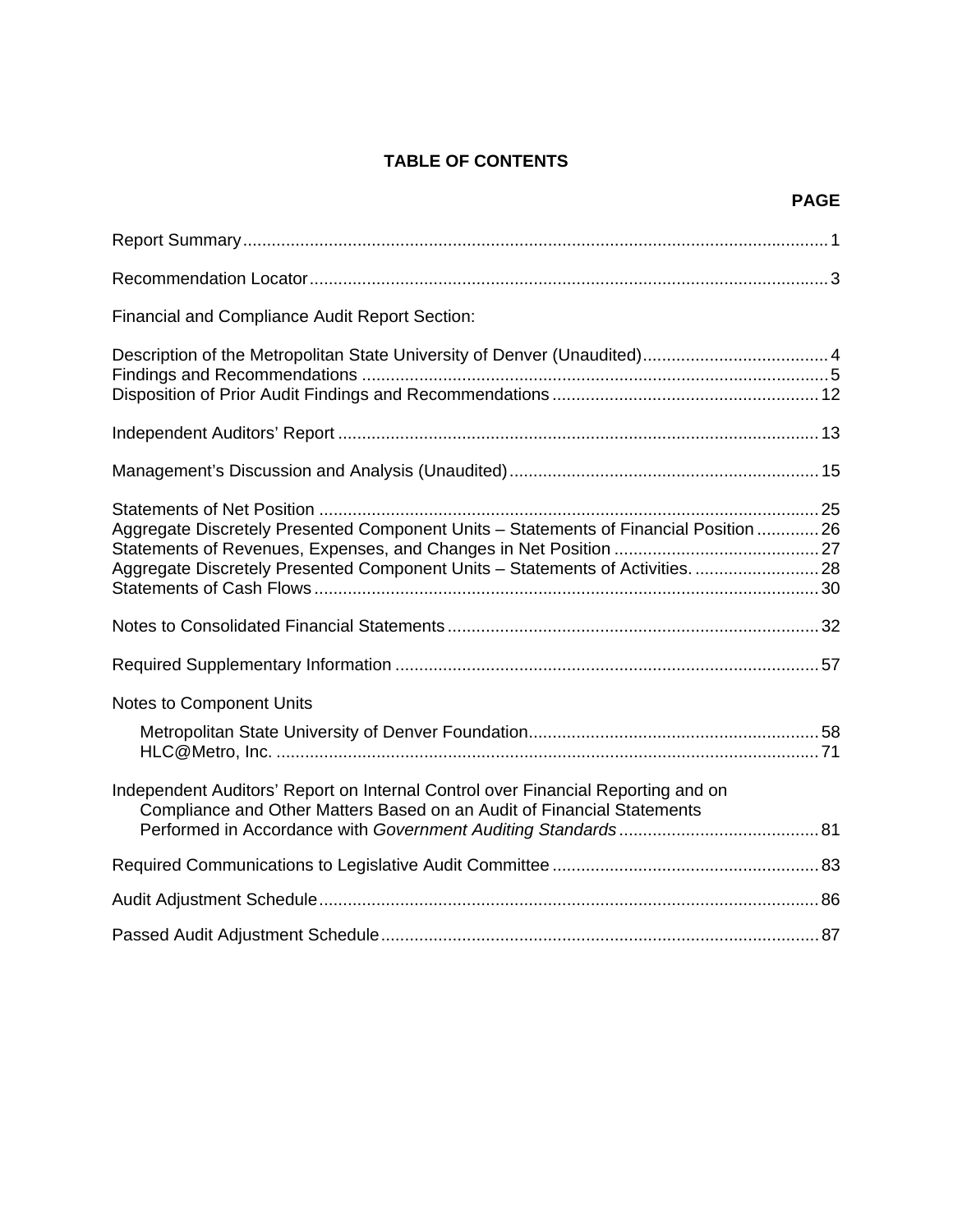#### **METROPOLITAN STATE UNIVERSITY OF DENVER REPORT SUMMARY Year Ended June 30, 2016 and 2015**

# **Purpose and Scope**

The Office of the State Auditor of the State of Colorado engaged CliftonLarsonAllen, LLP to conduct a financial and compliance audit of the Metropolitan State University of Denver (formerly, the Metropolitan State College of Denver) (the University) for the year ended June 30, 2016. CliftonLarsonAllen performed this audit in accordance with auditing standards generally accepted in the United States of America and the standards applicable to financial audits contained in *Government Auditing Standards*, issued by the Comptroller General of the United States. We conducted the related fieldwork from June 2016 to October 2016.

The purpose and scope of our audit were to:

- Express an opinion on the financial statements of the University as of and for the year ended June 30, 2016. This includes a report on internal control over financial reporting and compliance and other matters based on the audit of the financial statements performed in accordance with *Government Auditing Standards*.
- Evaluate compliance with laws, regulations, contracts, and grants governing the expenditure of federal and state funds.
- Evaluate progress in implementing prior audit findings and recommendations.

The University's schedule of expenditures of federal awards and applicable opinions thereon, issued by the Office of the State Auditor, State of Colorado, are included in the June 30, 2016 Statewide Single Audit Report issued under separate cover.

#### **Audit Opinion and Reports**

We expressed an unmodified opinion on the University's financial statements as of and for the year ended June 30, 2016.

For Metropolitan State University of Denver, an audit adjustment of \$269,242 was made to record the impact of a deferred compensation retirement plan held by the University.

We issued a report on the University's compliance and internal control over financial reporting based on an audit of the basic financial statements performed in accordance with *Government Auditing Standards.* A *deficiency in internal control* exists when the design or operation of a control does not allow management or employees, in the normal course of performing their assigned functions, to prevent, or detect and correct, misstatements on a timely basis. A *material weakness* is a deficiency, or combination of deficiencies, in internal control, such that there is a reasonable possibility that a material misstatement of the entity's financial statements will not be prevented, or detected and corrected on a timely basis. A *significant deficiency* is a deficiency or a combination of deficiencies in internal control that is less severe than a material weakness, yet important enough to merit attention by those charged with governance.

We noted no matters involving the internal control over financial reporting and its operation that we consider to be material weaknesses.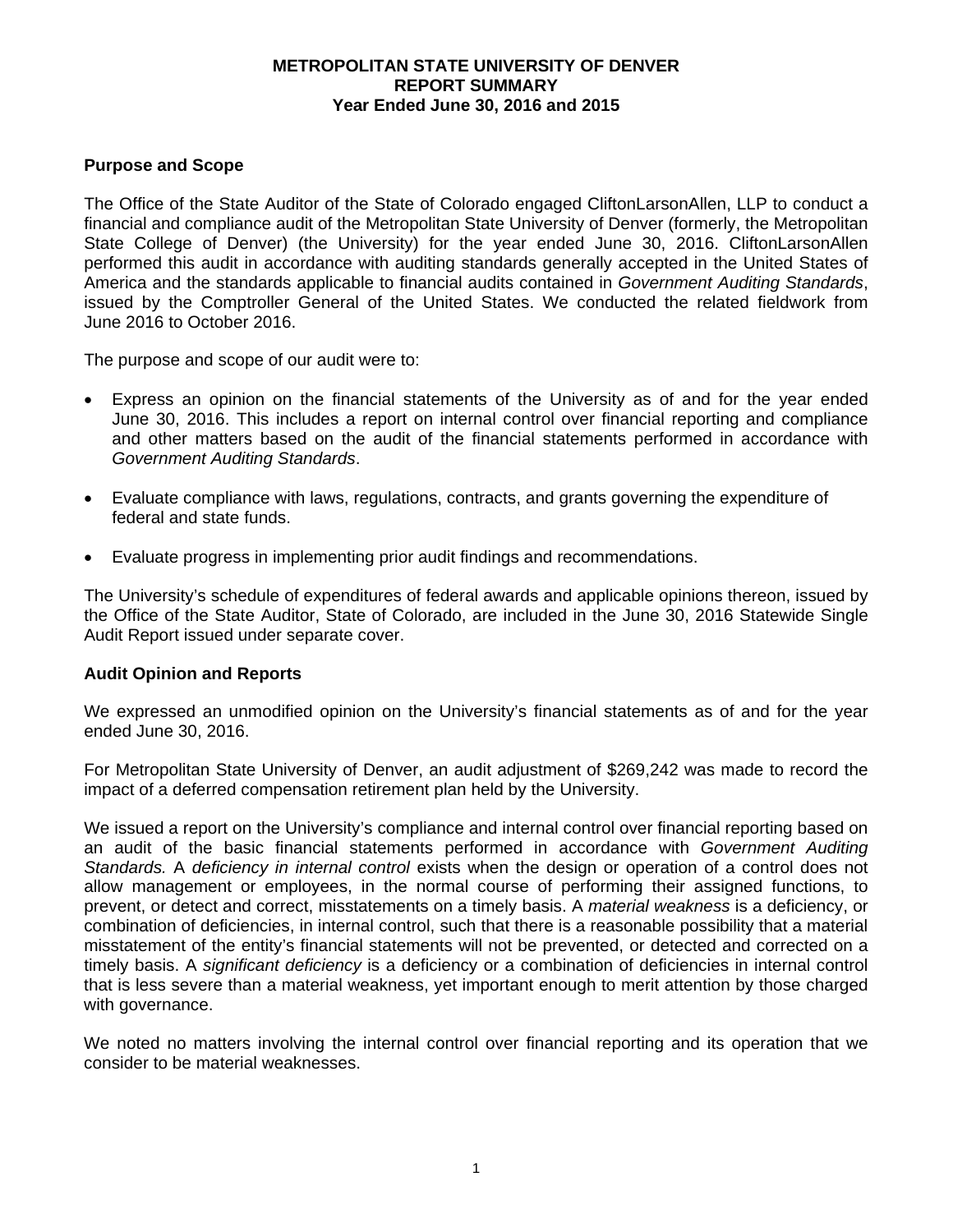#### **METROPOLITAN STATE UNIVERSITY OF DENVER REPORT SUMMARY Year Ended June 30, 2016 and 2015**

As part of obtaining reasonable assurance about whether University's financial statements are free from material misstatement, we performed tests of its compliance with certain provisions of laws, regulations, contracts, and grant agreements, noncompliance with which could have a direct and material effect on the determination of financial statement amounts. However, providing an opinion on compliance with those provisions was not an objective of our audit, and accordingly, we do not express such an opinion. The results of our tests disclosed no instances of noncompliance or other matters that are required to be reported under *Government Auditing Standards*.

In addition to issuing a report on the University's compliance with internal control over financial reporting, we also performed procedures in accordance with Title 2 U.S. *Code of Federal Regulations*  Part 200, *Uniform Administrative Requirements, Cost Principles, and Audit Requirements for Federal Awards* (Uniform Guidance), over major federal programs as determined by the Office of the State Auditor. The purpose of our procedures was not to issue an opinion over the University's compliance with the federal programs tested, but rather report any noncompliance and internal control deficiencies noted during our testing to the Office of the State Auditor for inclusion in the Statewide Single Audit report. We noted four instances of noncompliance or internal control deficiencies during these procedures, which we consider to be significant deficiencies.

# **Summary of Key Audit Findings**

# *Controls over Accuracy of Enrollment Reporting – Correction of Errors (Significant Deficiency in Internal Control)*

The University does not have adequate controls in place to ensure errors in student data are identified, corrected and reported to the National Student Loan Data System (NSLDS) accurately and in a timely manner.

# *Controls over Disbursement of Aid within a Payment Period*

The University does not have an internal control in place, such as review of a standardized report, which allows its Office of Financial Aid to track students who have not been disbursed the full amount of their Federal Student Financial Assistance awards during payment periods in order to ensure that all aid eligible for disbursement within the payment period is disbursed.

# *Controls over Perkins Loan Repayment Requirements*

The University does not have a process in place, such as tracking and monitoring mechanisms, to ensure that repayment plans are established and disclosed to all students with Perkins Loans who cease to be enrolled at the University at least half-time.

# **Recommendations and the University's Responses**

A summary of our recommendations and responses from the University can be found in the Recommendation Locator section of this report. The University's responses to the findings have not been subjected to the auditing procedures applied in the audit of the financial statements, and accordingly, we express no opinion on them.

#### **Summary of Progress in Implementing Prior Year Audit Recommendations**

The audit report for the year ended June 30, 2015 included four findings and recommendations. Of the four prior year findings and recommendations we noted that three have been implemented and are not findings for Fiscal Year 2016. The remaining one finding has not been implemented and is again included in our findings and recommendations for the year ended June 30, 2016. See summary at page 12.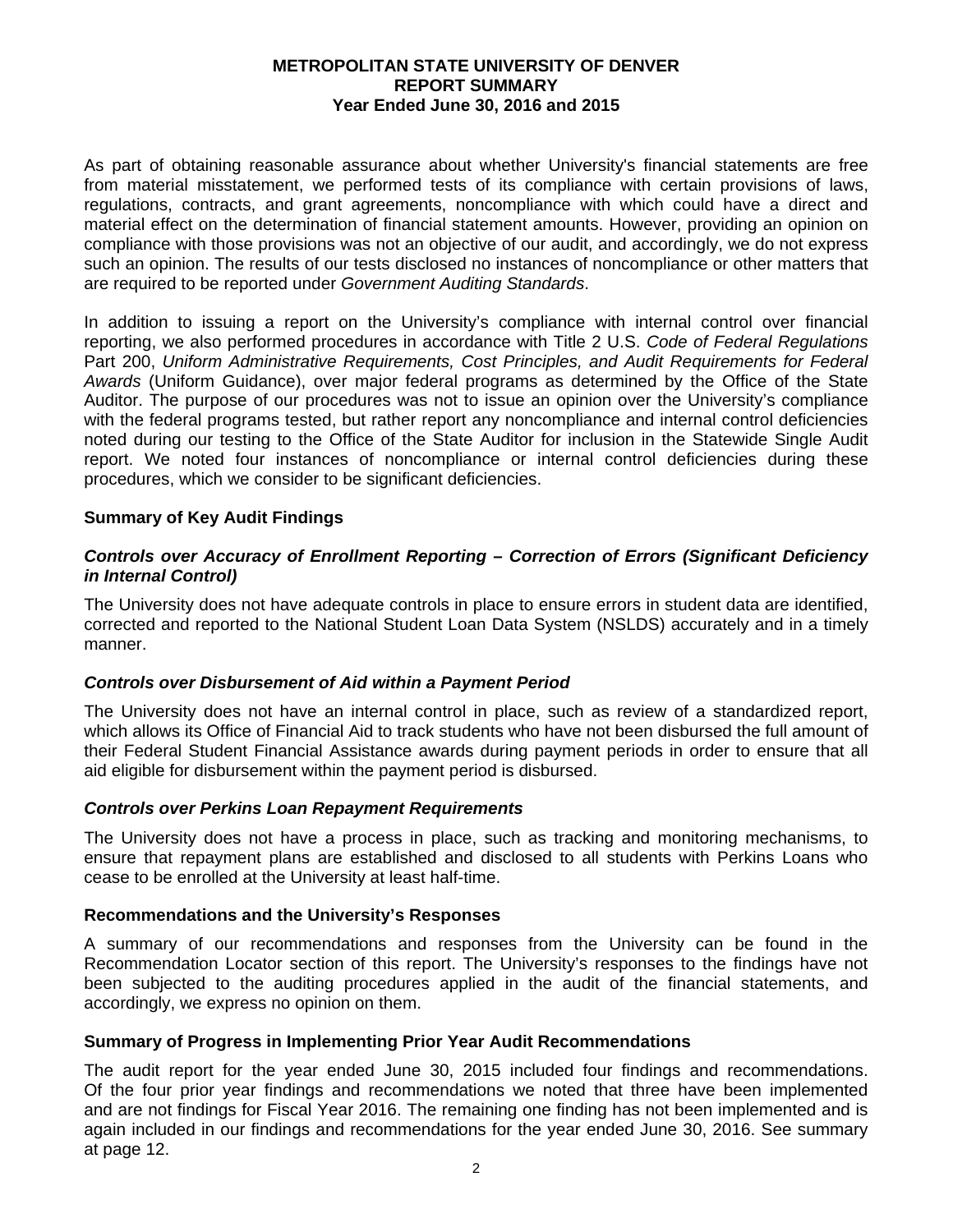# **METROPOLITAN STATE UNIVERSITY OF DENVER FINANCIAL AND COMPLIANCE AUDIT RECOMMENDATION LOCATOR Year Ended June 30, 2016 and 2015**

| <b>Rec</b><br>no. | Page<br>no. |                                                                                                                                                                                                                                                                                                                                                                                                                                                                                                                                                                                                                                                                                                                                                                                                                                                                                                                                                                                                                            | <b>Agency</b><br>response | Implementation<br>date |
|-------------------|-------------|----------------------------------------------------------------------------------------------------------------------------------------------------------------------------------------------------------------------------------------------------------------------------------------------------------------------------------------------------------------------------------------------------------------------------------------------------------------------------------------------------------------------------------------------------------------------------------------------------------------------------------------------------------------------------------------------------------------------------------------------------------------------------------------------------------------------------------------------------------------------------------------------------------------------------------------------------------------------------------------------------------------------------|---------------------------|------------------------|
| 1                 | $7 - 9$     | Metropolitan State University of Denver should<br>ensure it complies with federal Title IV reporting<br>requirements by instituting monitoring procedures<br>over the National Student Clearinghouse to<br>ensure it submits corrected error files to the<br>National Student Loan Data System (NSLDS)<br>within the required ten days. Alternatively, the<br>University should develop its own internal process<br>for ensuring the timely submission of error<br>corrections to the NSLDS, without using a<br>contractor.                                                                                                                                                                                                                                                                                                                                                                                                                                                                                                | Agree                     | <b>July 2017</b>       |
| $\overline{2}$    | $9 - 10$    | Metropolitan State University of Denver should<br>implement a process, including the creation of a<br>standardized report, for identifying and tracking<br>students who have not received the full amount of<br>their federal Student Financial Assistance awards<br>during payment periods. The standardized report<br>should be reviewed by the University's Office of<br>Financial Aid periodically throughout the payment<br>period to ensure that all eligible aid is disbursed<br>during the appropriate period.                                                                                                                                                                                                                                                                                                                                                                                                                                                                                                     | Agree                     | Immediate              |
| 3                 | $10 - 11$   | Metropolitan State University of Denver should<br>implement and establish internal controls to<br>ensure it complies with federal Title IV Perkins<br>Loan requirements related to repayment plans.<br>This should include establishing a process and<br>procedures requiring the University's Bursar's<br>Office to track students who cease to be enrolled<br>at least half-time, and to ensure that the<br>University establishes and discloses a repayment<br>plan to such students. This process should<br>include the creation and implementation of a<br>report showing all students who were disbursed<br>Perkins funds who have dropped below half-time<br>enrollment that is generated and reviewed<br>periodically throughout the semester to ensure<br>that the University has established and disbursed<br>repayment plans for students, as appropriate. The<br>University should maintain evidence of the<br>process being performed and that repayment<br>plans were established and disclosed to students. | Agree                     | Immediate              |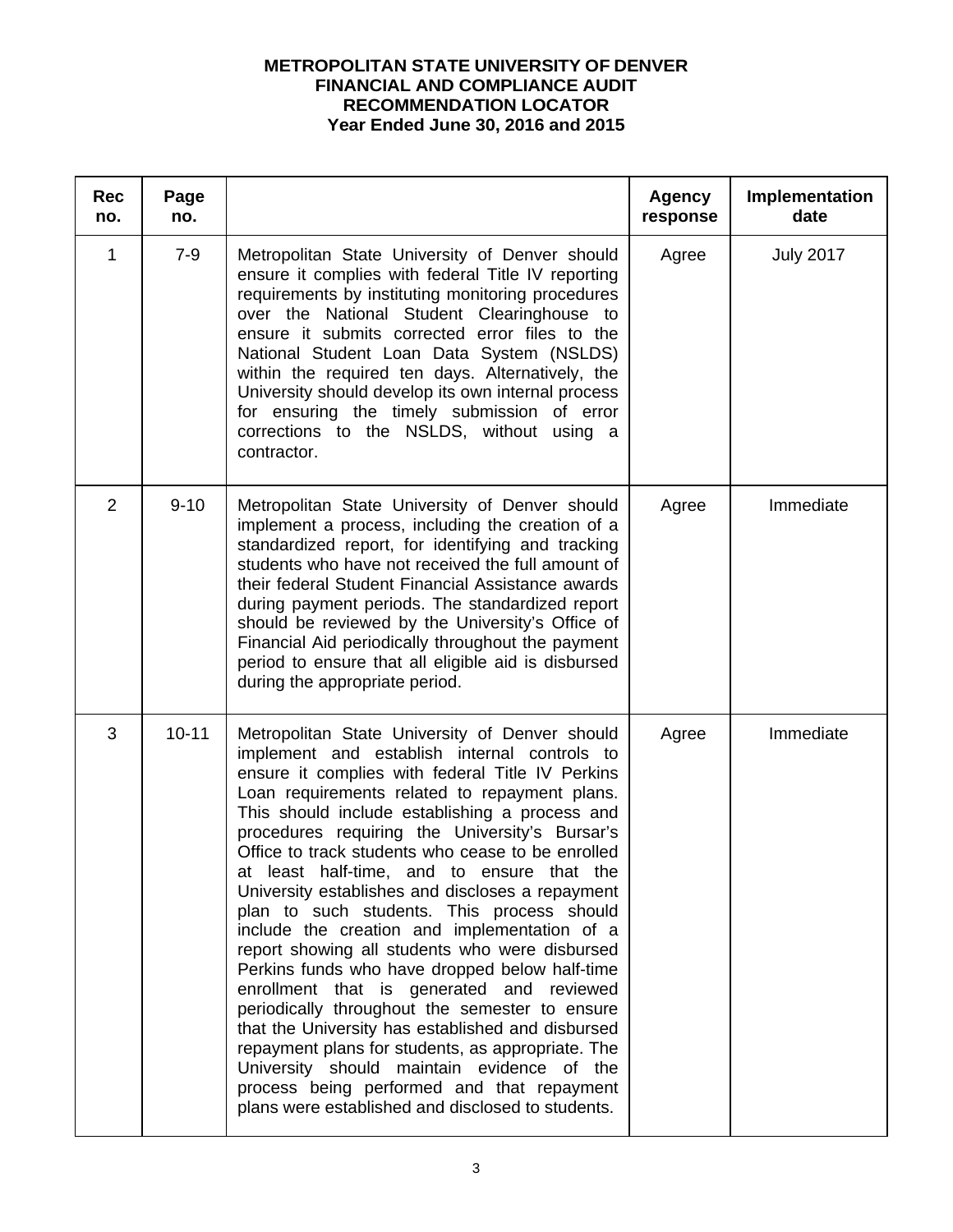## **METROPOLITAN STATE UNIVERSITY OF DENVER FINANCIAL AND COMPLIANCE AUDIT DESCRIPTION OF THE METROPOLITAN STATE UNIVERSITY OF DENVER (UNAUDITED) Year Ended June 30, 2016 and 2015**

# **Organization**

Established in 1965 as Colorado's "College of Opportunity," Metropolitan State University of Denver (the University) is the third largest higher education institution in Colorado and one of the largest public four-year universities in the United States. With a modified open-enrollment policy, students who are at least 20 years old need only have a high school diploma, a general educational development (GED) high school equivalency certificate, or the equivalent to gain admission.

The University is governed by the Board of Trustees, an 11-member board consisting of 9 voting members appointed by the Governor of Colorado with the consent of the Senate, and a faculty and a student representative, both of whom are non-voting.

The University offers 82 major fields of study and 87 minors, 30 certificates, and 33 licensure programs through its School of Business; School of Education, College of Letters, Arts and Sciences; and College of Professional Studies. Degrees include Bachelor of Science, Bachelor of Arts, Bachelor of Fine Arts, Bachelor of Music, Bachelor of Music Education, and five Masters. Academic bachelor programs range from the traditional, such as English, art, history, biology, and psychology, to business related degrees in computer information systems, accounting and marketing, and professional directed programs in nursing, healthcare management, criminal justice, premedicine, prelaw, and preveterinary science. Master programs include art in teaching, social work, and professional accountancy, health administration, and business administration.

Enrollment and faculty and staff information is provided below. Full-time equivalent students reported by the University for the last three fiscal years are as follows:

| <b>Fiscal Year</b> | Resident | Nonresident | Total  |
|--------------------|----------|-------------|--------|
| 2016               | 14,892   | 529         | 15,421 |
| 2015               | 15,528   | 583         | 16.111 |
| 2014               | 16,068   | 497         | 16,565 |

Full-time equivalent employees, funded by the State of Colorado, reported by the University for the last three fiscal years are as follows:

| <b>Fiscal Year</b> | Faculty | Staff | Total |
|--------------------|---------|-------|-------|
| 2016               | 839     | 487   | 1,325 |
| 2015               | 861     | 452   | 1,313 |
| 2014               | 860     | 415   | 1,275 |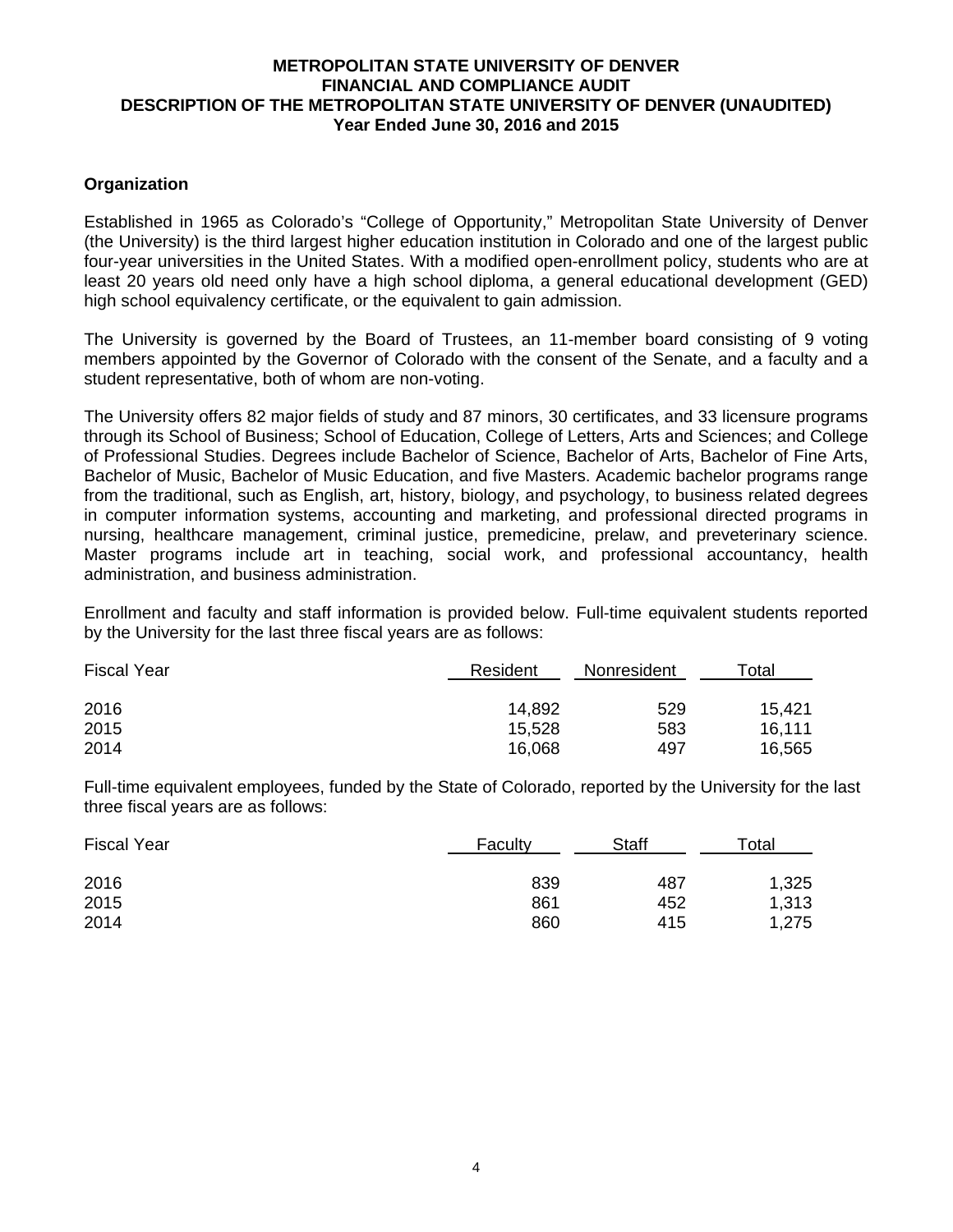We have audited the financial statements of the Metropolitan State University of Denver (the University) as of and for the year ended June 30, 2016, and have issued our report thereon dated November 30, 2016. In planning and performing our audit of the financial statements, in accordance with auditing standards generally accepted in the United States of America, we considered the University's internal control over financial reporting as a basis for designing our auditing procedures for the purpose of expressing our opinions on the financial statements, but not for the purpose of expressing an opinion on the effectiveness of the University's internal control. Accordingly, we do not express an opinion on the University's internal control. In addition, in accordance with *Government Auditing Standards*, issued by the Comptroller General of the United States, we also have issued our report dated November 30, 2016 on our consideration of the University's internal control over financial reporting and on our tests of its compliance with certain provisions of laws, regulations, contracts, and grants. We have not considered internal control since November 30, 2016. We did not audit the financial statements of the Metropolitan State University of Denver Foundation, Inc., a discretely presented component unit, discussed in note 1 to the financial statements. Those financial statements were audited by other auditors and were not audited in accordance with *Government Auditing Standards*.

The maintenance of adequate internal control designed to fulfill control objectives is the responsibility of management. Because of inherent limitations in internal control, errors or fraud may nevertheless occur and not be detected. Additionally, controls found to be functioning at a point in time may later be found deficient because of the performance of those responsible for applying them, and there can be no assurance that controls currently in existence will prove to be adequate in the future as changes take place in the organization.

A deficiency in internal control over financial reporting exists when the design or operation of a control does not allow management or employees, in the normal course of performing their assigned functions, to prevent, or detect and correct, misstatements on a timely basis. A significant deficiency is a deficiency, or combination of deficiencies, in internal control over financial reporting that is less severe than a material weakness, yet important enough to merit attention by those charged with governance. A material weakness is a deficiency, or combination of deficiencies, in internal control over financial reporting, such that there is a reasonable possibility that a material misstatement of the entity's financial statements will not be prevented, or detected and corrected, on a timely basis.

Our consideration of internal control was for the limited purpose described in the first paragraph of this section and would not necessarily identify all deficiencies in internal control that might be significant deficiencies or material weaknesses. We did not identify any deficiencies in internal control over financial reporting that we consider to be material weaknesses, as defined above.

As part of obtaining reasonable assurance about whether University's financial statements are free from material misstatement, we performed tests of its compliance with certain provisions of laws, regulations, contracts, and grant agreements, noncompliance with which could have a direct and material effect on the determination of financial statement amounts. However, providing an opinion on compliance with those provisions was not an objective of our audit, and accordingly, we do not express such an opinion. The results of our tests disclosed no instances of noncompliance or other matters that are required to be reported under *Government Auditing Standards*.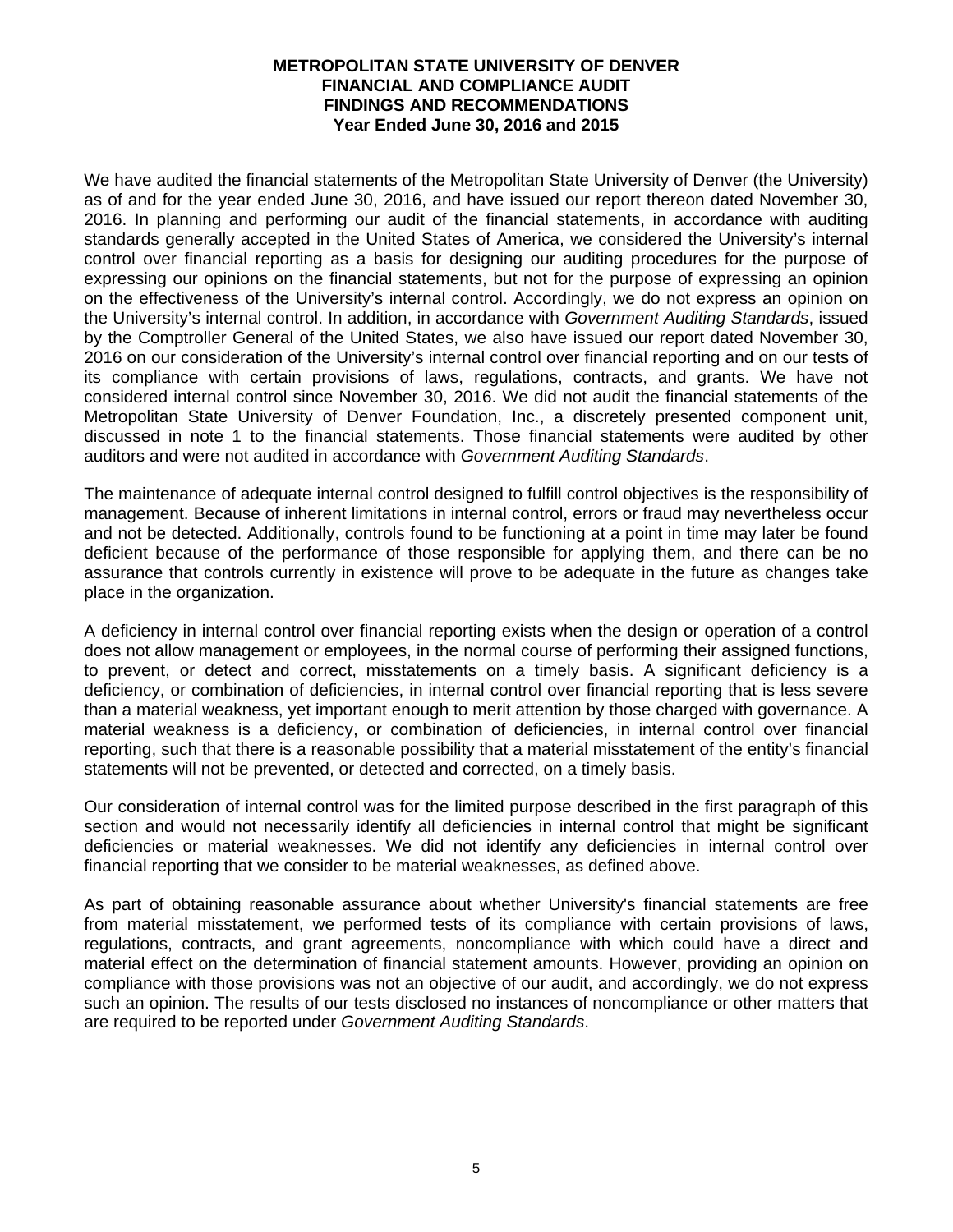In addition to issuing a report on the University's compliance and internal control over financial reporting, we also performed procedures in accordance with Title 2 U.S. *Code of Federal Regulations* Part 200, *Uniform Administrative Requirements, Cost Principles, and Audit Requirements for Federal Awards*, over major federal programs as determined by the Office of the State Auditor. The purpose of our procedures was not to issue an opinion over the University's compliance with the federal programs tested, but rather report any noncompliance and internal control deficiencies noted during our testing to the Office of the State Auditor for inclusion in the Statewide Single Audit report. We noted three instances of noncompliance or internal control deficiencies during these procedures, which we consider to be significant deficiencies.

# **Student Financial Aid Cluster – Introduction**

The Federal Student Financial Aid (SFA) programs provide assistance to eligible students attending institutions of postsecondary education. The programs are administered by the Department of Education and are authorized by Title IV of the Higher Education Act of 1965, as amended, and collectively are referred to as the "Title IV programs".

Title IV funds include several types of aid: grant funds, loan funds and Federal Work Study (FWS) funds. Grant funds and loan funds have subcategories of aid that have different eligibility requirements that are awarded based on a student's situation. The University's Title IV Grant funds include Federal Pell grants, Federal Supplemental Educational Opportunity (FSEOG) grants, and Teacher Education Assistance For College and Higher Education (TEACH) grants. The University's Title IV loan funds include Federal Perkins loans, Federal Direct Student loans and Federal Direct Parent loans for Undergraduate Students (PLUS loans).

An original sample of 40 was selected in order to test 1) students' general eligibility, 2) satisfactory academic progress and 3) and disbursement notification requirements. Of the original sample of 40, selected students were tested for the types of aid listed below. Several students received more than one type of aid and were therefore tested for each type of aid they received.

- 33 students received either loans or TEACH grants disbursements that were tested for notification of disbursement requirements.
- 27 students received PELL disbursements that were tested for specific grant requirements.
- 24 students received subsidized federal direct student loans that were tested for applicable requirements.
- 23 students received unsubsidized federal direct student loans that were tested for applicable requirements.
- One student received FSEOG grant funds that was tested for applicable requirements.
- One student received a Perkins loan that was tested for applicable requirements.
- One student received TEACH grant funds that was tested for applicable requirements.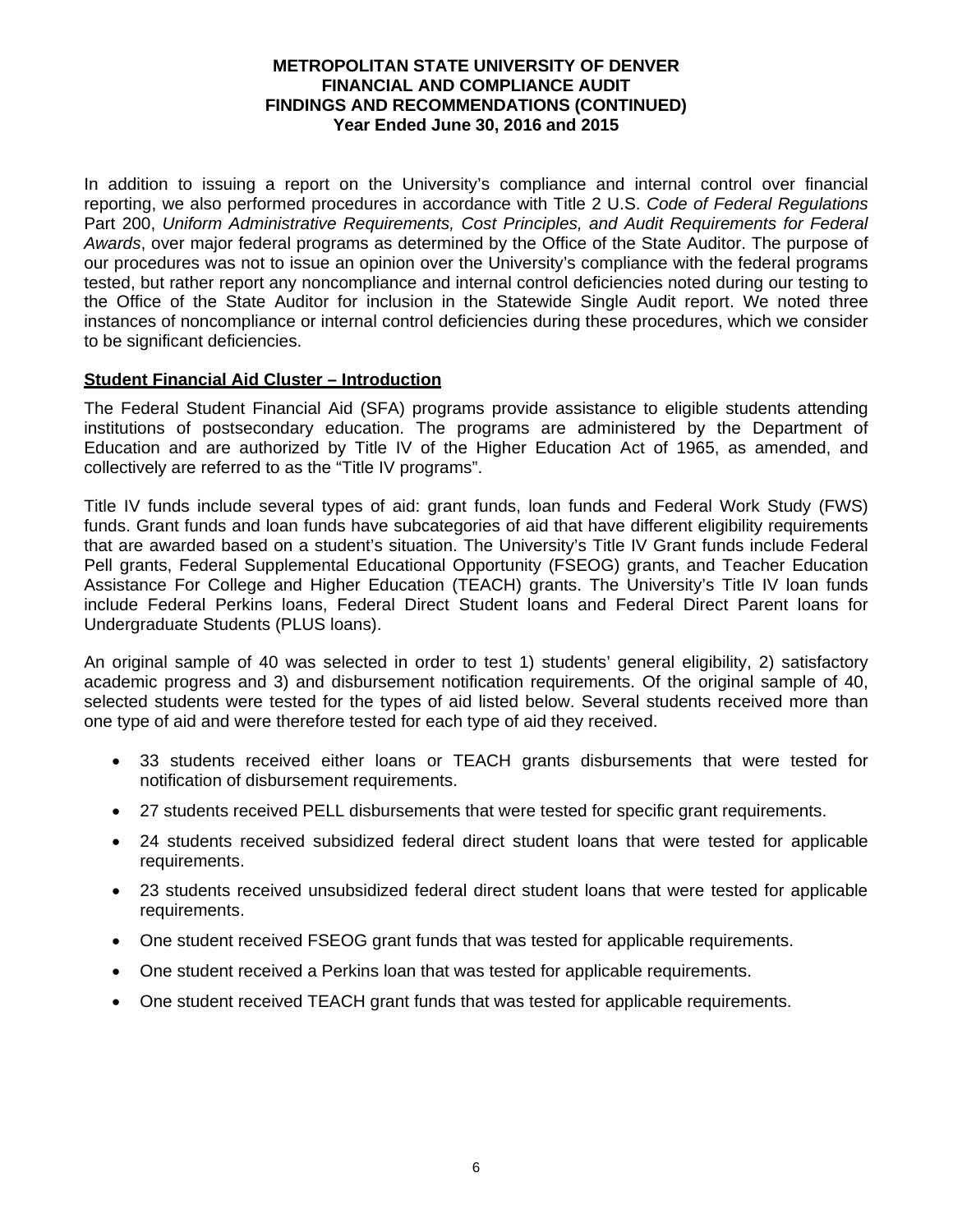In addition to the original 40 selected, the following samples were also selected in order to test the requirements of all types of Federal Student Financial Aid awarded by the University:

- One student who received undergraduate PLUS loans funds.
- One student who received federal graduate PLUS loan funds.
- One student who received FWS funds.

Lastly, separate samples were selected in order to test compliance in the following areas:

- Return of federal Title IV funds requirements (sample of 40)
- Student verification requirements (sample of 40)
- Perkins loan repayment requirements (sample of 40)
- Perkins loan deferment and cancellation requirements (sample of 40)
- Perkins loan defaulted loans due diligence requirements (sample of 14)
- Pell grant and direct loan origination and disbursement record reporting requirements (sample of 40)
- Reconciliation of school financial records to the U.S. Department of Education's Common Origination and Disbursement website (sample of 3 monthly reconciliations)
- Student loan enrollment reporting requirements (sample of 40)
- Correction of errors in enrollment reporting requirements (sample of 1)
- Cash management requirements (sample of 8)

# **Controls over Accuracy of Enrollment Reporting – Correction of Errors**

All universities participating in the SFA programs must report student enrollment data to the National Student Loan Data System (NSLDS) through an enrollment roster file and have online enrollment access.

Under the Pell grant and the SFA loan programs, at least every 60 days, the U.S. Department of Education (USDE) sends schools a roster file via a third-party servicer. Schools must certify the information and return the Enrollment Reporting roster file within 15 days of receipt. The University, like many schools, contracts with the National Student Clearinghouse (the Clearinghouse) to process its enrollment reporting to NSLDS. Title IV specifies that schools are responsible for timely reporting, whether they report directly or via a third-party servicer like the Clearinghouse. Once received, schools must update the roster for changes in student statuses, report the date the enrollment statuses were effective, enter the new anticipated graduation dates, and submit the changes electronically through the NSLDS website. After the school individually or through the Clearinghouse submits the enrollment roster file, the school will receive an Error/Acknowledgment file from NSLDS with the records that did not pass the NSLDS' enrollment reporting edits. Schools then have 10 business days to address the errors and submit them to NSLDS.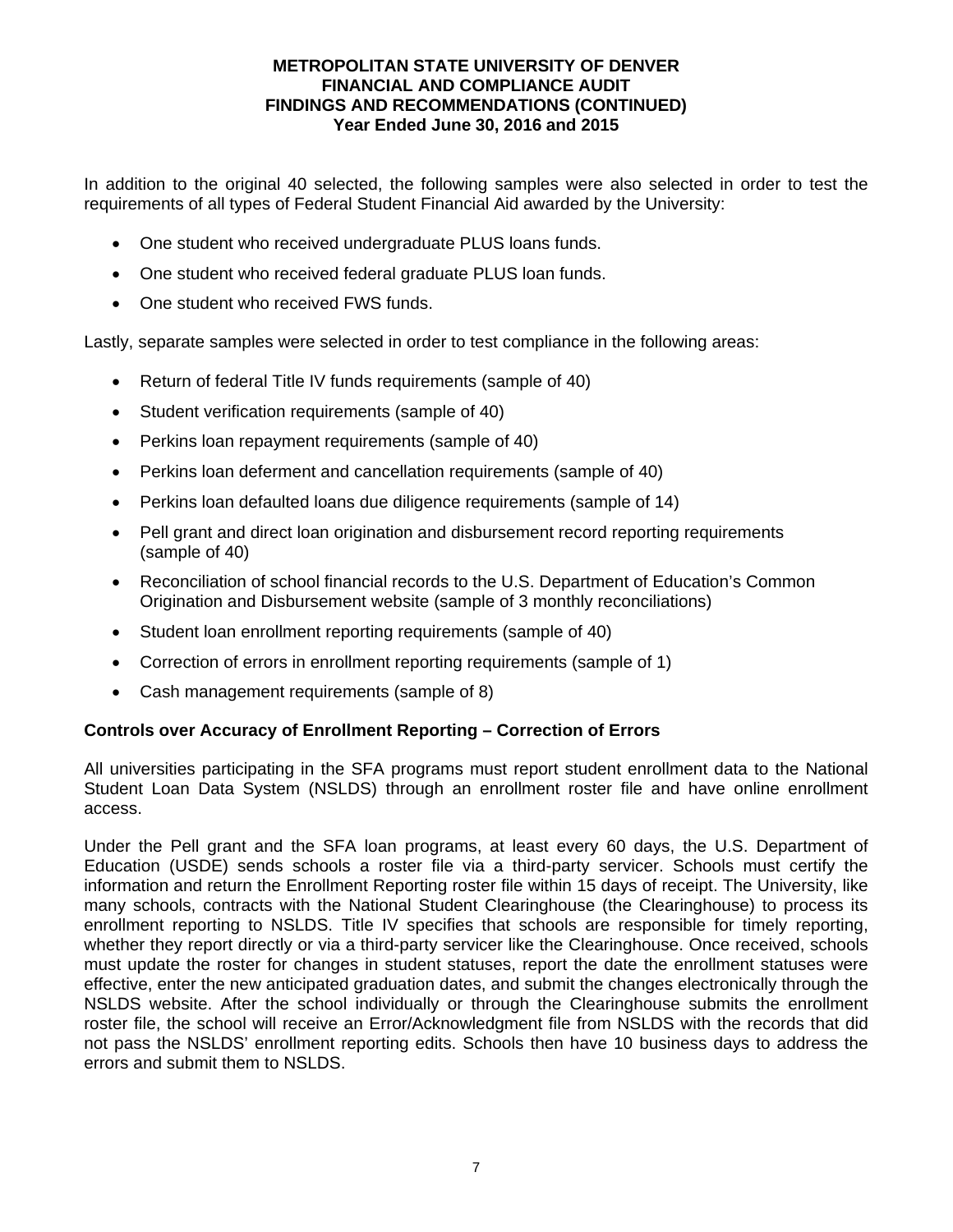# **What was the purpose of the audit work and what work was performed?**

The purpose of the audit work was to determine whether the University complied with federal Title IV reporting requirements by uploading roster files and correcting errors timely in accordance with federal regulations during Fiscal Year 2016. Additionally, the purpose of the work was to test the adequacy of the University's remediation of the significant deficiency in internal control we identified in this area in the prior year. At that time, we recommended that the University should put a process in place to monitor the third party servicer to ensure the Clearinghouse is performing the duties they are contracted to perform, including taking steps to ensure the University identifies and addresses error files and requires the Clearinghouse to correct and resubmit the affected files within the required 10-day timeframe.

We tested a sample of 40 students who had a reduction or increase in attendance levels, graduated from, withdrew, dropped out of, and/or enrolled but never attended the University during Fiscal Year 2016 to determine whether the University reported the student's change in enrollment status timely. In addition, we reviewed the NSLDS Enrollment Reporting Summary Report (which USDE refers to as the SCHER1) to ensure that the University submitted roster files to the NSLDS and corrected and resubmitted any errors noted timely.

# **How were the results of the audit work measured?**

Per 34 Code of Federal Regulations (CFR) 685 and 690, institutions are required to update all information included in the enrollment report from the National Student Loan Data System (NSLDS) and return the report within the prescribed timeframe (15 days). Schools are also required to make necessary corrections, and return the corrections within the prescribed timeframe (10 days) for any report errors subsequently noted by NSLDS. In addition, enrollment information must be reported within 15 days whenever attendance changes for a student, unless a roster will be submitted within 60 days.

# **What problem did the audit work identify?**

We identified a continuation of the issue we noted in the prior year. While we determined that the University's record of student status matched the NSLDS record of student status, all changes were reported within 30 days, and we did not identify errors in the sample of 40 enrollment status changes tested, based on our review of the NSLDS Enrollment Reporting Summary Report, or SCHER1, we noted that the University had not corrected report errors from NSLDS within the required 10-day timeframe. While the Clearinghouse often resubmitted the information within the required 10 days, attempting to clear the errors, all the errors were not cleared and there were no further attempts within the 10 days to clear remaining errors.

# **Why did the problem occur?**

The University did not have proper internal controls in place to ensure that corrections were made timely either via the Clearinghouse or directly to NSLDS.

#### **Why does this problem matter?**

Failure to properly report and correct information to NSLDS increases the risk of material noncompliance with federal Student Financial Aid program requirements. A student's enrollment status determines eligibility for in-school status, deferment, and grace periods, as well as for the payment of interest subsidies to loan program holders by U.S. Department of Education; consequently, this could impact a student's obligation to pay back amounts on loans depending on the specific change to their enrollment status.

(CFDA No. 84.063, 84.268, 84.038) Student Financial Aid Cluster. Classification of Finding: Significant Deficiency.)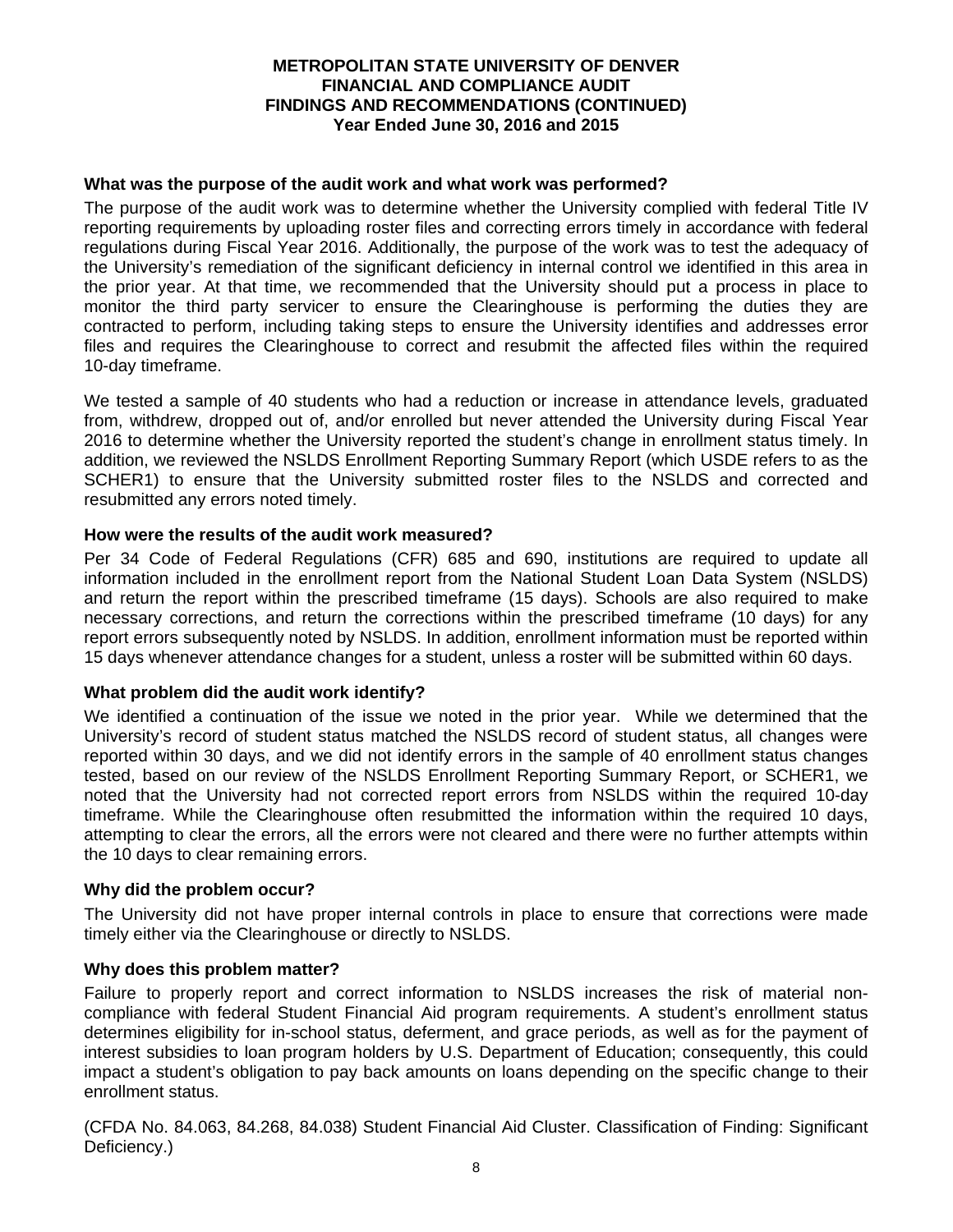**Total known federal questioned costs of \$0:** \$0 identified in the 40 students selected; \$0 identified in payments outside of the 40 students selected.

# **Recommendation No. 1:**

Metropolitan State University of Denver should ensure it complies with federal Title IV reporting requirements by instituting monitoring procedures over the National Student Clearinghouse to ensure it submits corrected error files to the National Student Loan Data System (NSLDS) within the required ten days. Alternatively, the University should develop its own internal process for ensuring the timely submission of error corrections to the NSLDS, without using a contractor.

# **Metropolitan State University of Denver Response:**

Agree. The University is working to improve the internal processing of the NSLDS record submission and make our processes more efficient allowing us to ensure that we are better monitoring the National Student Clearinghouse's submissions.

# **Implementation Date**: July 2017

# **Controls over Disbursement of Aid within a Payment Period**

Student Financial Aid regulations require that disbursements to students must be made in direct relation to the actual costs incurred by the student for that payment period. As such, the University must follow standards regarding disbursement dates of student financial aid.

#### **What was the purpose of the audit work and what work was performed?**

The purpose of the audit work was to determine if the University appropriately disbursed Title IV FSA program funds during the current payment period during Fiscal Year 2016 for students enrolled at the institution who were eligible to receive an award for that payment period.

We tested a sample of 27 students who received PELL disbursements during Fiscal Year 2016 to determine whether the University complied with federal Title IV disbursement requirements, including that the University fully disbursed PELL award funds within the appropriate payment period.

# **How were the results of the audit work measured?**

Under 34 Code of Federal Regulations (CFR) 668.164(b), universities must disburse SFA awards on a payment period basis, with limited exceptions. The payment period used by a University depends on its academic calendar and the FSA program for which funds are disbursed. The University's payment period is the same as a standard academic semester. This means, for example, that a student's SFA award for a fall semester must be disbursed during the fall semester.

# **What problem did the audit work identify?**

We identified one instance in which the University did not disburse a PELL award in accordance with federal regulations to a student during the payment period. Specifically, the University's student financial aid software system only disbursed a portion of the PELL award for which the student was eligible within the payment period. The student modified his/her enrollment several times prior to the scheduled disbursement date, which caused the system to determine the student was only eligible for a portion of the award. Although the student received the remainder of the award in a subsequent period, the award payment was delayed and was paid to the student 58 days after the term.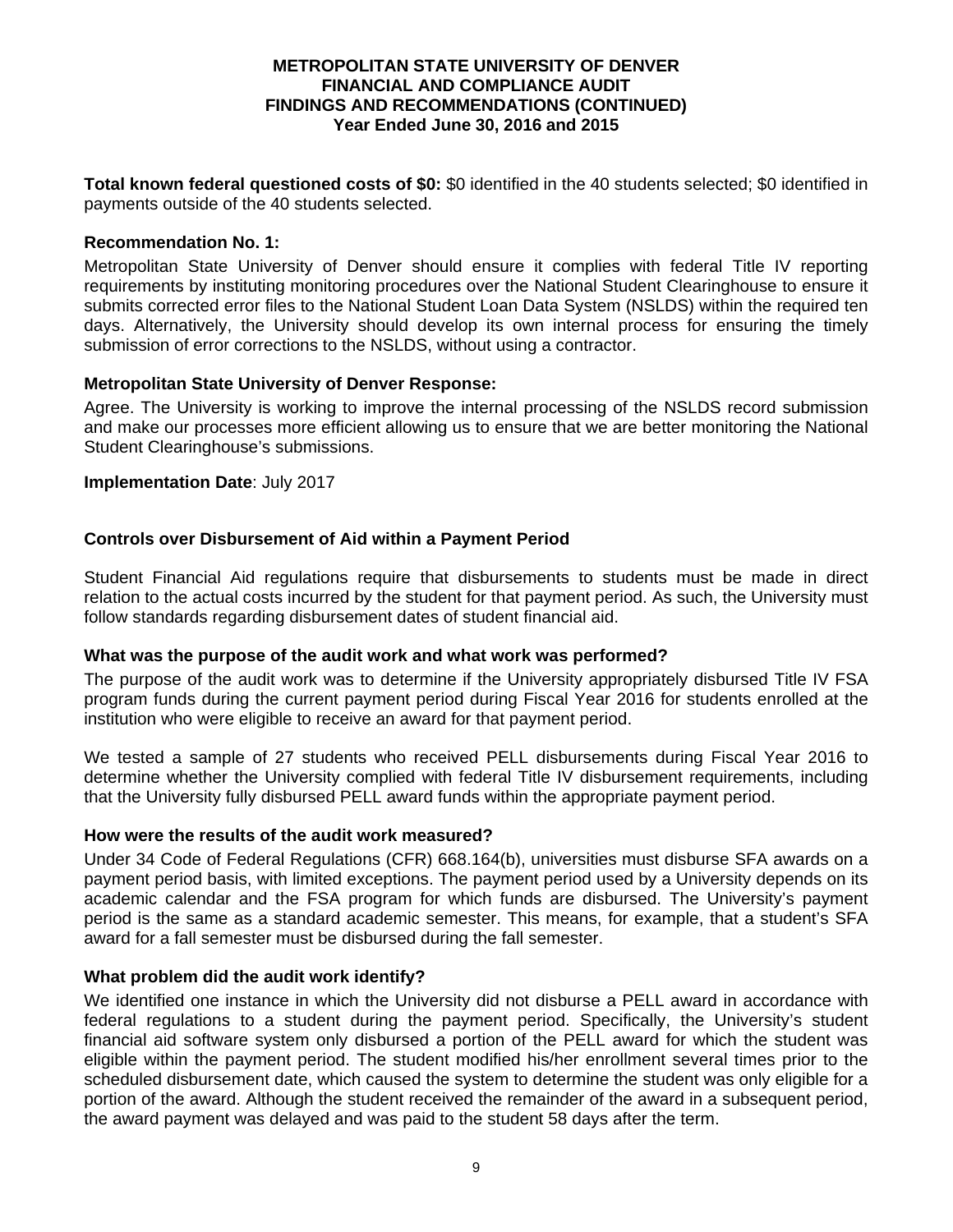# **Why did this problem occur?**

The University does not have an internal control in place, such as review of a standardized report, which allows its Office of Financial Aid to track students who have not been disbursed the full amount of their award during payment periods in order to ensure that all aid eligible for disbursement within the payment period is disbursed.

#### **Why does this problem matter?**

The University's failure to fully disburse an SFA award within the applicable payment period results in students potentially fronting their own funds to pay for the educational expenses they incurred during the payment period or being unable to pay for the expenses. Further, the University's failure to fully disburse a FSA award increases the risk of material non-compliance with federal Student Financial Aid program requirements.

(CFDA No. 84.063; Student Financial Aid Cluster. Classification of Finding: Significant Deficiency.)

**Total known federal questioned costs of \$0:** \$0 identified in the 27 students selected; \$0 identified in payments outside of the 27 students selected.

# **Recommendation No. 2:**

Metropolitan State University of Denver should implement a process, including the creation of a standardized report, for identifying and tracking students who have not received the full amount of their federal Student Financial Assistance awards during payment periods. The standardized report should be reviewed by the University's Office of Financial Aid periodically throughout the payment period to ensure that all eligible aid is disbursed during the appropriate period.

# **Metropolitan State University of Denver Response:**

The University has a standardized report that is run weekly to identify students with changes in their Pell Grant scheduled award. However, during fiscal year 2016, the list was not run weekly due to staffing issues. The Financial Aid Office was reorganized in October 2016 to resolve this issue.

#### **Implementation Date**: Immediate

# **Controls over Perkins Loan Repayment Requirements**

The Federal Perkins Loan program provides need-based student loans offered by the U.S. Department of Education to assist in funding post-secondary education. Perkins Loans carry a fixed interest rate of 5 percent for the duration of a ten-year repayment period. Students at the University held approximately \$8.9 million in Perkins loans as of June 30, 2016.

#### **What was the purpose of the audit work and what work was performed?**

The purpose of the audit work was to determine whether the University established and disclosed repayment plans to student borrowers in Fiscal Year 2016 in accordance with federal regulations.

We tested a sample of 40 students who entered Perkins Loan repayment during the fiscal year by reviewing loan records to verify that the conversion to repayment was timely, and that a repayment plan was disclosed and established by the University with student borrowers as required by federal regulations.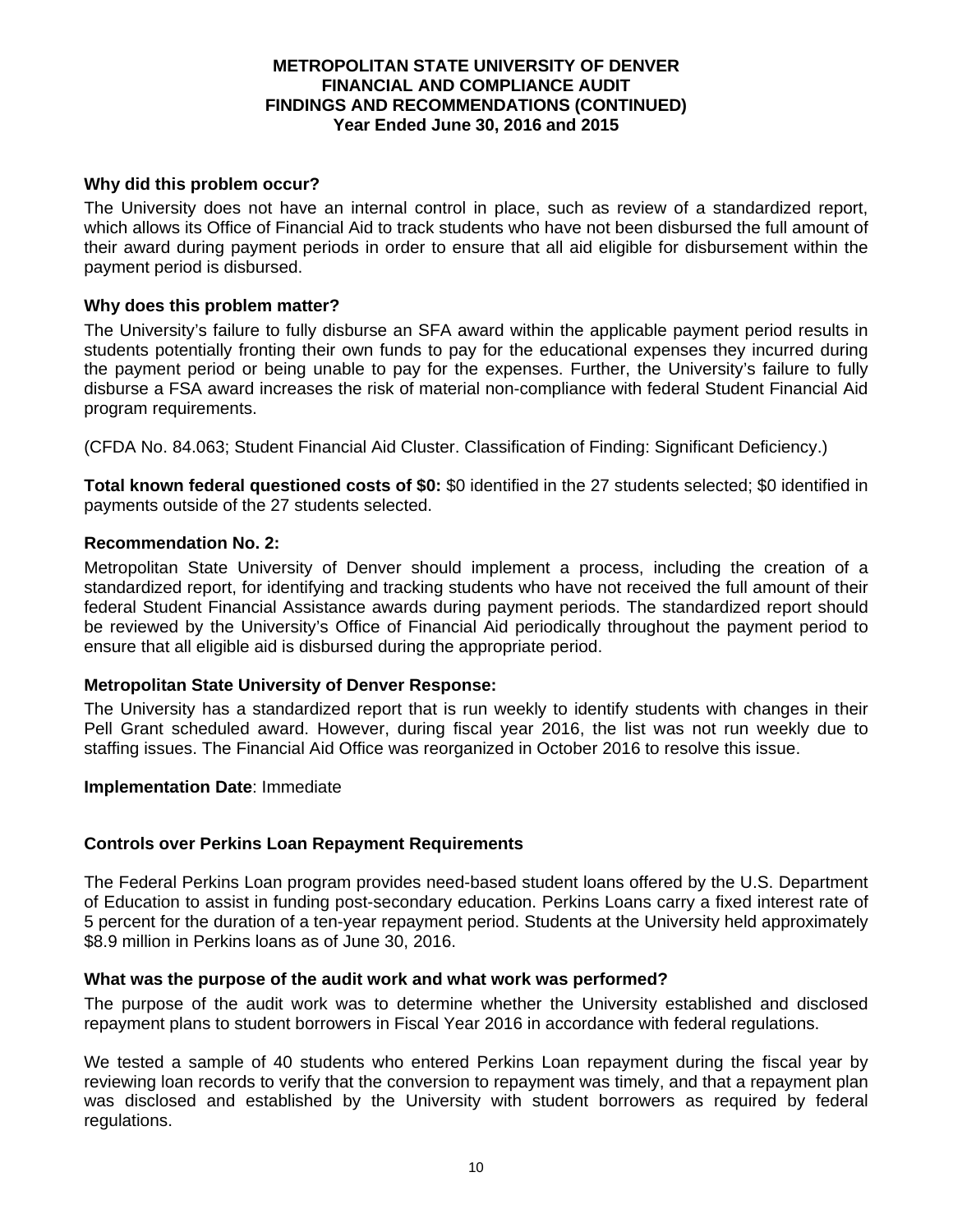# **How were the results of the audit work measured?**

Under 34 Code of Federal Regulations (CFR) 374.33(1), all universities participating in the federal Title IV Perkins Loan program must establish and disclose a repayment plan to individual student borrowers before the student ceases to be enrolled at least half-time.

# **What problem did the audit work identify?**

We identified one instance of a student who entered repayment during Fiscal Year 2016 for which the University could not supply evidence that a repayment plan was established and disclosed to the student borrower.

# **Why did the problem occur?**

The University does not have a process in place, such as tracking and monitoring mechanisms, to ensure that repayment plans are established and disclosed to all students who cease to be enrolled at the University at least half-time.

# **Why does this problem matter?**

Failure to properly establish and disclose repayment plans to student borrowers who cease to be enrolled as least half-time increases the risk of material non-compliance with federal Student Financial Aid program requirements. Further, because having established repayment plans helps ensure that students pay back loans in a timely manner and prevent default on loans, failing to establish repayment plans to student borrowers could result in increased loan defaults.

(CFDA No. 84.264; Student Financial Aid Cluster. Classification of Finding: Significant Deficiency.)

**Total known federal questioned costs of \$0:** \$0 identified in the 40 students selected; \$0 identified in payments outside of the 40 students selected.

#### **Recommendation No. 3:**

Metropolitan State University of Denver should implement and establish internal controls to ensure it complies with federal Title IV Perkins Loan requirements related to repayment plans. This should include establishing a process and procedures requiring the University's Bursar's Office to track students who cease to be enrolled at least half-time, and to ensure that the University establishes and discloses a repayment plan to such students. This process should include the creation and implementation of a report showing all students who were disbursed Perkins funds who have dropped below half-time enrollment that is generated and reviewed periodically throughout the semester to ensure that the University has established and disbursed repayment plans for students, as appropriate. The University should maintain evidence of the process being performed and that repayment plans were established and disclosed to students.

# **Metropolitan State University of Denver Response:**

The University has an internal controls process to ensure compliance with Title IV Perkins Loan requirements related to repayment plan. However, the control procedures did not include a review process. We have instituted a review step to ensure that prior to being mailed, an electronic copy of the Disclosure Statement is saved.

#### **Implementation Date**: Immediate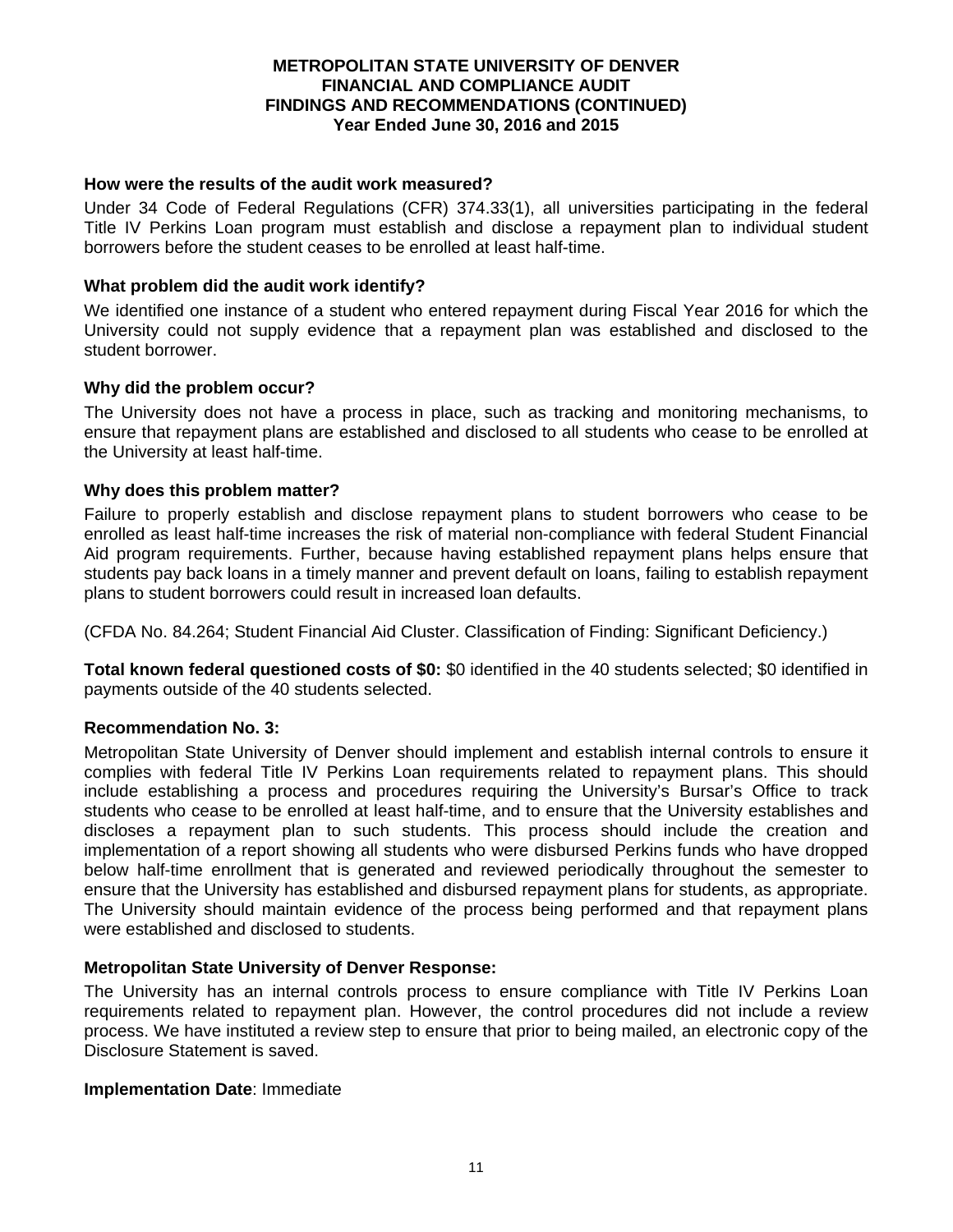## **METROPOLITAN STATE UNIVERSITY OF DENVER FINANCIAL AND COMPLIANCE AUDIT DISPOSITION OF PRIOR AUDIT FINDINGS AND RECOMMENDATIONS Year Ended June 30, 2016 and 2015**

The following table presents the recommendations still outstanding from the June 30, 2015 audit, and their disposition as of June 30, 2016:

| <b>Recommendation No.</b>                                                                                                                                                                                                                                                                                                                                                                                                                                                                                                                                                                             | <b>Disposition</b>                                            |
|-------------------------------------------------------------------------------------------------------------------------------------------------------------------------------------------------------------------------------------------------------------------------------------------------------------------------------------------------------------------------------------------------------------------------------------------------------------------------------------------------------------------------------------------------------------------------------------------------------|---------------------------------------------------------------|
| Recommendation No. 1 - Metropolitan State University of Denver should<br>implement a process to ensure that students are notified of each Student<br>Financial Aid loan and Teach Education Assistance For College and High<br>Education (TEACH) grant disbursement and that the notification includes<br>all elements of communication as required by federal regulations. This<br>process should include providing training to University staff to ensure they<br>have a sufficient understanding of Student Financial Aid requirements<br>surrounding disbursements.                               | Implemented                                                   |
| Recommendation No. 2 – Metropolitan State University of Denver should<br>implement a reconciliation process whereby the registrar generates a<br>monthly report that contains reportable enrollment status changes that is<br>compared to enrollment status changes reported to NSLDS within the past<br>month that includes unofficial withdrawals. The reconciliation should be<br>reviewed by a second individual of supervisory authority to ensure that the<br>student enrollment data reported to the National Student Loan Data<br>System (NSDLS) is accurate and reported in a timely manner. | Implemented                                                   |
| Recommendation No. 3 - Metropolitan State University of Denver should<br>institute a process to monitor the third party servicer to ensure NSC is<br>performing the duties they are contracted to perform. This should include<br>taking steps to ensure that the University identifies and addresses error<br>files and requires the National Student Clearinghouse (NSC) to correct and<br>resubmit the affected files within the required 10 days.                                                                                                                                                 | Not implemented.<br>See current year<br>recommendation No. 1. |
| Recommendation No. 4 - Metropolitan State University of Denver should<br>document the review of reconciliation of the School Accounts Statements<br>(SAS) data file to its financial records.                                                                                                                                                                                                                                                                                                                                                                                                         | Implemented                                                   |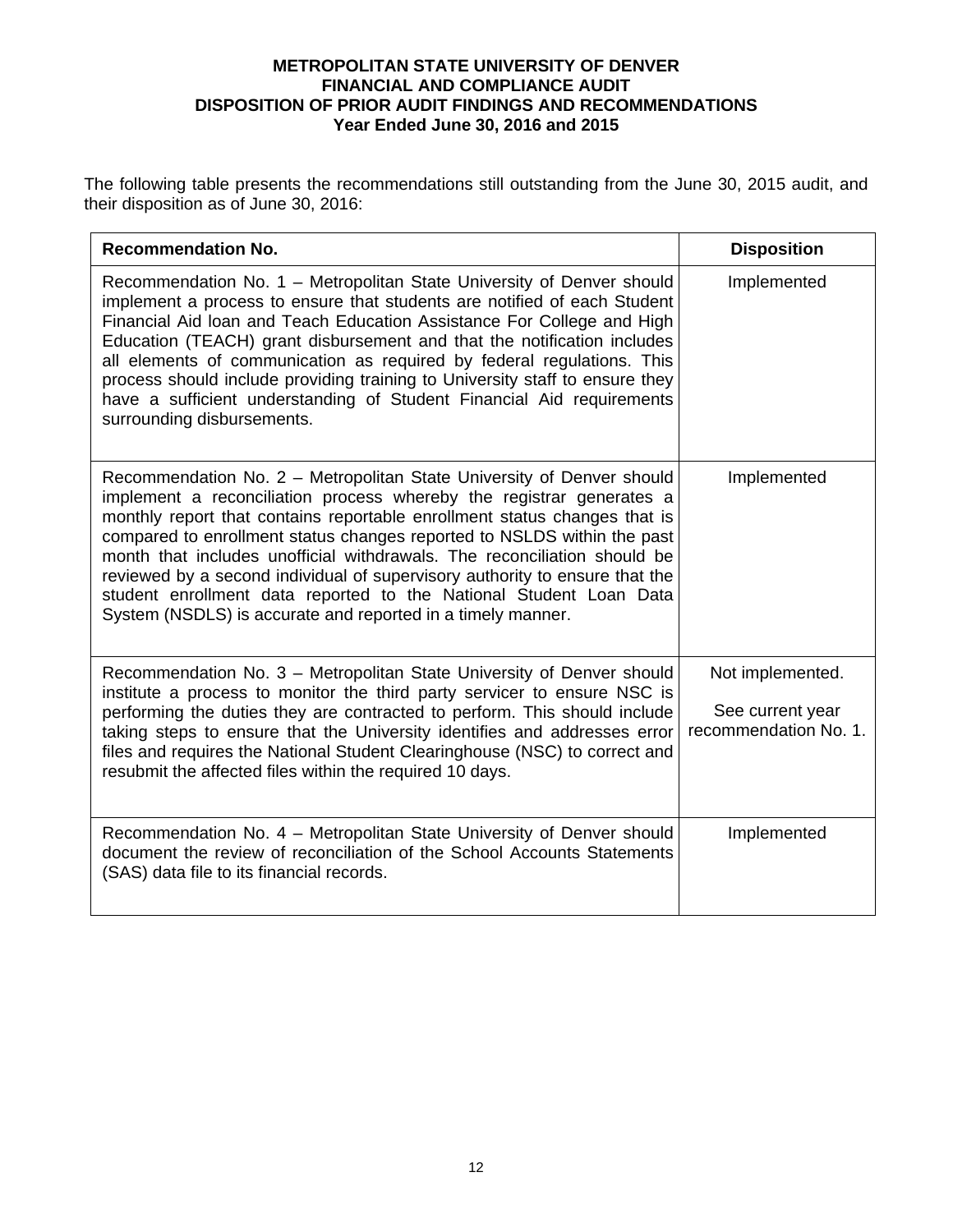

CliftonLarsonAllen LLP CLAconnect.com

# **Independent Auditors' Report**

Members of the Legislative Audit Committee:

# **Report on the Financial Statements**

We have audited the accompanying financial statements of the business-type activities and the aggregate discretely presented component units of Metropolitan State University of Denver (the University), an institution of higher education of the State of Colorado, as of and for the years ended June 30, 2016 and 2015, and the related notes to the financial statements, which collectively comprise the University's basic financial statements as listed in the table of contents.

# *Management's Responsibility for the Financial Statements*

Management is responsible for the preparation and fair presentation of these financial statements in accordance with accounting principles generally accepted in the United States of America; this includes the design, implementation, and maintenance of internal control relevant to the preparation and fair presentation of financial statements that are free from material misstatement, whether due to fraud or error.

# *Auditors' Responsibility*

Our responsibility is to express opinions on these financial statements based on our audits. We did not audit the financial statements of the Metropolitan State University of Denver Foundation, Inc. (the Foundation), a discretely presented component unit, discussed in note 1 to the financial statements, which represents 23% and 23% of total assets, 31% and 32% of total revenues, and 95% and 97% of net position of the aggregate discretely presented component units as of and for the years ended June 30, 2016 and 2015, respectively. Those financial statements were audited by other auditors, whose report has been furnished to us, and our opinion, insofar as it relates to the amounts included for the Foundation, is based solely on the report of the other auditors. We conducted our audits in accordance with auditing standards generally accepted in the United States of America and the standards applicable to financial audits contained in *Government Auditing Standards*, issued by the Comptroller General of the United States. Those standards require that we plan and perform the audit to obtain reasonable assurance about whether the financial statements are free from material misstatement. The financial statements of the Foundation were not audited in accordance with *Government Auditing Standards.*

An audit involves performing procedures to obtain audit evidence about the amounts and disclosures in the financial statements. The procedures selected depend on the auditors' judgment, including the assessment of the risks of material misstatement of the financial statements, whether due to fraud or error. In making those risk assessments, the auditor considers internal control relevant to the entity's preparation and fair presentation of the financial statements in order to design audit procedures that are appropriate in the circumstances, but not for the purpose of expressing an opinion on the effectiveness of the entity's internal control. Accordingly, we express no such opinion. An audit also includes evaluating the appropriateness of accounting policies used and the reasonableness of significant accounting estimates made by management, as well as evaluating the overall presentation of the financial statements.

We believe that the audit evidence we have obtained is sufficient and appropriate to provide a basis for our audit opinions.

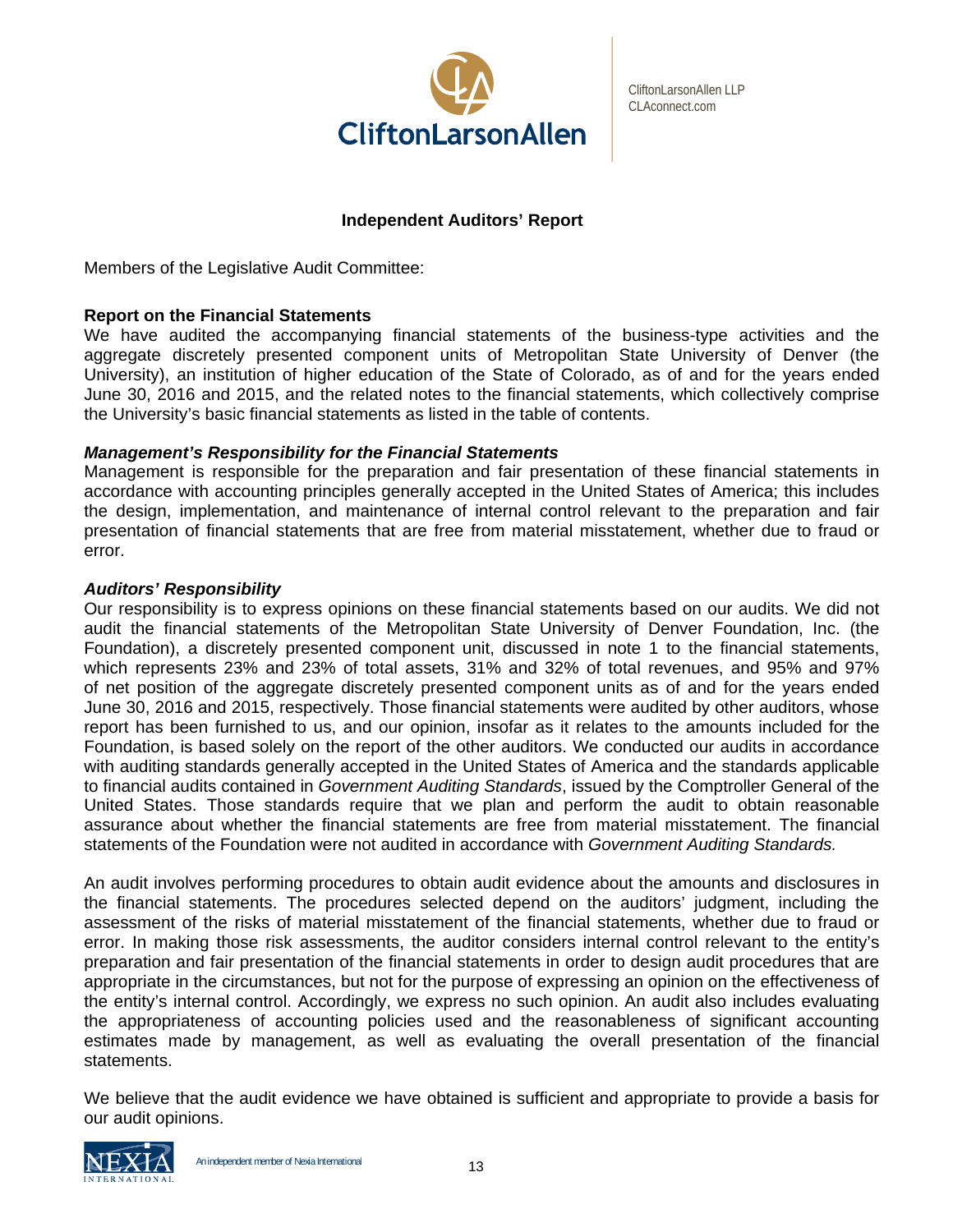#### **Opinions**

In our opinion, based on our audits and the report of the other auditors, the financial statements referred to above present fairly, in all material respects, the respective financial position of the business-type activities and the aggregate discretely presented component units of Metropolitan State University of Denver as of June 30, 2016 and 2015, and the respective changes in financial position, and where applicable, cash flows thereof for the years then ended, in accordance with accounting principles generally accepted in the United States of America.

#### *Emphasis of Matter*

As discussed in Note 1, the financial statements of the University, an institution of higher education of the State of Colorado, are intended to present the financial position, the changes in financial position, and cash flows of only that portion of the business-type activities of the State of Colorado that is attributable to the transactions of the University. They do not purport to, and do not, present fairly the financial position of the State of Colorado as of June 30, 2016 and 2015, the changes in its financial position, or, where applicable, its cash flows for the years then ended in conformity with accounting principles generally accepted in the United States of America. Our opinion is not modified with respect to this matter.

# *Other Matters*

# *Required Supplementary Information*

Accounting principles generally accepted in the United States of America require that the management's discussion and analysis on pages 15-24 and the schedule of University's Proportionate Share of PERA Pension Liability and the schedule of University's Contributions to PERA Pension on page 57 be presented to supplement the basic financial statements. Such information, although not a part of the basic financial statements, is required by the Governmental Accounting Standards Board, who considers it to be an essential part of financial reporting for placing the financial statements in an appropriate operational, economic, or historical context. We have applied certain limited procedures to the required supplementary information in accordance with auditing standards generally accepted in the United States of America, which consisted of inquiries of management about the methods of preparing the information and comparing the information for consistency with management's responses to our inquiries, the financial statements, and other knowledge we obtained during our audit of the financial statements. We do not express an opinion or provide any assurance on the information because the limited procedures do not provide us with sufficient evidence to express an opinion or provide any assurance.

#### *Supplementary Information*

The description of the Metropolitan State University of Denver on page 4 has not been subjected to the auditing procedures applied in the audit of the basic financial statements, and accordingly, we do not express an opinion or provide any assurance on it.

#### **Other Reporting Required by** *Government Auditing Standards*

In accordance with *Government Auditing Standards*, we have also issued our report dated November 30, 2016 on our consideration of the University's internal control over financial reporting and on our tests of its compliance with certain provisions of laws, regulations, contracts, and grant agreements and other matters. The purpose of that report is to describe the scope of our testing of internal control over financial reporting and compliance and the results of that testing, and not to provide an opinion on internal control over financial reporting or on compliance. That report is an integral part of an audit performed in accordance with *Government Auditing Standards* in considering the University's internal control over financial reporting and compliance.

Clifton Larson Allen LLP

**CliftonLarsonAllen LLP**  Denver, Colorado November 30, 2016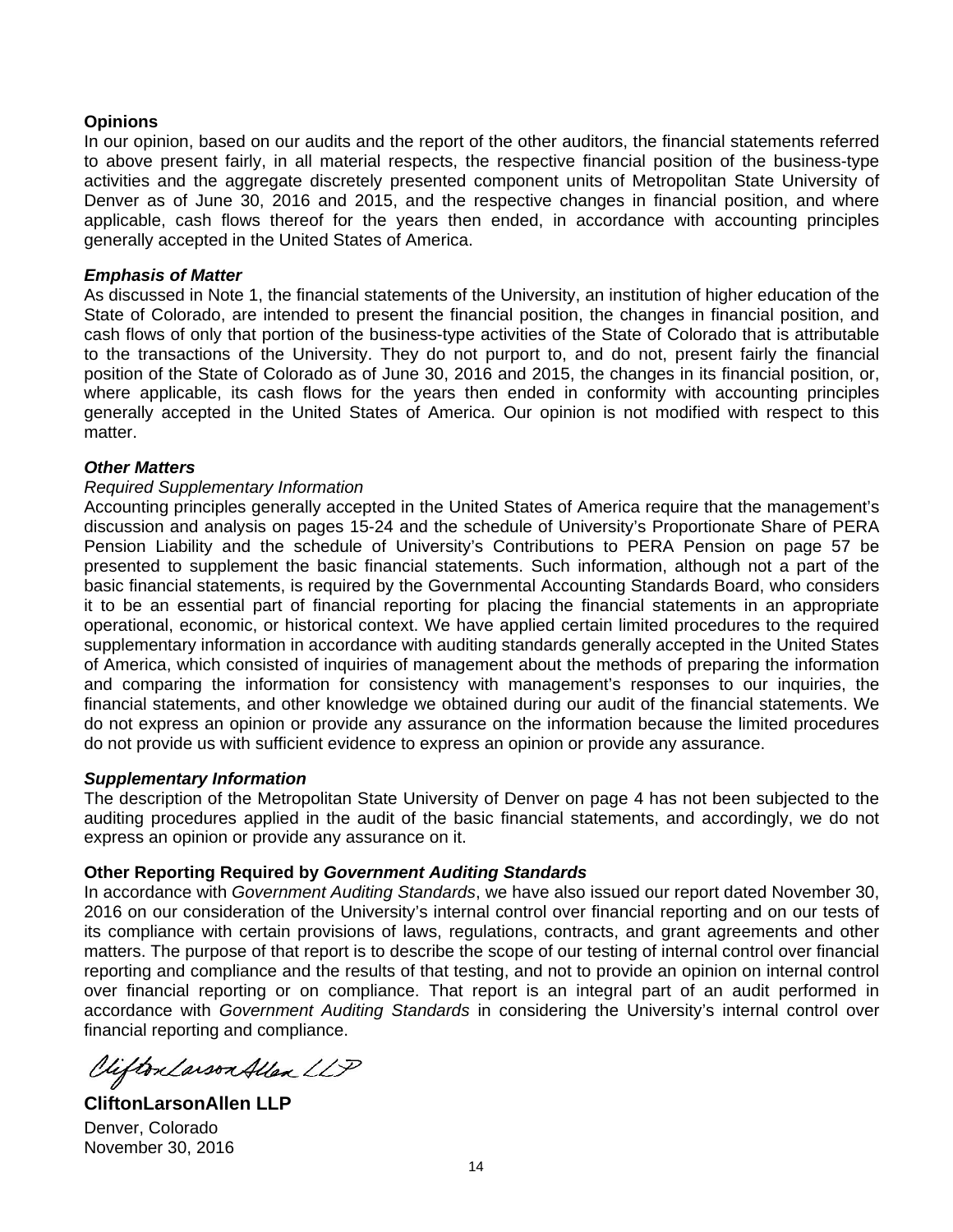This section of Metropolitan State University of Denver's (MSU Denver, or the University) financial report presents management's discussion and analysis of the financial performance of MSU Denver during the years ended June 30, 2016 and 2015. This discussion focuses on current activities and known facts and provides an overview of MSU Denver's financial activities in comparison with the prior year. It should, therefore, be read in conjunction with the accompanying comparative financial statements and notes.

# **Understanding the Comparative Financial Report**

The financial statements adhere to Governmental Accounting Standards Board (GASB) Statement No. 35, *Basic Financial Statements – and Management's Discussion and Analysis – for Public Colleges and Universities*. In fiscal year 2015, the University adopted GASB Statement No. 68, *Accounting and Financial Reporting for Pensions.* This statement requires the University to record a liability equal to its proportionate share of the net pension liability of the Public Employees' Retirement Association (PERA). In fiscal year 2016, the University adopted GASB Statement No. 72, *Fair Value Measurement and Application.* This statement requires, among other things, that the University use appropriate and available valuation techniques to measure fair value. This statement establishes a hierarchy of inputs for valuation and requires the use of the highest level of observable inputs and minimizes the use of unobservable inputs.

This annual report consists of a series of financial statements in compliance with the standards noted above: the statements of net position; the statements of revenues, expenses, and changes in net position; and the statements of cash flows. The statements are prepared under the accrual basis of accounting. Hence, revenues and assets are recognized when service is provided, and expenses and liabilities are recognized when others provide the goods or services, without regard to the actual date of collection or payment.

The financial statements of the Metropolitan State University of Denver Foundation, Inc. (the Foundation) and the HLC@Metro, Inc. are included in MSU Denver's financial statements as required by GASB Statement No. 14, *The Financial Reporting Entity,* as amended by GASB Statement No. 61, *The Financial Reporting Entity: Omnibus*, and GASB Statement No. 39, *Determining Whether Certain Organizations Are Component Units*. This Management's Discussion and Analysis focuses on the financial activities of the University and not the discretely presented component units.

# **Financial Highlights**

MSU Denver's financial position, as a whole, improved during the year ended June 30, 2016. The combined net position increased \$8.9 million over the previous year. In fiscal year 2015, the financial position of MSU Denver appears to have significantly decreased. The combined net position went from a positive \$78.9 million in fiscal year 2014 to a negative \$57.5 million in fiscal year 2015, because of the adoption of GASB Statement No 68 (GASB 68). In fiscal year 2015, GASB 68 resulted in a \$148.8 million net pension liability, a \$6.6 million deferred outflow, and a \$2.1 million deferred inflow, which reduced the unrestricted net position by \$144.0 million.

- In fiscal year 2016, the level of funding for MSU Denver's College Opportunity Fund (COF) stipends was set by the General Assembly at \$75 per eligible credit hour, which is unchanged from fiscal year 2015.
- MSU Denver's June 30, 2016 current assets of \$93.6 million were sufficient to cover current liabilities of \$34.2 million. The current ratio of 2.74 (current assets/current liabilities) reflects the liquidity of MSU Denver's assets and the availability of funds for current operations. As of June 30, 2015 MSU Denver had \$85.4 million in current assets and \$29.8 million in current liabilities, resulting in a current ratio of 2.86.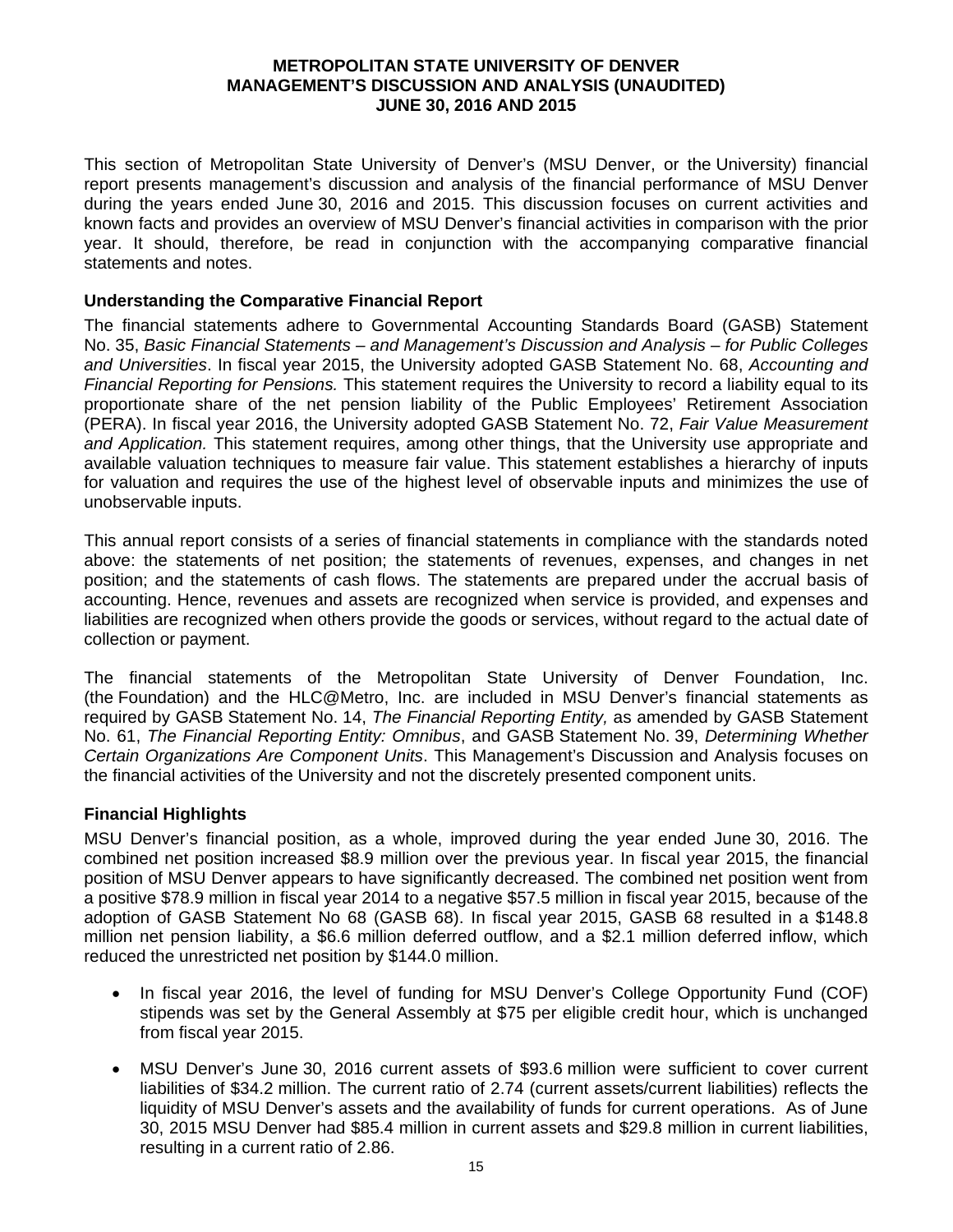- The University had outstanding bonds payable of \$91.5 million and \$63.5 million in fiscal year 2016 and 2015 respectively.
- MSU Denver's headcount had decreases in its undergraduate students of 7.2%, 4.8%, and 4.4% in the summer 2015, fall 2015, and spring 2016 terms, respectively, over the previous year's terms. Graduate level headcount also experienced decreases of 4.0% and 1.1% in the summer 2015 and spring 2016 terms. However, there was a small increase in graduate headcount of 2.5% in fall 2015 over the previous year's term.

# **Statements of Net Position**

The statements of net position report on assets, deferred outflows of resources, liabilities, and deferred inflows of resources, with the difference reported as net position as of June 30, 2016 and 2015. Over time, increases or decreases in net position are one indicator of MSU Denver's financial health when considered in conjunction with nonfinancial facts such as student enrollment.

| Condensed Statements of Net Position      |    |           |                   |         |  |  |  |  |
|-------------------------------------------|----|-----------|-------------------|---------|--|--|--|--|
|                                           |    | June 30   |                   |         |  |  |  |  |
|                                           |    | 2016      | 2015              | 2014*   |  |  |  |  |
|                                           |    |           | (In thousands) ** |         |  |  |  |  |
| Assets:                                   |    |           |                   |         |  |  |  |  |
| Current assets                            | \$ | 93,634    | 85,400            | 87,426  |  |  |  |  |
| Noncurrent assets                         |    | 138,737   | 102,151           | 94,455  |  |  |  |  |
| Total assets                              | \$ | 232,371   | 187,551           | 181,881 |  |  |  |  |
| <b>Deferred Outflows</b>                  |    | 18,278    | 6,587             |         |  |  |  |  |
| <b>Total Assets and Deferred Outflows</b> |    | 250,649   | 194,138           | 181,881 |  |  |  |  |
| Liabilities:                              |    |           |                   |         |  |  |  |  |
| <b>Current liabilities</b>                | \$ | 34,234    | 29,843            | 33,869  |  |  |  |  |
| Noncurrent liabilities                    |    | 258,457   | 219,766           | 69,108  |  |  |  |  |
| <b>Total liabilities</b>                  | \$ | 292,691   | 249,609           | 102,977 |  |  |  |  |
| Deferred Inflows                          |    | 6,579     | 2,053             |         |  |  |  |  |
| Total Liabilities and Deferred Inflows    |    | 299,270   | 251,662           | 102,977 |  |  |  |  |
| Net position:                             |    |           |                   |         |  |  |  |  |
| Net Investment in Capital Assets          | \$ | 32,174    | 23,376            | 17,569  |  |  |  |  |
| Restricted for expendable purposes        |    | 9,482     | 9,256             | 9,363   |  |  |  |  |
| Unrestricted                              |    | (90,277)  | (90,156)          | 51,972  |  |  |  |  |
| Total net position                        | \$ | (48, 621) | (57,524)          | 78,904  |  |  |  |  |
|                                           |    |           |                   |         |  |  |  |  |

# **Condensed Statements of Net Position**

\* This year was not restated for GASB No. 68, as information was not available.

\*\* Amount could differ slightly from the Statement of Net Position due to rounding.

At June 30, 2016 and 2015, MSU Denver's total assets and deferred outflows were \$250.7 and \$194.1 million, respectively, which is an increase of \$56.5 million and \$12.3 million, respectively, when compared to the prior years.

At June 30, 2016 and 2015, MSU Denver's total liabilities and deferred inflows were \$299.3 and \$251.7 million, respectively, which is an increase of \$47.6 million and \$148.7 million, respectively, when compared to the prior years.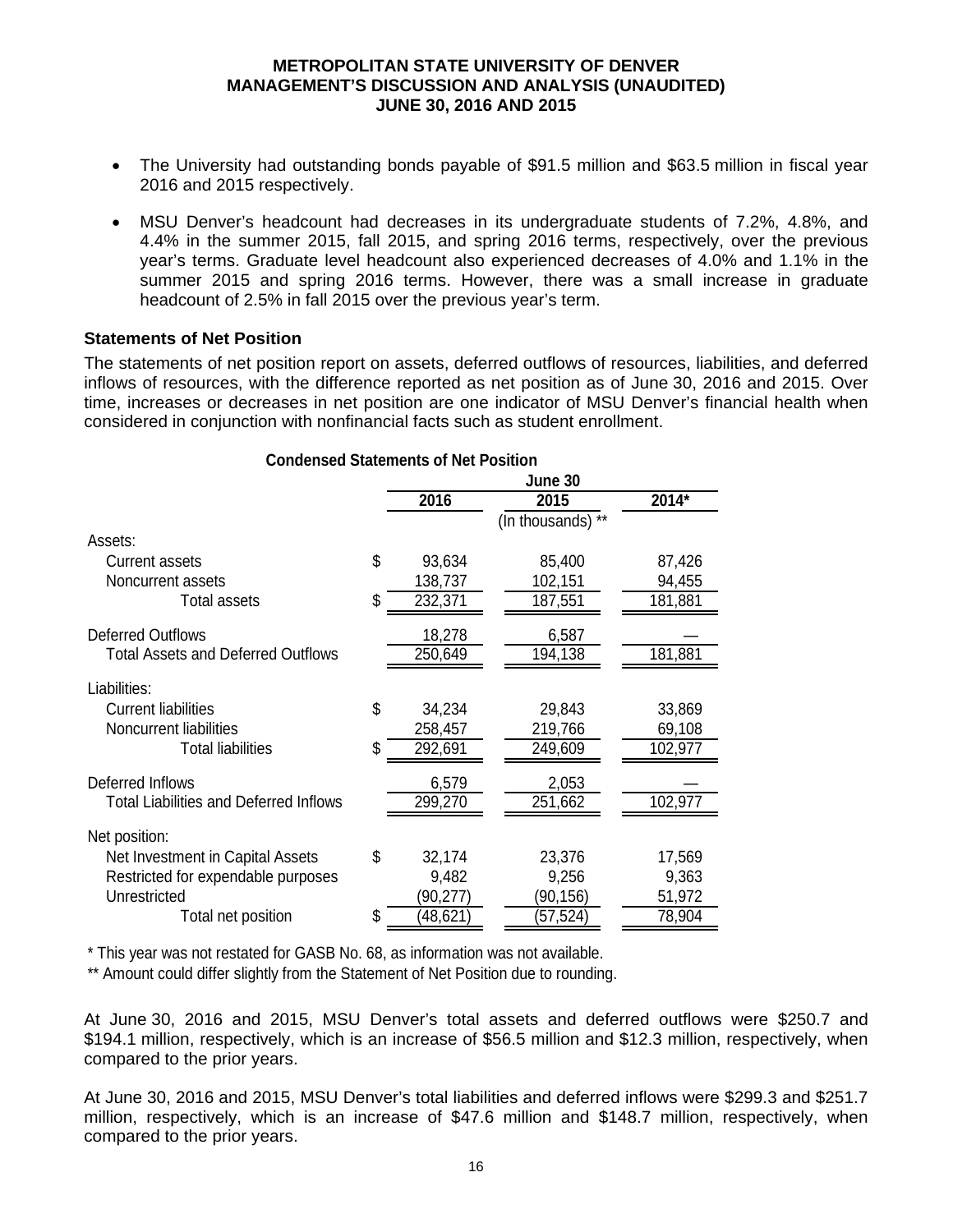A \$36.4 million increase in the total of unrestricted cash and cash equivalents and restricted cash, a \$12.3 million increase in construction in progress, and a \$11.7 million increase in deferred outflows were the primary reasons for the \$56.5 million increase in total assets and deferred outflows in fiscal year 2016, which is discussed in greater detail below.

Unrestricted cash and cash equivalents increased \$6.4 million due to a \$2 million timing issue related to receiving cash from the State for capital construction for a payable paid in fiscal year 2017, as well as reserves being built in the Summer Revenue funds as well as the Metro Bond fee. Restricted cash increased \$30.0 million in fiscal year 2016 due to \$30.0 million received from the Series 2016 bond issuance.

Construction in progress increased \$12.3 million due to construction on the Aerospace Sciences and Engineering Building (AES), which was funded with State capital construction funds.

Deferred Outflows increased \$11.7 million primarily due to MSU Denver's share of the net difference between projected and actual investment earnings by PERA.

Issuing the Series 2016 bond contributed \$28.0 million towards the \$47.6 million increase in total liabilities and deferred inflows. Another \$16.0 million of that increase was due to the increase in the University's portion of the PERA liability and changes to PERA's related assumptions and other inputs. An additional \$2.1 million is primarily due to payables for the AES construction project.

The primary reason assets and deferred outflows increased \$12.3 million in fiscal year 2015 is due to the completion of the Regency Athletic Complex (RAC). The University funded the RAC primarily with cash reserves, but it also used \$4 million of proceeds from the Series 2014 bonds, \$3.925 million of which was received in fiscal year 2015. The University also received \$2.0 million in capital contributions from the state for the construction of the Aerospace Sciences and Engineering Building. Deferred Outflows also increased \$6.6 million due to the adoption of GASB 68 and the requirement to record payments made to PERA from January 1, 2015 through June 30, 2015 as deferred outflows, as well as MSU Denver's share of the net difference between projected and actual investment earnings by PERA.

In fiscal year 2015 non-current liabilities increased \$150.7 and deferred inflows increased \$2.1 million. \$148.8 million of the \$150.7 increase in non-current liabilities and the \$2.1 million increase in deferred inflows was a result of the adoption of GASB 68 and the requirement to record, as a non-current liability the University's portion of PERA's unfunded pension liability, and as deferred inflows, the University's change in proportionate share of PERA's unfunded liability and the difference between the expected and actual experience by PERA. The remaining \$1.9 million increase in non-current liabilities was due to the University drawing the remaining \$3.9 million on its line of credit for the RAC and paying down principal on the existing Series 2009 and 2010 bonds. (See note 6 for more information on the University's outstanding bonds.)

Of the total (\$48.6) million in net position in fiscal year 2016, \$32.2 million is net investment in capital assets, \$9.5 million is restricted for expendable purposes for student loans, and (\$90.3) million is unrestricted. Of the total (\$57.5) million in net position in fiscal year 2015, \$23.4 million is net investment in capital assets, \$9.3 million is restricted for expendable purposes for student loans, and (\$90.2) million is unrestricted.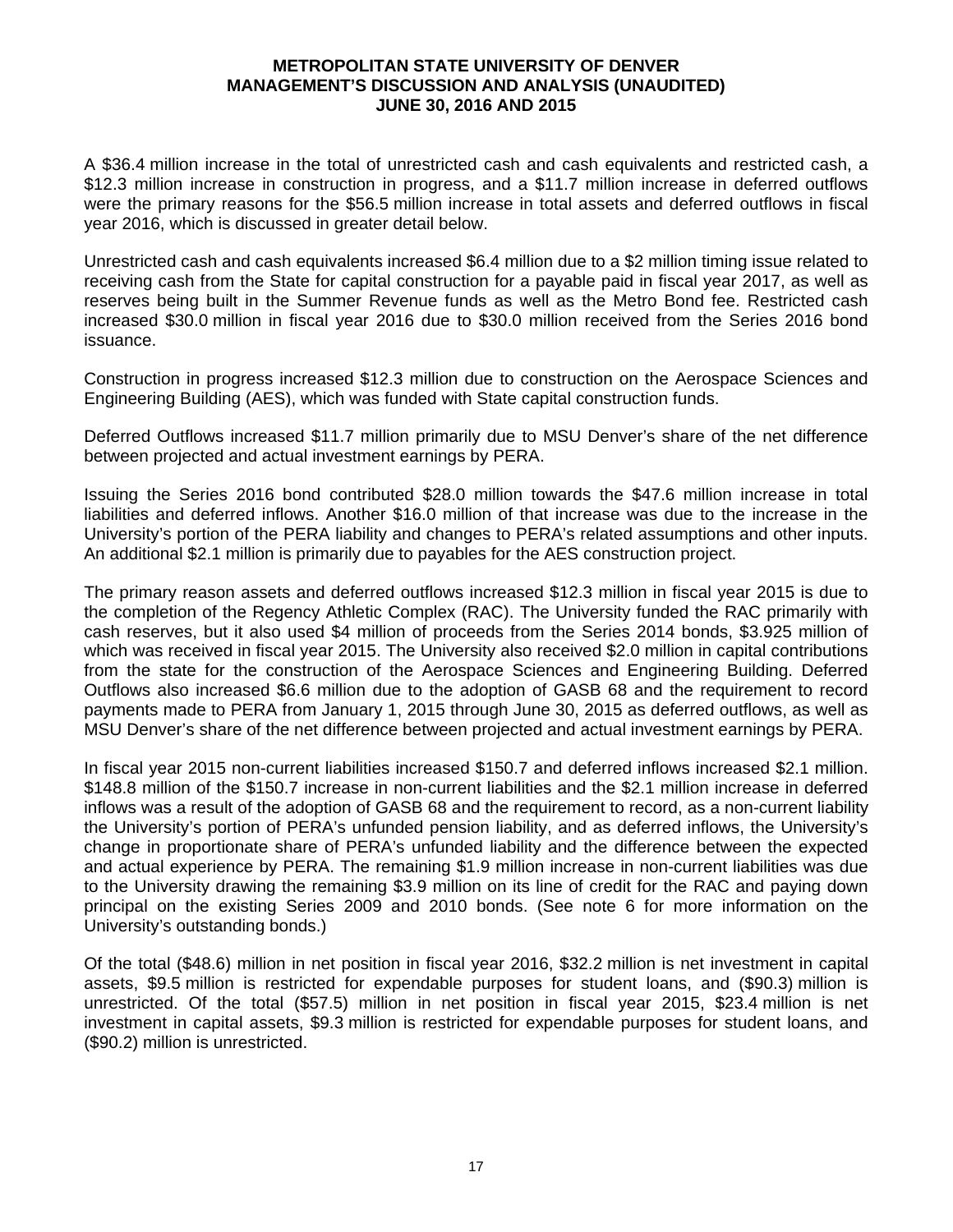#### **Statements of Revenues, Expenses, and Changes in Net Position**

The statements of revenues, expenses, and changes in net position present the results of operations during fiscal years 2016 and 2015. Activities are reported as either operating or nonoperating. Operating revenues and expenses generally result from providing services for instruction, public service, student services, and academic and institutional support to/from an individual or entity separate from MSU Denver. Nonoperating revenues and expenses are those other than operating and include but are not limited to investment and interest income, private grants and gifts, rental income, and Pell grants.

|                                                |               | June 30          |    |          |
|------------------------------------------------|---------------|------------------|----|----------|
|                                                | 2016          | 2015             |    | 2014     |
|                                                |               | (In thousands) * |    |          |
| Operating revenues:                            |               |                  |    |          |
| Tuition and fees, net                          | \$<br>102,572 | \$<br>102,383    | \$ | 96,837   |
| Fee for service                                | 19,046        | 11,432           |    | 10,156   |
| Sales and services                             | 3,654         | 3,296            |    | 4,395    |
| Grants and contracts                           | 26,844        | 25,053           |    | 20,272   |
| Other operating revenues                       | 5,706         | 6,259            |    | 6,036    |
| Total operating revenues                       | 157,822       | 148,423          |    | 137,696  |
| Operating expenses                             | 190,524       | 178,935          |    | 169,176  |
| Operating loss                                 | (32,702)      | (30, 512)        |    | (31,480) |
| Nonoperating revenues:                         |               |                  |    |          |
| Pell grants                                    | 28,106        | 31,130           |    | 32,602   |
| Intergovernmental revenue                      | 1,434         | 1,328            |    | 1,597    |
| Investment and interest income                 | 1,300         | 728              |    | 1,053    |
| Interest expense on capital asset-related debt | (4, 148)      | (3,634)          |    | (3,893)  |
| Debt Issuance Cost                             | (262)         |                  |    |          |
| Loss on disposal of capital assets             | (48)          | (60)             |    | (429)    |
| Nonoperating gifts and donations               | 3,067         | 3,118            |    | 2,203    |
| Other non operating revenue                    | 181           | 130              |    | 101      |
| Net nonoperating revenues                      | 29,630        | 32,740           |    | 33,234   |
| Income before other revenues                   | (3,072)       | 2,228            |    | 1,754    |
| Other revenues                                 |               |                  |    |          |
| <b>Capital Contributions- State</b>            | 11,975        | 2,023            |    |          |
| Increase in net position                       | 8,903         | 4,251            |    | 1,754    |
| Net position at beginning of year              | (57, 524)     | 78,904           |    | 77,150   |
| Restatement                                    |               | (140, 679)       |    |          |
| Net position at beginning of year as restated  | (57, 524)     | (61,775)         |    |          |
| Net position at end of year                    | \$<br>(48,621 | \$<br>(57,524)   | ₩  | 78,904   |

#### **Condensed Statements of Revenues, Expenses, and Changes in Net Position**

\* Amount could differ slightly from Statements of Revenues, Expenses and Changes in Net Position due to rounding.

Tuition and fees revenue, net, accounted for \$102.6 million of the \$157.8 million in operating revenue in fiscal year 2016. The tuition and fees revenue amount is net of scholarship allowances of \$52.9 million and bad debt of \$2.7 million. Scholarship allowances are defined as the difference between the stated charge of tuition and fees and the amount that is paid by students or third parties making payment on behalf of students.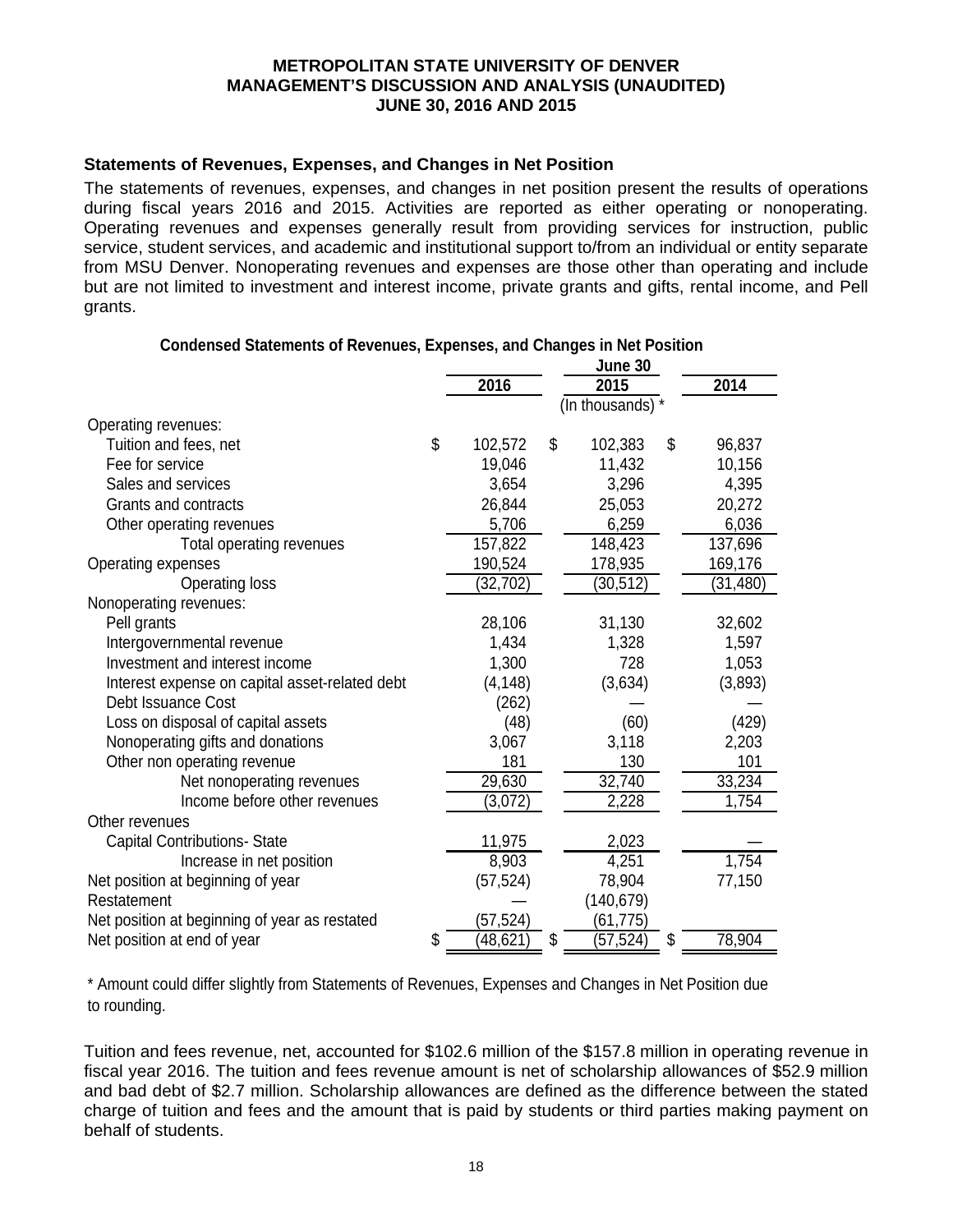Net tuition and fee revenue increased \$190 thousand, or 0.19%, from fiscal year 2015. There was a 5% increase in tuition rates in fiscal year 2016, but enrollment continued to see decreases, as noted in the financial highlights section above. Scholarship discounts and allowances decreased \$1.8 million from fiscal year 2015 due to the decrease in enrollment.

Fee for Service revenue increased \$7.6 million from fiscal year 2015. A new funding model approved in House Bill 14-1319 placed a higher emphasis on institutions that, in part, had a mission that provided support services for Pell-eligible, first generation and underserved undergraduate students. Given MSU Denver's commitment to providing access to underserved students, the University began to see an increase in the fee for service revenue.

In fiscal year 2015 tuition and fees revenue, net, accounted for \$102.4 million of \$148.4 million in operating revenue. The tuition and fees revenue amount is net of scholarship allowances of \$54.7 million and bad debt of \$2.3 million.

Net tuition and fee revenue increased approximately \$6.0 million, or 6%, from fiscal year 2014. There was a 6% increase in tuition rates in fiscal year 2015, but undergraduate resident enrollment continued to decline, as noted in the financial highlights section above. Scholarship discounts and allowances increased approximately \$2.0 million from fiscal year 2014 due to the increase in tuition and Colorado student grants.

The following are graphic illustrations of total revenue (operating and nonoperating) by source for MSU Denver for fiscal years 2016 and 2015, respectively. Each major revenue component is displayed relative to its proportionate share of total revenue.

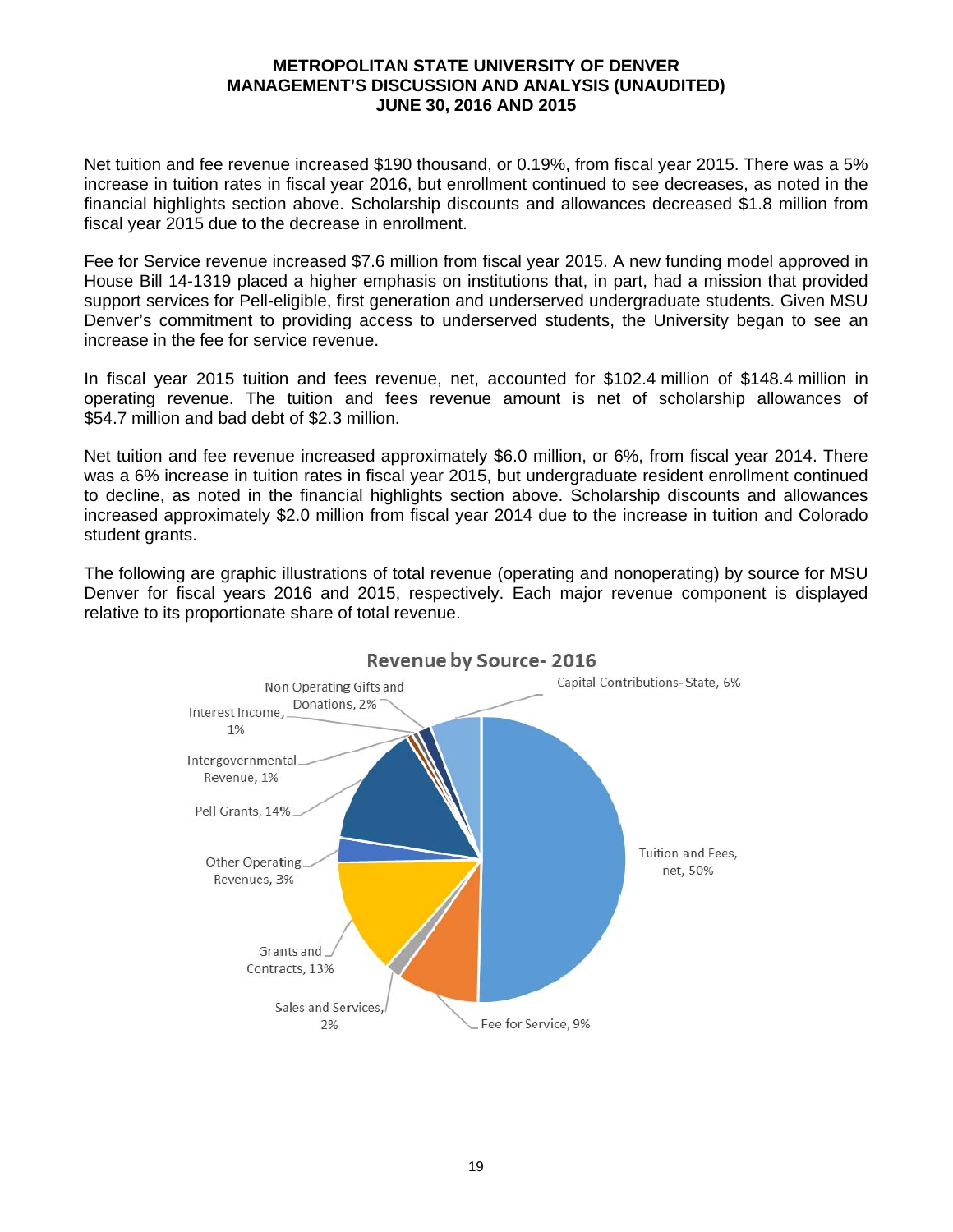

Overall operating expenses show an increase of \$11.6 million over fiscal year 2015 due to several factors. There was a \$6.0 million increase in salary and benefit expenses in fiscal year 2016. This increase resulted from a 1.5% pay increase for all faculty as well as a 1% pay increase for all Classified and Exempt staff. The University also increased the employer's percentage of the health care contribution to 65% from 60% beginning in January 2016, benefiting both Faculty and Administrative employees. There was a \$3 million increase in materials, supplies, travel and equipment, primarily due to increases in maintenance, non- capitalized software, rent, and advertising. There was an additional \$1.0 million increase for one time purchases for the neighborhood master plan, due diligence work on the proposed Colorado Heights donation, and last minute punch list items for the Regency Athletic Complex (RAC). Depreciation expense increased \$819K primarily due to the RAC being placed into service last year, and there was an increase of approximately \$500K due to entries related to GASB 68 and the University's net proportionate share of the unfunded pension liability.

In fiscal year 2015 overall operating expenses show an increase of \$10.3 million over fiscal year 2014 due to several factors. There was a \$7.0 million increase in salary and benefit expenses in fiscal year 2015. This increase resulted from a 2% pay increase for all exempt staff as well as a 2.5% pay increase for all classified staff. The minimum salaries for administrators were increased from 85% to 87% of the College and University Professional Associations (CUPA) range, and faculty were raised from 85% to 89%. There was also a net increase of 22 full time employees (FTE) in fiscal year 2015. In addition, GASB 68 resulted in an additional \$3.6 million expense for the net pension liability increase. The University also had a \$1.1 million increase in depreciation due to the completion of the athletic fields, new equipment, and leasehold improvements to Metro South and the Arts building. There was also approximately a \$1.4 million increase in materials and supplies and travel. \$776 thousand of this \$1.4 million was due to increases in the appropriations and controlled maintenance paid to AHEC and the payments to UCD for the shared use of the library. There was also a \$629 thousand increase in fiscal year 2015 due to a change in presentation for the University's credit card processing fees (merchant fees).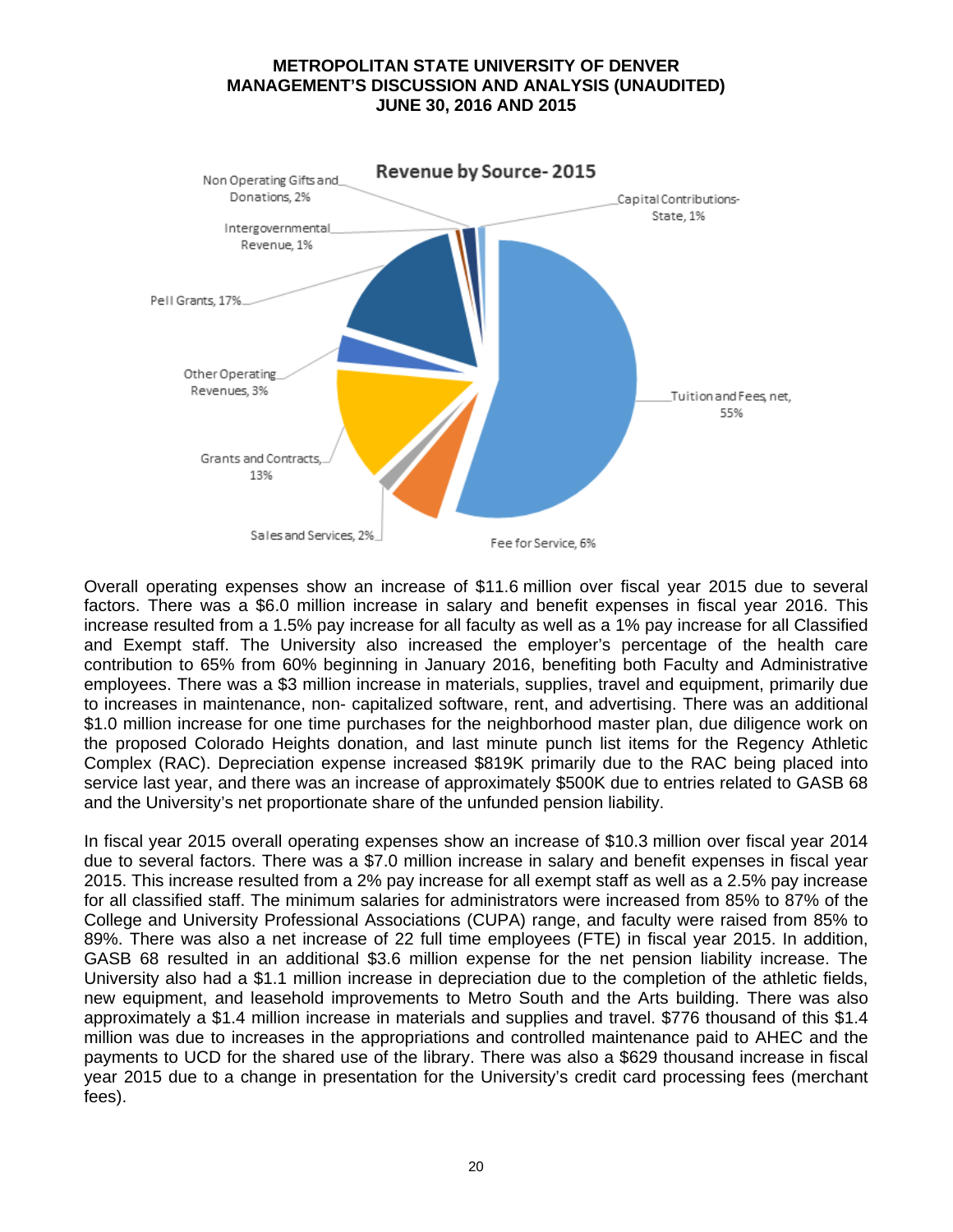Prior to fiscal year 2015, the University presented these fees as a contra revenue in the sales and services of educational departments line. However, given that these merchant fees are increasing due to increased payments via credit card, MSU Denver moved these to the institutional support expense line which is consistent with other institutions of higher education and more accurately reflects the cost of conducting business. There was an offsetting \$1.8 million decrease in non-capital expenses, which was primarily due to one-time computer purchases in fiscal year 2014. There was also a decrease of approximately \$2.0 million due to a one-time payment to AHEC in fiscal year 2014 for additions to the electrical infrastructure.

|                                   | 2016              | 2015        | 2014        |
|-----------------------------------|-------------------|-------------|-------------|
| Operating expenses:               |                   |             |             |
| Instruction                       | \$<br>81,370,983  | 80,913,623  | 75,531,095  |
| Research                          | 20,025            | 15,055      | 16,542      |
| Public service                    | 1,346,198         | 1,144,621   | 813,143     |
| Academic support                  | 22,732,151        | 17,784,466  | 15,700,581  |
| Student services                  | 18,618,256        | 17,781,686  | 17,273,000  |
| Institutional support             | 22,804,245        | 19,511,744  | 18,048,463  |
| Operation of plant                | 12,214,269        | 11,248,050  | 12,607,469  |
| Scholarships and fellowships, net | 2,873,049         | 2,436,556   | 1,875,244   |
| Auxiliary enterprise expenditures | 21,362,994        | 21,736,555  | 21,023,242  |
| Depreciation                      | 7,181,222         | 6,362,145   | 5,269,745   |
| Total operating expenses          | \$<br>190,523,392 | 178,934,501 | 168,158,525 |

#### **Statements of Cash Flows**

The statements of cash flows present relevant information related to cash inflows and outflows summarized by operating, noncapital financing, capital and related financing, and investing activities. It also helps the users of financial statements gauge MSU Denver's ability to generate cash flows and meet financial obligations as they mature.

# **Condensed Statements of Cash Flows**

|                                          | June 30         |                |           |
|------------------------------------------|-----------------|----------------|-----------|
|                                          | 2016            | 2015           | 2014      |
|                                          |                 | (In thousands) |           |
| Net cash provided by (used in):          |                 |                |           |
| Operating activities                     | \$<br>(20, 815) | (23, 043)      | (26, 122) |
| Noncapital financing activities          | 31,879          | 34,149         | 35,657    |
| Capital and related financing activities | 24,094          | (20, 772)      | (13,539)  |
| Investing activities                     | 1,218           | 655            | 967       |
| Net (decrease) increase in cash          | 36,376          | (9,011)        | (3,037)   |
| Cash and cash equivalents:               |                 |                |           |
| Beginning of year                        | 68,794          | 77,805         | 80,842    |
| End of year                              | \$<br>105,170   | 68,794         | 77,805    |

MSU Denver's cash and cash equivalents increased by \$36.4 million in fiscal year 2016 when compared to fiscal year 2015. The Series 2016 bonds were issued in fiscal year 2016, contributing to \$30 million of this increase. The remaining \$6 million is primarily due to building reserves in the summer revenue funds exceeding the spending in those funds. Fiscal year 2015 experienced a \$3.0 million decrease in cash and cash equivalents when compared to fiscal year 2014, primarily the result of the completion of the RAC.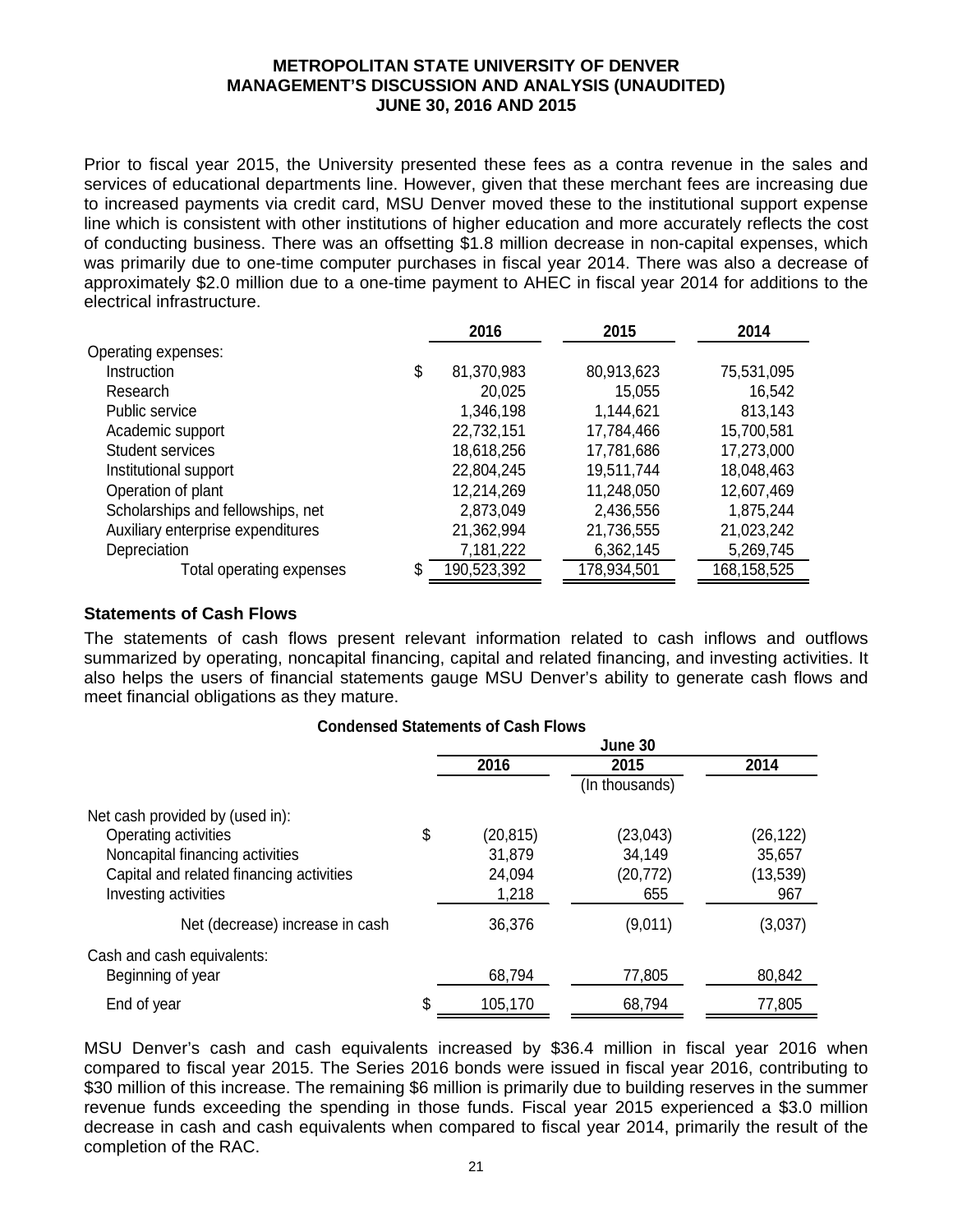The major sources of unrestricted cash inflows in fiscal year 2016 and 2015 were \$101.3 million and \$99.1 million, respectively from tuition and fees, \$27.0 million and \$24.9 million, respectively, from grants and contracts, and \$28.4 million and \$31.0 million; respectively, in Pell grants. In fiscal year 2016, the University also had \$30.3 million of cash inflows from the proceeds of the sale of the Series 2016 bonds. The primary outflows are \$126.3 million and \$121.2 million, respectively, for payments to or for employees, \$48.1 million and \$45.7 million, respectively, for payments to suppliers and \$12.6 million and \$22.6 million, respectively, for the acquisition of capital assets.

# **Capital Assets**

At June 30, 2016, the University had \$100.0 million in property, plant, and equipment, net of accumulated depreciation of \$36.4 million. Depreciation charges were \$7.2 million for the current year compared to \$6.4 million in fiscal year 2015 and \$5.3 million in fiscal year 2014.

The \$12.3 million increase in construction in progress is primarily due to the work on the Aerospace and Engineering Sciences Building.

Details of these assets are shown in the table below:

#### **Capital Assets, Net of Depreciation at Year-End**

|                             | June 30       |                |        |  |
|-----------------------------|---------------|----------------|--------|--|
|                             | 2016          | 2015           | 2014   |  |
|                             |               | (In thousands) |        |  |
| Construction in progress    | \$<br>14,525  | 2,258          | 7,403  |  |
| Land                        | 1,005         | 1,005          | 1,005  |  |
| Equipment                   | 7.474         | 8,077          | 7,654  |  |
| <b>Buildings</b>            | 44,898        | 47,056         | 42,383 |  |
| Leasehold/land improvements | 32,109        | 34,836         | 21,133 |  |
| Total                       | \$<br>100.011 | 93,232         | 79,578 |  |

# **Debt**

In November 2009, MSU Denver issued \$55.2 million of Series 2009 Taxable Institutional Enterprise Revenue Bonds to finance the construction of the University's first brick and mortar building, the Student Success Building (SSB). The SSB added approximately 145,000 square feet of space for classrooms and faculty offices, specifically for MSU Denver students and professors. It also provides students with a central location for student support services. In June 2010, the University issued \$10.6 million in Series 2010 Taxable Institutional Enterprise Revenue Bonds for various major remodeling projects as personnel moved to the SSB (see note 6 for more information on these obligations). These bonds will be paid off using proceeds from a student bond fee approved by the University's students. Both bond issuances are Revenue Zone Economic Development Bonds (RZEDBs) that make them eligible for a 45% bond interest subsidy from the federal government.

In June 2014, the University issued Series 2014 Institutional Enterprise Revenue Bonds not to exceed \$4.0 million to help fund the construction of the RAC. These bonds worked like a line of credit, where the University drew funds on an as needed basis. As of June 30, 2015, the University drew the full \$4 million. These bonds are paid with the student bond fee discussed above, but also with fundraising efforts by the University's Foundation.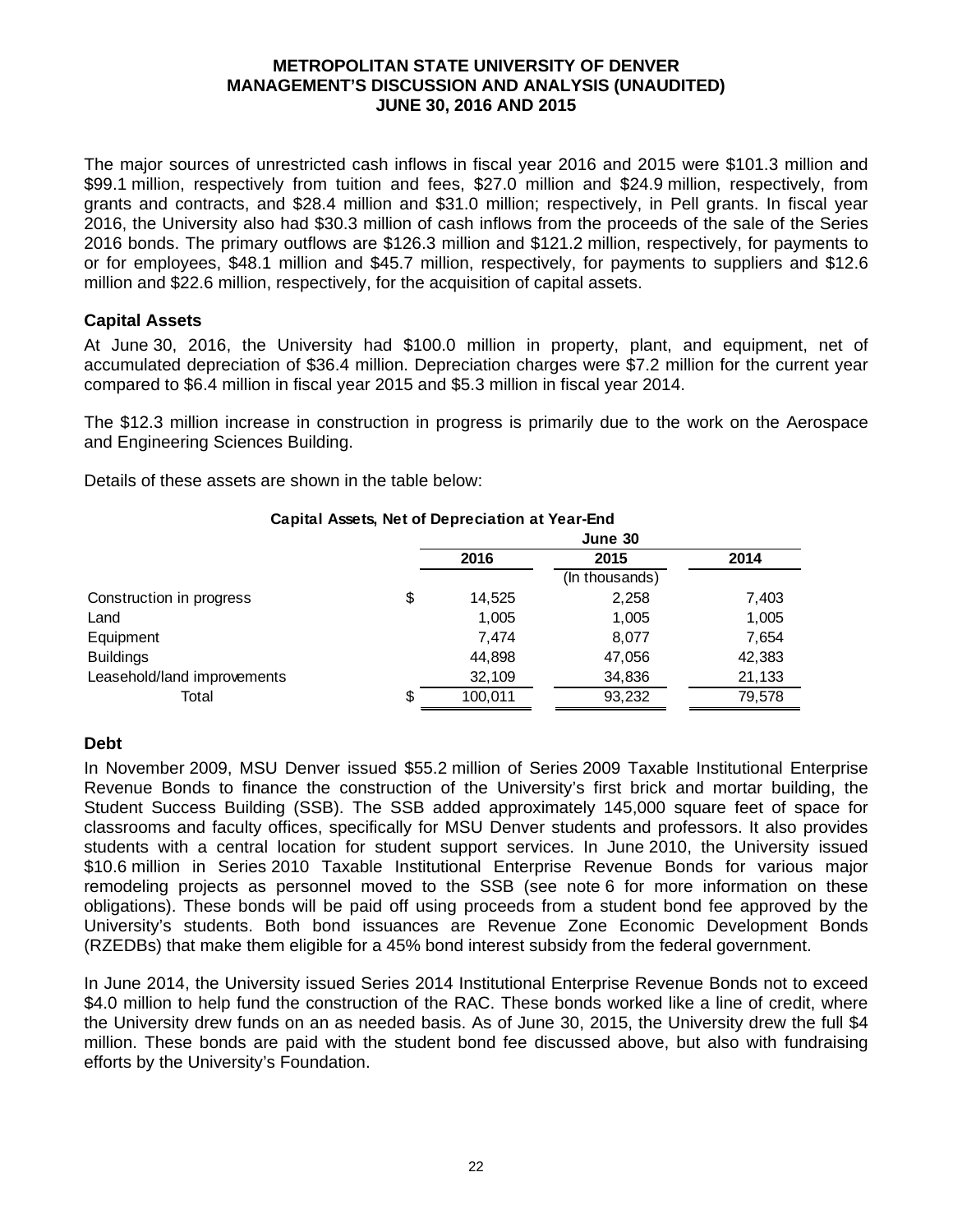On January 27, 2016, the University issued \$27.5 million of Series 2016 Institutional Enterprise Revenue Bonds, bearing interest at 2.0% to 5.0%, for the purpose of financing a portion of the construction of a new Aerospace and Engineering Science building (AES). This new facility will house mechanical, electrical and civil engineering technologies; industrial design; and computer science to support an integrated curriculum, and promote collaborative research. The estimated completion date is fall 2017. These bonds are paid with the student bond fee discussed above.

At June 30, 2016, the University had \$97.9 million in outstanding debt compared to \$70.3 million at June 30, 2015 and \$68.3 million at June 30, 2014. The table below summarizes these amounts by type of debt:

|               | <b>Outstanding Debt at Year-End</b> |         |                |        |  |
|---------------|-------------------------------------|---------|----------------|--------|--|
|               |                                     | June 30 |                |        |  |
|               |                                     | 2016    | 2015           | 2014   |  |
|               |                                     |         | (In thousands) |        |  |
| Series 2009   | \$                                  | 48,530  | 49,905         | 51,255 |  |
| Series 2010   |                                     | 9,314   | 9,563          | 9,811  |  |
| Series 2014   |                                     | 3,378   | 4,000          | 75     |  |
| Series 2016   |                                     | 30,236  |                |        |  |
| Capital lease |                                     | 6,436   | 6,815          | 7,176  |  |
| Total         |                                     | 97,894  | 70,283         | 68,317 |  |

# **Economic Outlook and Metropolitan State University of Denver's Future**

Metropolitan State University of Denver's President, Dr. Stephen Jordan, announced his retirement to the University community on September 8, 2016. Dr. Jordan's retirement will become effective June 30, 2017. Dr. Jordan took office in 2005 and has spearheaded initiatives developed specifically to recruit and support students of color, including the goal of achieving Hispanic Serving Institution (HSI) status by 2018. To be considered an HSI, 25 percent of a university's full-time students need to be from Hispanic backgrounds. Since 2007, the number of MSU Denver students who identify as Hispanic jumped from 12.5 percent to 24.5 percent (including the Advancing Students for a Stronger Economy Tomorrow (ASSET) Students). Additionally, under his leadership, Metropolitan State College of Denver became Metropolitan State University of Denver, with master's degree programs offered to our students. Three cutting-edge facilities were constructed, with a fourth currently under construction, and Dr. Jordan developed a national reputation for championing public-private partnerships that brought new sources of funding to the University, revolutionizing academic programs, and benefiting the state of Colorado. The foundation laid by Dr. Jordan during his tenure at the University will ensure the University continues to grow and support the success of our greatest assets: our students.

The University continues construction on the new AES building and anticipates completion by August 2017. As of June 30, 2016 the University drew \$14.0 million of the total \$20 million allocated by the state, and will draw the remaining \$6 million in fiscal year 2017. After the state capital contribution has been used in its entirety, the University will begin using the Series 2016 bond proceeds.

In addition to the existing Master's programs in Professional Accounting, Social Work and Teacher Education, the University will begin offering Master's degrees in Business Administration and in Health Administration in Spring 2017.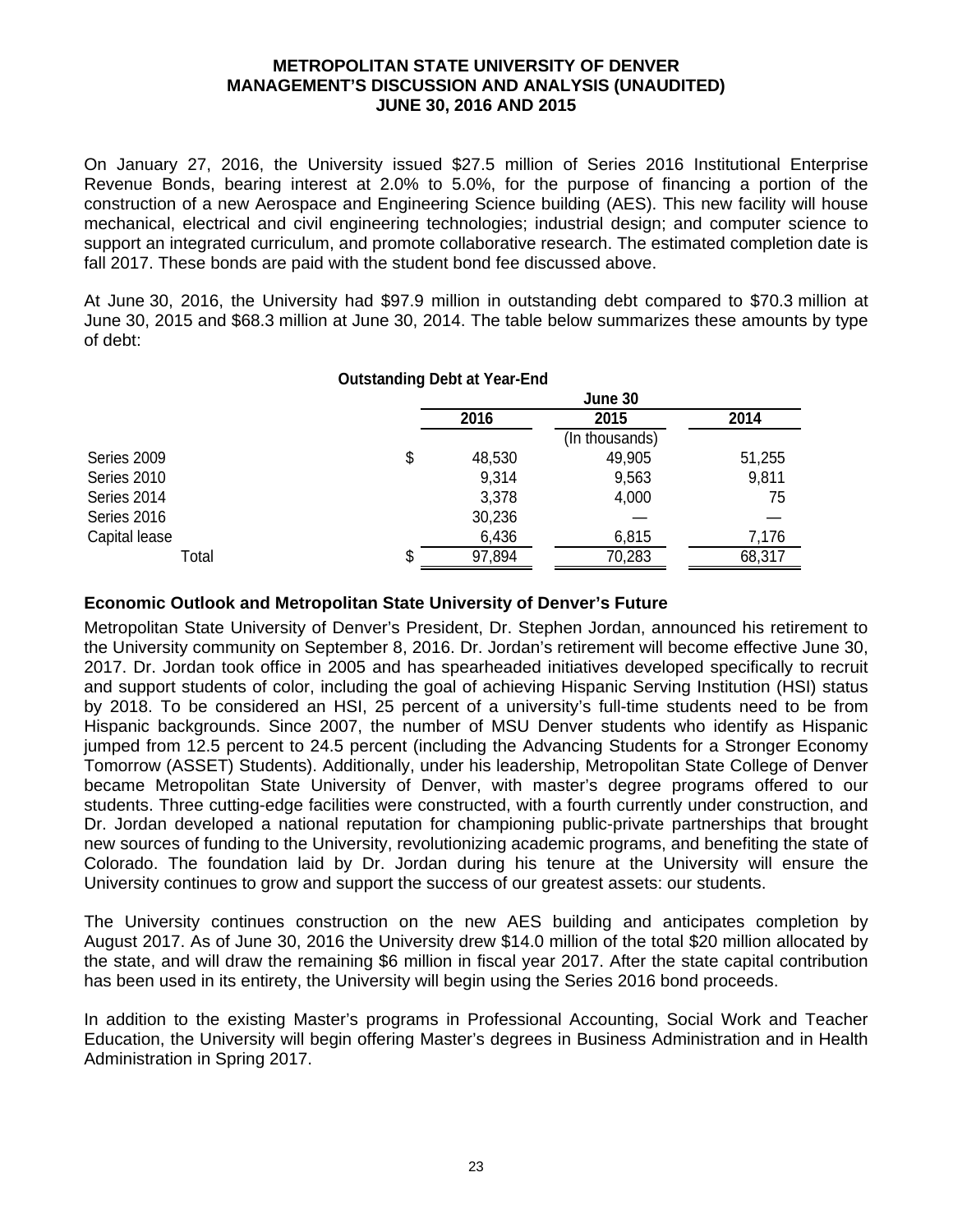MSU Denver retained its Taxpayer's Bill of Rights (TABOR) enterprise status during fiscal year 2016 by receiving less than 10% in state funding. The COF stipend was set by the General Assembly for fiscal year 2016 at \$75 per eligible credit hour for resident undergraduate students. The stipend remains at \$75 per eligible credit hour for fiscal year 2017, which is currently appropriated at \$32.2 million, per the long bill. MSU Denver received \$19.0 million in fee-for-service revenue in fiscal year 2016, and is budgeted to receive \$19.2 million in fiscal year 2017.

In fiscal year 2016, MSU Denver raised tuition by 5% for undergraduate residents. The University will raise undergraduate tuition 9% in fiscal year 2017, but will still remain the most accessible institution of Higher Education in Colorado.

In March 2013, the federal government enacted the Balanced Budget and Emergency Deficit Control Act, and President Obama issued a sequestration order that reduced the subsidy amount the University received on its Recovery Zone Economic Development Bonds (RZEDB). Before sequester, the subsidy paid MSU Denver 45% of the interest amount on both the series 2009 and 2010 bonds. Sequester is scheduled though 2024 with reductions spanning 5.5% to 7.1%. The table below shows MSU Denver's original subsidy payment amounts and the modified payments for each RZEDB.

|                 |                 | Original                                                    | Original %      | <b>Modified</b> | <b>Modified %</b> |                            |
|-----------------|-----------------|-------------------------------------------------------------|-----------------|-----------------|-------------------|----------------------------|
|                 | <b>Interest</b> | <b>Interest</b>                                             | of Subsidy      | <b>Interest</b> | of Subsidy        |                            |
| <b>June 30,</b> | <b>Payment</b>  | <b>Subsidy</b>                                              | <b>Payments</b> | <b>Subsidy</b>  |                   | <b>Payments Difference</b> |
| 2010            | 1,585,672       | 713,553                                                     | 45%             | 713,553         | 45%               | (0)                        |
| 2011            | 3,052,632       | 1,373,684                                                   | 45%             | 1,373,684       | 45%               | (0)                        |
| 2012            | 3.039.941       | 1,367,973                                                   | 45%             | 1.367.973       | 45%               | (0)                        |
| 2013            | 3,010,744       | 1,354,835                                                   | 45%             | 1,296,222       | 43%               | (58, 612)                  |
| 2014            | 2,974,155       | 1,338,370                                                   | 45%             | 1,242,007       | 42%               | (96, 363)                  |
| 2015            | 2,930,379       | 1,318,671                                                   | 45%             | 1.222.408       | 42%               | (96,263)                   |
| 2016            | 2,879,805       | 1,295,912                                                   | 45%             | 1,207,790       | 42%               | (88, 122)                  |
|                 |                 | <b>Total Reduction in Series 2009 Bond Subsidy Payments</b> |                 |                 |                   | (339,360)                  |

# **Series 2009 Bond Interest Payments and Corresponding Subsidy Receipts**

#### **Series 2010 Bond Interest Payments and Corresponding Subsidy Receipts**

|                 |                 | -                                                           | Original       |                 | <b>Modified</b> |                   |
|-----------------|-----------------|-------------------------------------------------------------|----------------|-----------------|-----------------|-------------------|
|                 |                 | Original                                                    | Subsidy %      | <b>Modified</b> | Subsidy %       |                   |
|                 | <b>Interest</b> | <b>Interest</b>                                             | of Interest    | <b>Interest</b> | of Interest     |                   |
| <b>June 30,</b> | <b>Payment</b>  | <b>Subsidy</b>                                              | <b>Payment</b> | <b>Subsidy</b>  | Payment         | <b>Difference</b> |
| 2011            | 543,193         | 244.437                                                     | 45%            | 244,437         | 45%             | (0)               |
| 2012            | 568,015         | 255,607                                                     | 45%            | 255,607         | 45%             | (0)               |
| 2013            | 563,395         | 253,528                                                     | 45%            | 242,549         | 43%             | (10, 979)         |
| 2014            | 557,629         | 250,933                                                     | 45%            | 232,866         | 42%             | (18,067)          |
| 2015            | 550,508         | 247,729                                                     | 45%            | 229.644         | 42%             | (18,085)          |
| 2016            | 542,258         | 244,016                                                     | 45%            | 227,423         | 42%             | (16, 593)         |
|                 |                 | <b>Total Reduction in Series 2010 Bond Subsidy Payments</b> |                |                 |                 | (63,724)          |

**Questions concerning any of the information provided in this report or requests for additional financial information should be addressed to MSU Denver at Campus Box 98, P.O. Box 173362, Denver, CO 80217**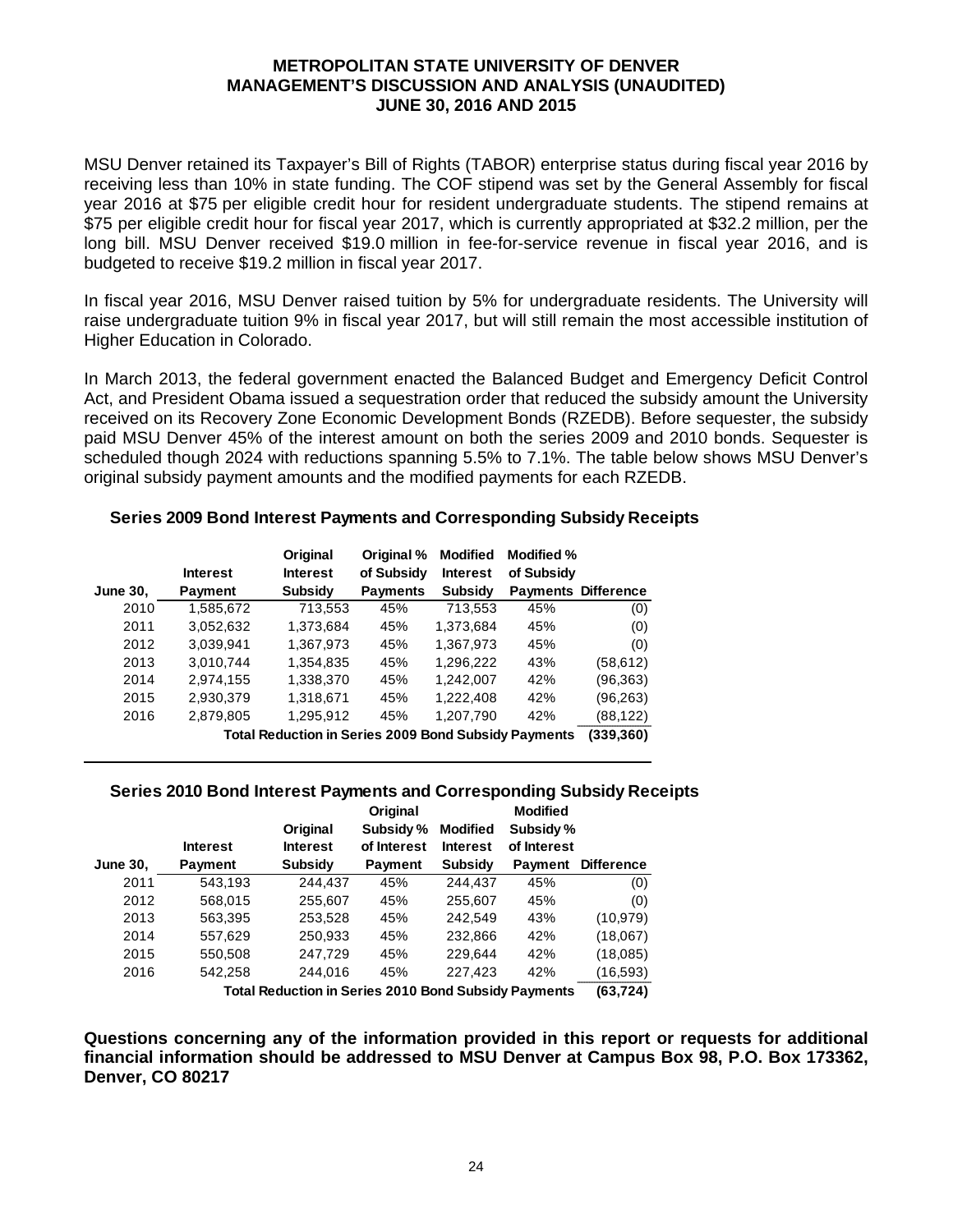# **METROPOLITAN STATE UNIVERSITY OF DENVER BUSINESS-TYPE ACTIVITY STATEMENTS OF NET POSITION JUNE 30, 2016 AND 2015**

| Assets                                                       | 2016               | 2015               |
|--------------------------------------------------------------|--------------------|--------------------|
| <b>Current assets:</b>                                       |                    |                    |
| Cash and cash equivalents                                    | \$<br>75,158,521   | 68,794,334         |
| Accounts receivable - student (net of allowance for doubtful | 10,157,242         | 12,019,886         |
| acounts of \$3,442,411 and \$3,401,839, respectively)        |                    |                    |
| Accounts receivable - other                                  | 4,818,634          | 2,457,954          |
| Loans receivable                                             | 1,038,209          | 1,132,190          |
| Prepaid expense                                              | 2,461,730          | 996,159            |
| <b>Total current assets</b>                                  | 93,634,336         | 85,400,523         |
| <b>Noncurrent assets:</b>                                    |                    |                    |
| Restricted cash                                              | 30,011,946         |                    |
| Investments                                                  | 459,876            | 363,364            |
| Prepaid expense                                              | 250,557            | 507,088            |
| Loans receivable (net of allowance for doubtful accounts of  | 8,004,800          | 8,048,550          |
| \$570,306 and \$512,745, respectively)                       |                    |                    |
| Land                                                         | 1,005,185          | 1,005,185          |
| Construction in progress                                     | 14,525,258         | 2,258,245          |
| Depreciable assets, net:                                     |                    |                    |
| Equipment                                                    | 7,473,586          | 8,077,385          |
| <b>Buildings</b>                                             | 44,897,704         | 47,055,932         |
| Leasehold and land improvements                              | 32,108,779         | 34,835,483         |
| Total depreciable capital assets, net                        | 84,480,069         | 89,968,800         |
| <b>Total noncurrent assets</b>                               | 138,737,691        | 102,151,232        |
| <b>Total assets</b>                                          | 232,372,027        | 187,551,755        |
| <b>Deferred Outflows</b>                                     |                    |                    |
| Deferred pension outflow                                     | 18,278,130         | 6,586,732          |
| <b>Total deferred outflows</b>                               | 18,278,130         | 6,586,732          |
| <b>Total assets and deferred outflows</b>                    | \$<br>250,650,157  | <u>194,138,487</u> |
| <b>Liabilities</b>                                           |                    |                    |
| <b>Current liabilities:</b>                                  |                    |                    |
| Accounts payable                                             | \$<br>6,091,143    | 4,008,373          |
| Accrued interest payable                                     | 433,760            | 348,561            |
| Accrued payroll                                              | 13,188,697         | 11,755,172         |
| Unearned revenue                                             | 7,710,087          | 7,630,581          |
| Compensated absences                                         | 331,132            | 296,990            |
| Bonds payable                                                | 2,550,000          | 1,980,000          |
| Capital leases                                               | 397,207            | 379,355            |
| Deposits held in custody and other current liabilities       | 3,532,222          | 3,443,383          |
| <b>Total current liabilities</b>                             | 34,234,248         | 29,842,415         |
| <b>Noncurrent liabilities:</b>                               |                    |                    |
| Net pension liability                                        | 160,234,301        | 148,774,027        |
| Compensated absences                                         | 3,277,857          | 3,069,102          |
| Bonds payable                                                | 88,907,253         | 61,487,615         |
| Capital leases                                               | 6,038,354          | 6,435,561          |
| <b>Total noncurrent liabilities</b>                          | 258,457,765        | 219,766,305        |
| <b>Total liabilities</b>                                     | 292,692,013        | 249,608,720        |
| <b>Deferred Inflows</b>                                      |                    |                    |
| Deferred pension inflow                                      | 6,579,585          | 2,053,239          |
| <b>Total deferred inflows</b>                                | 6,579,585          | 2,053,239          |
| <b>Total liabilities and deferred inflows</b>                | \$<br>299,271,598  | 251,661,959        |
| <b>Net position</b>                                          |                    |                    |
| Net Investment in Capital Assets                             | \$<br>32,174,419   | 23,376,073         |
| Restricted for expendable purposes                           | 9,481,686          | 9,256,273          |
| Unrestricted                                                 | (90, 277, 546)     | (90, 155, 818)     |
| <b>Total net position</b>                                    | \$<br>(48,621,441) | (57, 523, 472)     |

See accompanying notes to basic financial statements.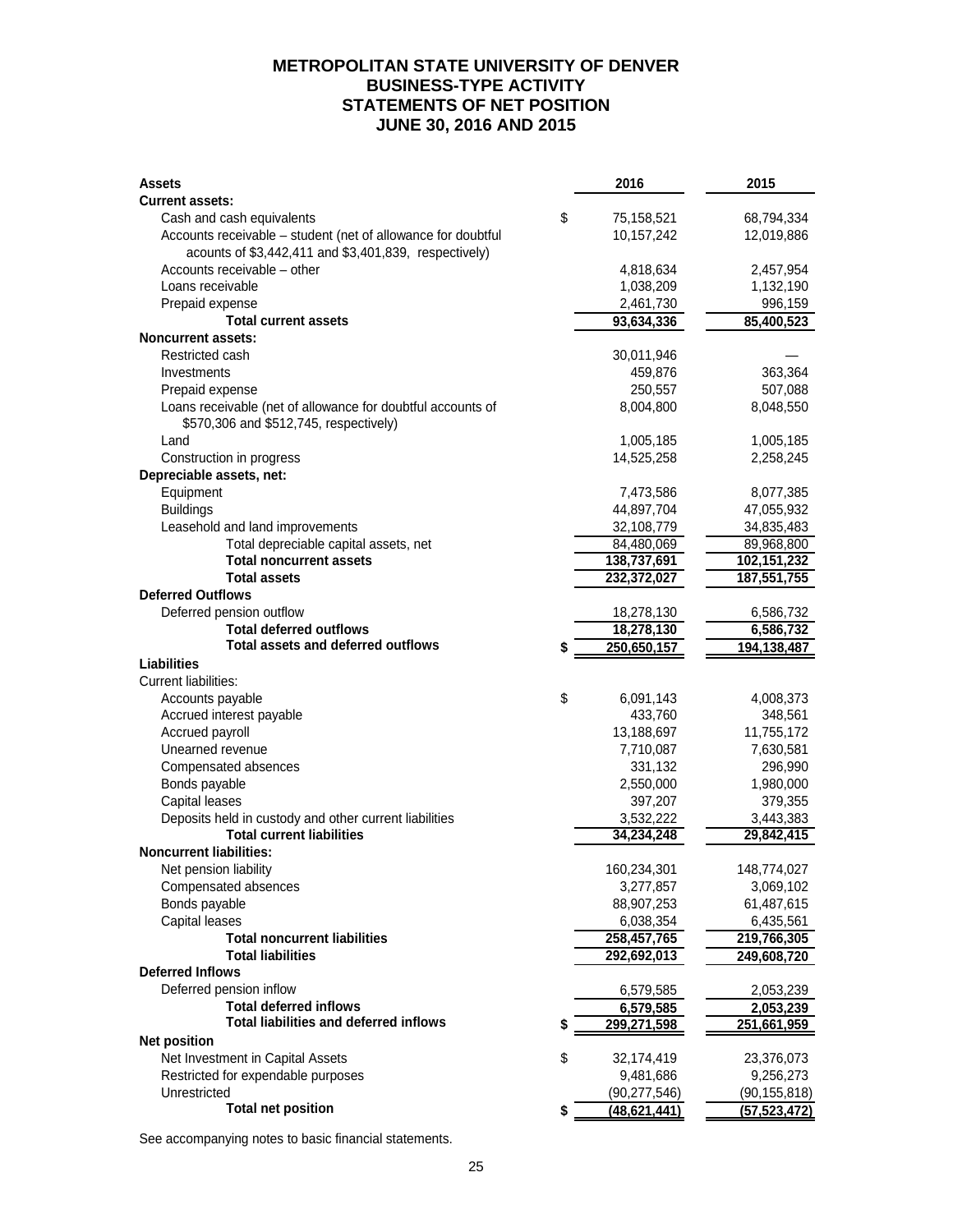# **METROPOLITAN STATE UNIVERSITY OF DENVER AGGREGATE DISCRETELY PRESENTED COMPONENT UNITS STATEMENTS OF FINANCIAL POSITION JUNE 30, 2016 AND 2015**

|                                                  |                                                      |                  |      | 2016          |    |             | 2015                                                 |                  |    |             |    |               |
|--------------------------------------------------|------------------------------------------------------|------------------|------|---------------|----|-------------|------------------------------------------------------|------------------|----|-------------|----|---------------|
|                                                  | Metropolitan<br><b>State University</b><br>of Denver |                  | HLC@ |               |    |             | Metropolitan<br><b>State University</b><br>of Denver |                  |    | HLC@        |    |               |
| <b>ASSETS</b>                                    |                                                      | Foundation, Inc. |      | Metro Inc.    |    | Total       |                                                      | Foundation, Inc. |    | Metro Inc.  |    | Total         |
| Cash and Cash Equivalents<br>Restricted Cash and | \$                                                   | 751,431          | \$   | 205,675       | \$ | 957,106     | \$                                                   | 602,785          | \$ | 541,843     | \$ | 1,144,628     |
| Cash Equivalents                                 |                                                      |                  |      | 9,758,870     |    | 9,758,870   |                                                      |                  |    | 8,360,616   |    | 8,360,616     |
| Promises to Give, Net                            |                                                      | 209,539          |      |               |    | 209,539     |                                                      | 461,225          |    |             |    | 461,225       |
| Accounts Receivable, Net                         |                                                      | 10,438           |      | 515,795       |    | 526,233     |                                                      | 14,203           |    | 528,294     |    | 542,497       |
| Use of Land<br>Beneficial Interest in Charitable |                                                      |                  |      | 4,890,464     |    | 4,890,464   |                                                      |                  |    | 5,000,775   |    | 5,000,775     |
| Trusts Held by Others                            |                                                      | 112,570          |      |               |    | 112,570     |                                                      | 110,706          |    |             |    | 110,706       |
| Investments<br>Endowment                         |                                                      | 5,724,057        |      |               |    | 5,724,057   |                                                      | 5,422,992        |    |             |    | 5,422,992     |
| Promises to Give, Net                            |                                                      | 972,419          |      |               |    | 972,419     |                                                      | 957,948          |    |             |    | 957,948       |
| Investments                                      |                                                      | 7,113,321        |      |               |    | 7,113,321   |                                                      | 7,109,108        |    |             |    | 7,109,108     |
| Land and Building, Net                           |                                                      | 1,511,802        |      | 39,018,370    |    | 40,530,172  |                                                      | 1,549,202        |    | 40,087,367  |    | 41,636,569    |
| Furniture and Equipment, Net                     |                                                      |                  |      | 375,085       |    | 375,085     |                                                      |                  |    | 570,046     |    | 570,046       |
| <b>Other Assets</b>                              |                                                      | 32,270           |      | 201,902       |    | 234,172     |                                                      | 28,645           |    | 138,757     |    | 167,402       |
| <b>Total Assets</b>                              |                                                      | 16,437,847       |      | 54,966,161    | \$ | 71,404,008  |                                                      | 16,256,814       | S  | 55,227,698  | \$ | 71,484,512    |
| <b>LIABILITIES AND</b><br><b>NET ASSETS</b>      |                                                      |                  |      |               |    |             |                                                      |                  |    |             |    |               |
| Liabilities:                                     |                                                      |                  |      |               |    |             |                                                      |                  |    |             |    |               |
| Accounts Payable                                 | \$                                                   | 23,529           | \$   | 215,413       | \$ | 238,942     | \$                                                   | 34,607           | \$ | 213,784     | \$ | 248,391       |
| Accounts Payable and Other                       |                                                      | 546,149          |      |               |    | 546,149     |                                                      | 782,215          |    |             |    | 782,215       |
| Interest Payable                                 |                                                      |                  |      | 1,066,324     |    | 1,066,324   |                                                      |                  |    | 1,072,674   |    | 1,072,674     |
| Bonds Payable, Net                               |                                                      |                  |      | 52,514,791    |    | 52,514,791  |                                                      |                  |    | 53,069,234  |    | 53,069,234    |
| Liabilities Under Charitable                     |                                                      |                  |      |               |    |             |                                                      |                  |    |             |    |               |
| <b>Gift Annuities</b>                            |                                                      | 48,578           |      |               |    | 48,578      |                                                      | 50,077           |    |             |    | 50,077        |
| <b>Other Current Liabilities</b>                 |                                                      |                  |      | 402,156       |    | 402,156     |                                                      |                  |    | 347,708     |    | 347,708       |
| <b>Total Liabilities</b>                         |                                                      | 618,256          |      | 54,198,684    |    | 54,816,940  |                                                      | 866,899          |    | 54,703,400  |    | 55,570,299    |
| Net Assets:                                      |                                                      |                  |      |               |    |             |                                                      |                  |    |             |    |               |
| Unrestricted                                     |                                                      | 2,396,423        |      | (4, 122, 987) |    | (1,726,564) |                                                      | 2,357,219        |    | (4,510,791) |    | (2, 153, 572) |
| <b>Temporarily Restricted</b>                    |                                                      | 10,030,094       |      | 4,890,464     |    | 14,920,558  |                                                      | 9,785,678        |    | 5,035,089   |    | 14,820,767    |
| <b>Permanently Restricted</b>                    |                                                      | 3,393,074        |      |               |    | 3,393,074   |                                                      | 3,247,018        |    |             |    | 3,247,018     |
| <b>Total Net Assets</b>                          |                                                      | 15,819,591       |      | 767,477       |    | 16,587,068  |                                                      | 15,389,915       |    | 524,298     |    | 15,914,213    |
| <b>Total Liabilities and Net Assets</b>          | S                                                    | 16,437,847       |      | 54,966,161    | S  | 71,404,008  | S                                                    | 16,256,814       | S  | 55,227,698  | S  | 71,484,512    |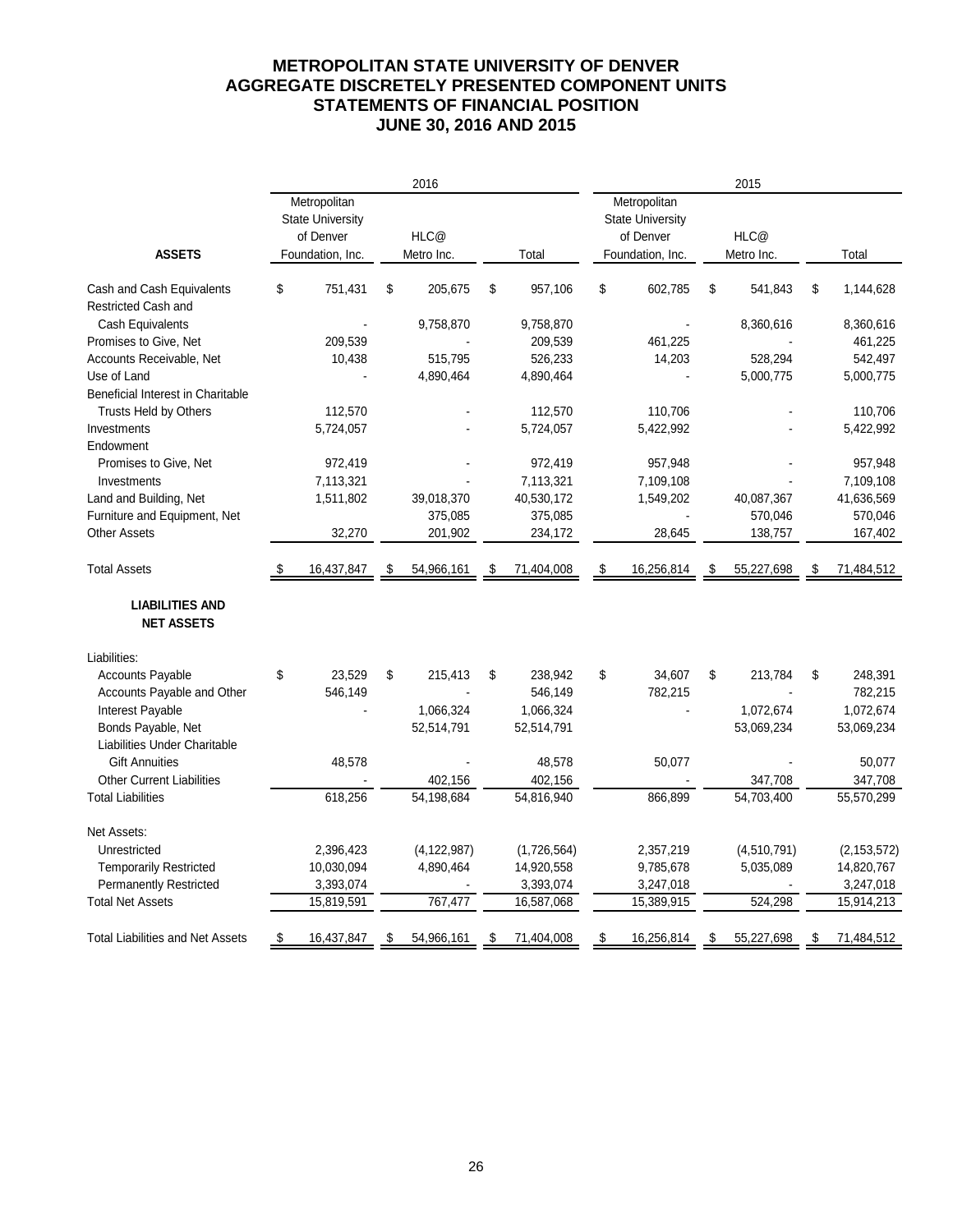# **METROPOLITAN STATE UNIVERSITY OF DENVER BUSINESS-TYPE ACTIVITY STATEMENTS OF REVENUES, EXPENSES, AND CHANGES IN NET POSITION JUNE 30, 2016 AND 2015**

|                                                            | 2016                 | 2015            |
|------------------------------------------------------------|----------------------|-----------------|
| Operating revenues:                                        |                      |                 |
| Student tuition and fees, net of scholarship allowances of |                      |                 |
| \$52,934,838 and \$54,718,360, and bad debt expense of     |                      |                 |
| \$2,735,725 and \$2,253,999, respectively                  | \$<br>102,572,401    | 102,382,640     |
| Fee for service                                            | 19,045,705           | 11,432,411      |
| Sales and services of educational departments              | 134,302              | 435,444         |
| Sales and services of auxiliary enterprises                | 3,519,631            | 2,860,637       |
| Federal grants and contracts                               | 6,639,825            | 7,071,145       |
| State grants and contracts                                 | 20,028,272           | 17,836,497      |
| Local grants and contracts                                 | 100,656              | 107,394         |
| Private grants and contracts                               | 75,286               | 37,546          |
| Operating interest income                                  | 275,758              | 214,093         |
| Other operating revenues                                   | 5,430,526            | 6,044,990       |
| Total operating revenues                                   | 157,822,362          | 148,422,797     |
| Operating expenses:                                        |                      |                 |
| Instruction                                                | 81,370,983           | 80,913,623      |
| Research                                                   | 20,025               | 15,055          |
| Public service                                             | 1,346,198            | 1,144,621       |
| Academic support                                           | 22,732,151           | 17,784,466      |
| <b>Student services</b>                                    | 18,618,256           | 17,781,686      |
| Institutional support                                      | 22,804,245           | 19,511,744      |
| Operation of plant                                         | 12,214,269           | 11,248,050      |
| Scholarships and fellowships                               | 2,873,049            | 2,436,556       |
| Auxiliary enterprise expenditures                          | 21,362,994           | 21,736,555      |
| Depreciation                                               | 7,181,222            | 6,362,145       |
| Total operating expenses                                   | 190,523,392          | 178,934,501     |
| Operating loss                                             | (32,701,030)         | (30, 511, 704)  |
| Nonoperating revenues (expenses):                          |                      |                 |
| Pell grants                                                | 28,105,648           | 31,130,247      |
| Intergovernmental revenue                                  | 1,433,676            | 1,327,909       |
| Investment and interest income                             | 1,299,892            | 727,696         |
| Interest expense on capital asset related debt             | (4, 148, 314)        | (3,634,124)     |
| Loss on disposal of fixed assets                           | (48, 109)            | (59, 753)       |
| Nonoperating gifts and donations                           | 3,066,766            | 3,118,185       |
| Debt Issuance Costs                                        | (262, 478)           |                 |
| Other nonoperating                                         | 180,765              | 130,393         |
| Net nonoperating revenue                                   | 29,627,846           | 32,740,553      |
| Income (loss) before other revenues                        | (3,073,184)          | 2,228,849       |
| Other revenues                                             |                      |                 |
| Capital contributions from the state                       | 11,975,215           | 2,023,076       |
| Increase in net position                                   | 8,902,031            | 4,251,925       |
| Net position at beginning of year                          | (57, 523, 472)       | 78,904,085      |
| Restatement                                                |                      | (140, 679, 482) |
| Net position at beginning of year, as restated             | (57, 523, 472)       | (61, 775, 397)  |
| Net position at end of year                                | \$<br>(48, 621, 441) | (57, 523, 472)  |

See accompanying notes to basic financial statements.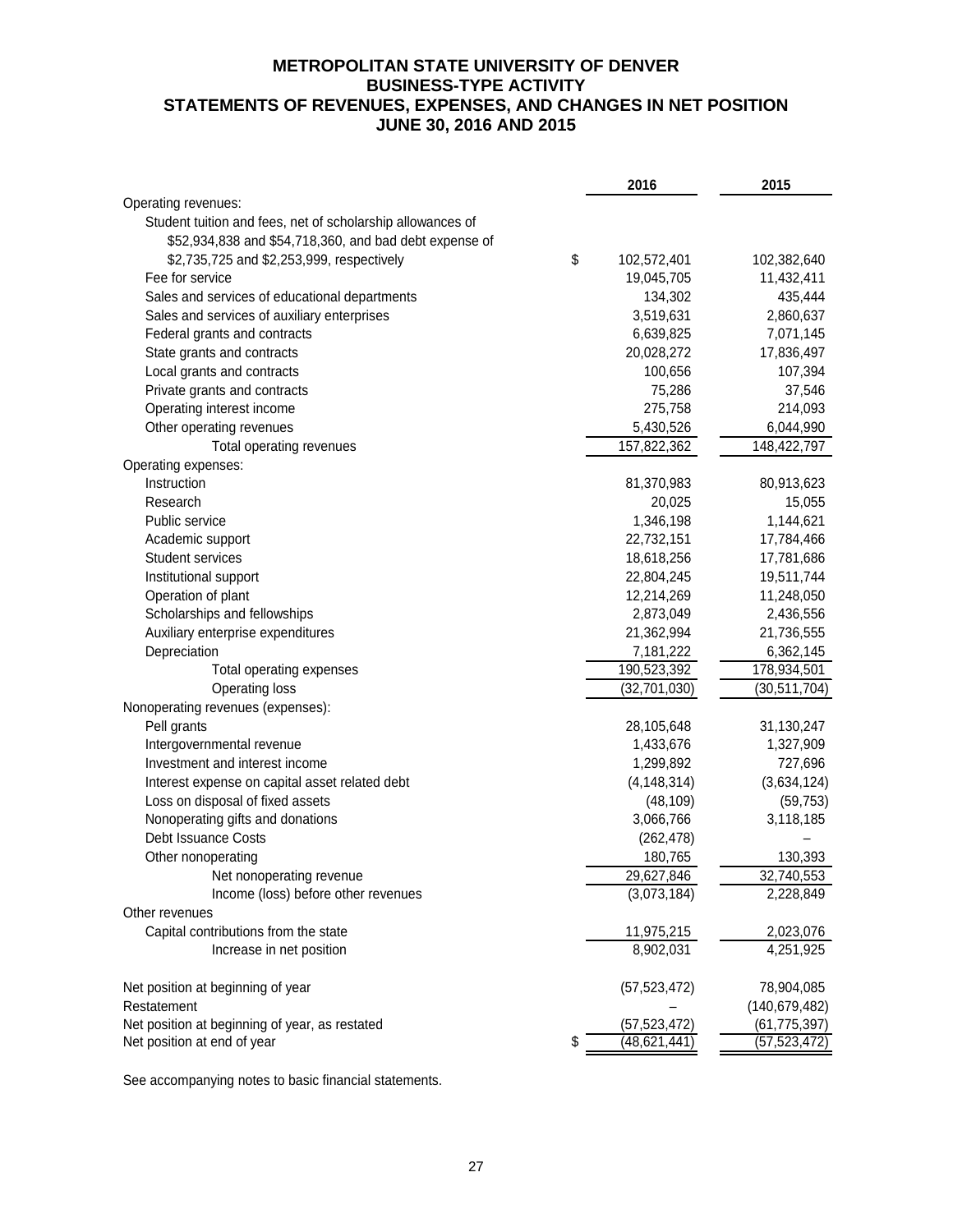# **METROPOLITAN STATE UNIVERSITY OF DENVER AGGREGATE DISCRETELY PRESENTED COMPONENT UNITS STATEMENTS OF ACTIVITIES JUNE 30, 2016 AND 2015**

|                                                                       |                                                                          | 2016       |              | 2015                                                                     |                    |              |  |  |
|-----------------------------------------------------------------------|--------------------------------------------------------------------------|------------|--------------|--------------------------------------------------------------------------|--------------------|--------------|--|--|
|                                                                       | Metropolitan<br><b>State University</b><br>of Denver<br>Foundation, Inc. |            | Total        | Metropolitan<br><b>State University</b><br>of Denver<br>Foundation, Inc. | HLC@<br>Metro Inc. | Total        |  |  |
| Change in Unrestricted Net Assets:                                    |                                                                          |            |              |                                                                          |                    |              |  |  |
| Support, Revenue, and Gains:                                          |                                                                          |            |              |                                                                          |                    |              |  |  |
| Contributions                                                         | \$<br>92,380                                                             | \$         | \$<br>92,380 | \$<br>71,855                                                             | \$                 | \$<br>71,855 |  |  |
| In-kind Contributions                                                 | 1,539,127                                                                |            | 1,539,127    | 1,391,753                                                                |                    | 1,391,753    |  |  |
| <b>Endowment Management Fees</b>                                      | 129,146                                                                  |            | 129,146      | 126,256                                                                  |                    | 126,256      |  |  |
| <b>Total Support</b>                                                  | 1,760,653                                                                |            | 1,760,653    | 1,589,864                                                                |                    | 1,589,864    |  |  |
| Net Investment Gain (Loss)<br>Change in Value of                      | 87,415                                                                   | 15,559     | 102,974      | 27,358                                                                   | 8,748              | 36,106       |  |  |
| Split-Interest Agreements                                             | (4, 332)                                                                 |            | (4, 332)     | (4, 364)                                                                 |                    | (4, 364)     |  |  |
| <b>Federal Interest Subsidy</b>                                       |                                                                          | 991,486    | 991,486      |                                                                          | 987,227            | 987,227      |  |  |
| Rooms Revenue                                                         |                                                                          | 7,896,770  | 7,896,770    |                                                                          | 7,666,392          | 7,666,392    |  |  |
| Food and Beverage Revenue                                             |                                                                          | 1,178,158  | 1,178,158    | 881,551                                                                  |                    | 881,551      |  |  |
| Parking, Telephone and                                                |                                                                          |            |              |                                                                          |                    |              |  |  |
| <b>Other Revenue</b>                                                  |                                                                          | 778,381    | 778,381      |                                                                          | 818,551            | 818,551      |  |  |
| Rent - Center for Visual Arts (CVA)                                   | 122,390                                                                  |            | 122,390      | 124,757                                                                  |                    | 124,757      |  |  |
| Net Assets Released                                                   |                                                                          |            |              |                                                                          |                    |              |  |  |
| from Restrictions                                                     | 2,949,591                                                                | 197,295    | 3,146,886    | 3,176,593                                                                | 308,921            | 3,485,514    |  |  |
| Total Support, Revenue, and Gains                                     | 4,915,717                                                                | 11,057,649 | 15,973,366   | 4,914,208                                                                | 10,671,390         | 15,585,598   |  |  |
| Expenses and Losses:                                                  |                                                                          |            |              |                                                                          |                    |              |  |  |
| Support Provided to the University<br>University Hospitality Learning | 2,832,855                                                                |            | 2,832,855    | 2,987,972                                                                |                    | 2,987,972    |  |  |
| <b>Center Materials and Services</b>                                  |                                                                          | 5,244,321  | 5,244,321    |                                                                          | 4,735,954          | 4,735,954    |  |  |
| <b>General and Administrative Costs</b>                               | 443,310                                                                  | 723,590    | 1,166,900    | 407,680                                                                  | 693,282            | 1,100,962    |  |  |
| <b>Depreciation Expenses</b>                                          |                                                                          | 1,337,908  | 1,337,908    |                                                                          | 1,511,798          | 1,511,798    |  |  |
| Donor Development Costs                                               | 1,539,127                                                                | 6,320      | 1,545,447    | 1,391,503                                                                | 13,135             | 1,404,638    |  |  |
| Interest and Amortization                                             |                                                                          | 3,357,706  | 3,357,706    |                                                                          | 3,374,932          | 3,374,932    |  |  |
| Operating Expenses for CVA                                            | 61,221                                                                   |            | 61,221       | 94,575                                                                   |                    | 94,575       |  |  |
| <b>Total Expenses and Losses</b>                                      | 4,876,513                                                                | 10,669,845 | 15,546,358   | 4,881,730                                                                | 10,329,101         | 15,210,831   |  |  |
| <b>CHANGES IN UNRESTRICTED</b>                                        |                                                                          |            |              |                                                                          |                    |              |  |  |
| <b>NET ASSETS</b>                                                     | 39,204                                                                   | 387,804    | 427,008      | 32,478                                                                   | 342,289            | 374,767      |  |  |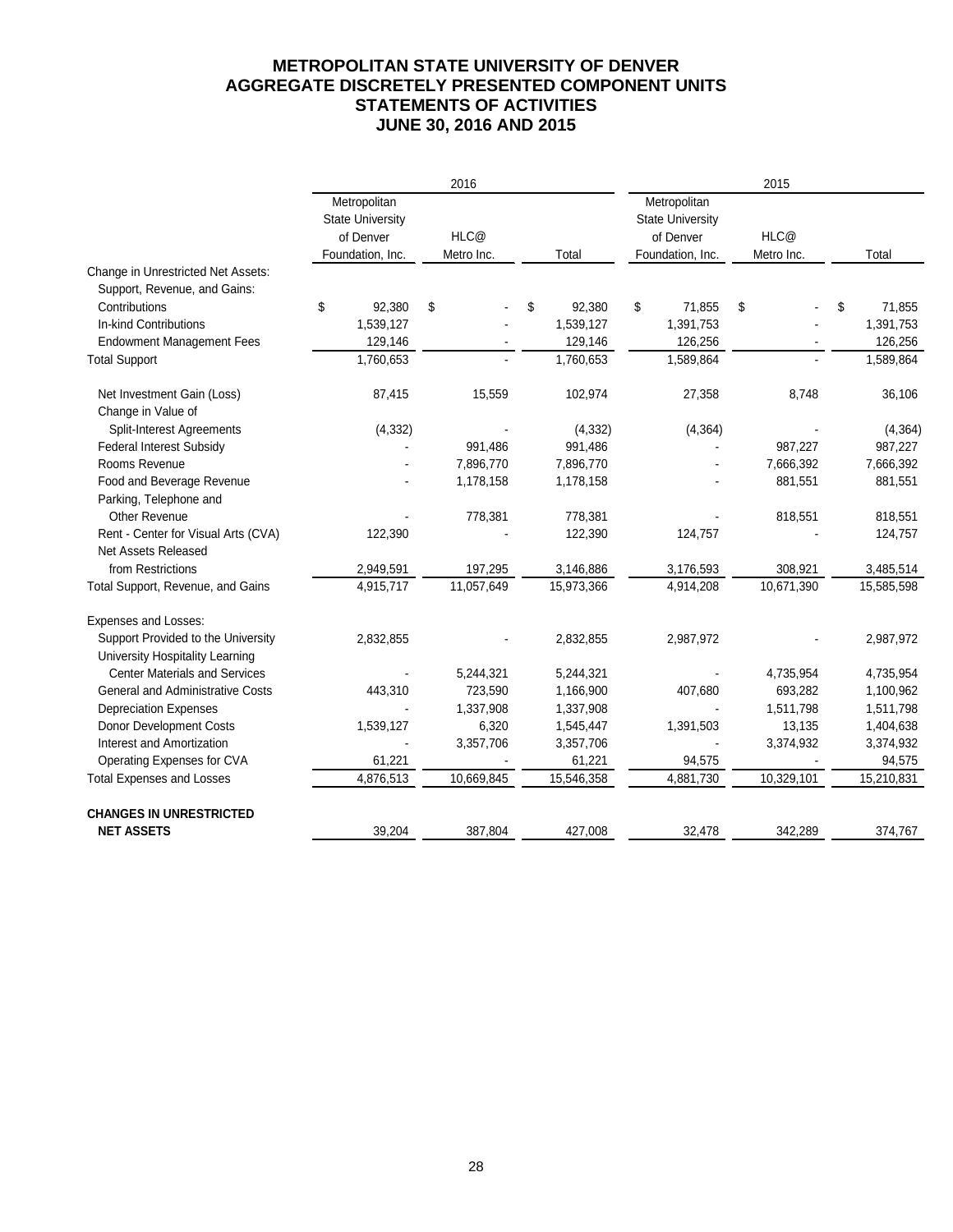# **METROPOLITAN STATE UNIVERSITY OF DENVER AGGREGATE DISCRETELY PRESENTED COMPONENT UNITS STATEMENTS OF ACTIVITIES (CONTINUED) JUNE 30, 2016 AND 2015**

|                                                                                        | Metropolitan<br><b>State University</b><br>of Denver<br>Foundation, Inc. | HLC@<br>Metro Inc. | Total            | Metropolitan<br><b>State University</b><br>of Denver<br>Foundation, Inc. | HLC@<br>Metro Inc. |   | Total       |
|----------------------------------------------------------------------------------------|--------------------------------------------------------------------------|--------------------|------------------|--------------------------------------------------------------------------|--------------------|---|-------------|
| Change in Temporarily                                                                  |                                                                          |                    |                  |                                                                          |                    |   |             |
| <b>Restricted Net Assets:</b>                                                          |                                                                          |                    |                  |                                                                          |                    |   |             |
| Support, Revenue, and Gains:                                                           |                                                                          |                    |                  |                                                                          |                    |   |             |
| Contributions                                                                          | 2,721,515                                                                | 52,670             | 2,774,185        | 2,583,606                                                                | 218,919            |   | 2,802,525   |
| In-Kind Contributions                                                                  | 95,135                                                                   |                    | 95,135           | 43,332                                                                   |                    |   | 43,332      |
| Special Events Revenue, Net                                                            | 565,152                                                                  |                    | 565,152          | 362,744                                                                  |                    |   | 362,744     |
| <b>Total Support</b>                                                                   | 3,381,802                                                                | 52,670             | 3,434,472        | 2,989,682                                                                | 218,919            |   | 3,208,601   |
| Net Investment Gain (Loss)                                                             | (187, 795)                                                               |                    | (187, 795)       | (15,900)                                                                 |                    |   | (15,900)    |
| Net Assets Released from Restrictions                                                  | (2,949,591)                                                              | (197, 295)         | (3, 146, 886)    | (3, 176, 593)                                                            | (308, 921)         |   | (3,485,514) |
| Total Support, Revenue, and Gains                                                      | 244,416                                                                  | (144, 625)         | 99,791           | (202, 811)                                                               | (90,002)           |   | (292, 813)  |
| <b>CHANGE IN TEMPORARILY</b>                                                           |                                                                          |                    |                  |                                                                          |                    |   |             |
| <b>RESTRICTED NET ASSETS</b>                                                           | 244,416                                                                  | (144, 625)         | 99,791           | (202, 811)                                                               | (90,002)           |   | (292, 813)  |
| Change in Permanently<br><b>Restricted Net Assets:</b><br>Support, Revenue, and Gains: |                                                                          |                    |                  |                                                                          |                    |   |             |
| Contributions                                                                          | 144,117                                                                  |                    | 144,117          |                                                                          |                    |   | 239,381     |
| Special Events Revenue, Net                                                            | 75                                                                       |                    |                  | 239,381                                                                  |                    |   |             |
| <b>Total Support</b>                                                                   | 144,192                                                                  |                    | 75<br>144,192    | 239,381                                                                  |                    |   | 239,381     |
| Change in Value of                                                                     |                                                                          |                    |                  |                                                                          |                    |   |             |
| <b>Split-Interest Agreements</b>                                                       | 1,864                                                                    |                    | 1,864            | (939)                                                                    |                    |   | (939)       |
| Total Support, Revenue, and Gains                                                      | 146,056                                                                  |                    | 146,056          | 238,442                                                                  |                    |   | 238,442     |
| <b>CHANGE IN PERMANENTLY</b>                                                           |                                                                          |                    |                  |                                                                          |                    |   |             |
| <b>RESTRICTED NET ASSETS</b>                                                           | 146,056                                                                  |                    | 146,056          | 238,442                                                                  |                    |   | 238,442     |
| <b>CHANGE IN NET ASSETS</b>                                                            | 429,676                                                                  | 243,179            | 672,855          | 68,109                                                                   | 252,287            |   | 320,396     |
| Net Assets - Beginning of Year                                                         | 15,389,915                                                               | 524,298            | 15,914,213       | 15,321,806                                                               | 272,011            |   | 15,593,817  |
| <b>NET ASSETS - END OF YEAR</b>                                                        | \$<br>15,819,591                                                         | \$<br>767,477      | \$<br>16,587,068 | \$<br>15,389,915                                                         | \$<br>524,298      | S | 15,914,213  |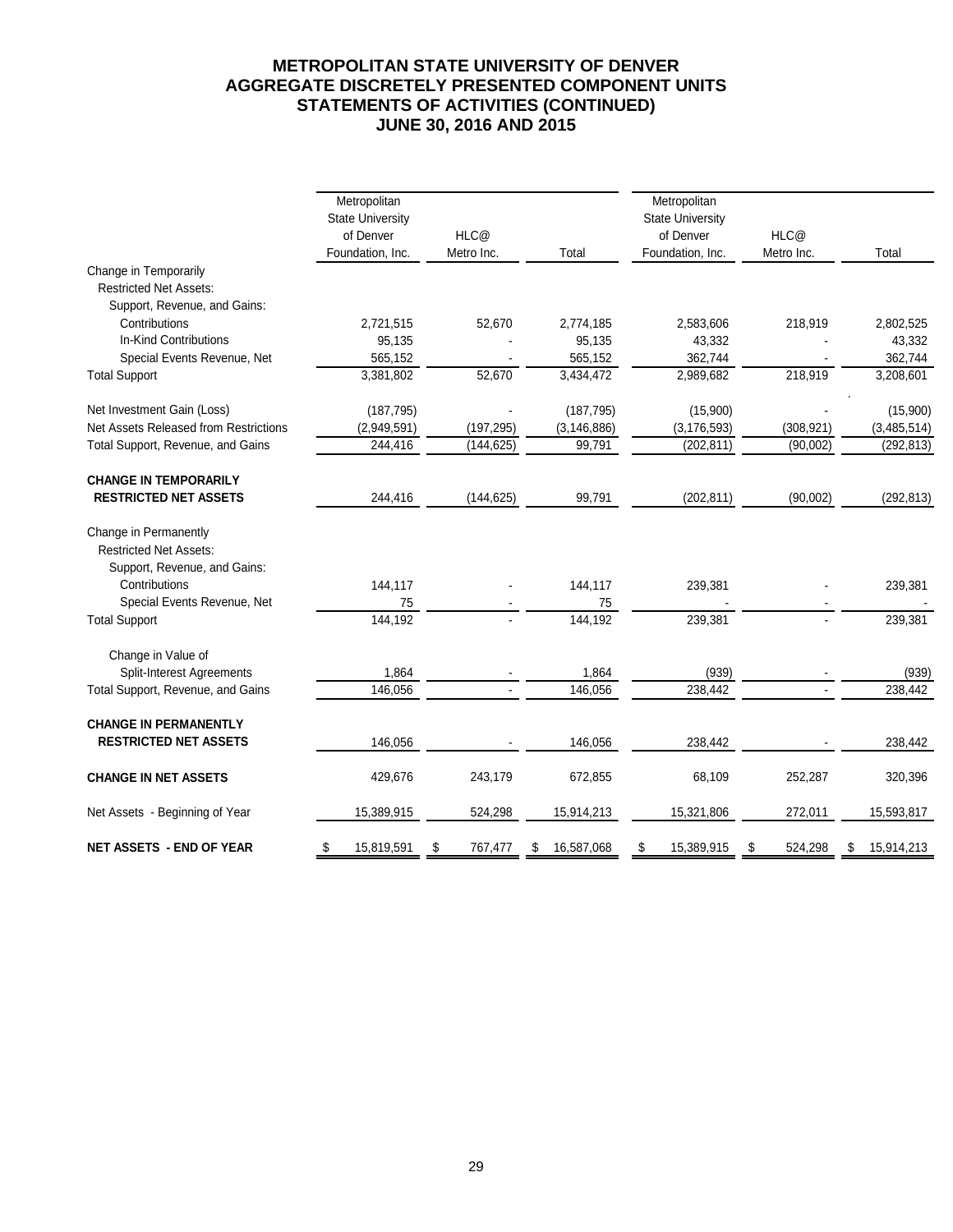# **METROPOLITAN STATE UNIVERSITY OF DENVER BUSINESS-TYPE ACTIVITY STATEMENTS OF CASH FLOWS JUNE 30, 2016 AND 2015**

|                                                                         | 2016              | 2015            |
|-------------------------------------------------------------------------|-------------------|-----------------|
| Cash flows from operating activities:                                   |                   |                 |
| Cash received:                                                          |                   |                 |
| Tuition and fees                                                        | \$<br>101,261,406 | 99,094,656      |
| Fee for service                                                         | 19,045,705        | 11,432,411      |
| Sales and services                                                      | 2,742,175         | 3,207,120       |
| Grants and contracts                                                    | 26,954,415        | 24,885,019      |
| Student loans collected                                                 | 2,276,733         | 1,874,935       |
| Other operating receipts                                                | 6,181,656         | 7,000,205       |
| Cash payments:                                                          |                   |                 |
| Payments to or for employees                                            | (126, 337, 040)   | (121, 155, 225) |
| Payments to suppliers                                                   | (48, 134, 751)    | (45,681,525)    |
| Scholarships disbursed                                                  | (2,873,049)       | (1,848,457)     |
| Student loans disbursed                                                 | (1,932,442)       | (1,852,330)     |
| Net cash used in operating activities                                   | (20, 815, 192)    | (23,043,191)    |
| Cash flows from noncapital financing activities:                        |                   |                 |
| Nonoperating gifts and donations                                        | 3,236,819         | 2,686,307       |
| Pell grants                                                             | 28,369,451        | 30,952,068      |
| Agency (direct lending inflows)                                         | 83,475,772        | 88,058,494      |
| Agency (direct lending outflows)                                        | (83, 108, 463)    | (87, 548, 886)  |
| Other agency (inflows)                                                  | 9,934,579         | 9,862,380       |
| Other agency (outflows)                                                 | (10,029,226)      | (9,861,212)     |
| Net cash provided by noncapital financing activities                    | 31,878,932        | 34,149,151      |
| Cash flows from capital and related financing activities:               |                   |                 |
| Interest subsidy                                                        | 1,435,213         | 1,452,052       |
| <b>Insurance Proceeds</b>                                               |                   | 4,750           |
| Debt issuance costs                                                     | (262, 478)        |                 |
| Interest on capital asset related debt                                  | (4,097,596)       | (3,637,223)     |
| Proceeds from bond sale                                                 | 30,274,424        | 3,925,000       |
| Principal paid on bonds                                                 | (2, 247, 460)     | (1,600,000)     |
| Principal paid on capital leases                                        | (379, 355)        | (361, 503)      |
| State capital contributions                                             | 11,975,215        | 2,023,076       |
| Acquisition of capital assets                                           | (12,603,949)      | (22, 578, 367)  |
| Net cash provided by (used in) capital and related financing activities | 24,094,014        | (20, 772, 215)  |
| Cash flows from investing activity:                                     |                   |                 |
| Investment earnings                                                     | 1,299,891         | 727,696         |
| Collection of loans                                                     | 15,000            | 15,000          |
| Purchase of investments                                                 | (96, 512)         | (87, 730)       |
| Net cash provided by investing activities                               | 1,218,379         | 654,966         |
| Net decrease in cash                                                    | 36,376,133        | (9,011,289)     |
| Beginning cash balance                                                  | 68,794,334        | 77,805,623      |
| Ending cash balance                                                     | \$<br>105,170,467 | 68,794,334      |

See accompanying notes to basic financial statements.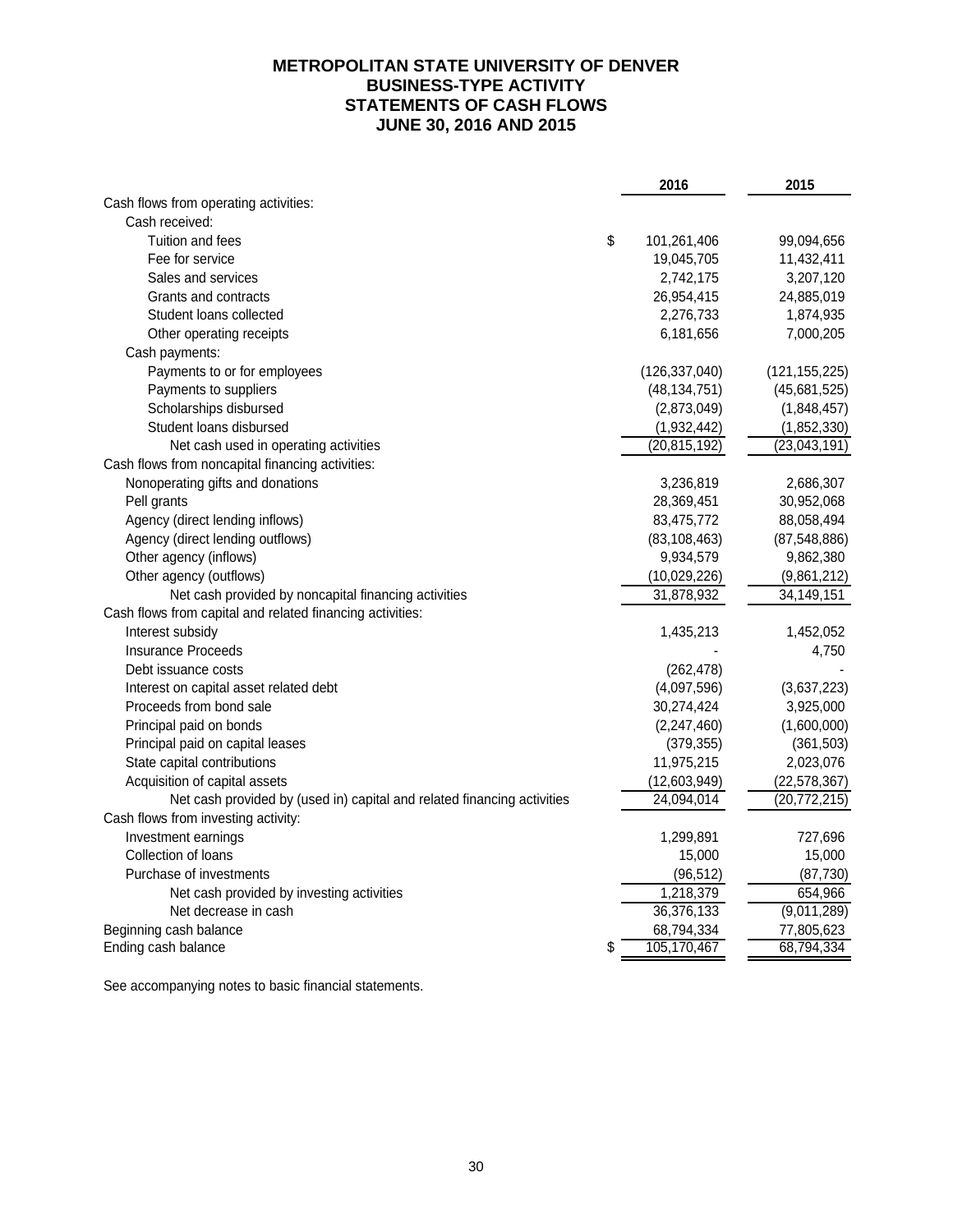# **METROPOLITAN STATE UNIVERSITY OF DENVER BUSINESS-TYPE ACTIVITY STATEMENTS OF CASH FLOWS (CONTINUED) JUNE 30, 2016 AND 2015**

|                                                                    | 2016                 | 2015           |
|--------------------------------------------------------------------|----------------------|----------------|
| Reconciliation of net operating loss to net cash used in operating |                      |                |
| activities:                                                        |                      |                |
| Operating loss                                                     | \$<br>(32,701,030)   | (30,511,704)   |
| Adjustment to reconcile:                                           |                      |                |
| Depreciation expense                                               | 7,181,222            | 6,362,145      |
| Provision for bad debt                                             | 3,763,229            | 3,345,708      |
| Nonoperating revenue                                               | 180,766              | 125,643        |
| Decrease (increase) in assets:                                     |                      |                |
| Accounts receivable - student                                      | (2,098,306)          | (4,461,439)    |
| Loans receivable                                                   | (71, 276)            | (95, 514)      |
| Prepaid expense                                                    | (1, 188, 608)        | 357,724        |
| Accounts receivable - other                                        | (2,824,086)          | (94, 383)      |
| Increase in deferred outflows:                                     |                      |                |
| Deferred pension outflow                                           | (11,691,397)         | (3,242,867)    |
| Increase (decrease) in liabilities:                                |                      |                |
| Net pension liability                                              | 11,460,274           | 4,750,678      |
| Deferred pension inflow                                            | 4,526,346            | 2,053,239      |
| Accounts payable                                                   | 793,157              | (1,400,855)    |
| Accrued interest payable                                           | (2, 845)             | (3,012)        |
| Unearned revenue                                                   | 83,454               | (644, 573)     |
| Accrued payroll                                                    | 1,433,525            | 358,953        |
| Other liabilities                                                  | 340,383              | 57,066         |
| Net cash used in operating activities                              | \$<br>(20, 815, 192) | (23, 043, 191) |
| Noncash transactions                                               |                      |                |
| Retirement of capital assets                                       | \$<br>1,411,570      | 342,905        |
| Donation of capital assets                                         | 21,572               | 42,000         |
| Write-off of uncollectible accounts receivable                     | 3,534,794            | 2,750,940      |
| Write-off of uncollectible loans receivable                        | 126,066              | 188,900        |
|                                                                    |                      |                |

See accompanying notes to basic financial statements.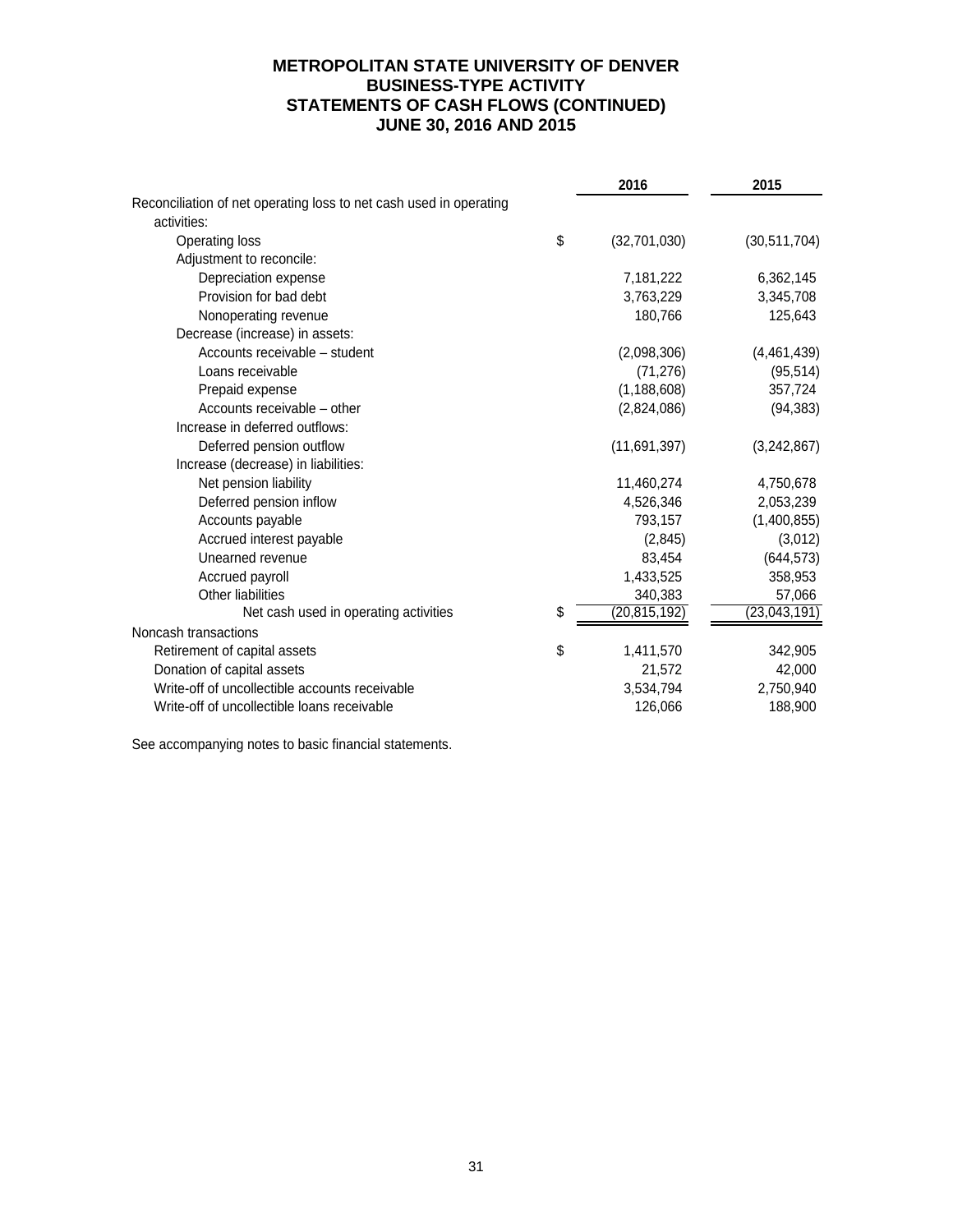#### **METROPOLITAN STATE UNIVERSITY OF DENVER NOTES TO FINANCIAL STATMENTS JUNE 30, 2016 AND 2015**

# **(1) Summary of Significant Accounting Policies**

#### *(a) Governance*

The accompanying financial statements reflect the financial activities of Metropolitan State University of Denver (the University or MSU Denver) for the fiscal years ended June 30, 2016 and 2015. Effective July 1, 2002, Colorado Revised Statute (C.R.S.) 23-54-102 established the Board of Trustees (Trustees) of the University to serve as the University's governing board. Nine of the eleven Trustees are members outside the University who are appointed by the Governor with the consent of the Senate. The remaining two members consist of a student, elected by the student body, and a faculty member, elected by tenure and tenure track faculty. Both of these members are non-voting members. The Trustees have full authority and responsibility for the control and governance of the University, including such areas as role and mission, academic programs, curriculum, admissions, finance, personnel policies, etc. To exercise their authority appropriately, the Trustees regularly establish policies designed to enable the University to perform its statutory functions in a rational and systematic manner. To assist them in meeting their responsibilities, the Trustees delegate to the President the authority to interpret and administer their policies in all areas of operations.

# *(b) Reporting Entity*

The State of Colorado (the State) is the primary governmental reporting entity for State financial reporting purposes. For financial reporting purposes, the University is included as part of the State's primary government. The financial statements of the University, which is an institution of higher education of the State of Colorado, are intended to present the financial position, the changes in financial position, and cash flows of only that portion of the business-type activities of the State of Colorado that is attributable to the transactions of the University. They do not purport to, and do not, present fairly the financial position of the State as of June 30, 2016 and 2015, the changes in its financial position, or, where applicable, its cash flows for the years then ended in conformity with accounting principles generally accepted (GAAP) in the United States of America. Financial results for the State of Colorado are presented in separate statewide financial statements prepared by the Office of the State Controller and audited by the Office of the State Auditor. Complete financial information for the State is available in these statewide financial statements. The accounting policies of the University conform to GAAP, as applicable to government units.

On August 17, 2010, the University's Board of Trustees approved the creation of the Metropolitan State University of Denver Roadrunner Recovery and Reinvestment Act Finance Authority (the Authority), which was responsible for issuing bonds to fund the construction of a Hotel and Hospitality Learning Center (HLC). They also approved the incorporation of a special-purpose nonprofit corporation to be known as "HLC@Metro, Inc." The special-purpose corporation was the most advantageous way to structure the University's relationship with the HLC by obtaining the lowest possible cost of financing, reducing the University's potential exposure for the debt obligations associated with the project, and maintaining the greatest level of control of the project. In October 2010, \$54.9 million in bonds were issued by the Authority and were subsequently transferred to the HLC@Metro, Inc. The Authority had no additional transactions nor did any resources remain with the Authority.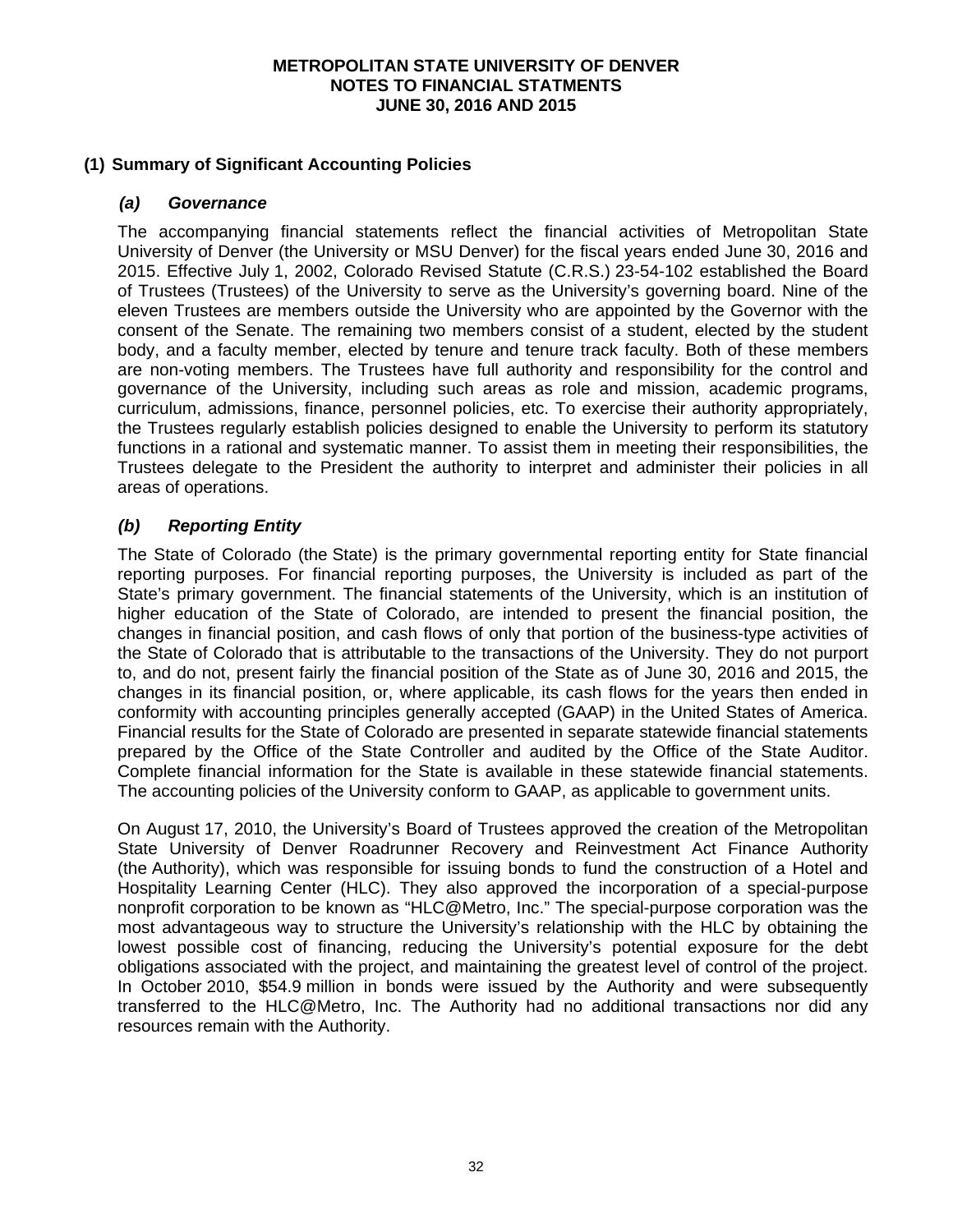#### **METROPOLITAN STATE UNIVERSITY OF DENVER NOTES TO FINANCIAL STATMENTS JUNE 30, 2016 AND 2015**

In accordance with the Governmental Accounting Standards Board (GASB) Statement No. 14, *The Financial Reporting Entity*, as amended by GASB Statement No. 61, *The Financial Reporting Entity: Omnibus*, and GASB Statement No. 39, *Determining Whether Certain Organizations Are Component Units*, paragraph 47, the discrete presentation of the Metropolitan State University of Denver Foundation, Inc.'s (the Foundation) and the HLC@Metro, Inc.'s financial statements appear on separate pages from the financial statements of the University. The Foundation and the HLC@Metro, Inc. warrant inclusion as part of the financial reporting entity because of the nature and significance of their relationships with the University. Please refer to note 16 for additional discussion.

# *(c) Basis of Accounting*

For financial reporting purposes, the University is considered a special-purpose government engaged only in business-type activities. Accordingly, the University's financial statements have been presented using the economic resources measurement focus and the accrual basis of accounting. Under the accrual basis of accounting, revenues are recognized when earned, and expenses are recorded when an obligation is incurred. All significant intra-agency transactions have been eliminated.

The University applies all applicable GASB pronouncements. In fiscal year 2015, the University adopted GASB Statement No. 68, *Accounting and Financial Reporting for Pensions.* This statement establishes new financial reporting requirements for governments that provide their employees with pension benefits. The University does provide certain employees with pension benefits through the State's multiple employer cost sharing Public Employees' Retirement Association (PERA) defined benefit program. As per the statement, the University recorded a liability equal to its proportionate share of the net pension liability of PERA. Please see note 10 for more information. In fiscal year 2016, the University adopted GASB Statement No. 72, *Fair Value Measurement and Application.* This statement generally requires investments to be measured at fair value; however, investments not measured at fair value continue to include, for example, money market investments, 2a7-like external investment pools, etc. This standard establishes a hierarchy of inputs for valuation techniques used to measure fair value. That hierarchy has three levels. Level 1 inputs are quoted prices (unadjusted) in active markets for identical assets or liabilities. Level 2 inputs are inputs, other than quoted prices, included within Level 1 that are observable for the asset or liability, either directly or indirectly. Finally, Level 3 inputs are unobservable inputs, such as management's assumption of the default rate among underlying mortgages of a mortgage-backed security.

*Auraria Higher Education Center (AHEC):* AHEC is a separate legal entity created by the State of Colorado under Article 70 of Title 23 of the Colorado Revised Statutes (CRS). AHEC plans, manages and operates the physical plant, facilities, buildings, and grounds of the Auraria campus on which MSU Denver, the University of Colorado Denver (UCD), and the Community College of Denver (CCD) all reside.

*Cash and Cash Equivalents*: For purposes of reporting cash flows, cash and cash equivalents are defined as cash on hand, demand deposits, restricted cash, and certificates of deposit with financial institutions, pooled cash with the Colorado State Treasurer (the Treasurer), and all highly liquid investments with an original maturity of three months or less, except those deposits and investments representing endowments.

*Restricted Cash*: Restricted cash includes amounts whose use is constrained through either external party restrictions or imposition by law. Restricted purposes include bond debt service reserves and unspent bond proceeds.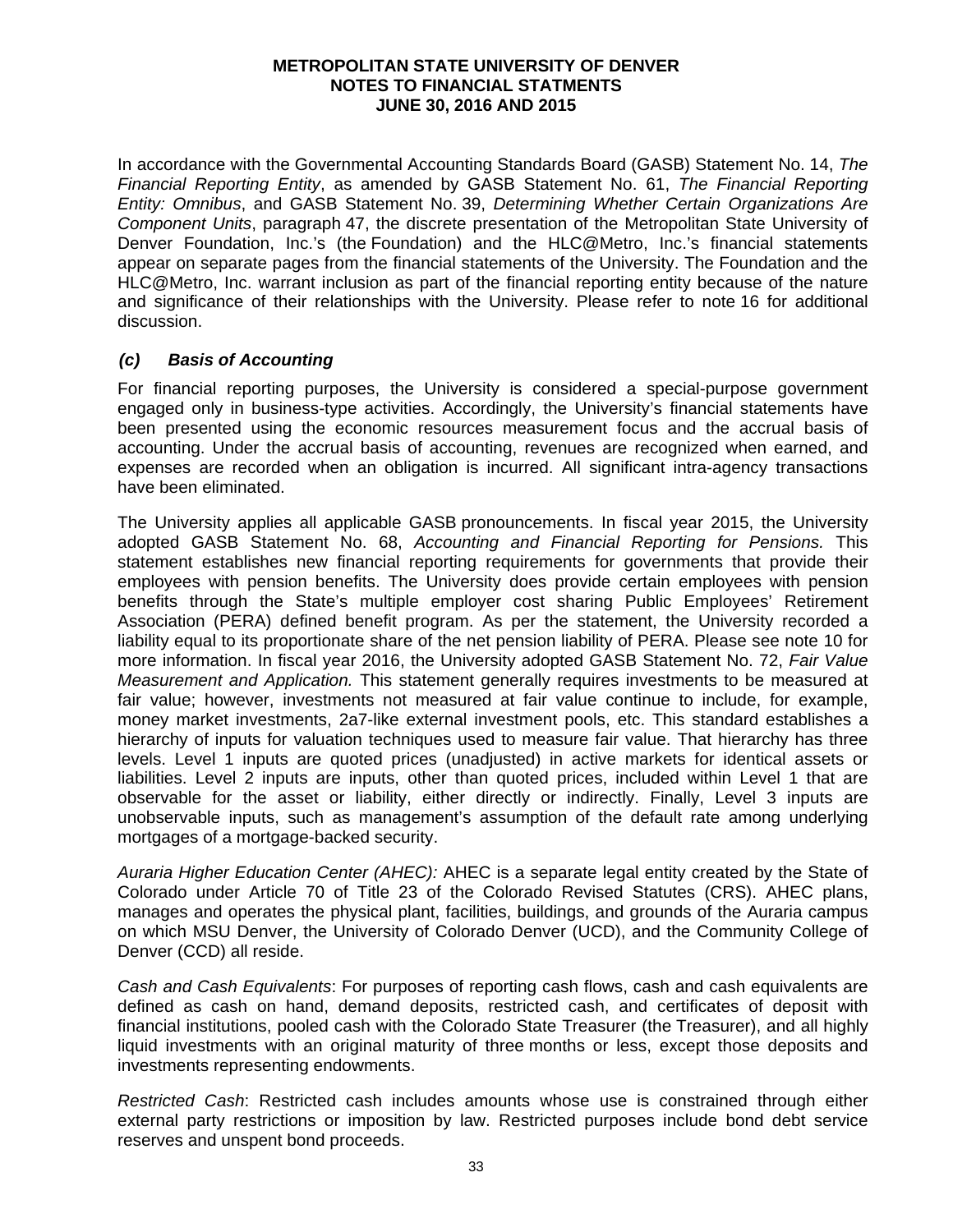*Accounts Receivable*: Accounts receivable result primarily from tuition, fees, and other charges to students, and grants.

*Investments*: Investments are stated at their fair value, which is determined based on quoted market prices. Changes in fair value of investments are reported as a component of investment income.

*Bond Issuance Costs*: Bond issuance costs incurred on revenue bonds are expensed in the year the bond issue occurs.

*Capital Assets*: Equipment, buildings, construction in progress, and leasehold and land improvements are stated at cost at the date of acquisition or fair market value at the date of donation. A physical inventory of all capital assets is taken annually with appropriate adjustments made to the financial records. The University follows the policy of capitalizing only those capital assets with an initial cost or fair value equal to or greater than \$5,000. The University capitalizes interest costs as a component of construction in progress, based on interest costs of borrowing specific to the project. Total interest capitalized during the years ended June 30, 2016 and 2015 was \$15 thousand and \$227 thousand, respectively.

*Leasehold Improvements*: Renovations to buildings and other improvements that significantly increase the value or extend the useful life of the structure are capitalized as leasehold improvements. For renovations and improvements, the capitalization policy includes items with a value of \$50,000 or more. Routine repairs and maintenance are charged to operating expense.

*Deferred Outflows of Resources*: Consumption of net position that applies to future periods; therefore, expenses/expenditures are not recognized until that time. PERA contributions the University makes subsequent to PERA's measurement date results in a deferred outflow of resources, as does the net difference between projected and actual investment earnings by PERA.

*Depreciation*: Depreciation is computed using the straight-line method over the estimated useful lives of the assets. Estimated useful lives range from 3 to 10 years for capitalized computers, 3 years for software, 2 to 50 years for other equipment, 12 years for modular buildings, 27 years for buildings, and 3 to 45 years for leasehold/land improvements.

*Deposits Held in Custody for Others*: Deposits held for others include accounts payable to third parties (on behalf of others) and balances representing the net position owed to the individual or organization for which the University is acting as custodian.

*Unearned Revenue*: Unearned revenue consists of amounts received from the provision of educational goods and services that have not yet been earned. The University prorates the summer session revenues and direct instructional expenses on the basis of an estimate that half are earned in the current year. Any grant funds received in excess of grant expenditures are also recorded as unearned revenues.

*Capital Leases*: Capital leases consist of a lease-purchase contract for improvements related to the Science building on the Auraria Campus. The building owned by Auraria Higher Education Center (AHEC), is occupied by the University, the University of Colorado at Denver (UCD), and the Community College of Denver (CCD). The Science building has office space and technologically advanced student labs. Such contracts provide that any commitments beyond the current year are contingent upon funds being appropriated for such purposes.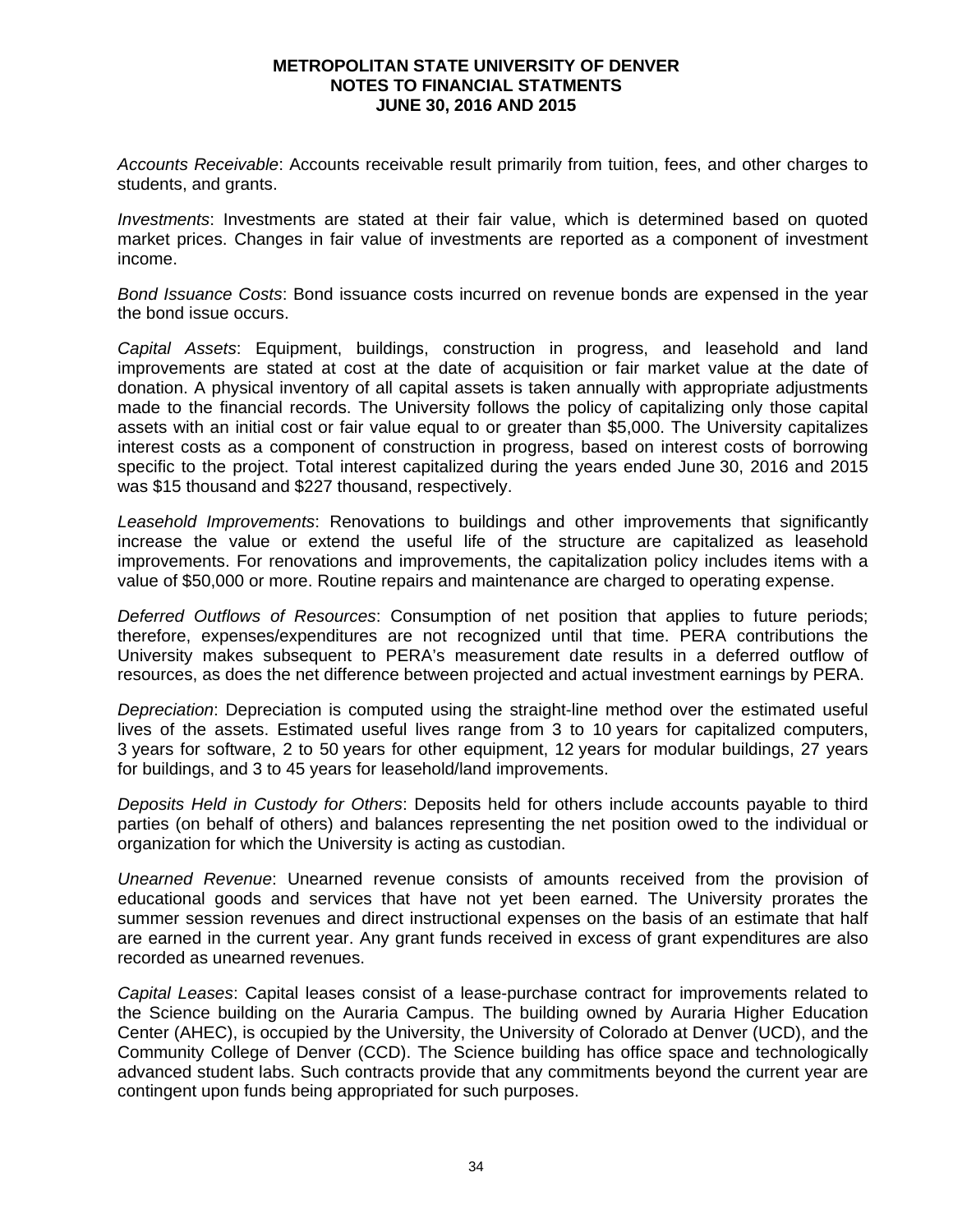*Deferred Inflows of Resources*: Acquisition of net assets by the University applicable to a future reporting period. Amortization of the University's change in proportionate share of PERA's unfunded pension liability results in a deferred inflow of resources as does differences between expected and actual experience and changes of assumptions or other inputs of the pension plan.

*Net Position:* Net position is classified in the accompanying financial statements as follows:

- *Net investment in capital assets* represents the total investment in capital assets, net of related debt.
- *Restricted for expendable purposes* represents net resources in which the University is legally or contractually obligated to spend in accordance with restrictions imposed by external third parties.
- *Unrestricted* represents net resources derived from student tuition and fees, fee-for-service contracts, and College Opportunity Fund (COF) stipends. These resources are used for transactions relating to the educational and general operations of the University to meet current expenses for any purpose. These resources also include those from auxiliary enterprises that are substantially self-supporting activities that provide services for students, faculty, and staff.

*Classification of Revenues and Expenses*: The University has classified its revenues and expenses as either operating, nonoperating, or other according to the following criteria:

- *Operating revenues and expenses* generally result from providing goods and services for instruction, public service, or related support services to an individual or entity separate from the University.
- *Nonoperating revenues and expenses* do not meet the definition of operating revenues, and include federal bond interest subsidies, Pell grants, gifts, investment income, rental income, and interest expense.
- *Other revenues* consist of capital contributions from the State for the construction of the Aerospace and Engineering Sciences (AES) Building.

*Scholarship Allowance*: Scholarship discounts and allowances are the differences between the stated charge for goods and services provided by the University and the amount that is paid by the students or by other third parties making payments on the student's behalf. In the accompanying financial statements, the gross student tuition and fee revenues are reported less the scholarship discounts and allowances. The University's resources provided to students as financial aid are recorded as scholarship allowances to the extent that they are used to satisfy tuition and fees and other student charges. Any excess resources are recorded as student aid operating expenses.

*Application of Restricted and Unrestricted Resources*: The University's policy is to first apply an expense against restricted resources then towards unrestricted resources when both restricted and unrestricted resources are available to pay an expense.

*Compensated Absences Policy*: Employees' compensated absences are accrued when earned and are recognized based on vacation and sick leave balances due to employees at year-end upon termination. Employees accrue and vest in vacation and sick leave based on their hire date and length of service. Vacation accruals are paid in full upon separation, whereas only 25% of sick leave is paid upon specific types of separation, such as retirement. The current portion of compensated absences liability in the statements of net position is calculated based on an estimated average amount for the past three fiscal years.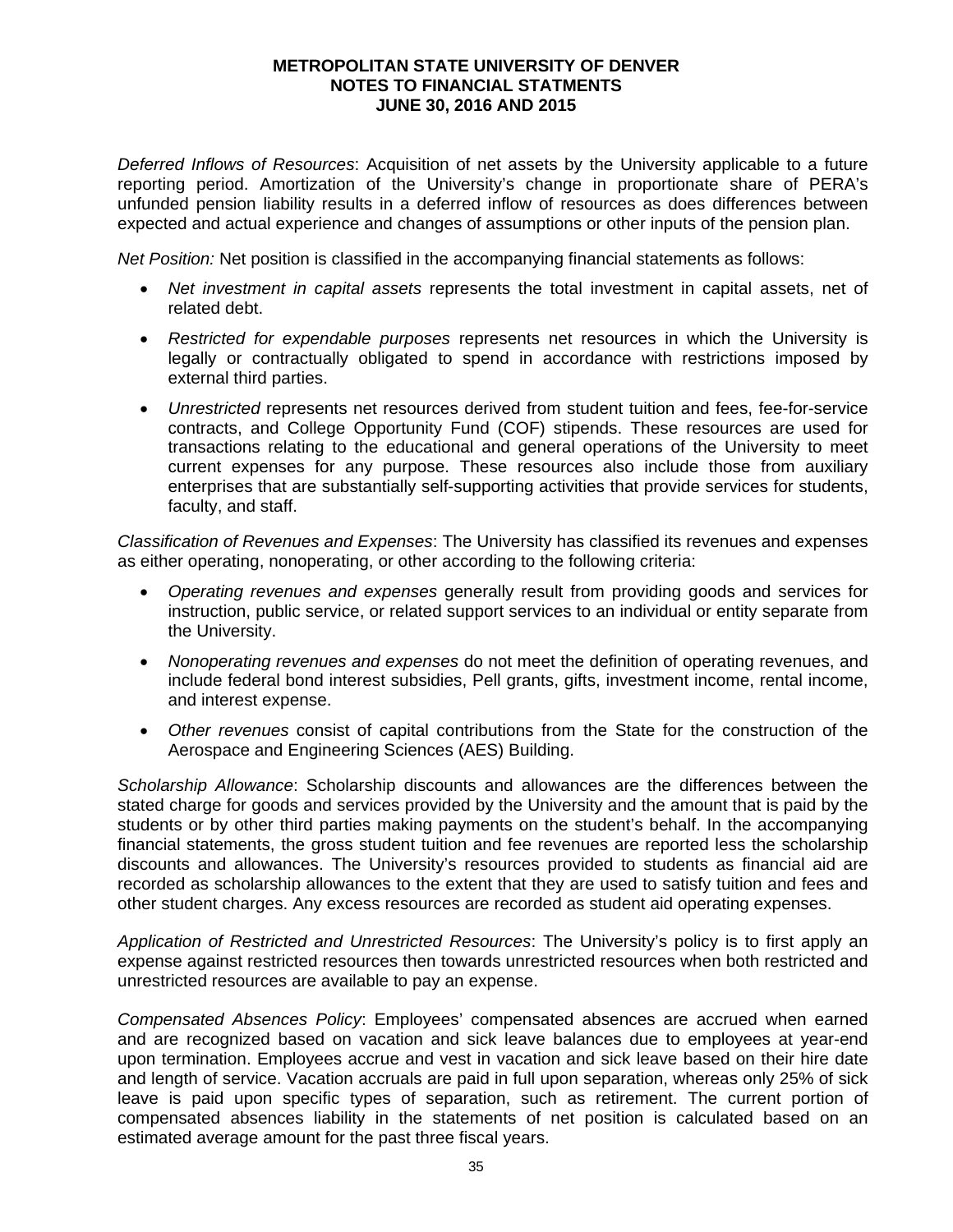*Income Taxes*: As a state institution of higher education, the income of the University is generally exempt from federal and state income taxes under Section 115(a) of the Internal Revenue Code (IRC) and a similar provision of State law. However, the University is subject to federal income tax on any unrelated business taxable income. The University did not have any significant unrelated business taxable income in fiscal year 2016 or 2015.

*Use of Estimates*: The preparation of basic financial statements in conformity with GAAP requires management to make estimates and assumptions that affect the reported amounts of assets and liabilities and disclosure of contingent assets and liabilities at the date of the financial statements and the reported amounts of revenues and expenses during the reporting period. Actual results could differ significantly from those estimates.

*Reclassifications*: Prior year amounts have been reclassified to conform to current year presentation.

# **(2) Cash and Cash Equivalents and Investments**

At June 30, cash on hand and in banks consisted of the following:

|                                                   | 2016                |                        |
|---------------------------------------------------|---------------------|------------------------|
|                                                   | <b>Bank Balance</b> | <b>Carrying Amount</b> |
| Cash on hand                                      | \$                  | 33,052                 |
| Cash in checking and depository accounts at banks | 1,478,069           | 633,815                |
| Total cash on hand and in banks                   | \$<br>1,478,069     | 666,867                |
|                                                   | 2015                |                        |
|                                                   |                     |                        |
|                                                   | <b>Bank Balance</b> | <b>Carrying Amount</b> |
| Cash on hand                                      | \$                  | 32,432                 |
| Cash in checking and depository accounts at banks | 1,205,734           | 255,071                |

As of June 30, 2016, \$500,000 of the cash in checking and depository accounts was covered by federal depository insurance and the remainder by collateral held by the financial institution's agent in the University's name.

The University deposits its cash with the Colorado State Treasurer as required by Colorado Revised Statutes (C.R.S.). The State Treasurer pools these deposits and invests them in securities authorized by Section 24-75-601.1, C.R.S. The State Treasury acts as a bank for all state agencies and institutions of higher education, with the exception of the University of Colorado. Moneys deposited in the Treasury are invested until the cash is needed. As of June 30, 2016 and 2015, the University had cash on deposit with the State Treasurer of \$104,503,600 and \$68,506,831, respectively, which represented approximately 1.4 percent of the total \$7,408.5 million and .09 percent of the total \$7,661.8 million of deposits in the State Treasurer's Pool (Pool). The \$104,503,600 and \$68,506,831 on deposit as of June 30, 2016 and 2015, respectively, includes \$30,011,946 and \$-0- of restricted cash as of June 30, 2016 and 2015, respectively, which is the unspent proceeds of the Series 2016 bonds (see note 6 for further information).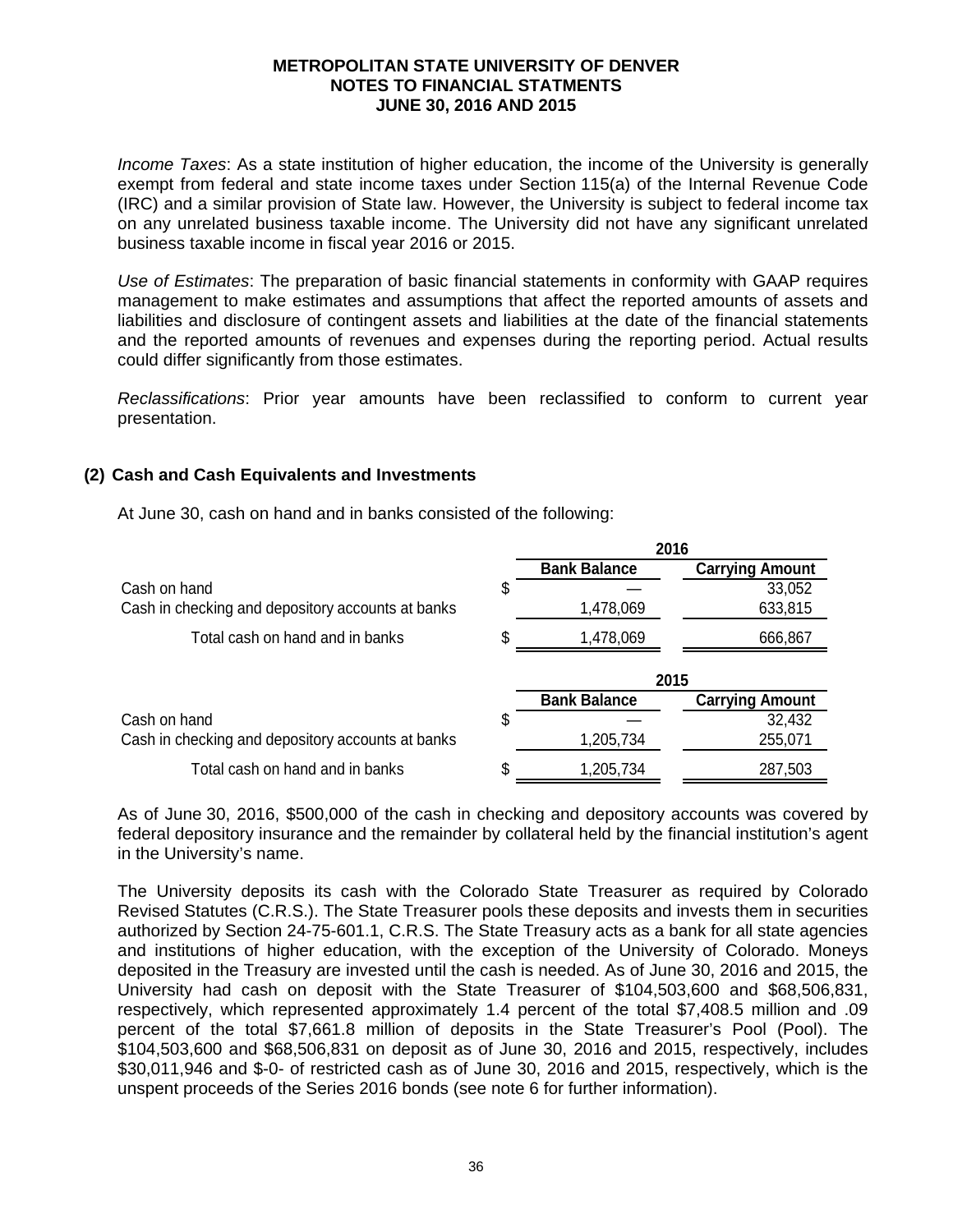For financial reporting purposes all of the Treasurer's investments are reported at fair value, which is determined based on quoted prices in active markets for identical assets, referred to as Level 1 inputs (\$230 million) and significant other observable inputs, referred to as Level 2 inputs (\$7,178.5 million) at the fiscal year end. On the basis of the University's participation in the Pool, the University reports as an increase or decrease in cash for its share of the Treasurer's unrealized gains and losses on the Pool's underlying investments. The State Treasurer does not invest any of the Pool's resources in any external investment pool, and there is no assignment of income related to participation in the Pool. The unrealized gains/losses included in income reflect only the change in fair value for the fiscal year.

For the University's deposits with the State Treasury, the University had a net unrealized gain of \$460,221 in fiscal year 2016 and a net unrealized loss of \$114,537 in fiscal year 2015. These net unrealized gains and losses are included in cash and cash equivalents on the statements of net position.

# *(a) Credit Quality Risk*

Credit quality risk is the risk that the issuer or other counterparty to a debt security will not fulfill its obligations. This risk is assessed by national rating agencies that assign a credit quality rating for many investments. Credit quality ratings for obligations of the U.S. government or obligations explicitly guaranteed by the U.S. government are not reported; however, credit quality ratings are reported for obligations of U.S. government agencies that are not explicitly guaranteed by the U.S. government. Based on these parameters, as of June 30, 2016 and 2015, approximately 83.8 percent and 88.0 percent, respectively, of investments of the Treasurer's Pool are subject to credit quality risk reporting. Except for \$77,761,610 and \$87,396,440 in fiscal year 2016 and 2015, respectively, of corporate bonds rated lower medium, and \$-0- and \$25,018,750 of corporate bonds rated very speculative in fiscal year 2016 and 2015, respectively, these investments are rated from upper medium to the highest quality, which indicates that the issuer has strong capacity to pay principal and interest when due.

# *(b) Interest Rate Risk*

Interest rate risk is the risk that changes in the market rate of interest will adversely affect the value of an investment. In addition to statutory limitations on the types of investments, the State Treasurer's investment policy mitigates interest rate risk through the use of maturity limits set to meet the needs of the individual fund if the Treasurer is investing for a specific fund rather than the Pool. The Treasurer actively manages the time to maturity in reacting to changes in the yield curve, economic forecasts, and liquidity needs of the participating funds. The Treasurer further limits investment risk by setting a minimum/maximum range for the percentage of investments subject to interest rate risk and by laddering maturities and credit ratings. As of June 30, 2016, the weighted average maturity of investments in the Treasurer's Pool is as follows:

| <b>Investment Type</b>            | Weighted<br><b>Average Maturity</b> | <b>Maturity Amount</b> | <b>Percent of</b><br>Pool |
|-----------------------------------|-------------------------------------|------------------------|---------------------------|
| <b>Asset Backed Securities</b>    | 2.585                               | 1,026,821,023<br>\$    | 14.0                      |
| <b>Corporate Bonds</b>            | 1.985                               | 1,645,938,000          | 22.4                      |
| <b>U.S. Government Securities</b> | 1.343                               | 3,608,040,000          | 49.0                      |
| <b>Commercial Paper</b>           | 0.094                               | 847,000,000            | 11.5                      |
| <b>Money Market Mutual Funds</b>  | 0.000                               | 230,000,000            | 3.1                       |
| TOTAL                             |                                     | 7,357,799,023<br>S     | 100.0                     |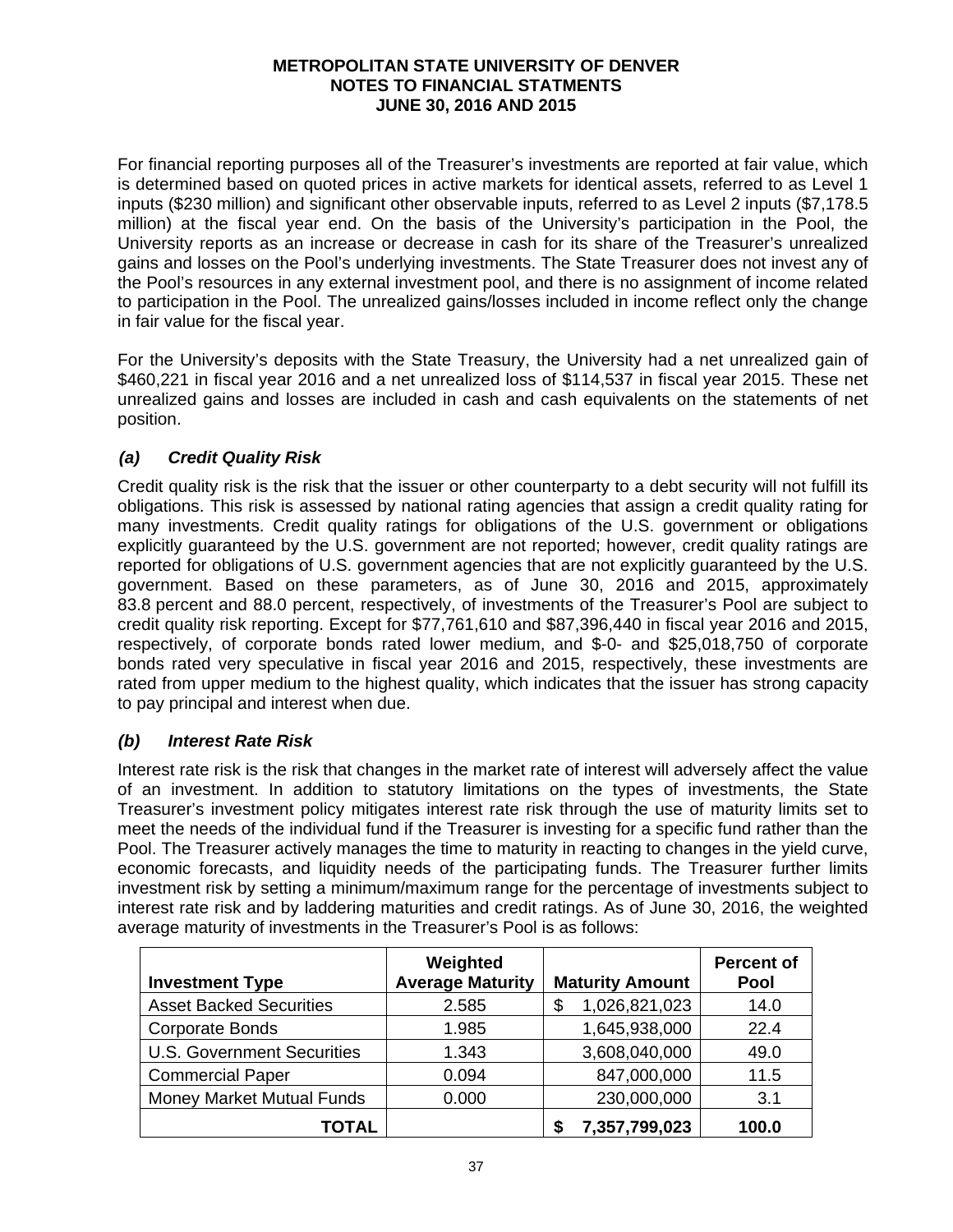As of June 30, 2015, the weighted average maturity of investments in the Treasurer's Pool is as follows:

| <b>Investment Type</b>            | Weighted<br><b>Average Maturity</b> | <b>Maturity Amount</b> | <b>Percent of</b><br>Pool |
|-----------------------------------|-------------------------------------|------------------------|---------------------------|
| <b>Asset Backed Securities</b>    | 2.528                               | 1,414,688,202<br>\$    | 18.5                      |
| <b>Corporate Bonds</b>            | 2.196                               | 1,743,777,000          | 22.9                      |
| <b>U.S. Government Securities</b> | 1.339                               | 3,629,340,000          | 47.5                      |
| <b>Commercial Paper</b>           | 0.063                               | 485,000,000            | 6.3                       |
| <b>Money Market Mutual Funds</b>  | 0.010                               | 370,000,000            | 4.8                       |
| <b>TOTAL</b>                      |                                     | 7,642,805,202          | 100.0                     |

## *(c) Foreign Currency Risk*

The Treasurer's Pool was not subject to foreign currency risk or concentration of credit risk in fiscal year 2016 or 2015.

Additional information on investments of the Pool may be obtained in the State's comprehensive annual financial report for the year ended June 30, 2016.

## *(d) Other Investments*

- 1) GASB Statement No. 40, *Deposit and Investment Risk Disclosure*, requires disclosure of credit risk, custodial credit risk, concentration of credit risk, and foreign currency risk for any public entity's investments. GASB Statement No. 72, *Fair Value Measurement and Application*, requires investments to be recorded at fair value. As of June 30, 2016 and 2015, the University has invested \$190,634 in the Colorado Government Liquid Asset Trust (COLOTRUST), an investment vehicle established by state statute for government entities in Colorado to pool surplus funds for investment purposes. COLOTRUST is a 2a7-like investment pool, and the University's investment is rated as AAAm by Standard and Poor's. COLOTRUST pooled investments are excluded from the custodial credit risk and interest rate risk disclosure requirements, and is exempt from the fair value requirements of GASB 72. COLOTRUST operates similarly to a money market fund and each share is equal in value to \$1.00. At June 30, 2016 and 2015, the fair value of the University's investment remained at \$190,634.
- 2) The University categorizes its fair value measurements within the fair value hierarchy established by generally accepted accounting principles. The hierarchy is based on the valuation inputs used to measure the fair value of the asset. Level 1 inputs are quoted prices in active markets for identical assets; Level 2 inputs are significant other observable inputs; and Level 3 inputs are significant unobservable inputs. As of June 30, 2016, and 2015, the University has reoccurring fair value measurements of \$269,242 and \$172,730, respectively, invested in TIAA/CREF Lifecycle Mutual funds, known as 415(m) funds. This investment is valued using quoted market prices (Level 1 inputs).

All mutual funds are subject to market risk, including possible loss of principal. The Lifecycle funds target allocation is 58% equity and 42% fixed income; however, the fund may deviate from these target allocations by 10% depending on current market conditions. As of June 30, 2016, the allocation was a 56% and 44% mix, respectively. As of June 30, 2016, the equity to fixed income allocation was 58% and 42% respectively. The specific allocations as of June 30 2016 and 2015 are reflected in the table below: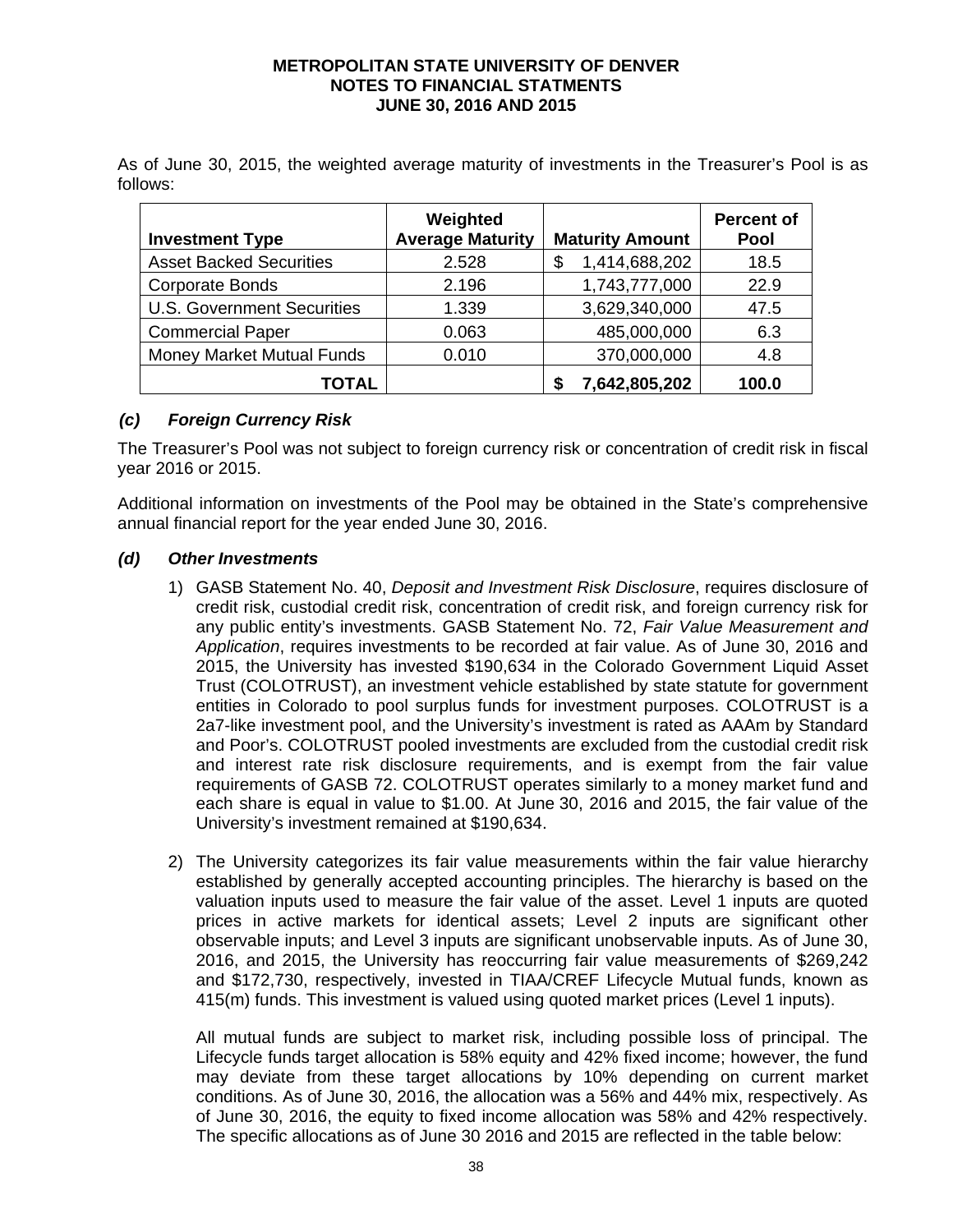| <b>Current Asset Allocation</b>                         |          |          |  |  |  |  |  |
|---------------------------------------------------------|----------|----------|--|--|--|--|--|
|                                                         | 06/30/16 | 06/30/15 |  |  |  |  |  |
| <b>US Equity</b>                                        | 38.58%   | 39.57%   |  |  |  |  |  |
| <b>Fixed Income</b>                                     | 34.76%   | 33.85%   |  |  |  |  |  |
| <b>International Equity</b>                             | 17.80%   | 18.45%   |  |  |  |  |  |
| Inflation-Protected Assets                              | 4.38%    | 3.99%    |  |  |  |  |  |
| Short-Term Fixed Income                                 | 4.36%    | 3.98%    |  |  |  |  |  |
| Short-Term Investments, Other Assets & Liabilities, Net | 0.12%    | .16%     |  |  |  |  |  |
|                                                         | 100%     | 100%     |  |  |  |  |  |

# *(1) Custodial Credit Risk*

100% of the investments are held by the custodian brokerage firm in the name of the University. However, as a mutual fund it is not covered by depository insurance.

# *(2) Credit Quality Risk*

The Morningstar Rating is a quantitative assessment of a fund's past performance for both return and risk, as measured from one to five stars. It uses focused comparison groups to better measure fund manager skill. Morningstar rating has ranked this fund four out of five. The investment is not rated by a different rating agency other than Morningstar.

# *(3) Foreign Currency Risk*

The TIAA/CREF Lifecycle Mutual fund has 18% in international equities. It may also invest up to 20% of its bond assets in fixed income securities of foreign issuers, including emerging markets, but denominated in U.S. Dollars with no foreign currency risk.

# **(3) Capital Assets**

The following tables, present changes in capital assets and accumulated depreciation for the years ended June 30, 2016 and 2015:

|                                | Balance,         |                  | <b>CIP</b> |                    | Balance,       |
|--------------------------------|------------------|------------------|------------|--------------------|----------------|
|                                | June 30, 2015    | <b>Additions</b> | transfers  | <b>Retirements</b> | June 30, 2016  |
| Land                           | \$<br>1,005,185  |                  |            |                    | 1,005,185      |
| Construction in progress       | 2,258,245        | 12,458,871       | (191, 858) |                    | 14,525,258     |
| Depreciable capital assets:    |                  |                  |            |                    |                |
| Equipment                      | 21,657,250       | 1,339,417        | 132,193    | (1,411,570)        | 21,717,290     |
| <b>Building</b>                | 53,832,734       |                  |            |                    | 53,832,734     |
| Leasehold improvements         | 45,099,226       | 209,327          | 59,665     |                    | 45,368,218     |
| Less accumulated depreciation: |                  |                  |            |                    |                |
| Equipment                      | (13,579,865)     | (2,027,301)      |            | 1,363,461          | (14, 243, 705) |
| <b>Buildings</b>               | (6,776,802)      | (2, 158, 228)    |            |                    | (8,935,030)    |
| Leasehold improvements         | (10,263,743)     | (2,995,695)      |            |                    | (13, 259, 438) |
| Net depreciable                |                  |                  |            |                    |                |
| capital assets                 | 89,968,800       | (5,632,480)      | 191,858    | (48,109)           | 84,480,069     |
| Total capital assets,          |                  |                  |            |                    |                |
| net                            | \$<br>93,232,230 | 6,826,391        |            | (48, 109)          | 100,010,512    |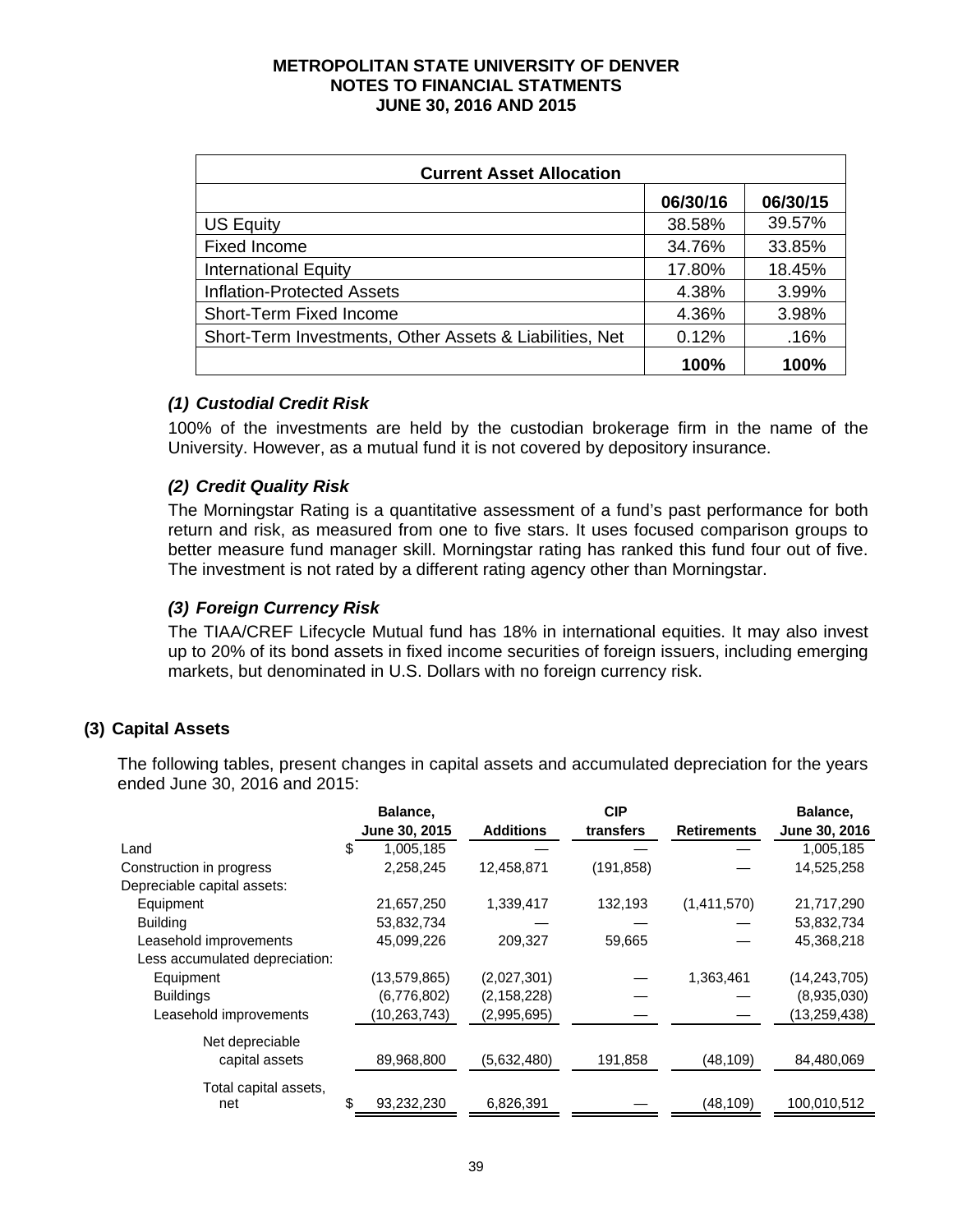|                                | Balance,<br>June 30, 2014 | <b>Additions</b> | <b>CIP</b><br>transfers | <b>Retirements</b> | Balance,<br>June 30, 2015 |
|--------------------------------|---------------------------|------------------|-------------------------|--------------------|---------------------------|
| Land                           | \$<br>1,005,185           |                  |                         |                    | 1,005,185                 |
| Construction in progress       | 7,402,532                 | 17,111,358       | (22, 196, 737)          | (58,908)           | 2,258,245                 |
| Depreciable capital assets:    |                           |                  |                         |                    |                           |
| Equipment                      | 19,598,790                | 1,892,304        | 509,061                 | (342, 905)         | 21,657,250                |
| <b>Building</b>                | 47,182,017                |                  | 6,650,717               |                    | 53,832,734                |
| Leasehold improvements         | 28,989,280                | 1,072,987        | 15,036,959              |                    | 45,099,226                |
| Less accumulated depreciation: |                           |                  |                         |                    |                           |
| Equipment                      | (11, 945, 239)            | (1,976,686)      |                         | 342,060            | (13,579,865)              |
| <b>Buildings</b>               | (4,799,226)               | (1,977,576)      |                         |                    | (6,776,802)               |
| Leasehold improvements         | (7,855,861)               | (2,407,882)      |                         |                    | (10, 263, 743)            |
| Net depreciable                |                           |                  |                         |                    |                           |
| capital assets                 | \$<br>71,169,761          | (3,396,853)      | 22,196,737              | (845)              | 89,968,800                |
| Total capital assets,          |                           |                  |                         |                    |                           |
| net                            | \$<br>79.577.478          | 13,714,505       |                         | (59, 753)          | 93,232,230                |

# **(4) Long-Term Liabilities**

A summary of the changes in long-term liabilities for the year ended June 30, 2016 is as follows:

|                                               |   | June 30, 2015          | <b>Additions</b> | <b>Deletions</b>     | June 30, 2016          | <b>Amounts due</b><br>within one year |
|-----------------------------------------------|---|------------------------|------------------|----------------------|------------------------|---------------------------------------|
| Bonds payable                                 |   | 63,467,615             | 30,237,098       | (2,247,460)          | 91,457,253             | 2,550,000                             |
| Capital lease payable<br>Compensated absences |   | 6,814,916<br>3,366,092 | 250.293          | (379.355)<br>(7,396) | 6,435,561<br>3,608,989 | 397,207<br>331,132                    |
| Total noncurrent<br>liabilities               | S | 73,648,623             | 30,487,391       | (2,634,211)          | 101,501,803            | 3,278,339                             |

A summary of the changes in long-term liabilities for the year ended June 30, 2015 is as follows:

|                       |   |               |                  |                  |               | Amounts due     |
|-----------------------|---|---------------|------------------|------------------|---------------|-----------------|
|                       |   | June 30, 2014 | <b>Additions</b> | <b>Deletions</b> | June 30, 2015 | within one year |
| Bonds payable         |   | 61,141,120    | 3,926,495        | (1,600,000)      | 63,467,615    | 1,980,000       |
| Capital lease payable |   | 7,176,419     |                  | (361,503)        | 6,814,916     | 379,355         |
| Compensated absences  |   | 3,060,248     | 331,743          | (25,899)         | 3,366,092     | 296,990         |
| Total noncurrent      |   |               |                  |                  |               |                 |
| liabilities           | S | 71,377,787    | 4,258,238        | (1,987,402)      | 73,648,623    | 2,656,345       |
|                       |   |               |                  |                  |               |                 |

# **(5) Lease Obligations**

#### *Operating Leases*

The University leases building space, land, copiers, computers, and small off-site storage units under operating lease agreements with AHEC and with private organizations. The University has three ground leases with AHEC totaling \$3.00 for the ground where the HLC and the Student Success Building (SSB) are built, as well as where the Aerospace Building is being built.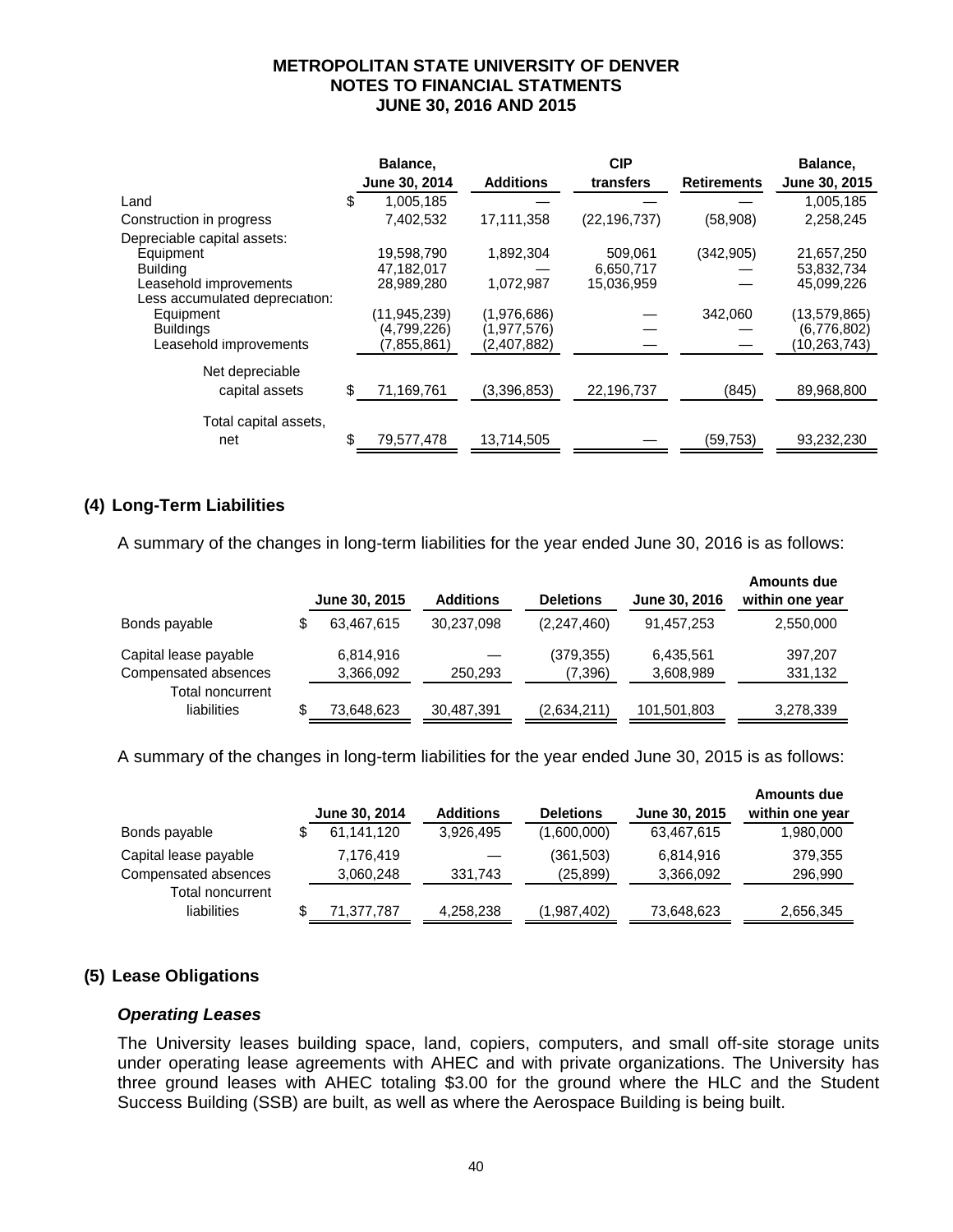Total rental expense for the years ended June 30, 2016 and 2015 under all agreements was \$2,338,206 and \$2,181,885, respectively. As of June 30, 2016, minimum future rentals required by these agreements are as follows:

| Fiscal year(s) ending: |    |            |
|------------------------|----|------------|
| 2017                   | \$ | 1,916,279  |
| 2018                   |    | 1,792,828  |
| 2019                   |    | 1,364,058  |
| 2020                   |    | 1,252,713  |
| 2021                   |    | 1,132,743  |
| $2022 - 2026$          |    | 3,901,409  |
| $2027 - 2031$          |    | 692,170    |
| Total                  | S. | 12,052,200 |

In addition to these operating leases, the University occupies other space on the Auraria Campus owned by AHEC. The use of this space is not formalized under an official lease agreement (with a lease term and future payment obligations) but is rather a component of the shared campus costs and is, therefore, reflected in note 14.

## *Capital Leases*

During fiscal year 2009, the University entered into a capital lease with AHEC in the amount of \$8,986,165 to finance the construction and acquisition of leasehold improvements for the new Science building on the Auraria Campus. The lease requires annual principal payments and semiannual interest payments. In fiscal years 2016 and 2015, the principal payments totaled \$379,355 and \$361,503, respectively, and interest expense equaled \$356,170 and \$373,743 respectively.

The following is a schedule of future minimum capital lease payments as of June 30, 2016:

|                                | <b>Principal</b> | <b>Interest</b> | Total     |
|--------------------------------|------------------|-----------------|-----------|
| Fiscal year(s) ending June 30: |                  |                 |           |
| 2017                           | \$<br>397,207    | 337,704         | 734,911   |
| 2018                           | 417,291          | 317,342         | 734,633   |
| 2019                           | 439,606          | 294,820         | 734,426   |
| 2020                           | 466,384          | 269,906         | 736,290   |
| 2021                           | 490,930          | 244,193         | 735,123   |
| $2022 - 2026$                  | 2,885,329        | 790,922         | 3,676,251 |
| $2027 - 2028$                  | 1,338,814        | 77,751          | 1,416,565 |
| Total                          | \$<br>6,435,561  | 2,332,638       | 8,768,199 |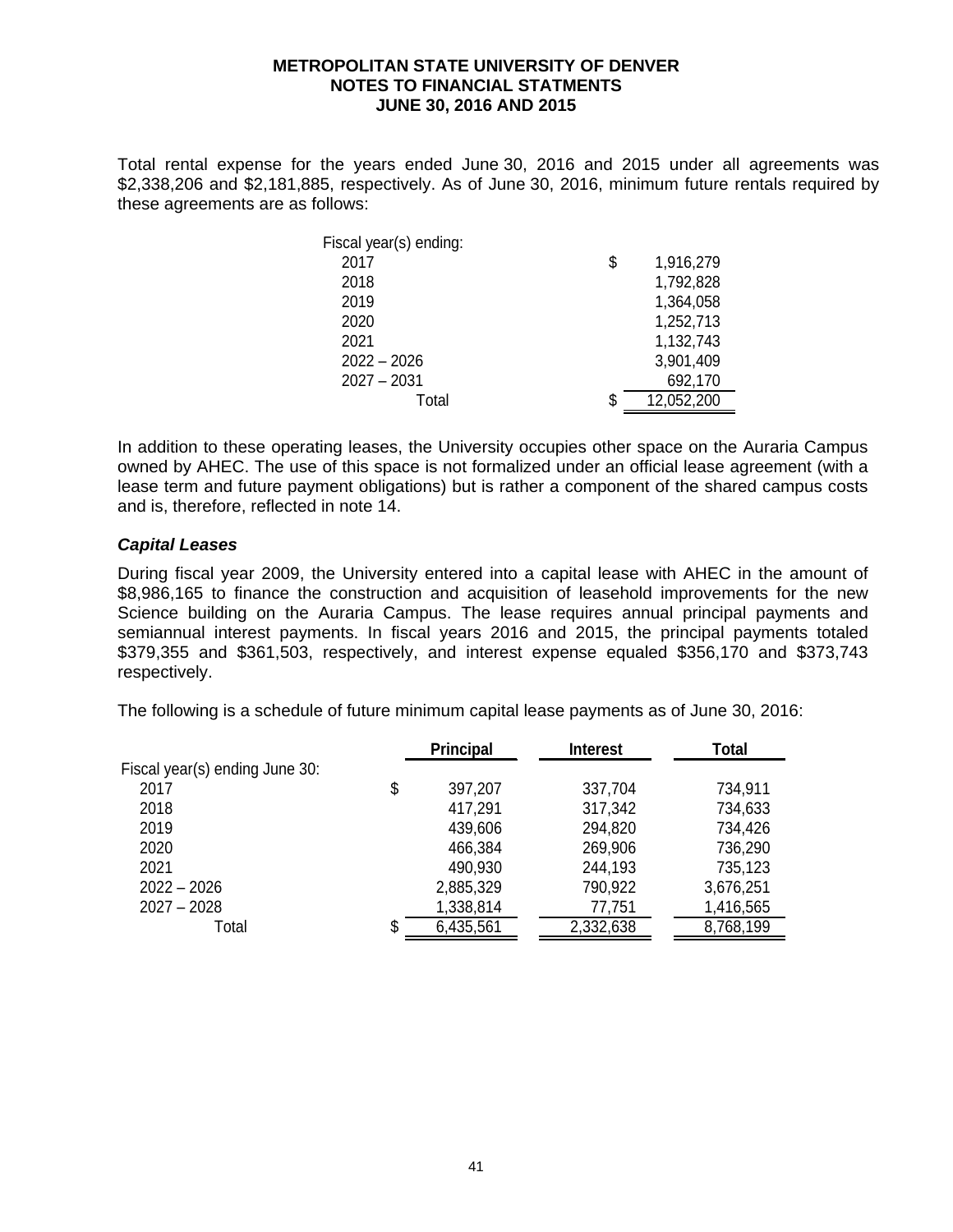# **(6) Bond Obligations**

Total outstanding bonds are summarized below:

|                                 |             | Amount |            |    | June 30    |            |  |
|---------------------------------|-------------|--------|------------|----|------------|------------|--|
| <b>Issue</b>                    | Date issued |        | issued     |    | 2016       | 2015       |  |
| 2009 Taxable Institutional      |             |        |            |    |            |            |  |
| <b>Enterprise Revenue Bonds</b> | 11/17/09    | \$     | 55,190,000 | \$ | 48,530,000 | 49,905,000 |  |
| 2010 Taxable Institutional      |             |        |            |    |            |            |  |
| <b>Enterprise Revenue Bonds</b> | 6/11/10     |        | 10,575,000 |    | 9,350,000  | 9,600,000  |  |
| Less discount on 2010 Bonds,    |             |        |            |    |            |            |  |
| net of amortization             |             |        |            |    | (35, 889)  | (37, 385)  |  |
| 2014 Institutional              |             |        |            |    |            |            |  |
| <b>Enterprise Revenue Bonds</b> | 6/13/2014   |        | 4,000,000  |    | 3,377,540  | 4,000,000  |  |
| 2016 Institutional              |             |        |            |    |            |            |  |
| <b>Enterprise Revenue Bonds</b> | 1/27/2016   |        | 27,450,000 |    | 27,450,000 |            |  |
| Plus premium on 2016 Bonds,     |             |        |            |    |            |            |  |
| net of amortization             |             |        |            |    | 2,785,602  |            |  |
| Total                           |             |        |            |    | 91,457,253 | 63,467,615 |  |

Principal and interest requirements on all outstanding bonds at June 30, 2016 are summarized in the table below. All debt has a fixed interest rate except the Series 2014, which has a variable interest rate that is calculated as 65.001% of LIBOR, plus a tax-free loan margin of 0.99% per annum. For purposes of this table, the rate used to calculate future interest owed on the Series 2014 was the rate that was in effect as of June 30, 2016.

| <b>Fiscal year</b>        | <b>Principal</b> | <b>Interest</b>  | <b>Total</b> |
|---------------------------|------------------|------------------|--------------|
| 2017                      | \$<br>2,550,000  | 4,508,623        | 7,058,623    |
| 2018                      | 2,605,000        | 4,416,731        | 7,021,731    |
| 2019                      | 2,675,000        | 4,315,903        | 6,990,903    |
| 2020                      | 2,750,000        | 4,208,502        | 6,958,502    |
| 2021                      | 2,820,000        | 4,095,022        | 6,915,022    |
| $2022 - 2026$             | 14,672,540       | 18,525,903       | 33,198,443   |
| $2027 - 2031$             | 15,685,000       | 14,518,134       | 30,203,134   |
| $2032 - 2036$             | 18,675,000       | 9,710,920        | 28,385,920   |
| $2037 - 2041$             | 19,175,000       | 4,145,884        | 23,320,884   |
| $2042 - 2046$             | 7,100,000        | 922,000          | 8,022,000    |
|                           | 88,707,540       | \$<br>69,367,622 | 158,075,162  |
| Unamortized discount, net | (35,889)         |                  |              |
| Unamortized premium, net  | 2,785,602        |                  |              |
|                           | 91,457,253       |                  |              |

# *(a) Series 2009*

On November 17, 2009, the University issued \$55,190,000 of Series 2009 Taxable Institutional Enterprise Revenue Bonds (Recovery Zone Economic Development Bonds) at par, bearing interest at 2.0% to 6.2%, for the purpose of financing the construction of the SSB. The SSB added approximately 145,000 square feet of space for classrooms and faculty offices, specifically for MSU Denver students and professors. It also provides students with a central location for student support services.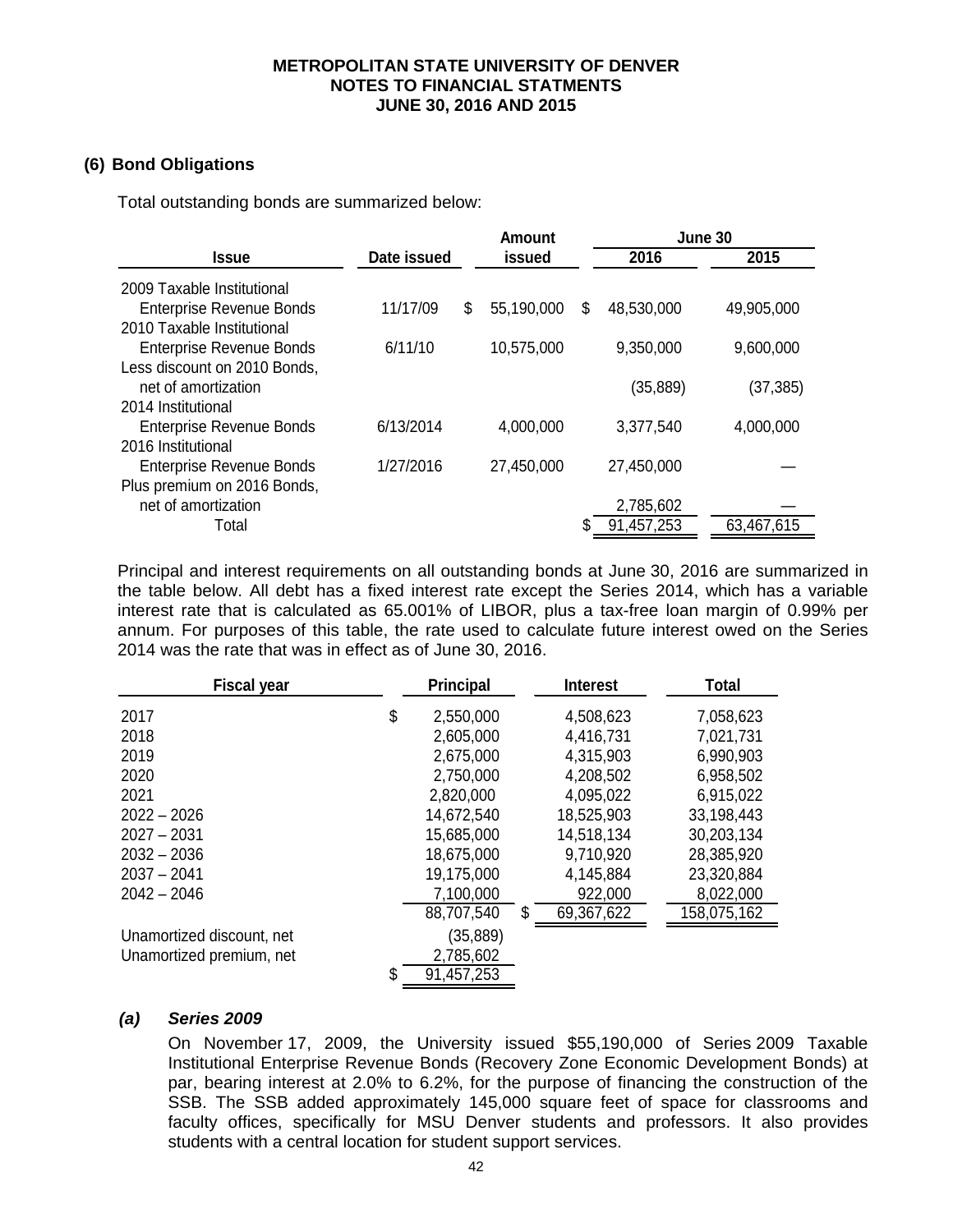The bonds are due in semiannual installments beginning in fiscal year 2012 with annual principal payments ranging from \$1,295,000 to \$2,875,000 through December 1, 2039. The interest payments on the bonds are eligible to receive a 45% subsidy from the federal government; however, in fiscal year 2013 the federal government issued a sequestration order, which reduced the amount of the subsidy. As of June 30, 2016, the University received \$339,360 less in subsidy payments than what was expected before sequester. As of June 30, 2016 and 2015, the University has received \$8,423,637 and \$7,215,847, respectively, in subsidy payments since the bond's inception. These bonds are collateralized by future revenues the University has pledged. See note 7 for more information on pledged revenues.

# *(b) Series 2010*

On June 11, 2010, the University issued \$10,575,000 of Series 2010 Taxable Institutional Enterprise Revenue Bonds (Recovery Zone Economic Development Bonds), bearing interest at 1.8% to 6.0%, for the purpose of financing significant remodeling work that was done as University personnel moved to the SSB.

The bonds are due in semiannual installments beginning in fiscal year 2012 with annual principal payments ranging from \$240,000 to \$535,000 through December 1, 2040. The interest payments on the bonds are eligible to receive a 45% subsidy from the federal government; however, in fiscal year 2013 the federal government issued a sequestration order, which reduced the amount of the subsidy. As of June 30, 2016, the University received \$63,724 less in subsidy payments than what was expected before sequester.

As of June 30, 2016 and 2015, the University has received \$1,432,525 and \$1,205,102, respectively, in subsidy payments since the bond's inception. These bonds are collateralized by future revenues the University has pledged. See note 7 for more information on pledged revenues.

The Series 2010 bonds are shown net of unamortized discount of \$35,889.

# *(c) Series 2014*

On June 13, 2014, the University issued Series 2014 Institutional Enterprise Revenue Bonds not to exceed \$4,000,000, at a variable interest rate equal to 65.001% of LIBOR plus a tax free loan margin of .99% per annum. The purpose of these bonds is to provide funding for the completion of the new athletic fields, which are 12.5 acres that will have eight tennis courts, a soccer stadium, and baseball and softball diamonds. These bonds work like a line of credit, where the University can draw funds on an as needed basis. The outstanding principle amount is equal to the amount the University draws down. At the end of fiscal year 2016, the University drew the full \$4 million. Principal payments became due beginning in fiscal year 2016. The maturity date of these bonds is September 1, 2024. These bonds are not subject to the bond subsidy payments from the federal government.

# *(d) Series 2016*

On January 27, 2016, the University issued \$27,450,000 of Series 2016 Institutional Enterprise Revenue Bonds, bearing interest at 2.0% to 5.0%, for the purpose of financing a portion of the construction of a new Aerospace and Engineering Science building (AES). This new facility will house mechanical, electrical and civil engineering technologies; industrial design; and computer science to support an integrated curriculum, and promote collaborative research. The estimated completion date is fall 2017.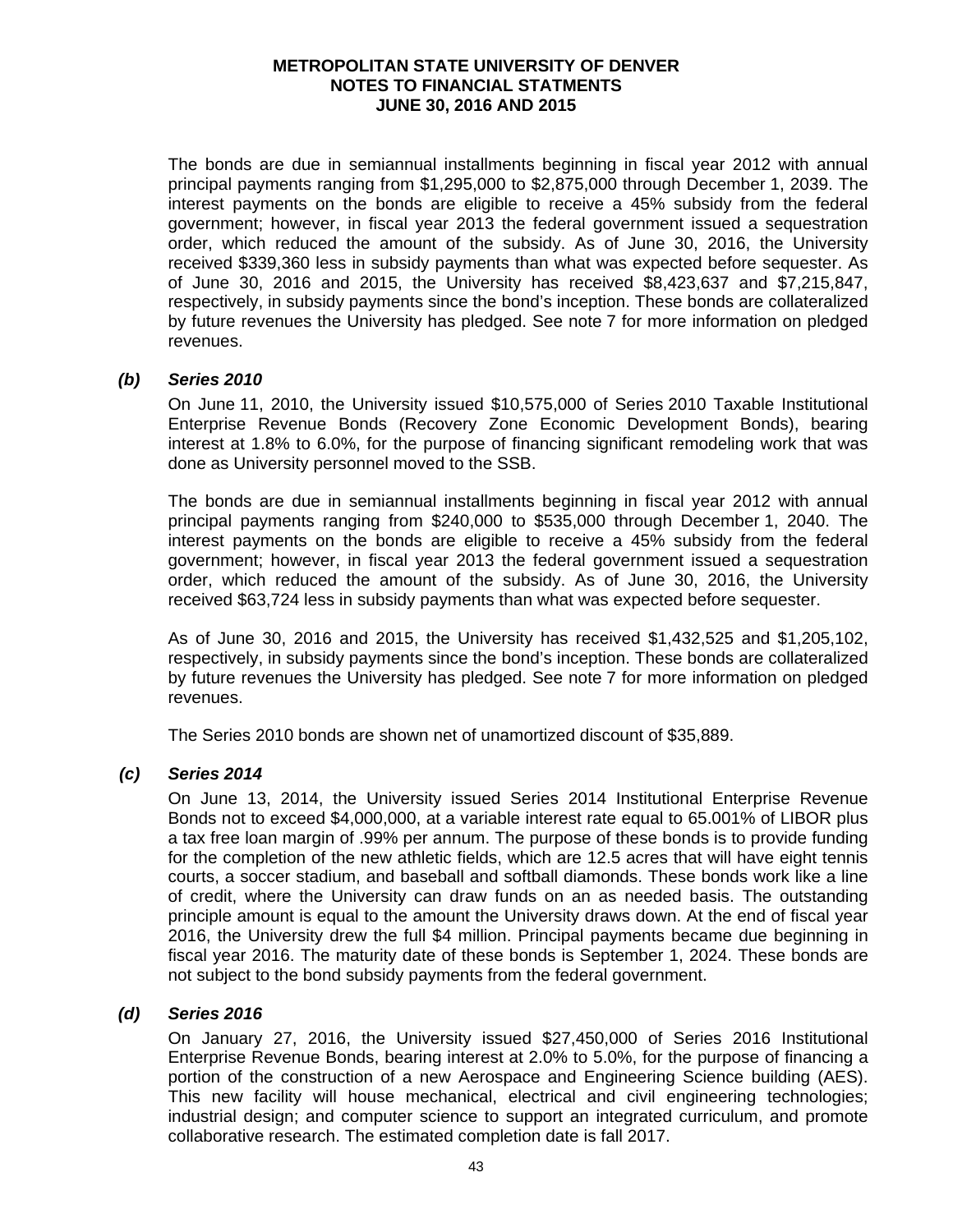The bonds are due in semiannual installments beginning in fiscal year 2017 with annual principal payments ranging from \$525,000 to \$1,560,000 through December 1, 2045. These bonds are not subject to the bond subsidy payments from the federal government. These bonds are collateralized by future revenues the University has pledged. See note 7 for more information on pledged revenues.

The Series 2016 bonds are shown net of unamortized premium of \$2,785,602.

# **(7) Pledged Revenue**

The University has pledged future revenues to repay \$88,707,540 in outstanding revenue bonds. Pledged revenue includes 10% of resident and nonresident tuition, all revenues derived from the facilities construction fee, all revenues derived from indirect cost recoveries (overhead) payable to research contracts and grants performed within the University's facilities, all revenues derived from mandatory fees for the provision of student and faculty services at the University, all revenues, net of operation and maintenance expenses, for the provision of continuing education services at the University, interest income, and federal interest subsidy payments received in connection with the bonds.

Proceeds from the bonds provided financing for the construction of the SSB, the Regency Athletic Complex (RAC), the AES and various major remodeling projects. The total remaining principal and interest payments, net of the federal subsidy payments, are expected to be \$136,473,677 (unaudited) payable through fiscal year 2046. This figure is assuming the federal government removes the reduction implemented with the fiscal year 2013 sequester. The total revenue pledged was \$29,686,874 and \$28,438,545 for June 30, 2016 and 2015, respectively.

The University has also agreed to make the required payments on the outstanding bonds on the HLC in the event the HLC@Metro, Inc. does not satisfy its bond payment obligations. The payments for this debt would also be covered by these pledged revenues. See note 16 for more information on the HLC@Metro, Inc.

The following table shows information for pledged revenues for fiscal years 2016 and 2015:

|                          | 2016       | 2015       |
|--------------------------|------------|------------|
| \$<br>Tuition            | 13,642,213 | 13,680,138 |
| <b>Mandatory Fees</b>    | 7,232,145  | 6,501,798  |
| Facility fee             | 6,456,178  | 6,620,179  |
| Unrestricted Net Income  | 472,635    |            |
| Net Continuing Education | 51,522     |            |
| <b>Federal Subsidy</b>   | 1,433,676  | 1,327,909  |
| Indirect cost recovery   | 398,505    | 308,521    |
| \$                       | 29,686,874 | 28,438,545 |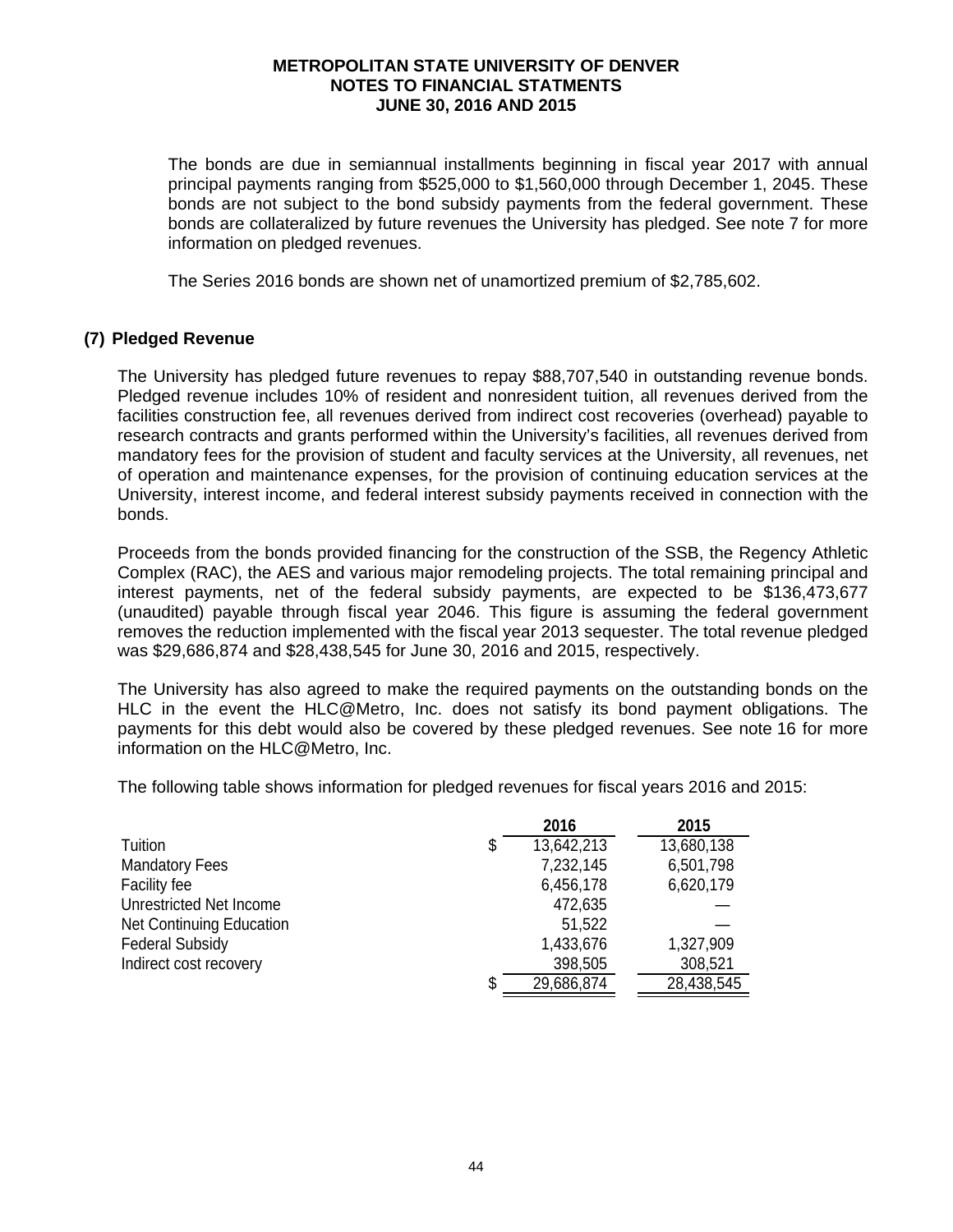#### **(8) Compensated Absences**

GASB Statement No. 34, Basic Financial Statements – and Management's Discussion and Analysis – for State and Local Governments, and GASB Statement No. 35, Basic Financial Statements – and Management's Discussion and Analysis – for Public University and Universities, require that compensated absences be broken out into current and noncurrent liabilities.

Employees may accrue annual and sick leave based on the length of service and, subject to certain limitations regarding the amount, will be paid upon termination. The estimated costs of current compensated absences for which employees are vested for the years ended June 30, 2016 and 2015 are \$331,132 and \$296,990, respectively.

The estimated costs of noncurrent compensated absences for which employees are vested for the years ended June 30, 2016 and 2015 are \$3,277,857 and \$3,069,102, respectively. Fiscal years 2016 and 2015 operating expenses include an increase of \$242,898 in fiscal year 2016 and an increase of \$305,843 in fiscal year 2015, for the estimated compensated absence liability.

#### **(9) Pension Plan Obligations**

On September 10, 1993, the Board of Trustees of the State Colleges in Colorado adopted an Optional Retirement Plan (ORP) for faculty and exempt administrative staff under the authority of Senate Bill 92-127. The implementation date was May 1, 1994. Eligible employees were offered the choice of remaining in Public Employees' Retirement Association (PERA) or participating in the ORP. New faculty and administrative staff members are required to enroll in the ORP unless they have one year or more service credit with PERA at the date of hire.

The ORP is a defined contribution pension plan with three investment managers, Fidelity Investments, TIAA-CREF, and AIG-VALIC, providing a range of investment accounts for participants. The University's required contribution to the ORP is 11.4% of covered payroll, and contribution by employees is 8% of covered payroll.

The University's contributions to the ORP for the fiscal year ended June 30, 2016, and 2015 were \$5,779,624 and \$5,353,180, respectively. These contributions were equal to the required contributions. All ORP contributions are immediately vested in the employee's account. Normal retirement for the ORP is age 65 with early retirement permitted at age 55. Benefits available to the employee at retirement are not guaranteed and are determined by contributions and investment decisions made by participants for their individual accounts.

#### **(10) Defined Benefit Pension Plan**

#### **i) Summary of Significant Accounting Policies**

Metropolitan State University of Denver participates in the State Division Trust Fund (SDTF), a cost-sharing multiple-employer defined benefit pension fund administered by the Public Employees' Retirement Association of Colorado (PERA). The net pension liability, deferred outflows of resources and deferred inflows of resources related to pensions, pension expense, information about the fiduciary net position and additions to/deductions from the fiduciary net position of the SDTF have been determined using the economic resources measurement focus and the accrual basis of accounting. For this purpose, benefit payments (including refunds of employee contributions) are recognized when due and payable in accordance with the benefit terms. Investments are reported at fair value.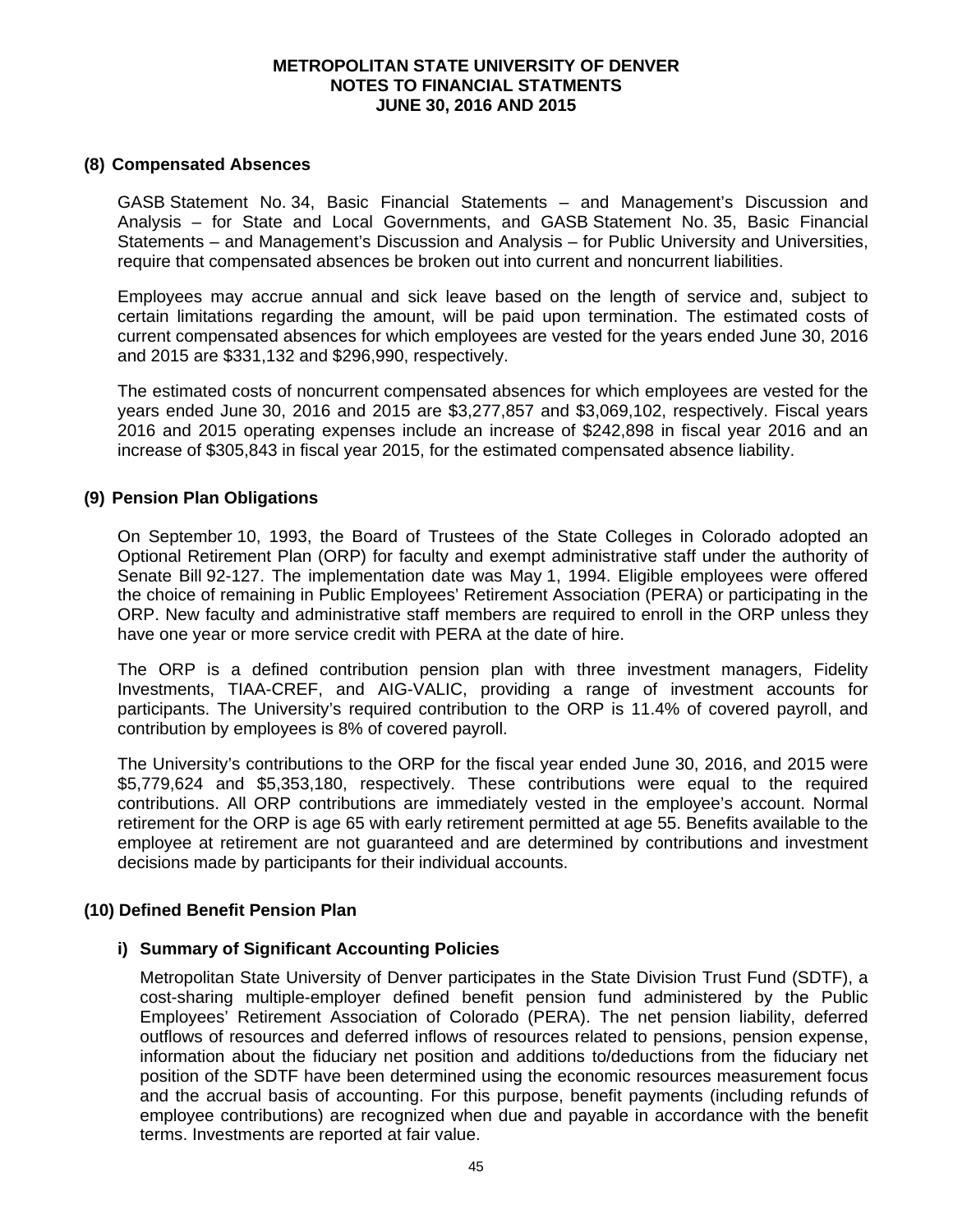### **ii) General Information about the Pension Plan**

Plan description. Eligible employees of the University are provided with pensions through the State Division Trust Fund (SDTF), a cost-sharing multiple-employer defined benefit pension plan administered by PERA. Plan benefits are specified in Title 24, Article 51 of the Colorado Revised Statutes (C.R.S.), administrative rules set forth at 8 C.C.R. 1502-1, and applicable provisions of the federal Internal Revenue Code. Colorado State law provisions may be amended from time to time by the Colorado General Assembly. PERA issues a publicly available comprehensive annual financial report that can be obtained at www.copera.org/investments/pera-financial-reports.

Benefits provided. PERA provides retirement, disability, and survivor benefits. Retirement benefits are determined by the amount of service credit earned and/or purchased, highest average salary, the benefit structure(s) under which the member retires, the benefit option selected at retirement, and age at retirement. Retirement eligibility is specified in tables set forth at C.R.S. § 24-51-602, 604, 1713, and 1714.

The lifetime retirement benefit for all eligible retiring employees under the PERA Benefit Structure is the greater of the:

- Highest average salary multiplied by 2.5 percent and then multiplied by years of service credit
- The value of the retiring employee's member contribution account plus a 100 percent match on eligible amounts as of the retirement date. This amount is then annuitized into a monthly benefit based on life expectancy and other actuarial factors.

In all cases the service retirement benefit is limited to 100 percent of highest average salary and also cannot exceed the maximum benefit allowed by federal Internal Revenue Code.

Members may elect to withdraw their member contribution accounts upon termination of employment with all PERA employers; waiving rights to any lifetime retirement benefits earned. If eligible, the member may receive a match of either 50 percent or 100 percent on eligible amounts depending on when contributions were remitted to PERA, the date employment was terminated, whether 5 years of service credit has been obtained and the benefit structure under which contributions were made.

Benefit recipients who elect to receive a lifetime retirement benefit are generally eligible to receive post-retirement cost-of-living adjustments, referred to as annual increases in the C.R.S. Benefit recipients under the PERA benefit structure who began eligible employment before January 1, 2007 receive an annual increase of 2 percent, unless PERA has a negative investment year, in which case the annual increase for the next three years is the lesser of 2 percent or the average of the Consumer Price Index for Urban Wage Earners and Clerical Workers (CPI-W) for the prior calendar year. Benefit recipients under the PERA benefit structure who began eligible employment after January 1, 2007 receive an annual increase of the lesser of 2 percent or the average CPI-W for the prior calendar year, not to exceed 10 percent of PERA's Annual Increase Reserve (AIR) for the SDTF.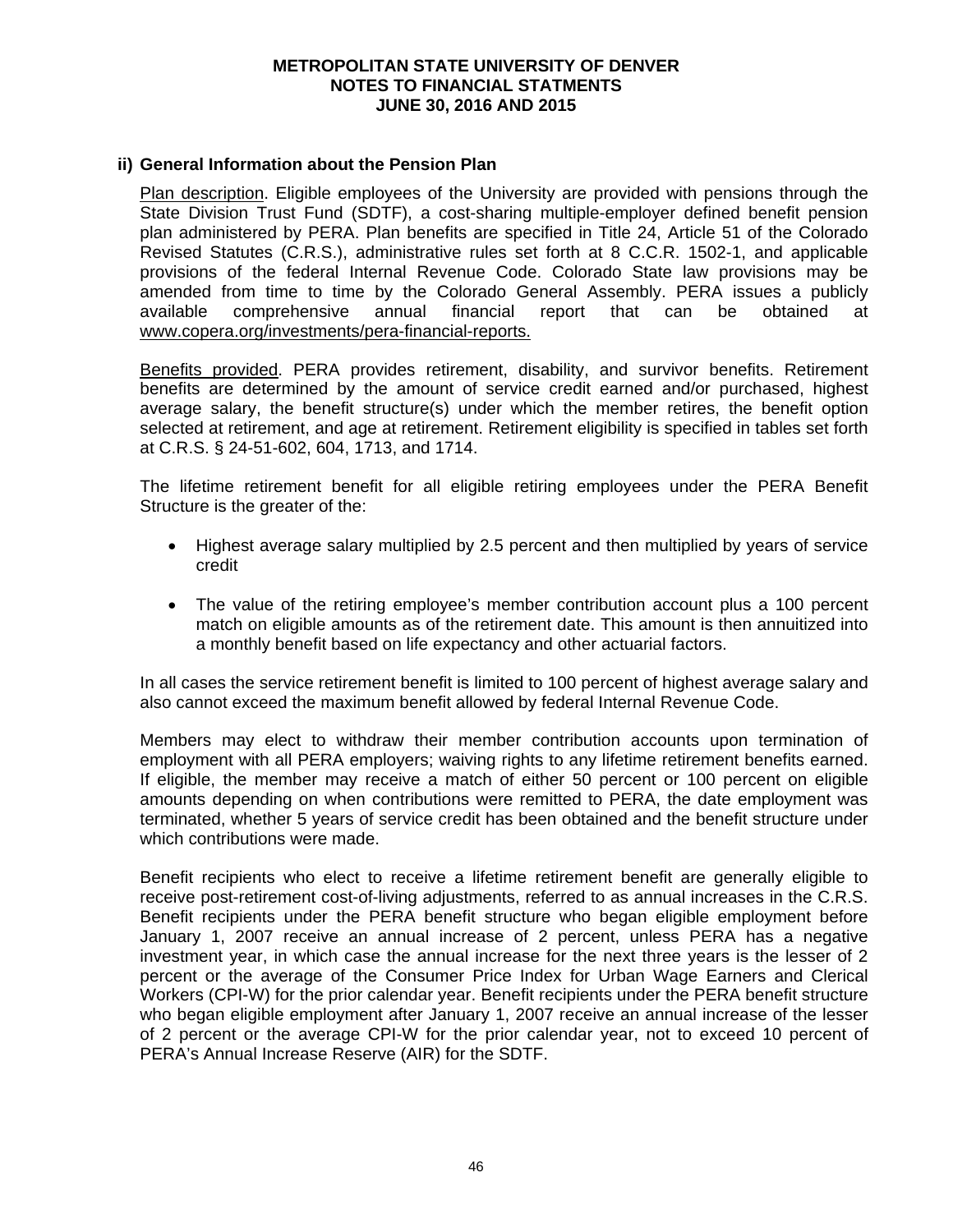Disability benefits are available for eligible employees once they reach five years of earned service credit and are determined to meet the definition of disability. State Troopers whose disability is caused by an on-the-job injury are immediately eligible to apply for disability benefits and do not have to meet the five years of service credit requirement. The disability benefit amount is based on the retirement benefit formula shown above considering a minimum 20 years of service credit, if deemed disabled.

Survivor benefits are determined by several factors, which include the amount of earned service credit, highest average salary of the deceased, the benefit structure(s) under which service credit was obtained, and the qualified survivor(s) who will receive the benefits.

Contributions. Eligible employees and MSU Denver are required to contribute to the SDTF at a rate set by Colorado statute. The contribution requirements are established under C.R.S. § 24- 51-401, et seq. Eligible employees, with the exception of State Troopers, are required to contribute 8 percent of their PERA-includable salary. The employer contribution requirements for all employees, except State Troopers, are summarized in the table below:

|                                        |           | Fiscal Year 2014 | Fiscal Year 2015 |                 |                 | Fiscal Year 2016 |  |
|----------------------------------------|-----------|------------------|------------------|-----------------|-----------------|------------------|--|
|                                        | CY13      | <b>CY14</b>      |                  | <b>CY15</b>     |                 | <b>CY16</b>      |  |
|                                        | 7-1-13 to | $1 - 1 - 14$ to  | $7 - 1 - 14$ to  | $1 - 1 - 15$ to | $7 - 1 - 15$ to | $1 - 1 - 16$ to  |  |
|                                        | 12-31-13  | $6 - 30 - 14$    | $12 - 31 - 14$   | $6 - 30 - 15$   | $12 - 31 - 15$  | $6 - 30 - 16$    |  |
| <b>Employer Contribution</b>           |           |                  |                  |                 |                 |                  |  |
| Rate <sup>1</sup>                      | 10.15%    | 10.15%           | 10.15%           | 10.15%          | 10.15%          | 10.15%           |  |
| <b>Amount of Employer</b>              |           |                  |                  |                 |                 |                  |  |
| <b>Contribution Apportioned</b>        |           |                  |                  |                 |                 |                  |  |
| to the Heath Care Trust                |           |                  |                  |                 |                 |                  |  |
| Fund as specified in                   |           |                  |                  |                 |                 |                  |  |
| C.R.S. Section 24-51-                  |           |                  |                  |                 |                 |                  |  |
| $208(1)(f)^1$                          | $-1.02%$  | $-1.02%$         | $-1.02%$         | $-1.02%$        | $-1.02%$        | $-1.02%$         |  |
| Amount Apportioned to the              |           |                  |                  |                 |                 |                  |  |
| <b>SDTF</b>                            | 9.13%     | 9.13%            | 9.13%            | 9.13%           | 9.13%           | 9.13%            |  |
| Amortization Equalization              |           |                  |                  |                 |                 |                  |  |
| Disbursement (AED) as                  |           |                  |                  |                 |                 |                  |  |
| specified in C.R.S. Section            |           |                  |                  |                 |                 |                  |  |
| $24 - 51 - 4111$                       | 3.40%     | 3.80%            | 3.80%            | 4.20%           | 4.20%           | 4.60%            |  |
| <b>Supplemental Amortization</b>       |           |                  |                  |                 |                 |                  |  |
| <b>Equalization Disbursement</b>       |           |                  |                  |                 |                 |                  |  |
| (SAED) as specified in                 |           |                  |                  |                 |                 |                  |  |
| C.R.S., Section 24-51-411 <sup>1</sup> | 3.00%     | 3.50%            | 3.50%            | 4.00%           | 4.00%           | 4.50%            |  |
| <b>Total Employer</b>                  |           |                  |                  |                 |                 |                  |  |
| Contribution Rate to the               |           |                  |                  |                 |                 |                  |  |
| SDTF <sup>1</sup>                      | 15.53%    | 16.43%           | 16.43%           | 17.33%          | 17.33%          | 18.23%           |  |

<sup>1</sup>Rates are expressed as a percentage of salary as defined in C.R.S. § 24-51-101(42).

Employer contributions are recognized by the SDTF in the period in which the compensation becomes payable to the member and the University is statutorily committed to pay the contributions to the SDTF. Employer contributions recognized by the SDTF from the University were \$7,426,630, and \$7,176,222 for the years ended June 30, 2016 and 2015 respectively.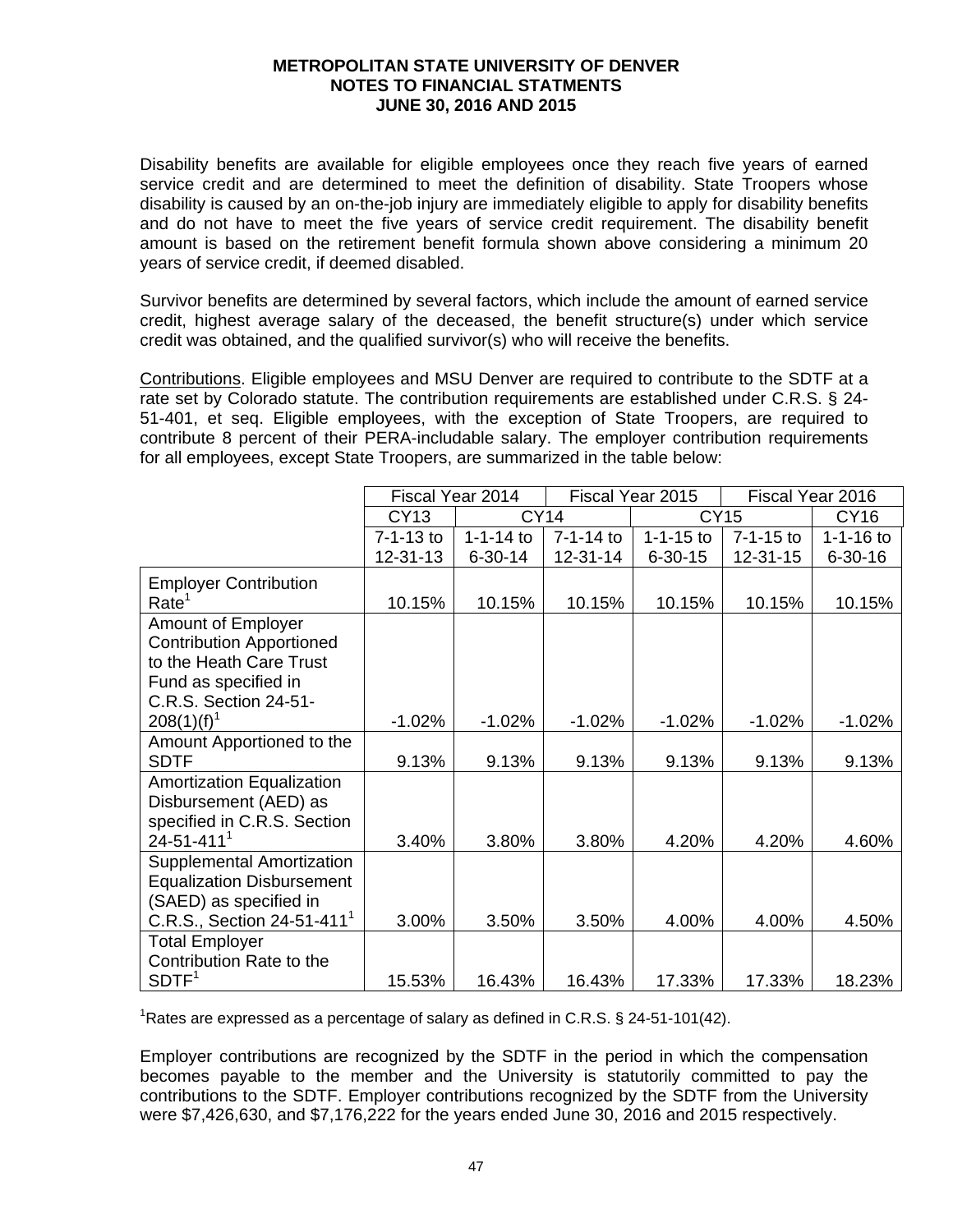## **iii) Pension Liabilities, Pension Expense, and Deferred Outflows of Resources and Deferred Inflows of Resources Related to Pensions**

At June 30, 2016 and 2015, MSU Denver reported a liability of \$160,234,301 and \$148,774,027, respectively for its proportionate share of the net pension liability. The net pension liability was measured as of December 31, 2015, and the total pension liability used to calculate the net pension liability was determined by an actuarial valuation as of December 31, 2014. Standard update procedures were used to roll forward the total pension liability to December 31, 2015. MSU Denver's proportion of the net pension liability was based on MSU Denver's contributions to the SDTF for the calendar year 2015 relative to the total contributions of participating employers to the SDTF.

At December 31, 2015, MSU Denver's proportion was 1.52 percent, which was a decrease of \$333,301 from its proportion measured as of December 31, 2014.

For the year ended June 30, 2016, and 2015, MSU Denver recognized pension expense of \$11,740,105 and \$10,765,018, respectively. At June 30, 2016 and 2015, MSU Denver reported deferred outflows of resources and deferred inflows of resources related to pensions from the following sources:

|                               | <b>June 30 2016</b>      |                | June 30, 2015   |                |
|-------------------------------|--------------------------|----------------|-----------------|----------------|
|                               | Deferred                 | Deferred       | <b>Deferred</b> | Deferred       |
|                               | Outflows of              | Inflows of     | Outflows of     | Inflows of     |
|                               | Resources                | Resources      | Resources       | Resources      |
| Difference between expected   |                          |                |                 |                |
| and actual experience         | 2,333,280<br>\$          | \$<br>5,125    | \$              | \$<br>11,024   |
| Changes of assumptions or     |                          |                |                 |                |
| other inputs                  |                          | 1,896,715      |                 |                |
| Net difference between        |                          |                |                 |                |
| projected and actual earnings |                          |                |                 |                |
| on pension plan investments   | 12,159,918               |                | 3,033,521       |                |
| Changes in proportion and     |                          |                |                 |                |
| differences between           |                          |                |                 |                |
| contributions recognized and  |                          |                |                 |                |
| proportionate share of        |                          |                |                 |                |
| contributions                 | $\overline{\phantom{a}}$ | 4,677,734      |                 | 2,042,216      |
| Contributions subsequent to   |                          |                |                 |                |
| the measurement date          | 3,784,945                | N/A            | 3,553,211       | N/A            |
| Total                         | 18,278,130<br>\$.        | 6,579,585<br>S | 6,586,732<br>S  | 2,053,240<br>S |

\$3,784,945 reported as deferred outflows of resources related to pensions, resulting from contributions subsequent to the measurement date, will be recognized as a reduction of the net pension liability in the year ended June 30, 2017. Other amounts reported as deferred outflows of resources and deferred inflows of resources related to pensions will be recognized in pension expense as follows:

| Year ended June 30: |   |           |
|---------------------|---|-----------|
| 2017                | S | 475,941   |
| 2018                |   | 1,736,914 |
| 2019                |   | 3,229,575 |
| 2020                |   | 2,471,194 |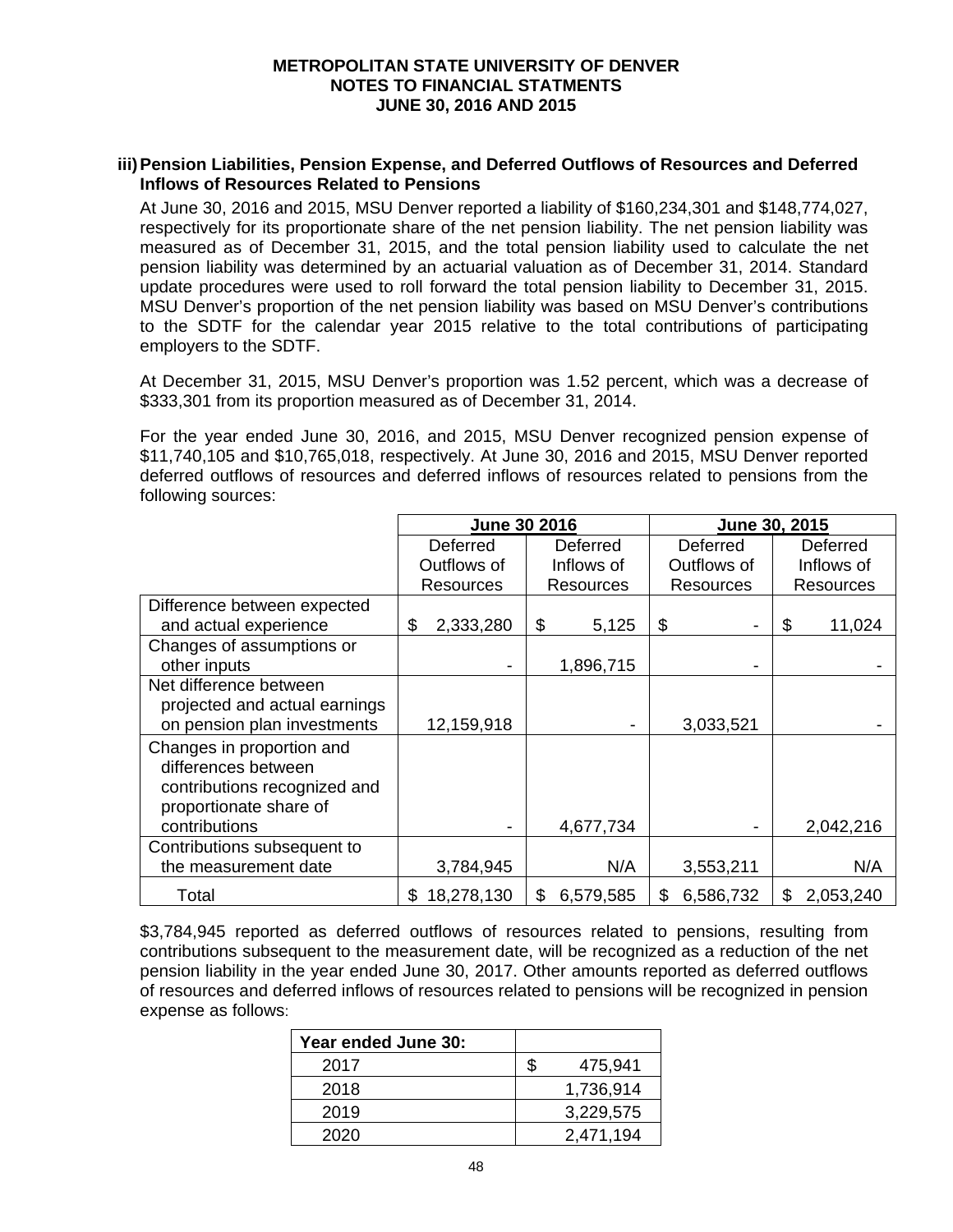Actuarial assumptions. The total pension liability in the December 31, 2014 actuarial valuation was determined using the following actuarial assumptions and other inputs:

| Actuarial cost method                               | Entry age                                  |
|-----------------------------------------------------|--------------------------------------------|
| Price inflation                                     | 2.80 percent                               |
| Real wage growth                                    | 1.10 percent                               |
| Wage inflation                                      | 3.90 percent                               |
| Salary increases, including wage inflation          | $3.90 - 9.57$ percent                      |
| Long-term investment Rate of Return, net of pension |                                            |
| plan investment expenses, including price inflation | 7.50 percent                               |
| Future post-retirement benefit increases:           |                                            |
| PERA Benefit Structure hired prior to 1/1/07;       |                                            |
| and DPS Benefit Structure (automatic)               | 2.00 percent                               |
| PERA Benefit Structure hired after 12/31/06         |                                            |
| (ad hoc, substantively automatic)                   | Financed by the Annual<br>Increase Reserve |

Mortality rates were based on the RP-2000 Combined Mortality Table for Males or Females, as appropriate, with adjustments for mortality improvements based on a projection of Scale AA to 2020 with Males set back 1 year, and Females set back 2 years.

The actuarial assumptions used in the December 31, 2014 valuation were based on the results of an actuarial experience study for the period January 1, 2008 through December 31, 2011, adopted by PERA's Board on November 13, 2012, and an economic assumption study, adopted by PERA's Board on November 15, 2013 and January 17, 2014.

Changes to assumptions or other inputs since the December 31, 2013 actuarial valuation are as follows:

- The following programming changes were made:
	- o Valuation of the full survivor benefit without any reduction for possible remarriage.
	- o Reflection of the employer match on separation benefits for all eligible years.
	- o Reflection of one year of service eligibility for survivor annuity benefit.
	- o Refinement of the 18 month annual increase timing.
	- o Refinements to directly value certain and life, modified cash refund and pop-up benefit forms.
- The following methodology changes were made:
	- o Recognition of merit salary increases in the first projection year.
	- o Elimination of the assumption that 35% of future disabled members elect to receive a refund.
	- o Removal of the negative value adjustment for liabilities associated with refunds of future terminating members.
	- o Adjustments to the timing of the normal cost and unfunded actuarial accrued liability payment calculations to reflect contributions throughout the year.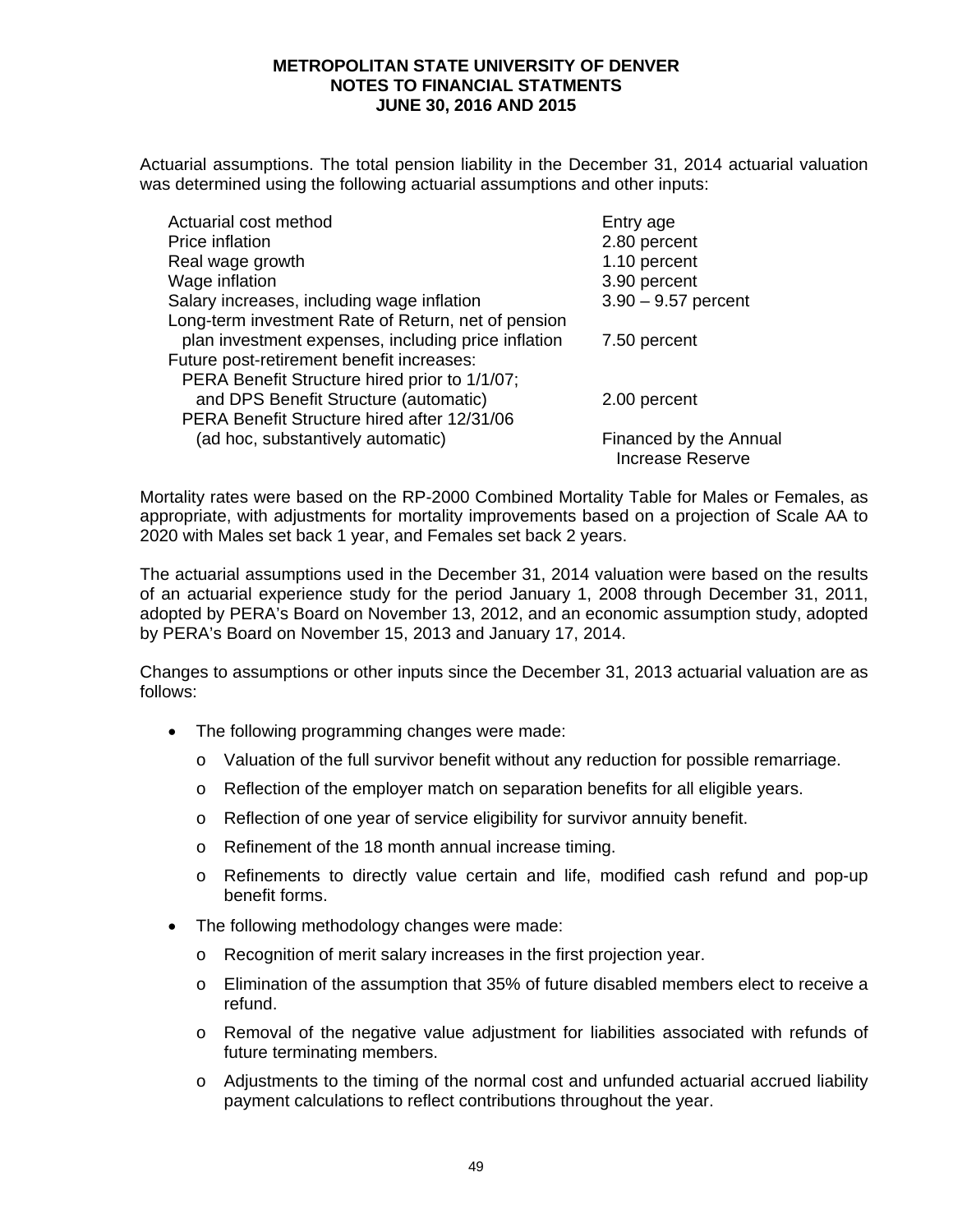The SDTF's long-term expected rate of return on pension plan investments was determined using a log-normal distribution analysis in which best estimate ranges of expected future real rates of return (expected return, net of investment expense and inflation) were developed for each major asset class. These ranges were combined to produce the long-term expected rate of return by weighting the expected future real rates of return by the target asset allocation percentage and then adding expected inflation.

As of the November 15, 2013 adoption of the long-term expected rate of return by the PERA board, the target allocation and best estimates of geometric real rates of return for each major asset class are summarized in the following table:

|                              |                          | <b>10 Year Expected Geometric</b> |
|------------------------------|--------------------------|-----------------------------------|
| <b>Asset Class</b>           | <b>Target Allocation</b> | <b>Real Rate of Return</b>        |
| U.S. Equity - Large Cap      | 26.76%                   | 5.00%                             |
| U.S. Equity - Small Cap      | 4.40%                    | 5.19%                             |
| Non U.S. Equity - Developed  | 22.06%                   | 5.29%                             |
| Non U.S. Equity - Emerging   | 6.24%                    | 6.76%                             |
| <b>Core Fixed Income</b>     | 24.05%                   | 0.98%                             |
| <b>High Yield</b>            | 1.53%                    | 2.64%                             |
| Long Duration Gov't/Credit   | 0.53%                    | 1.57%                             |
| <b>Emerging Market Bonds</b> | 0.43%                    | 3.04%                             |
| <b>Real Estate</b>           | 7.00%                    | 5.09%                             |
| <b>Private Equity</b>        | 7.00%                    | 7.15%                             |
| Total                        | 100.00%                  |                                   |

In setting the long-term expected rate of return, projections employed to model future returns provide a range of expected long-term returns that, including expected inflation, ultimately support a long-term expected rate of return assumption of 7.50%.

Discount rate. The discount rate used to measure the total pension liability was 7.50 percent. The projection of cash flows used to determine the discount rate applied the actuarial cost method and assumptions shown above. In addition, the following methods and assumptions were used in the projection of cash flows:

- Total covered payroll for the initial projection year consists of the covered payroll of the active membership present on the valuation date and the covered payroll of future plan members assumed to be hired during the year. In subsequent projection years, total covered payroll was assumed to increase annually at a rate of 3.90%.
- Employee contributions were assumed to be made at the current member contribution rate. Employee contributions for future plan members were used to reduce the estimated amount of total service costs for future plan members.
- Employer contributions were assumed to be made at rates equal to the fixed statutory rates specified in law, including current and estimated future AED and SAED, until the Actuarial Value Funding Ratio reaches 103%, at which point, the AED and SAED will each drop 0.50% every year until they are zero. Additionally, estimated employer contributions included reductions for the funding of the AIR and retiree health care benefits. For future plan members, employer contributions were further reduced by the estimated amount of total service costs for future plan members not financed by their member contributions.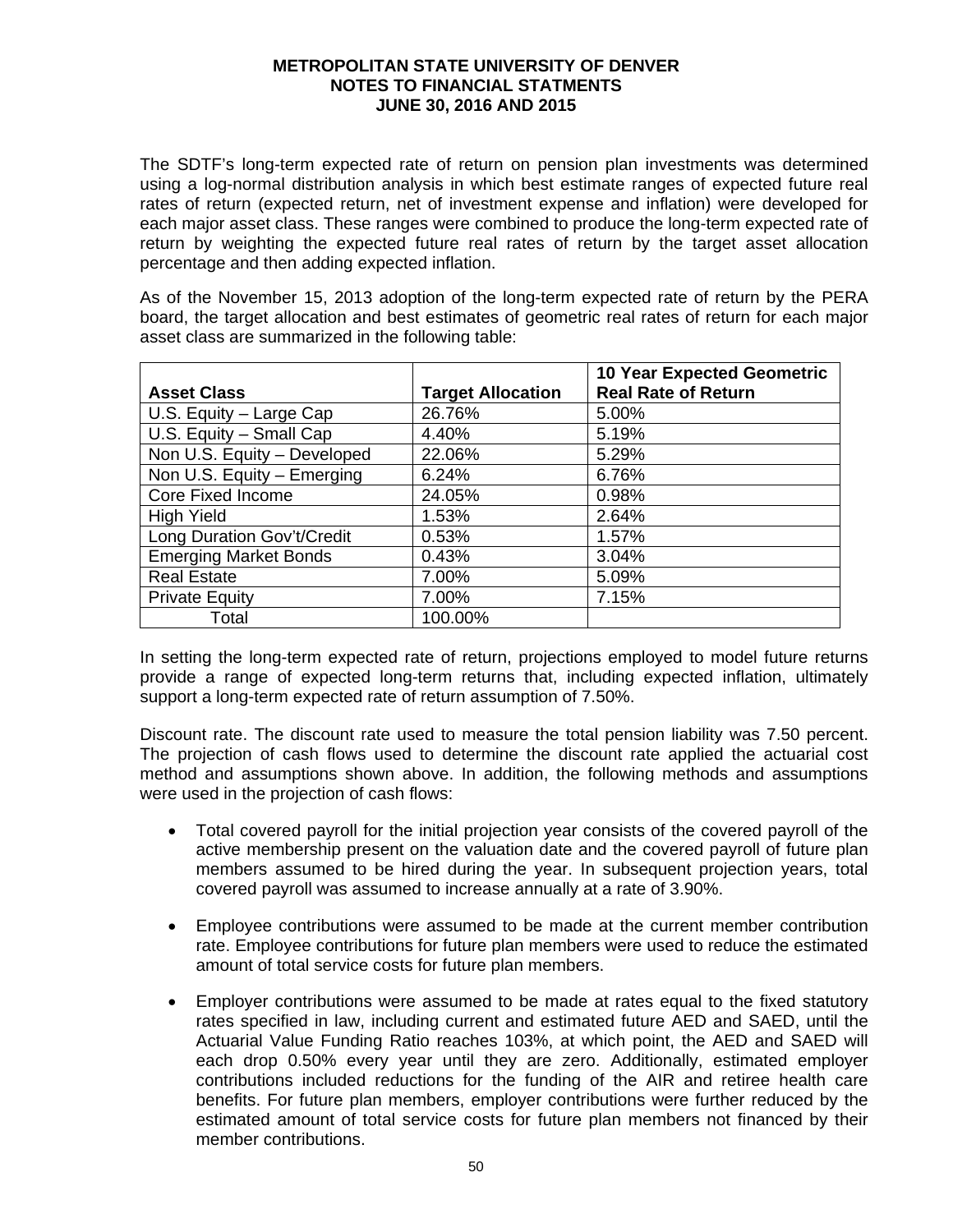- Employer contributions and the amount of total service costs for future plan members were based upon a process used by the plan to estimate future actuarially determined contributions assuming an analogous future plan member growth rate.
- The AIR balance was excluded from the initial fiduciary net position, as, per statute, AIR amounts cannot be used to pay benefits until transferred to either the retirement benefits reserve or the survivor benefits reserve, as appropriate. As the ad hoc post-retirement benefit increases financed by the AIR are defined to have a present value at the longterm expected rate of return on plan investments equal to the amount transferred for their future payment, AIR transfers to the fiduciary net position and the subsequent AIR benefit payments have no impact on the Single Equivalent Interest Rate (SEIR) determination process when the timing of AIR cash flows is not a factor (i.e., the plan's fiduciary net position is not projected to be depleted). When AIR cash flow timing is a factor in the SEIR determination process (i.e., the plan's fiduciary net position is projected to be depleted), AIR transfers to the fiduciary net position and the subsequent AIR benefit payments were estimated and included in the projections.
- Benefit payments and contributions were assumed to be made at the end of the month.

Based on the above actuarial cost method and assumptions, the SDTF's fiduciary net position was projected to be available to make all projected future benefit payments of current members. Therefore, the long-term expected rate of return on pension plan investments was applied to all periods of projected benefit payments to determine the total pension liability. The discount rate determination does not use the Municipal Bond Index Rate. There was no change in the discount rate from the prior measurement date.

Sensitivity of MSU Denver's proportionate share of the net pension liability to changes in the discount rate. The following presents the proportionate share of the net pension liability as of June 30, 2015 and 216, calculated using the discount rate of 7.50 percent, as well as what the proportionate share of the net pension liability would be if it were calculated using a discount rate that is 1-percentage-point lower (6.50 percent) or 1-percentage-point higher (8.50 percent) than the current rate:

| As of June 30, 2016        | 1% Decrease<br>$(6.50\%)$ | <b>Current Discount</b><br>Rate (7.50%) | 1% Increase<br>$(8.50\%)$ |
|----------------------------|---------------------------|-----------------------------------------|---------------------------|
| Proportionate share of the |                           |                                         |                           |
| net pension liability      | 202,433,517<br>\$         | 160,234,301                             | 124,936,063               |
|                            |                           |                                         |                           |
|                            | 1% Decrease               | <b>Current Discount</b>                 | 1% Increase               |
| As of June 30, 2015        | $(6.50\%)$                | Rate (7.50%)                            | $(8.50\%)$                |
| Proportionate share of the |                           |                                         |                           |
| net pension liability      | 190,764,285<br>\$         | 148,774,027                             | 113,454,605               |

Pension plan fiduciary net position. Detailed information about the SDTF's fiduciary net position is available in PERA's comprehensive annual financial report, which can be obtained at www.copera.org/investments/pera-financial-reports.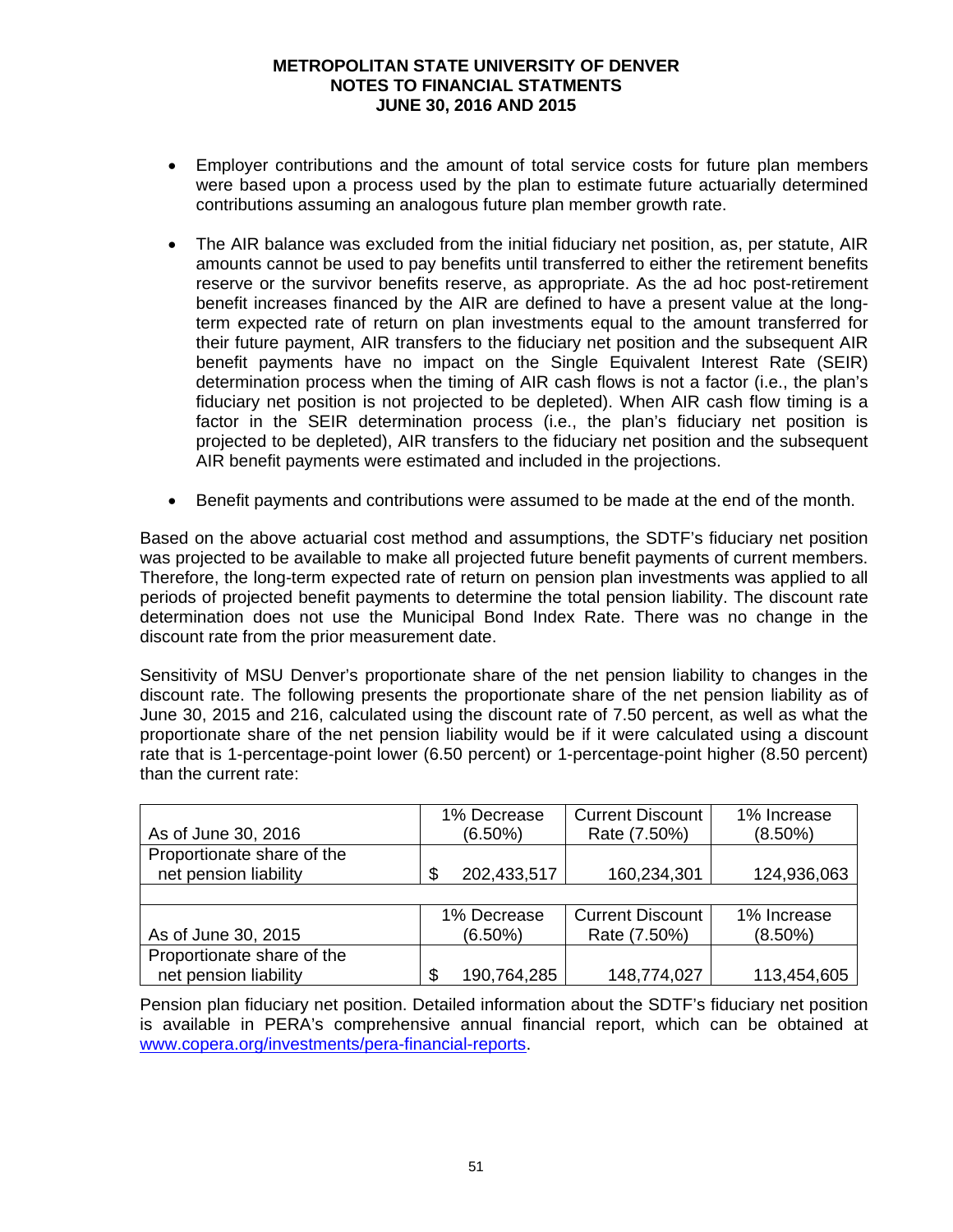## **iv) Payables to the pension plan**

As of June 30, 2016 MSU Denver had a \$586,383 payable to the SDTF, which was comprised entirely of the June contributions legally required to be made to the plan. Colorado Revised Statute 24-50-104 changed the pay date for salaries earned in the month of June to be paid on the first day of July, which moved all payments related to the June payroll into July, effectively creating this payable each year.

#### **(11) Other Retirement Plans**

## **i) 401(k) Defined Contribution Plan**

Plan Description *–* Employees of MSU Denver that are also members of the SDTF may voluntarily contribute to the Voluntary Investment Program, an Internal Revenue Code Section 401(k) defined contribution plan administered by PERA. Title 24, Article 51, Part 14 of the C.R.S., as amended, assigns the authority to establish the Plan provisions to the PERA Board of Trustees. PERA issues a publicly available comprehensive annual financial report for the Program. That report can be obtained at www.copera.org/investments/pera-financial-reports.

Funding Policy *–* The Voluntary Investment Program is funded by voluntary member contributions up to the maximum limits set by the Internal Revenue Service, as established under Title 24, Article 51, Section 1402 of the C.R.S., as amended. Employees are immediately vested in their own contributions.

#### **ii) Deferred Compensation Plan**

- a) The PERA Deferred Compensation Plan (457) was established July 1, 2009, as a continuation of the State's deferred compensation plan which was established for state and local government employees in 1981. At July 1, 2009, the State's administrative functions for the 457 plan were transferred to PERA, where all costs of administration and funding are borne by the plan participants. In calendar year 2015, participants were allowed to make contributions of up to 100 percent of their annual gross salary (reduced by their 8 percent PERA contribution) to a maximum of \$18,000. Participants who are age 50 and older, and contributing the maximum amount allowable, were allowed to make an additional \$6,000 contribution in 2015, for total contributions of \$27,000. Contributions and earnings are tax deferred. At December 31, 2015, the plan had 17,814 participants.
- b) On July 1, 2013, the University also established a TIAA/CREF Lifecycle Excess Benefit 415(m) plan. The assets of this plan are owned and controlled by the University and are subject to the claims of the University's creditors; however, given that they are held in trust for the exclusive benefit of the participants and their beneficiaries, the employees have a vested interest. The excess benefits in this plan are not available to employees until termination, retirement, death or unforeseeable emergency. See note 2 for details of this plans' assets. As of June 30, 2016, the 415(m) plan had one participant.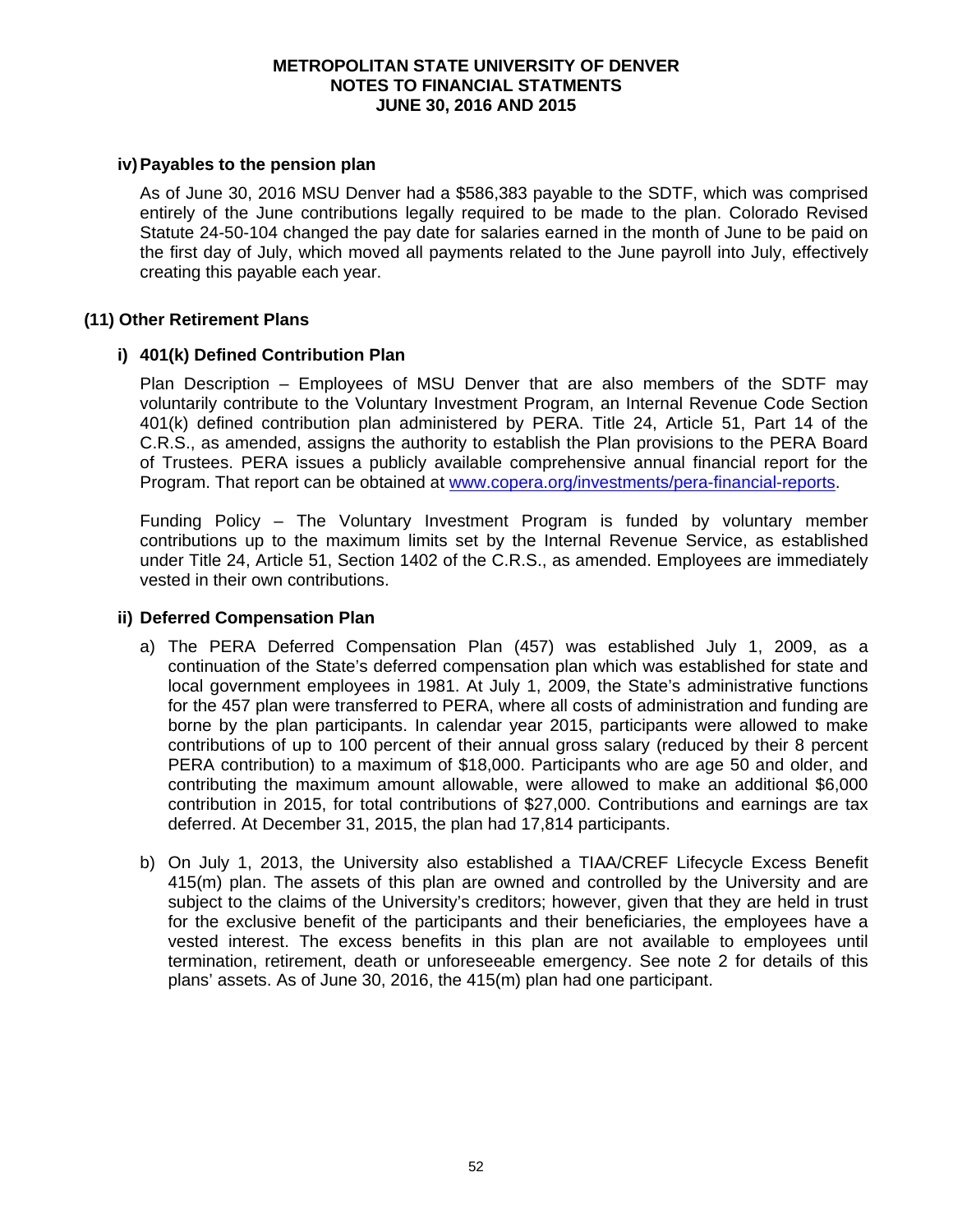# **(12) Other Post-Employment Benefits**

### **i) Colorado Higher Education Insurance Benefits Alliance (CHEIBA)**

University faculty and exempt administrative staff receive health insurance through the Colorado Higher Education Insurance Benefits Alliance Trust (CHEIBA). CHEIBA is a cost-sharing multiple-employer insurance purchasing pool.

CHEIBA financial statements are prepared under GAAP using the accrual basis of accounting following governmental accounting standards for a business-type activity. The financial statements can be obtained by contacting Gallagher Benefits Services, Inc.

There are no long-term contracts for contributions to the plan. Participating schools can withdraw their participation in the plan with at least one-year notice to the CHEIBA board.

# **ii) Health Care Trust Fund**

Plan Description – MSU Denver contributes to the Health Care Trust Fund (HCTF), a costsharing multiple-employer healthcare trust administered by PERA. The HCTF benefit provides a health care premium subsidy and health care programs (known as PERACare) to PERA participating benefit recipients and their eligible beneficiaries. Title 24, Article 51, Part 12 of the C.R.S., as amended, establishes the HCTF and sets forth a framework that grants authority to the PERA Board to contract, self-insure and authorize disbursements necessary in order to carry out the purposes of the PERACare program, including the administration of health care subsidies. PERA issues a publicly available comprehensive annual financial report that includes financial statements and required supplementary information for the HCTF. That report can be obtained at www.copera.org/investments/pera-financial-reports.

Funding Policy – MSU Denver is required to contribute at a rate of 1.02 percent of PERAincludable salary for all PERA members as set by statute. No member contributions are required. The contribution requirements for MSU Denver are established under Title 24, Article 51, Part 4 of the C.R.S., as amended. The apportionment of the contributions to the HCTF is established under Title 24, Article 51, Section 208(1)(f) of the C.R.S., as amended. For the years ending June 30, 2016 and 2015, the University's contributions to the HCTF were \$417,198 and \$422,571, respectively, equal to their required contributions for each year.

#### **iii) Student Retirement Plan**

Beginning in fiscal year 1993, in accordance with the provision of C.R.S. 24-54.6-101, and a provided in Section 403(b) of the IRC, the State of Colorado Department of Higher Education established the Colorado Student Employees Defined Contribution Plan. Student employees taking fewer than six hours each semester are required to participate. The plan requires a 7.5% contribution on the employee's part with no employer contribution.

Total current year payroll covered by the plan for the University for the fiscal years ended June 30, 2016 and 2015 was \$2,060,427 and \$1,842,299, respectively. Employee contributions for the fiscal years ended June 30, 2016 and 2015 were 7.5% of the covered payroll in the amount of \$154,536 and \$138,158, respectively.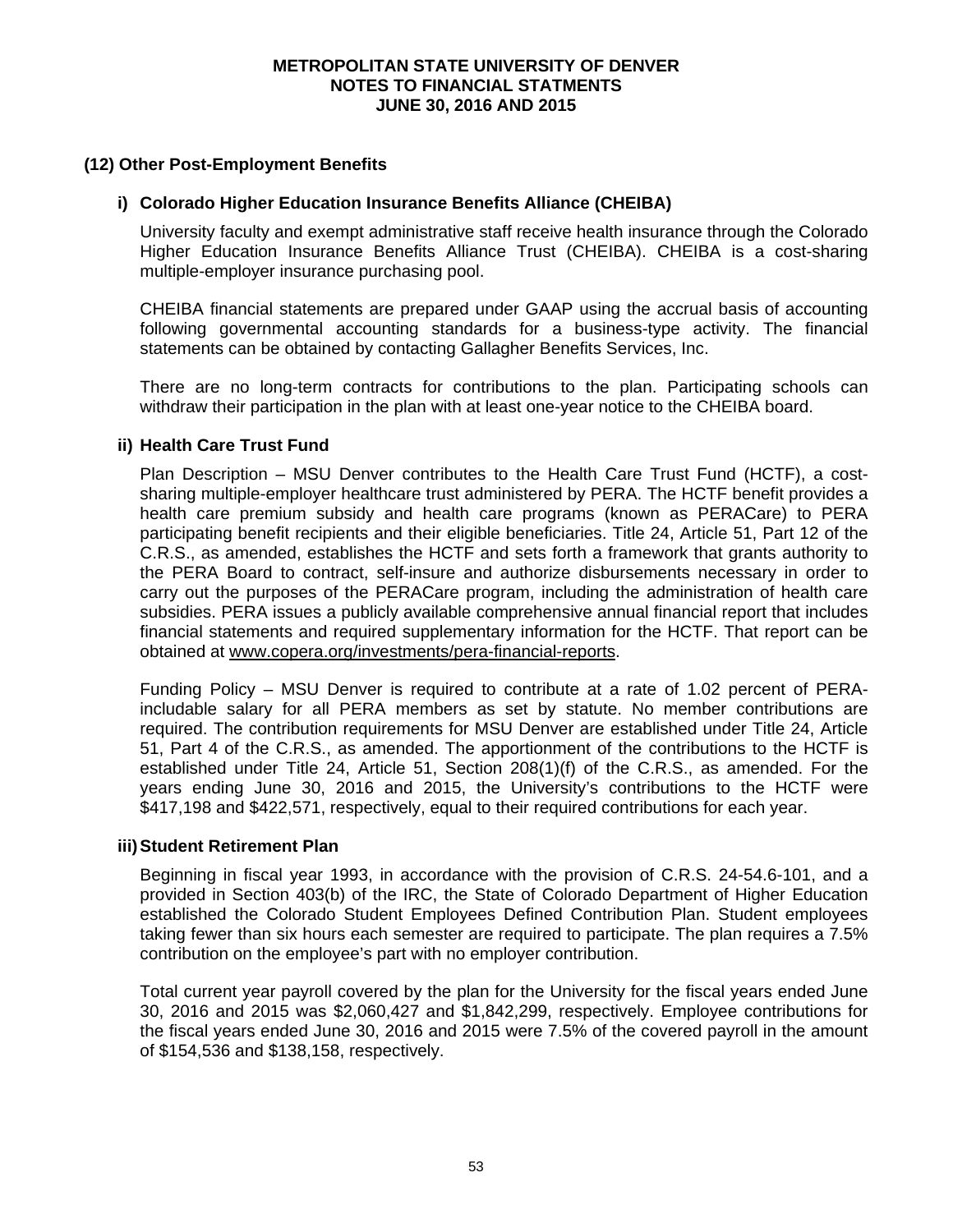# **(13) Commitments and Contingent Liabilities**

The University entered into a non-exchange financial guarantee with the HLC@Metro Inc. This guarantee is a legal, valid, and binding obligation. As described in note 1b, the HLC@Metro Inc. is a discretely presented component unit of the University. The HLC@Metro Inc. was created as a special purpose corporation to manage the Hospitality Learning Center. This guarantee agreement dated October 1, 2010 with HLC@Metro, Inc., absolutely and unconditionally guarantees to Wells Fargo, HLC@Metro, Inc.'s trustee, the timely payment of all HLC@Metro, Inc.'s debt service payments on its Series 2010 bonds on a gross basis (without netting of any federal subsidy payments received or to be received). The guaranteed amounts are payable solely from available pledged revenues of the University, as discussed in note 7. This guarantee will remain in effect until there are no more outstanding payables on the HLC@Metro Inc.'s series 2010 bonds. Should the University have to step in and make any payments on behalf of the HLC@Metro Inc., the HLC@Metro Inc. is obligated to repay all the payments made on its behalf. As of June 30, 2016, the University has not had to pay any of these payments.

Amounts expended under the terms of certain grants and contracts are subjected to audit and possible adjustment by governmental agencies. In the opinion of management, any adjustments will not have a material or adverse effect on the accompanying financial statements.

The University, in the course of conducting business, is a party to various litigation and other claims. Although the final outcome of these legal actions cannot be determined at this time, management does not believe the ultimate resolution of these matters will have a significant adverse effect on the financial statements of the University.

The State, including the University, is self-insured in regard to its general and automobile liability exposures. The University also participates in a State commercial insurance policy covering loss or damage to University property. Liability of State higher education institutions is limited by the Colorado Governmental Immunity Act.

#### **(14) Campus Shared Controlled Costs**

Legislation enacted in 1974 established AHEC and included the University as one of the constituent institutions, along with the CCD and the UCD. Each institution operates independently as an educational institution responsible to its own governing board while sharing common operations. For the purpose of total financial disclosure, the University's portion of campus-shared costs for the Auraria Campus is as follows:

|                                                       | Year ended June 30 |            |  |  |
|-------------------------------------------------------|--------------------|------------|--|--|
|                                                       | 2016               | 2015       |  |  |
| Administration of Auraria Higher Education Center and |                    |            |  |  |
| operation and maintenance of plant                    | 9,587,005          | 9,454,506  |  |  |
| <b>Controlled Maintenance</b>                         | 966,150            | 977,550    |  |  |
| Library and Media Center                              | 4,352,340          | 4,265,500  |  |  |
| Total                                                 | 14,905,495         | 14,697,556 |  |  |

The University's existing and future commitments to AHEC are established within the Senate Bill 10-1301. The University's ability to fulfill existing and future commitments is contingent upon funds being appropriated for such purposes. For the year ending June 30, 2017, the University's portion of shared costs is estimated to be \$15,170,991 (unaudited).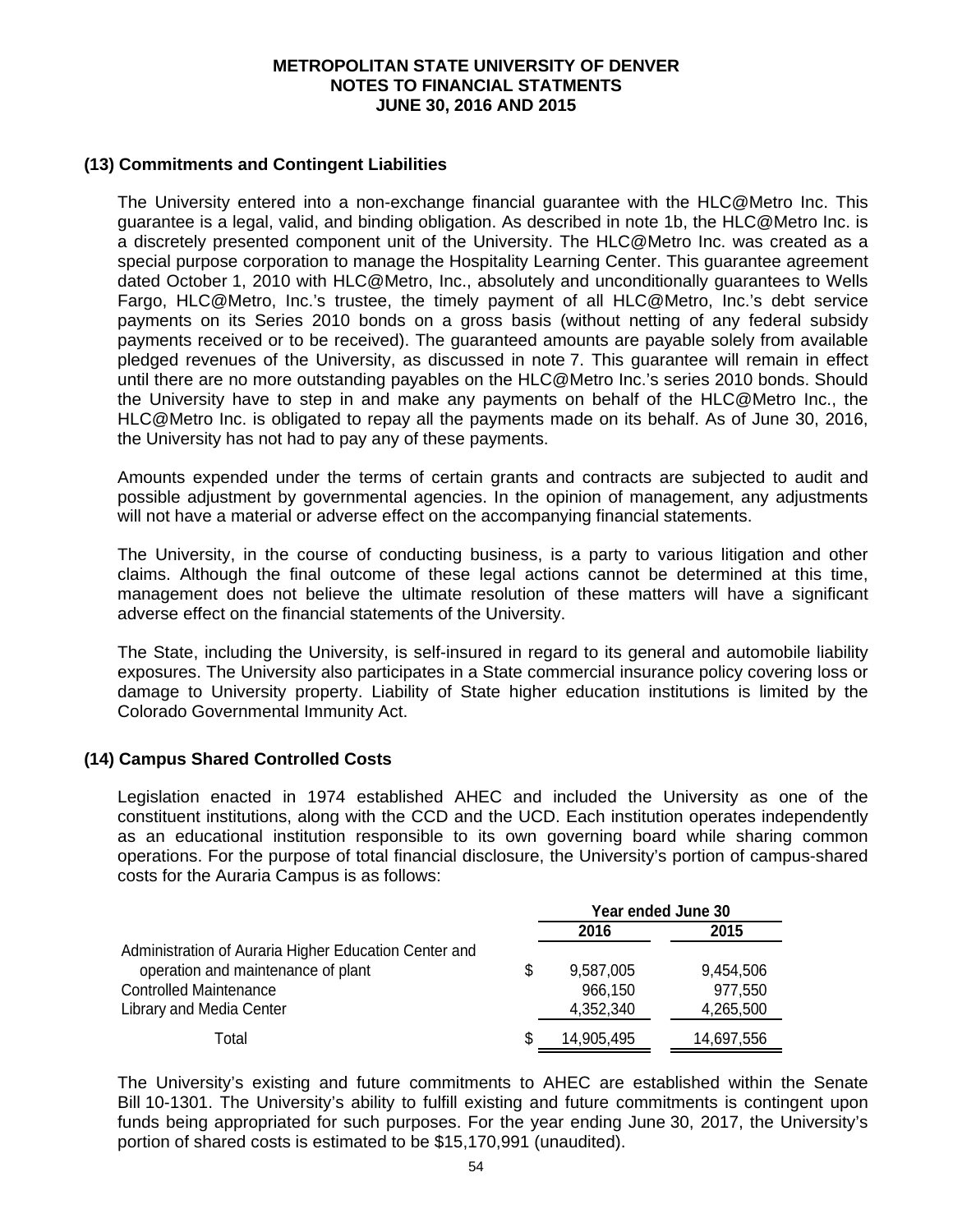## **(15) Legislative Appropriations**

The Colorado State Legislature establishes spending authority to the University in its annual Long Appropriations Bill (Long Bill). The Long Bill appropriated funds include an amount from the State's College Opportunity Fund. In prior years, the annual appropriations bill included certain cash revenues from the student share of tuition and fees.

For the years ended June 30, 2016 and 2015, appropriated expenses were within the authorized spending authority. For the years ended June 30, 2016 and 2015, the University had a total reappropriation of \$50,153,399 and \$43,681,193, respectively. For years ended June 30, 2016 and 2015, the University's appropriated funds consisted of \$31,107,694 and \$32,248,782, respectively, received from students that qualified for stipends from the College Opportunity Fund and \$19,045,705 and \$11,432,411, respectively, as fee-for-service contract revenue. All other revenues and expenses reported by the University represent non-appropriated funds and are excluded from the annual appropriations bill. Non-appropriated funds include tuition and fees, grants and contracts, gifts, indirect cost recoveries, auxiliary revenues and other revenue sources.

## **(16) Component Unit Disclosures**

GASB Statement No. 14, as amended by GASB Statement No. 61, and GASB Statement No. 39 require the inclusion of the Foundation and HLC@Metro, Inc. as discretely presented component units based on the nature and significance of their relationships with the University.

The Foundation is a not-for-profit corporation formed to promote the welfare, development, growth, and well-being of the University. The Foundation is a separate legal entity, which is fully independent from the University, is not financially dependent upon the University, has a separately elected board of directors, and as such, has substantial autonomy and separate government entity characteristics. The financial statements of the Foundation are prepared on the accrual basis and follow the Financial Accounting Standards Board (FASB) Accounting Standards Codification (ASC) Topic 958, *Not-for-Profit Entities*.

On August 17, 2010, the University's Board of Trustees approved the incorporation of the HLC@Metro, Inc., a not-for-profit, special-purpose corporation in order to create the HLC. The HLC@Metro, Inc. has a management agreement with Sage Hospitality to manage the hotel, and a franchise agreement with Marriott to market the hotel. The essence of these agreements is that the hotel is to provide services to the community-at-large, and not to the exclusive or even primary benefit of MSU Denver or MSU Denver's students, faculty, and staff. The financial statements of HLC@Metro, Inc. are prepared on the accrual basis and follow FASB ASC Topic 958.

The Foundation and HLC@Metro, Inc. use a different GAAP reporting model and, following the GASB Statement No. 39 recommendation, its financial information is not presented on the same page as the University but is reported on separate pages after the University's financial statements. The separate financial statements include the statements of financial position and the statements of activities. In addition, disclosures specific to the Foundation's and the HLC@Metro, Inc.'s financial statements are provided on separate pages after the University's disclosures.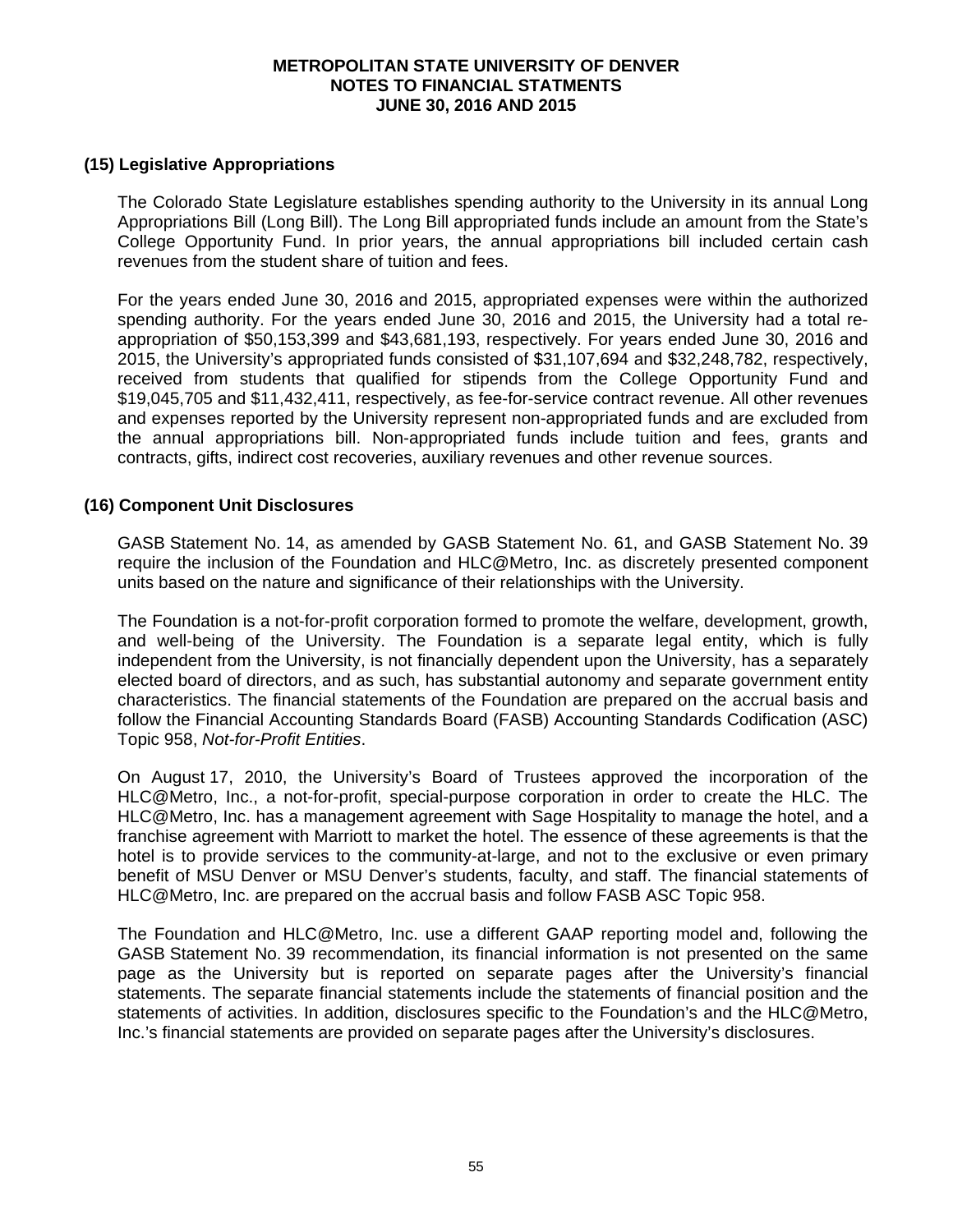# **(17) Related-Party Transactions**

Transactions between the University and its discretely presented component units are considered to be related-party transactions. Amounts reported may differ from the component unit's notes to basic financial statements based on various timing differences, all of which have been substantially reconciled to the component unit's balances.

The University leased office space to the Foundation for \$8,274 for each of the fiscal years ending June 30, 2016 and 2015. During the years ended June 30, 2016 and 2015, the Foundation provided \$2,677,604 and \$2,369,486 respectively, of funding to the University for various purposes, such as scholarships, departmental funding, and other programs.

The University provides employees on a reimbursement basis to the Foundation. For the years ended June 30, 2016 and 2015, these expenses were \$268,771 and \$236,505, respectively. In addition, the University donates development and certain personnel costs to the Foundation, which totaled \$1,539,127, and \$1,391,503 for the years ended June 30, 2016 and 2015, respectively.

At June 30, 2016 and 2015, the University had receivables of \$544,302 and \$747,900, respectively, due from the Foundation. As of June 30, 2016 and 2015, the University had payable balances of \$10,438 and \$14,203, respectively, due to the Foundation.

At June 30, 2016 and 2015, the University had no payables due to the HLC@Metro Inc. As of June 30, 2016, there were no receivables due from the HLC@Metro Inc., but there was a \$117 receivable due from the HLC@Metro Inc. as of June 30, 2015.

## **(18) Reclassifications**

Certain amounts reported in the fiscal year 2015 financial statements have been reclassified to conform to the 2016 presentation.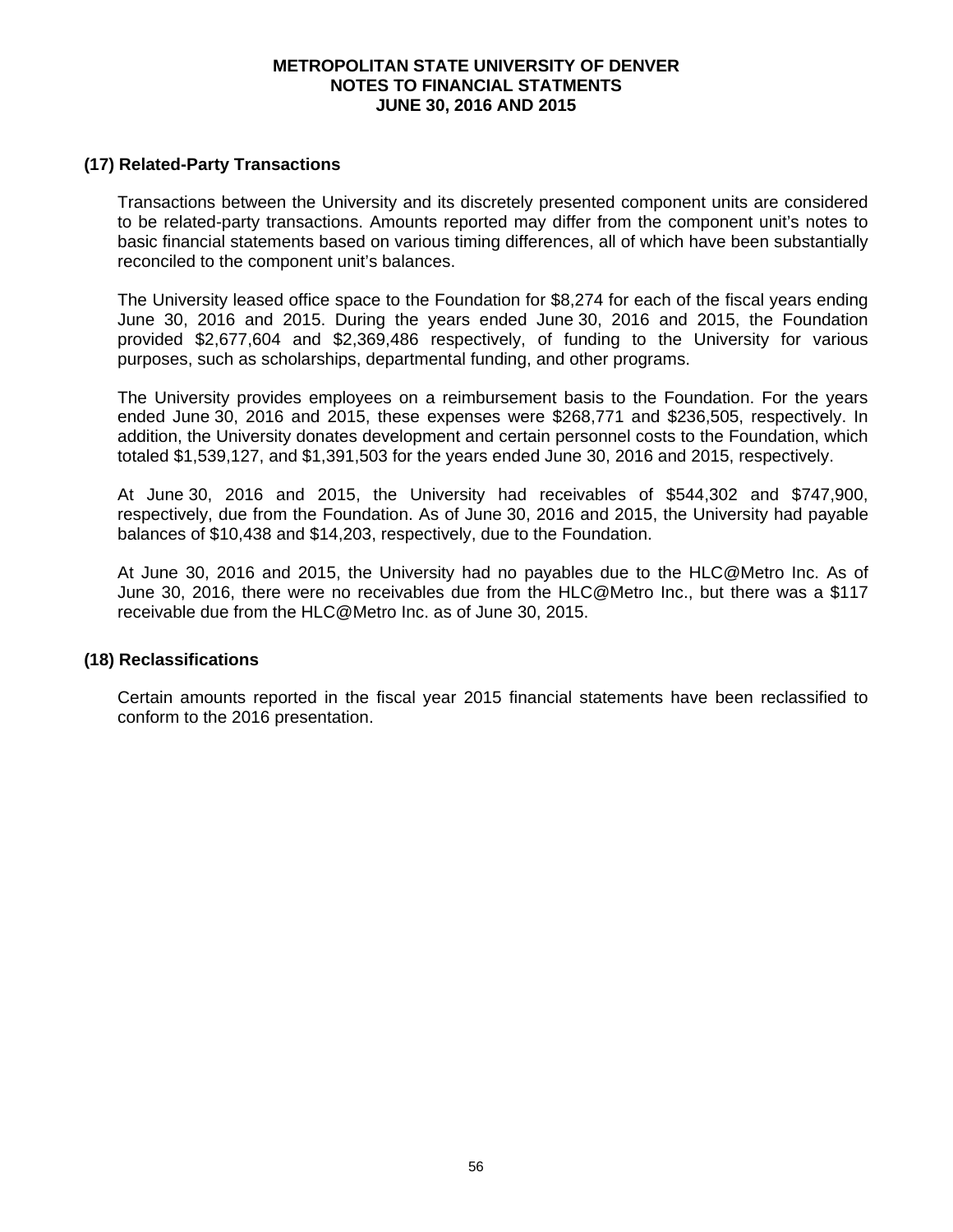# **METROPOLITAN STATE UNIVERSITY OF DENVER REQUIRED SUPPLEMENTARY INFORMATION JUNE 30, 2016 AND 2015**

As required by GASB 68, the schedule below contains 10 years of changes in pension liability; however, historical information prior to implementing GASB 68 is neither required nor available.

| <b>Ten Year Schedule</b>                   |                                                |               |               |      |      |      |      |  |  |  |  |
|--------------------------------------------|------------------------------------------------|---------------|---------------|------|------|------|------|--|--|--|--|
|                                            | Pension Plan's Fiscal Year Ending December 31, |               |               |      |      |      |      |  |  |  |  |
|                                            | 2015                                           | 2014          | 2013          | 2012 | 2011 | 2010 | 2009 |  |  |  |  |
| Employer % of collective net pension       |                                                |               |               |      |      |      |      |  |  |  |  |
| liability                                  | ا5215440022%.                                  | 1.5816063970% | 1.6167918453% | N/A  | N/A  | N/A  | N/A  |  |  |  |  |
| Employer share of collective net pension   |                                                |               |               |      |      |      |      |  |  |  |  |
| liability                                  | 160,234,301                                    | 148,774,027   | 144,023,349   | N/A  | N/A  | N/A  | N/A  |  |  |  |  |
| Employer's covered-employee payroll        | 43,884,297                                     | 44,178,569    | 43,104,113    | N/A  | N/A  | N/A  | N/A  |  |  |  |  |
| Employer's share of the collective net     |                                                |               |               |      |      |      |      |  |  |  |  |
| pension liabiltiy as a percentage of       |                                                |               |               |      |      |      |      |  |  |  |  |
| employer's covered-employee payroll        | 365.13%                                        | 336.76%       | 334.13%       | N/A  | N/A  | N/A  | N/A  |  |  |  |  |
| Pension plan's fiduciary net position as a |                                                |               |               |      |      |      |      |  |  |  |  |
| % of total pension liability               | 56.11%                                         | 59.84%        | 61.08%        | N/A  | N/A  | N/A  | N/A  |  |  |  |  |

|                                                                              |                                 | <b>Ten Year Schedule</b> |                                                 |                 |                        |                 |  |
|------------------------------------------------------------------------------|---------------------------------|--------------------------|-------------------------------------------------|-----------------|------------------------|-----------------|--|
|                                                                              |                                 |                          | <b>MSU Denver's Fiscal Year Ending June 30,</b> |                 |                        |                 |  |
|                                                                              | 2016                            |                          | 2015                                            |                 | 2014                   |                 |  |
|                                                                              | Jan-June                        | <b>July-Dec</b>          | Jan-June                                        | <b>July-Dec</b> | Jan-June               | <b>July-Dec</b> |  |
|                                                                              | 2016                            | 2015                     | 2015                                            | 2014            | 2014                   | 2013            |  |
| Required employer base contribution                                          | 10.15%                          | 10.15%                   | 10.15%                                          | 10.15%          | 10.15%                 | 10.15%          |  |
| Portion of Required employer base                                            |                                 |                          |                                                 |                 |                        |                 |  |
| contribution apportioned to the Health                                       |                                 |                          |                                                 |                 |                        |                 |  |
| Care Trust Fund                                                              | 1.02%                           | 1.02%                    | 1.02%                                           | 1.02%           | 1.02%                  | 1.02%           |  |
| Net required employer base contribution                                      |                                 |                          |                                                 |                 |                        |                 |  |
| apportioned to the SDTF                                                      | 9.13%                           | 9.13%                    | 9.13%                                           | 9.13%           | 9.13%                  | 9.13%           |  |
|                                                                              |                                 |                          |                                                 |                 |                        |                 |  |
| Required employer Amortization<br>Equalization Disbursement contribution     |                                 |                          |                                                 |                 |                        |                 |  |
| Required employer Supplimental                                               | 4.60%                           | 4.20%                    | 4.20%                                           | 3.80%           | 3.80%                  | 3.40%           |  |
| Amortization Equalization Disbursement                                       |                                 |                          |                                                 |                 |                        |                 |  |
| contribution                                                                 | 4.50%                           | 4.00%                    | 4.00%                                           | 3.50%           | 3.50%                  | 3.00%           |  |
| <b>Total Required PERA contribution to</b>                                   |                                 |                          |                                                 |                 |                        |                 |  |
| <b>the SDTF</b>                                                              |                                 | 17.33%                   |                                                 | 16.43%          | 16.43%                 | 15.53%          |  |
|                                                                              | 18.23%                          |                          | 17.33%                                          |                 |                        |                 |  |
|                                                                              | 2016                            |                          | 2015                                            |                 | 2014<br>July 1, 2013 - |                 |  |
|                                                                              | July 1, 2015 -<br>June 30, 2016 |                          | July 1, 2014 -                                  |                 |                        |                 |  |
| Contributions recognized by PERA (not                                        |                                 |                          | June 30, 2015                                   |                 | June 30, 2015          |                 |  |
| including HCTF)                                                              |                                 |                          |                                                 | 7,203,967       | N/A                    |                 |  |
| Difference between required                                                  | \$                              | 7,443,386                | \$                                              |                 |                        |                 |  |
| contributions and those recognized by                                        |                                 |                          |                                                 |                 |                        |                 |  |
| PERA                                                                         | \$                              |                          |                                                 |                 | N/A                    |                 |  |
|                                                                              | $\overline{\mathcal{S}}$        | 43,503,821               | $\frac{1}{2}$<br>$\overline{\$}$                | 44,356,828      | N/A                    |                 |  |
| Employer's covered-empoyee payroll<br>Percent of contributions recognized by |                                 |                          |                                                 |                 |                        |                 |  |
| pension plan of employers covered                                            |                                 |                          |                                                 |                 |                        |                 |  |
| payroll                                                                      | 17%                             |                          | 16%                                             |                 | N/A                    |                 |  |
|                                                                              |                                 |                          |                                                 |                 |                        |                 |  |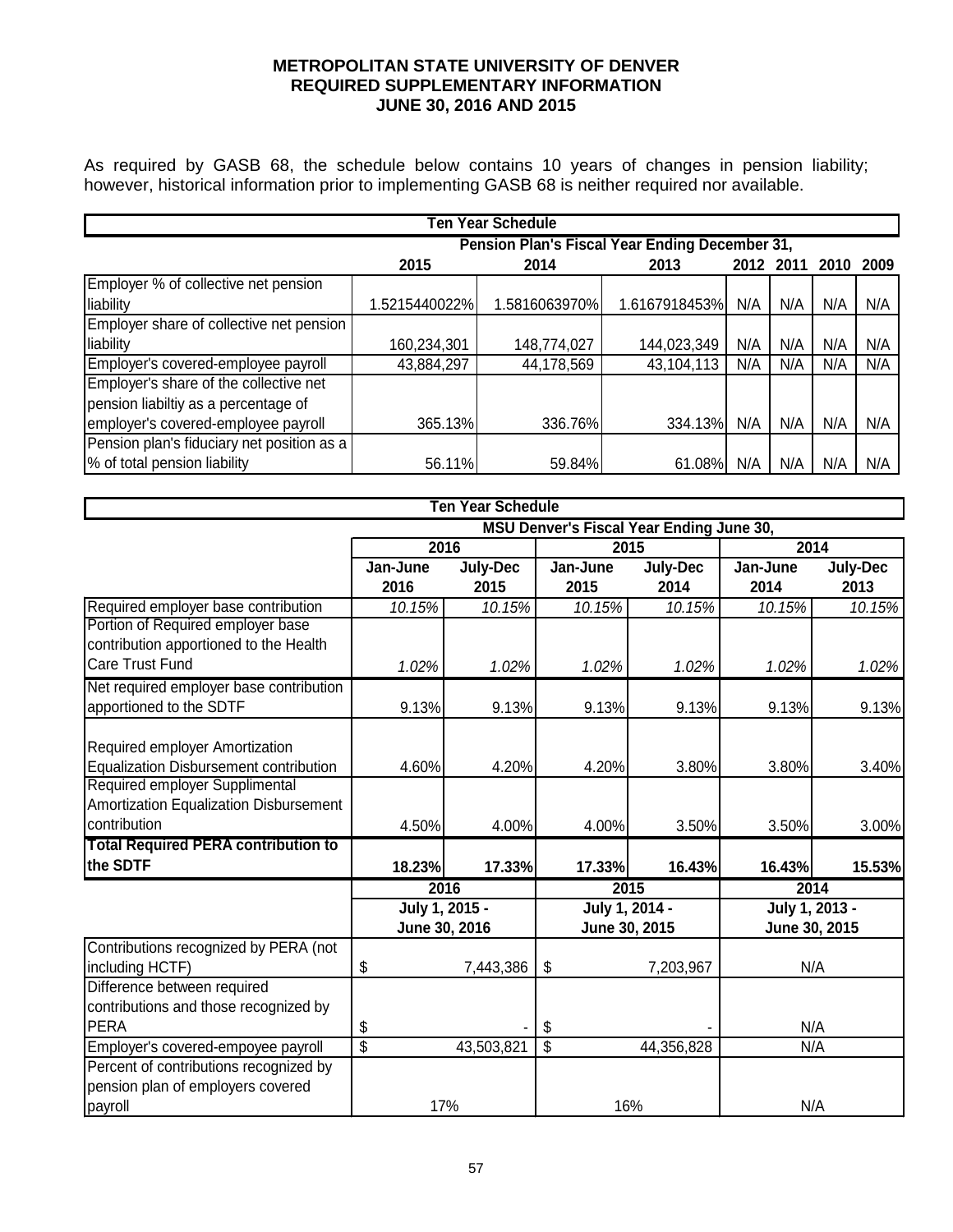## **Note 1 – Principal Activity and Significant Accounting Policies**

### **Organization**

Metropolitan State University of Denver Foundation (the Foundation) is a Colorado nonprofit organization established to promote the general welfare and development of Metropolitan State University of Denver (the University).

The Foundation is the sole member of 965 Santa Fe, LLC (the LLC), a Colorado limited liability company. The LLC owns and rents the Center for Visual Arts (the CVA) facility to the University.

The consolidated financial statements include the accounts of the Foundation and the LLC because the Foundation has both control and an economic interest in the LLC. All significant intercompany accounts and transactions have been eliminated in consolidation. Unless otherwise noted, these consolidated entities are hereinafter referred to as the "Foundation".

#### **Cash and Cash Equivalents**

The Foundation considers all cash and highly liquid financial instruments with original maturities of three months or less, and which are neither held for nor restricted by donors for long-term purposes, to be cash and cash equivalents. Cash and highly liquid financial instruments restricted to permanent endowment, or other long-term purposes of the Foundation are excluded from this definition.

### **Promises to Give**

Unconditional promises to give expected to be collected within one year are recorded at net realizable value. Unconditional promises to give expected to be collected in future years are initially recorded at fair value using present value techniques incorporating risk-adjusted discount rates designed to reflect the assumptions market participants would use in pricing the asset. In subsequent years, amortization of the discounts is included in contribution revenue in the statement of activities. Management determines the allowance for uncollectable promises to give based on historical experience, an assessment of economic conditions, and a review of subsequent collections. Promises to give are written off when deemed uncollectable. At June 30, 2016 and 2015, the allowance was \$30,000 and \$33,200, respectively.

#### **Property and Equipment**

Property and equipment additions over \$5,000 with useful lives exceeding one year are recorded at cost, or if donated, at fair value on the date of donation. Depreciation is computed using the straight-line method over the estimated useful lives of the assets, presently consisting solely of the building at 965 Santa Fe, of thirty years. When assets are sold or otherwise disposed of, the cost and related depreciation are removed from the accounts, and any remaining gain or loss is included in the statement of activities. Costs of maintenance and repairs that do not improve or extend the useful lives of the respective assets are expensed currently.

The Foundation reviews the carrying values of property and equipment for impairment whenever events or circumstances indicate that the carrying value of an asset may not be recoverable from the estimated future cash flows expected to result from its use and eventual disposition. When considered impaired, an impairment loss is recognized to the extent carrying value exceeds the fair value of the asset. There were no indicators of asset impairment during the years ended June 30, 2016 and 2015.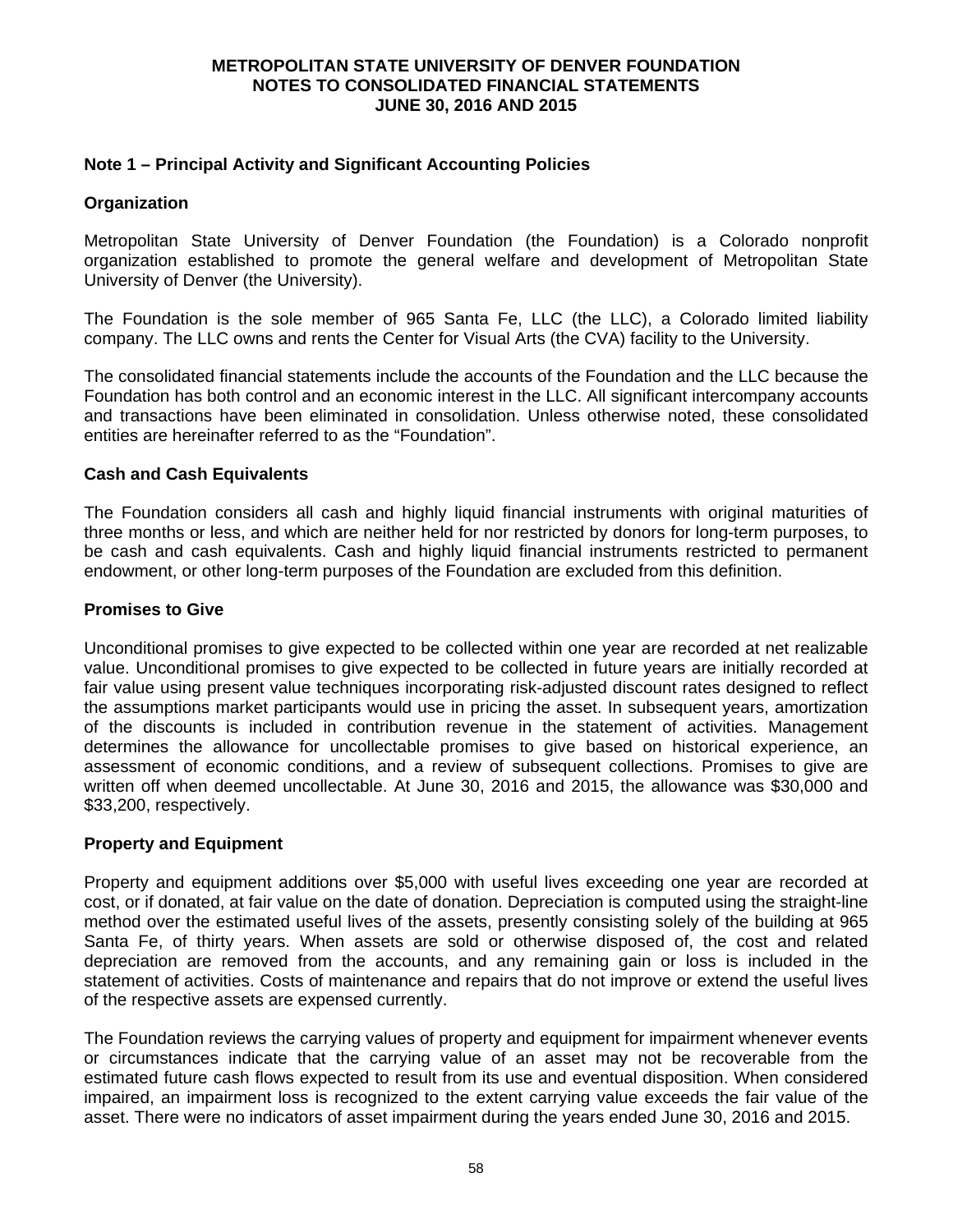Property and equipment also includes works of art which are capitalized at original cost, or fair value if donated, and are not depreciated because the Foundation intends to preserve these assets in perpetuity.

# **Assets Held and Liabilities Under Split-Interest Agreements**

# *Beneficial Interest in Charitable Trust Held by Others*

The Foundation has been named as an irrevocable beneficiary of a charitable trust held and administered by an independent trustee. The trust was created independently by the donor and is administered by an outside agent designated by the donor. Therefore, the Foundation has neither possession nor control over the assets of the trust. At the date the Foundation received notice of the beneficial interest, a permanently restricted contribution was recorded in the statement of activities, and a beneficial interest in charitable trust held by others was recorded in the statement of financial position at fair value using present value techniques and risk-adjusted discount rates designed to reflect the assumptions market participants would use in pricing the expected distributions to be received under the agreement. Thereafter, the beneficial interest in the trust has been reported at fair value in the statement of financial position. At the end of the trust's term, the assets of the trust will be transferred to the permanent endowment for scholarships; earnings on the assets will be available for scholarships.

## *Charitable Gift Annuities*

Under charitable gift annuity contracts, the Foundation receives immediate and unrestricted title to contributed assets and agrees to make fixed recurring payments over the stipulated period. Contributed assets are recorded at fair value on the date of receipt. The related liability for future payments to be made to the specified beneficiaries is recorded at fair value using present value techniques and riskadjusted discounts rate designed to reflect the assumptions market participants would use in pricing the liability. The excess of contributed assets over the annuity liability is recorded as an unrestricted contribution. In subsequent years, the liability for future annuity payments is reduced by payments made to the specified beneficiaries and is adjusted to reflect amortization of the discount and changes in actuarial assumptions at the end of the year. Upon termination of the annuity contract, the remaining liability is removed and recognized as income.

#### **Investments**

Investment purchases are recorded at cost, or if donated, at fair value on the date of donation. Thereafter, investments are reported at their fair values in the statement of financial position. Net investment return is reported in the statement of activities and consists of interest and dividend income, realized and unrealized capital gains and losses, less investment management and custodial fees.

#### **Net Assets**

Net assets, revenues, gains, and losses are classified based on the existence or absence of donorimposed restrictions. Accordingly, net assets and changes therein are classified and reported as follows:

*Unrestricted Net Assets* – Net assets available for use in general operations.

*Temporarily Restricted Net Assets* – Net assets subject to donor restrictions that may or will be met by expenditures or actions of the Foundation and/or the passage of time, and certain income earned on permanently restricted net assets that has not yet been appropriated for expenditure by the Foundation's Board of Directors.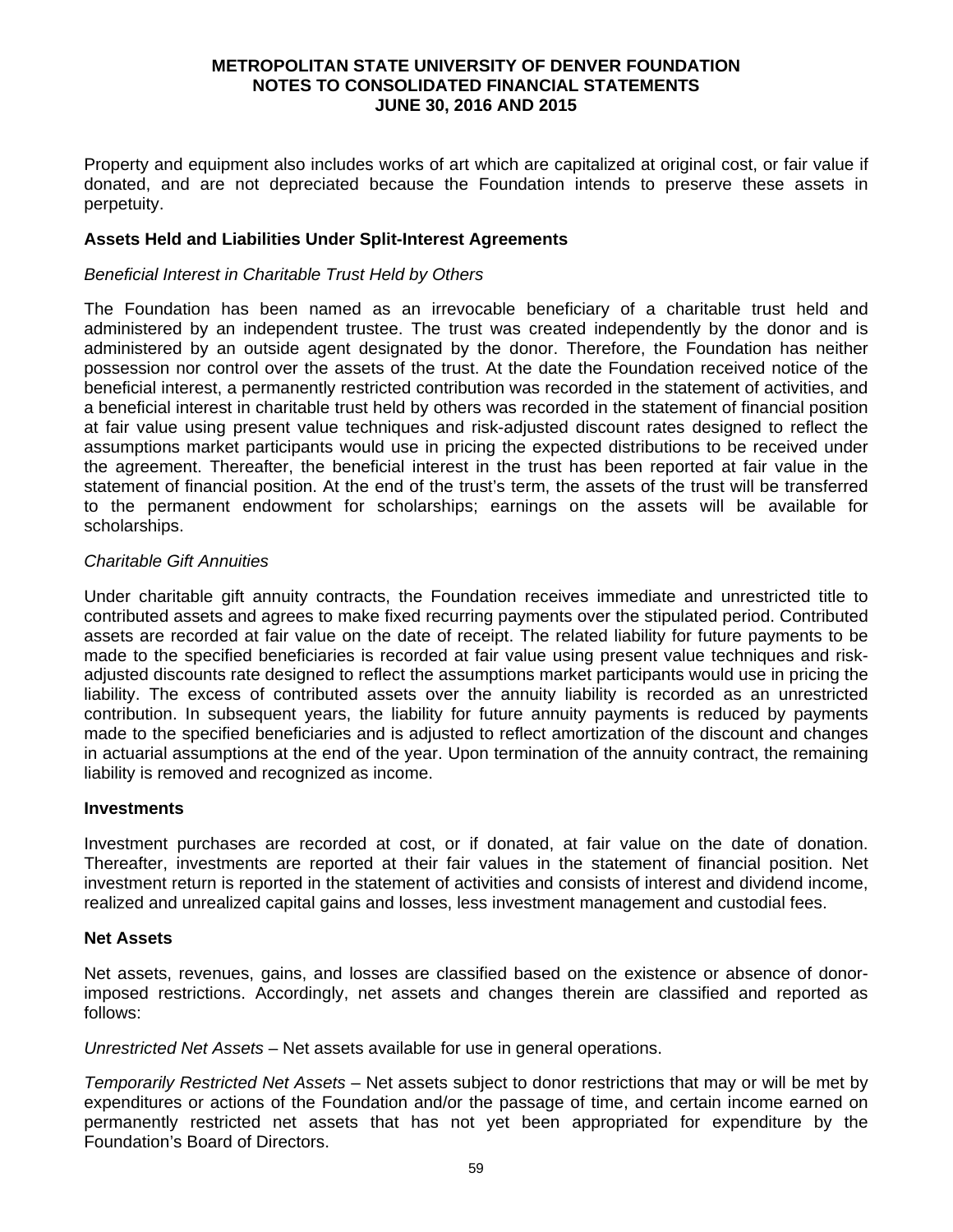The Foundation reports contributions as temporarily restricted support if they are received with donor stipulations that limit the use of the donated assets. When a donor restriction expires, that is, when a stipulated time restriction ends or purpose restriction is accomplished, temporarily restricted net assets are reclassified to unrestricted net assets and reported in the statement of activities as net assets released from restrictions.

*Permanently Restricted Net Assets* – Net assets whose use is limited by donor-imposed restrictions that neither expire by the passage of time nor can be fulfilled or otherwise removed by actions of the Foundation. The restrictions stipulate that resources be maintained permanently but permit the Foundation to expend the income generated in accordance with the provisions of the agreements.

# **Revenue Recognition**

Revenue is recognized when earned. Contributions are recognized when cash, securities or other assets, an unconditional promise to give, or notification of a beneficial interest is received. Conditional promises to give are not recognized until the conditions on which they depend have been substantially met.

## **Donated Professional Services and In-kind Contributions**

Volunteers contribute significant amounts of time to the Foundation's program services, administration, and fundraising and development activities; however, the financial statements do not reflect the value of these contributed services because they do not meet recognition criteria prescribed by generally accepted accounting principles. Contributed goods are recorded at fair value at the date of donation. The Foundation records donated professional services at the respective fair values of the services received, (Note 9).

#### **Functional Allocation of Expenses**

The costs of program and supporting services activities have been summarized on a functional basis in the statement of activities. Accordingly, certain costs have been allocated among the programs and supporting services benefited. Note 10 presents total expenses by function.

#### **Income Taxes**

The Foundation is organized as a Colorado nonprofit corporation and has been recognized by the Internal Revenue Service (IRS) as exempt from federal income taxes under Section 501(a) of the Internal Revenue Code as an organization described in Section 501(c)(3), qualifies for the charitable contribution deduction under Section 170(b)(1)(A)(iv), and has been determined not to be a private foundation under Section 509(a)(1). The LLC is treated as a disregarded entity for tax purposes, and is incorporated into the tax return filed by the Foundation.

The Foundation is annually required to file a Return of Organization Exempt from Income Tax (Form 990) with the IRS. In addition, the Foundation is subject to income tax on net income that is derived from business activities that are unrelated to its exempt purposes. The Foundation has determined it is not subject to unrelated business income tax and has not filed an Exempt Organization Business Income Tax Return (Form 990-T) with the IRS.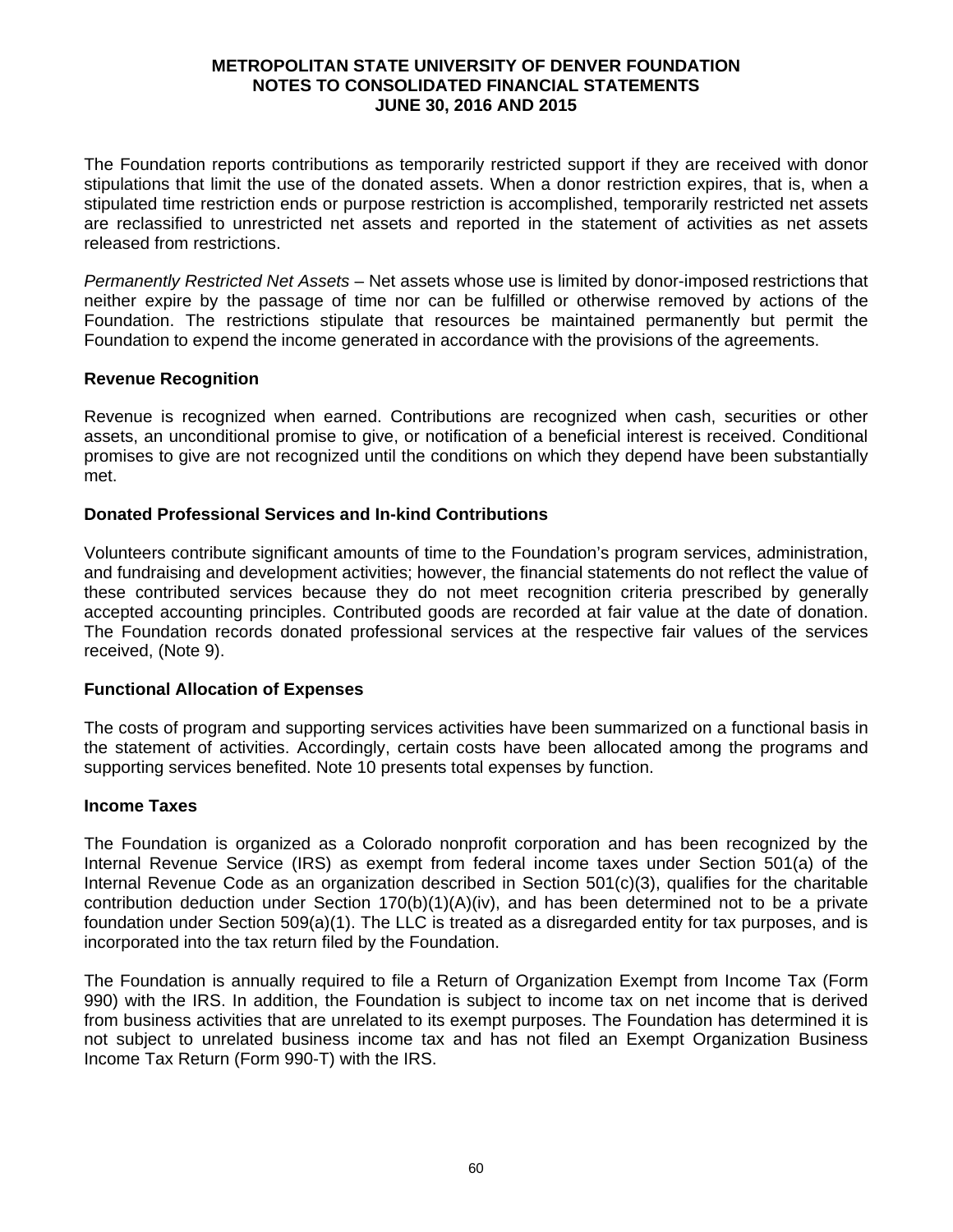# **Estimates**

The preparation of financial statements in conformity with generally accepted accounting principles requires management to make estimates and assumptions that affect the reported amounts of assets and liabilities at the date of the financial statements and the reported amounts of revenues and expenses during the reporting period. Actual results could differ from those estimates and those differences could be material.

## **Financial Instruments and Credit Risk**

The Foundation manages deposit concentration risk by placing cash and money market accounts with financial institutions believed by management to be creditworthy. At times, amounts on deposit may exceed insured limits or include uninsured investments in money market mutual funds. To date, the Foundation has not experienced losses in any of these accounts. Credit risk associated with promises to give is considered to be limited due to high historical collection rates and because substantial portions of the outstanding amounts are due from individuals, corporations, and foundations supportive of the Foundation's mission. Investments are made by diversified investment managers whose performance is monitored by management and the Investment Committee of the Board of Directors. Although the fair values of investments are subject to fluctuation on a year-to-year basis, management believes that the investment policies and guidelines are prudent for the long-term welfare of the Foundation.

## **Subsequent Events**

The Foundation has evaluated subsequent events through October 21, 2016, the date the financial statements were available to be issued. No events were identified requiring disclosure.

#### **Note 2 – Fair Value Measurements and Disclosures**

Certain assets are reported at fair value in the financial statements. Fair value is the price that would be received to sell an asset in an orderly transaction in the principal, or most advantageous, market at the measurement date under current market conditions regardless of whether that price is directly observable or estimated using another valuation technique. Inputs used to determine fair value refer broadly to the assumptions that market participants would use in pricing the asset, including assumptions about risk. Inputs may be observable or unobservable. Observable inputs are inputs that reflect the assumptions market participants would use in pricing the asset based on market data obtained from sources independent of the reporting entity. Unobservable inputs are inputs that reflect the reporting entity's own assumptions about the assumptions market participants would use in pricing the asset based on the best information available. A three-tier hierarchy categorizes the inputs as follows:

Level 1 – Quoted prices (unadjusted) in active markets for identical assets that the Foundation can access at the measurement date.

Level 2 – Inputs other than quoted prices included within Level 1 that are observable for the asset, either directly or indirectly. These include quoted prices for similar assets in active markets, quoted prices for identical or similar assets in markets that are not active, inputs other than quoted prices that are observable for the asset, and market-corroborated inputs.

Level 3 – Unobservable inputs for the asset. In these situations, the Foundation develops inputs using the best information available in the circumstances.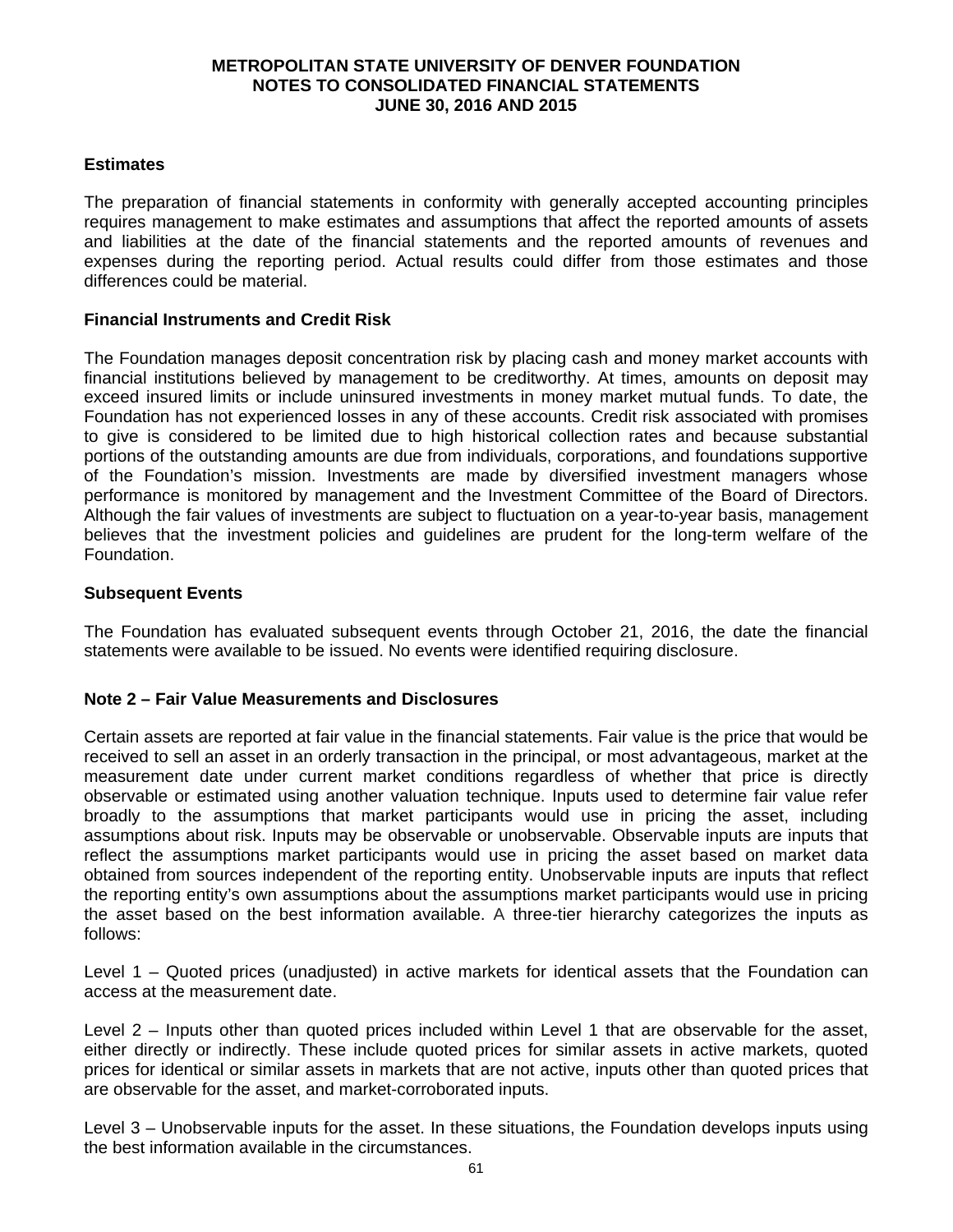In some cases, the inputs used to measure the fair value of an asset might be categorized within different levels of the fair value hierarchy. In those cases, the fair value measurement is categorized in its entirety in the same level of the fair value hierarchy as the lowest level input that is significant to the entire measurement. Assessing the significance of a particular input to entire measurement requires judgment, taking into account factors specific to the asset. The categorization of an asset within the hierarchy is based upon the pricing transparency of the asset and does not necessarily correspond to the Foundation's assessment of the quality, risk or liquidity profile of the asset.

A significant portion of the Foundation's investment assets are classified within Level 1 because they are comprised of open-end mutual funds with readily determinable fair values based on daily redemption values. The fair value of the Foundation's beneficial interest in a charitable trust held by others is based on the fair value of the trust investments as reported by the trustee. Investments in privately held equity are not readily marketable and are reported at fair value utilizing the most current information provided by the investee. These are considered to be Level 3 measurements.

The following table presents assets measured at fair value on a recurring basis, except those measured at cost, as identified below, at June 30, 2016:

|                                                                |               | Fair Value Measurements at Report Date Using                                                                                                      |           |                           |  |                                                    |         |
|----------------------------------------------------------------|---------------|---------------------------------------------------------------------------------------------------------------------------------------------------|-----------|---------------------------|--|----------------------------------------------------|---------|
|                                                                | Total         | Quoted<br>Prices in<br>Significant<br><b>Active Markets</b><br>Other<br>for Identical<br>Observable<br>Assets<br>Inputs<br>(Level 2)<br>(Level 1) |           |                           |  | Significant<br>Unobservable<br>Inputs<br>(Level 3) |         |
| Investments                                                    |               |                                                                                                                                                   |           |                           |  |                                                    |         |
| Cash and money market funds (at cost) \$<br>Fixed income funds | 232,985       | \$                                                                                                                                                |           | $\mathcal{S}$             |  | \$                                                 |         |
| U.S. Government securities funds                               | 2,510,224     |                                                                                                                                                   | 2,510,224 |                           |  |                                                    |         |
| <b>Bond funds</b><br>Equity funds                              | 1,396,101     |                                                                                                                                                   | 1,396,101 |                           |  |                                                    |         |
| U.S. common stocks                                             | 1,280,064     |                                                                                                                                                   | 1,280,064 |                           |  |                                                    |         |
| Preferred stocks                                               | 158,366       |                                                                                                                                                   | 158,366   |                           |  |                                                    |         |
| Real estate investment trusts                                  | 46,317        |                                                                                                                                                   | 46,317    |                           |  |                                                    |         |
| Privately held equity                                          | 100,000       |                                                                                                                                                   |           |                           |  |                                                    | 100,000 |
|                                                                | 5,724,057     | \$                                                                                                                                                | 5,391,072 | $\boldsymbol{\mathsf{S}}$ |  | \$                                                 | 100,000 |
| <b>Endowment Investments</b>                                   |               |                                                                                                                                                   |           |                           |  |                                                    |         |
| Fixed income funds                                             |               |                                                                                                                                                   |           |                           |  |                                                    |         |
| U.S. Government securities funds                               | \$<br>76,689  | \$                                                                                                                                                | 76,689    | \$                        |  | \$                                                 |         |
| Bond funds                                                     | 1,614,985     |                                                                                                                                                   | 1,614,985 |                           |  |                                                    |         |
| High-yield bond funds                                          | 130,113       |                                                                                                                                                   | 130,113   |                           |  |                                                    |         |
| <b>Equity Funds</b><br>U.S. common stocks                      | 2,171,838     |                                                                                                                                                   | 2,171,838 |                           |  |                                                    |         |
| Small to mid-cap equity funds                                  | 955,524       |                                                                                                                                                   | 955,524   |                           |  |                                                    |         |
| International equity funds                                     | 959,649       |                                                                                                                                                   | 959,649   |                           |  |                                                    |         |
| Emerging market funds                                          | 265,013       |                                                                                                                                                   | 265,013   |                           |  |                                                    |         |
| Futures and commodity funds                                    | 703,850       |                                                                                                                                                   | 703,850   |                           |  |                                                    |         |
| Preferred stocks                                               | 60,303        |                                                                                                                                                   | 60,303    |                           |  |                                                    |         |
| Real estate investment trusts                                  | 175,357       |                                                                                                                                                   | 175,357   |                           |  |                                                    |         |
|                                                                | 7,113,321     | \$                                                                                                                                                | 7,113,321 | \$                        |  | \$                                                 |         |
| Beneficial interest in                                         |               |                                                                                                                                                   |           |                           |  |                                                    |         |
| Charitable trust held by others                                | \$<br>112,570 | \$                                                                                                                                                |           | \$                        |  | \$                                                 | 112,570 |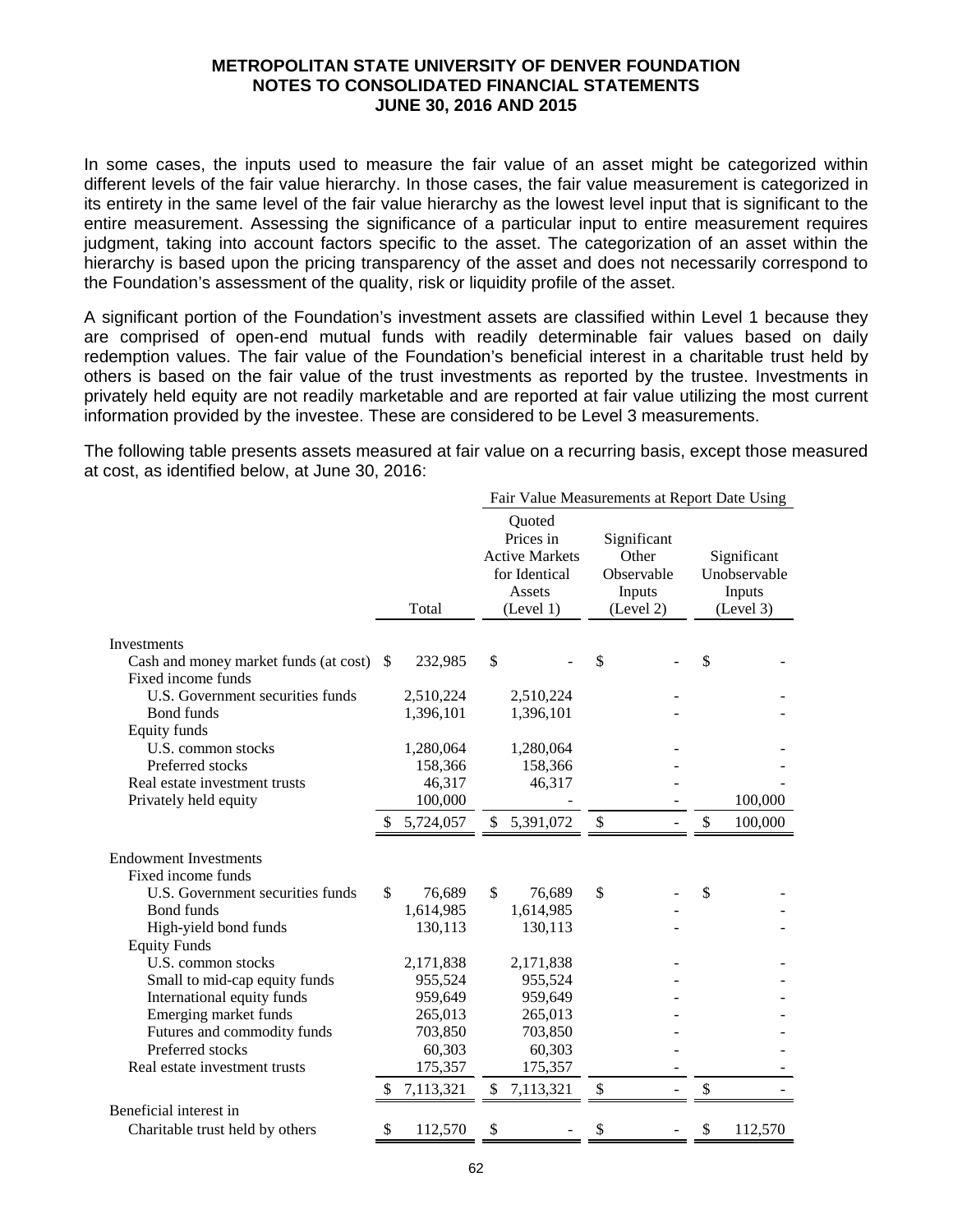The following table presents assets measured at fair value on a recurring basis, except those measured at cost, as identified below, at June 30, 2015 :

|                                                                                |                 | Fair Value Measurements at Report Date Using                                         |           |                                                           |  |    |                                                    |
|--------------------------------------------------------------------------------|-----------------|--------------------------------------------------------------------------------------|-----------|-----------------------------------------------------------|--|----|----------------------------------------------------|
|                                                                                | Total           | Quoted<br>Prices in<br><b>Active Markets</b><br>for Identical<br>Assets<br>(Level 1) |           | Significant<br>Other<br>Observable<br>Inputs<br>(Level 2) |  |    | Significant<br>Unobservable<br>Inputs<br>(Level 3) |
|                                                                                |                 |                                                                                      |           |                                                           |  |    |                                                    |
| Investments<br>Cash and money market funds (at cost) $\$<br>Fixed income funds | 459,939         | \$                                                                                   |           | \$                                                        |  | \$ |                                                    |
| U.S. Government securities funds                                               | 2,503,866       |                                                                                      | 2,503,866 |                                                           |  |    |                                                    |
| <b>Bond</b> funds                                                              | 1,284,505       |                                                                                      | 1,284,505 |                                                           |  |    |                                                    |
| Emerging market funds<br>Equity funds                                          | 1,575           |                                                                                      | 1,575     |                                                           |  |    |                                                    |
| U.S. common stocks                                                             | 958,077         |                                                                                      | 958,077   |                                                           |  |    |                                                    |
| Preferred stocks                                                               | 150,897         |                                                                                      | 150,897   |                                                           |  |    |                                                    |
| Real estate investment trusts                                                  | 64,133          |                                                                                      | 64,133    |                                                           |  |    |                                                    |
|                                                                                | \$<br>5,422,992 | \$                                                                                   | 4,963,053 | \$                                                        |  | \$ |                                                    |
| <b>Endowment Investments</b>                                                   |                 |                                                                                      |           |                                                           |  |    |                                                    |
| Cash and money market funds (at cost) \$<br>Fixed income funds                 | 333,713         | \$                                                                                   |           | \$                                                        |  | \$ |                                                    |
| U.S. Government securities funds                                               | 92,083          |                                                                                      | 92,083    |                                                           |  |    |                                                    |
| <b>Bond</b> funds                                                              | 1,772,610       |                                                                                      | 1,772,610 |                                                           |  |    |                                                    |
| Emerging market funds                                                          | 109,562         |                                                                                      | 109,562   |                                                           |  |    |                                                    |
| High-yield bond funds<br><b>Equity funds</b>                                   | 132,267         |                                                                                      | 132,267   |                                                           |  |    |                                                    |
| U.S. common stocks                                                             | 2,179,278       |                                                                                      | 2,179,278 |                                                           |  |    |                                                    |
| Small to mid-cap equity funds                                                  | 831,257         |                                                                                      | 831,257   |                                                           |  |    |                                                    |
| International equity funds                                                     | 578,774         |                                                                                      | 578,774   |                                                           |  |    |                                                    |
| Emerging market funds                                                          | 369,331         |                                                                                      | 369,331   |                                                           |  |    |                                                    |
| Futures and commodity funds                                                    | 501,367         |                                                                                      | 501,367   |                                                           |  |    |                                                    |
| Preferred stocks                                                               | 55,359          |                                                                                      | 55,359    |                                                           |  |    |                                                    |
| Real estate investment trusts                                                  | 153,507         |                                                                                      | 153,507   |                                                           |  |    |                                                    |
|                                                                                | \$<br>7,109,108 | \$                                                                                   | 6,775,395 | \$                                                        |  | \$ |                                                    |
| Beneficial interest in                                                         |                 |                                                                                      |           |                                                           |  |    |                                                    |
| charitable trust held by others                                                | \$<br>110,706   | \$                                                                                   |           | \$                                                        |  | S  | 110,706                                            |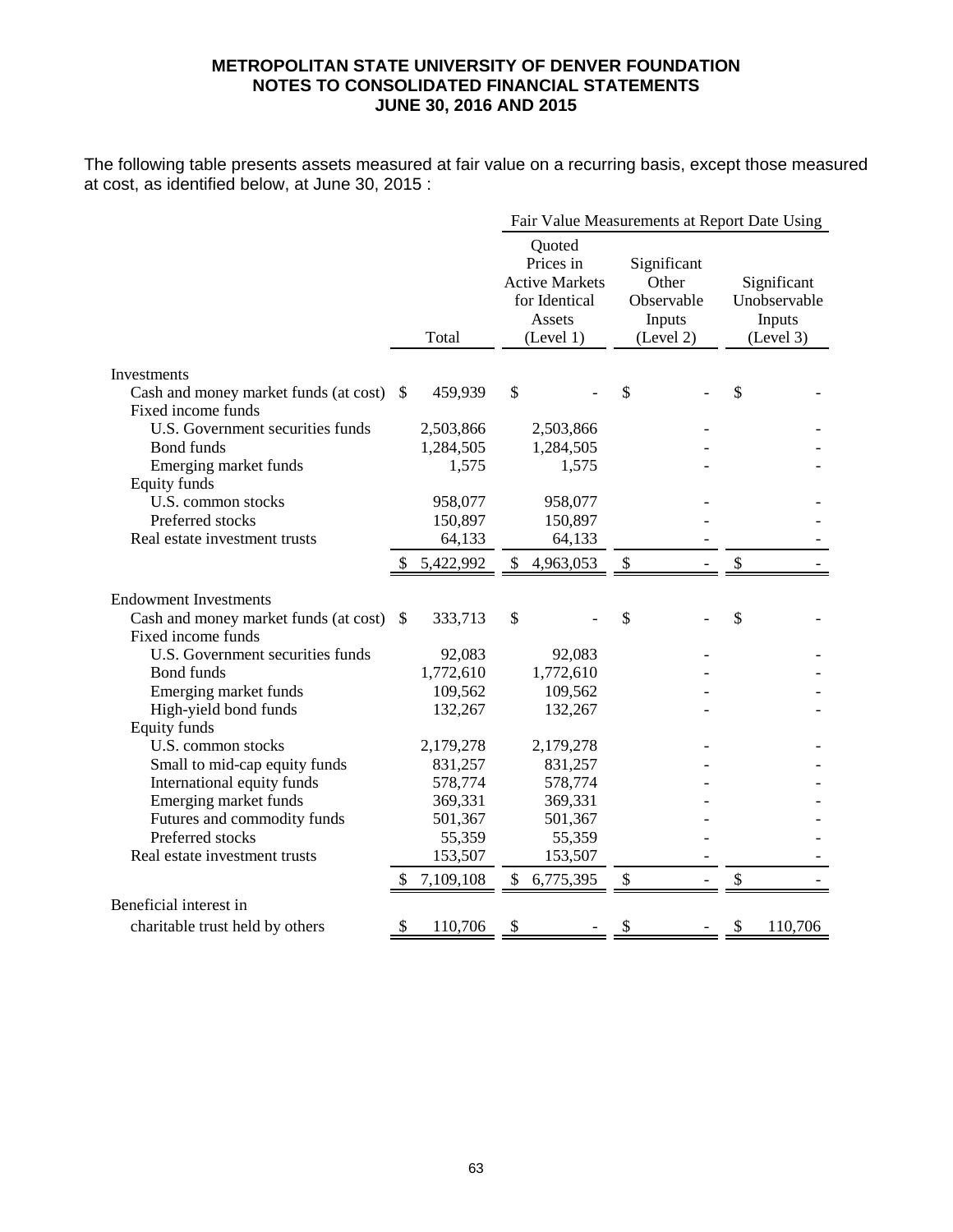Below is a reconciliation of the beginning and ending balances of the assets measured at fair value on a recurring basis using significant unobservable inputs (Level 3) for the years ended June 30, 2016 and 2015:

|                                                                                                                                       | Fair Value Measurements at<br><b>Report Date Using Significant</b><br>Unobservable Inputs (Level 3) |                          |  |  |  |  |  |
|---------------------------------------------------------------------------------------------------------------------------------------|-----------------------------------------------------------------------------------------------------|--------------------------|--|--|--|--|--|
|                                                                                                                                       | <b>Beneficial interest</b><br>in charitable<br>trust                                                | Privately held<br>equity |  |  |  |  |  |
| Year ended June 30, 2016                                                                                                              |                                                                                                     |                          |  |  |  |  |  |
| Balance, beginning of year<br>Purchases/contributions of investments<br>Net realized and unrealized gain                              | \$<br>110,706<br>1,864                                                                              | \$<br>100,000            |  |  |  |  |  |
| Balance, end of year                                                                                                                  | 112,570                                                                                             | \$<br>100,000            |  |  |  |  |  |
| Unrealized gain included in net investment return<br>in the statement of activities relating to assets<br>still held at June 30, 2016 | 1,864                                                                                               | <sup>\$</sup>            |  |  |  |  |  |
| Year ended June 30, 2015                                                                                                              |                                                                                                     |                          |  |  |  |  |  |
| Balance, beginning of year<br>Net realized and unrealized loss                                                                        | \$<br>111,645<br>(939)                                                                              | \$                       |  |  |  |  |  |
| Balance, end of year                                                                                                                  | 110,706                                                                                             | \$                       |  |  |  |  |  |
| Unrealized loss included in net investment return<br>in the statement of activities relating to assets<br>still held at June 30, 2015 | (939)                                                                                               |                          |  |  |  |  |  |

# **Note 3 – Net Investment Return**

Net investment return consists of the following for the years ended June 30, 2016 and 2015:

|                                               | 2016 |            | 2015 |            |
|-----------------------------------------------|------|------------|------|------------|
| Investments                                   |      |            |      |            |
| Interest and dividend income                  | \$   | 111,786    | \$   | 91,348     |
| Net realized and unrealized gain (loss)       |      | 8,530      |      | (41, 119)  |
| Less investment management and custodial fees |      | (23,719)   |      | (21,203)   |
|                                               |      | 96,597     |      | 29,026     |
| Endowment investments                         |      |            |      |            |
| Interest and dividend income                  | \$   | 144,264    | S    | 136,018    |
| Net realized and unrealized gain (loss)       |      | (180, 251) |      | 5,245      |
| Less investment management and custodial fees |      | (160,990)  |      | (158, 831) |
|                                               |      | (196, 977) |      | (17, 568)  |
|                                               | \$   | (100, 380) | S    | 11,458     |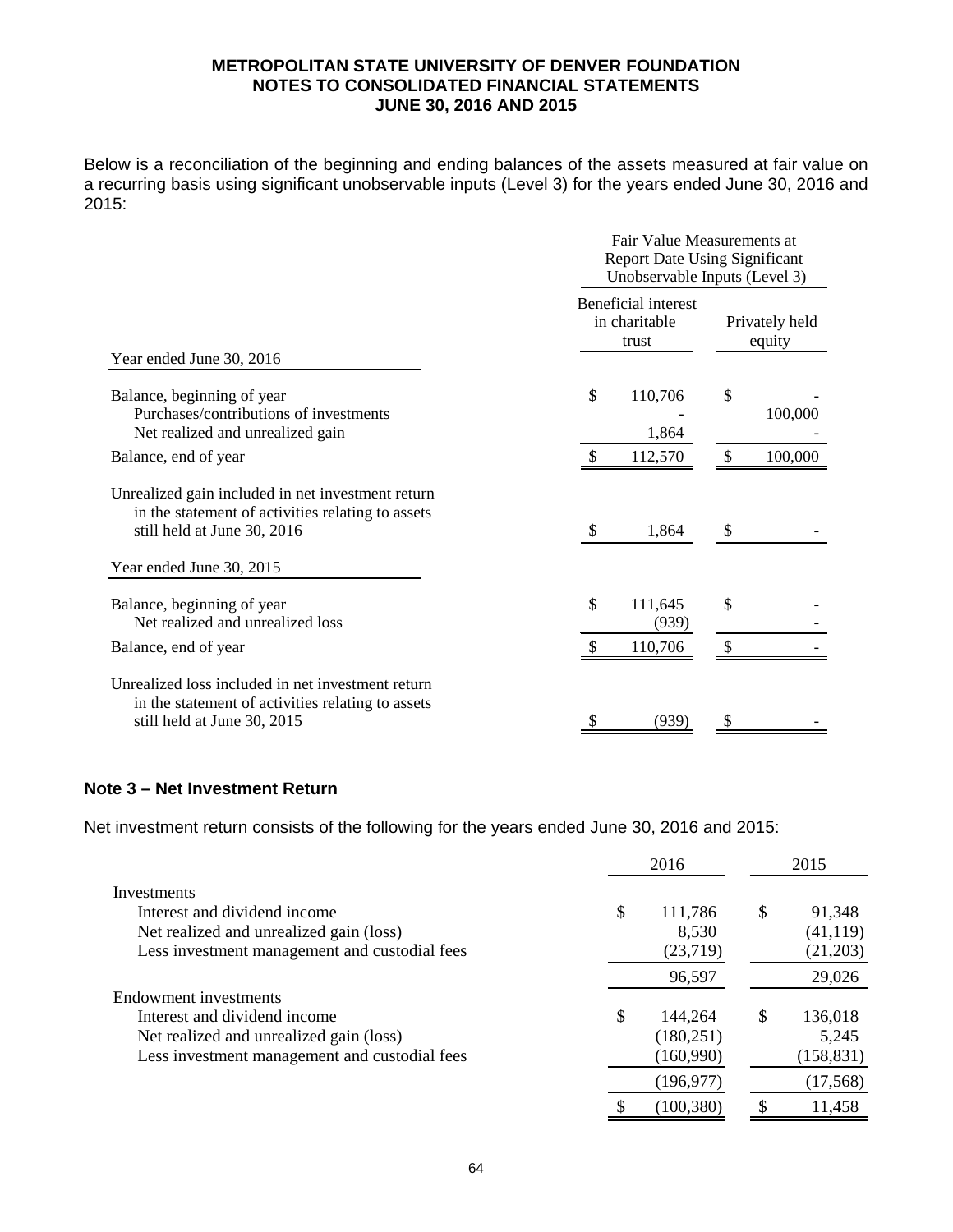## **Note 4 – Promises to Give**

Unconditional promises to give are estimated to be collected as follows at June 30, 2016 and 2015:

|                                                                                                             | 2016 |                                    |   | 2015                               |
|-------------------------------------------------------------------------------------------------------------|------|------------------------------------|---|------------------------------------|
| Within one year<br>In one to five years<br>In more than five years                                          | S    | 818,285<br>425,226<br>12,768       | S | 699,530<br>797,799<br>14,895       |
| Less discount to net present value $(0.16\% - 3.50\%)$<br>Less allowance for uncollectable promises to give |      | 1,256,279<br>(44, 321)<br>(30,000) |   | 1,512,224<br>(59, 851)<br>(33,200) |
|                                                                                                             |      | 1,181,958                          |   | 1,419,173                          |

At June 30, 2016 and 2015, one and three donors accounted for 72% and 81% of total promises to give, respectively. Promises to give of \$972,419 and \$957,948 were restricted to endowment as of June 30, 2016 and 2015, respectively.

## **Note 5 – Property and Equipment**

Property and equipment consists of the following at June 30, 2016 and 2015:

|                               | 2016          | 2015          |
|-------------------------------|---------------|---------------|
| <b>Center for Visual Arts</b> |               |               |
| Land                          | \$<br>456,400 | \$<br>456,400 |
| <b>Building</b>               | 1,023,472     | 1,023,472     |
|                               | 1,479,872     | 1,479,872     |
| Less accumulated depreciation | (230,020)     | (194, 620)    |
|                               | 1,249,852     | 1,285,252     |
| Nondepreciated artwork        | 261,950       | 263,950       |
|                               | 1,511,802     | 1,549,202     |

#### **Note 6 – Leases**

During the year ended June 30, 2010, the LLC purchased a commercial building at 965 Santa Fe Drive to house the operations of the CVA. Effective March 1, 2010, the LLC and the University entered into a three-year non-cancellable lease which has since been renewed through June 30, 2016. Under the agreement the University paid rent for the years ended June 30, 2015 and 2016 for a total of \$200,000. In addition to the annual minimum rent, the University reimburses the LLC for actual expenses incurred for the maintenance and operation of the premises, which approximate \$35,000 per year.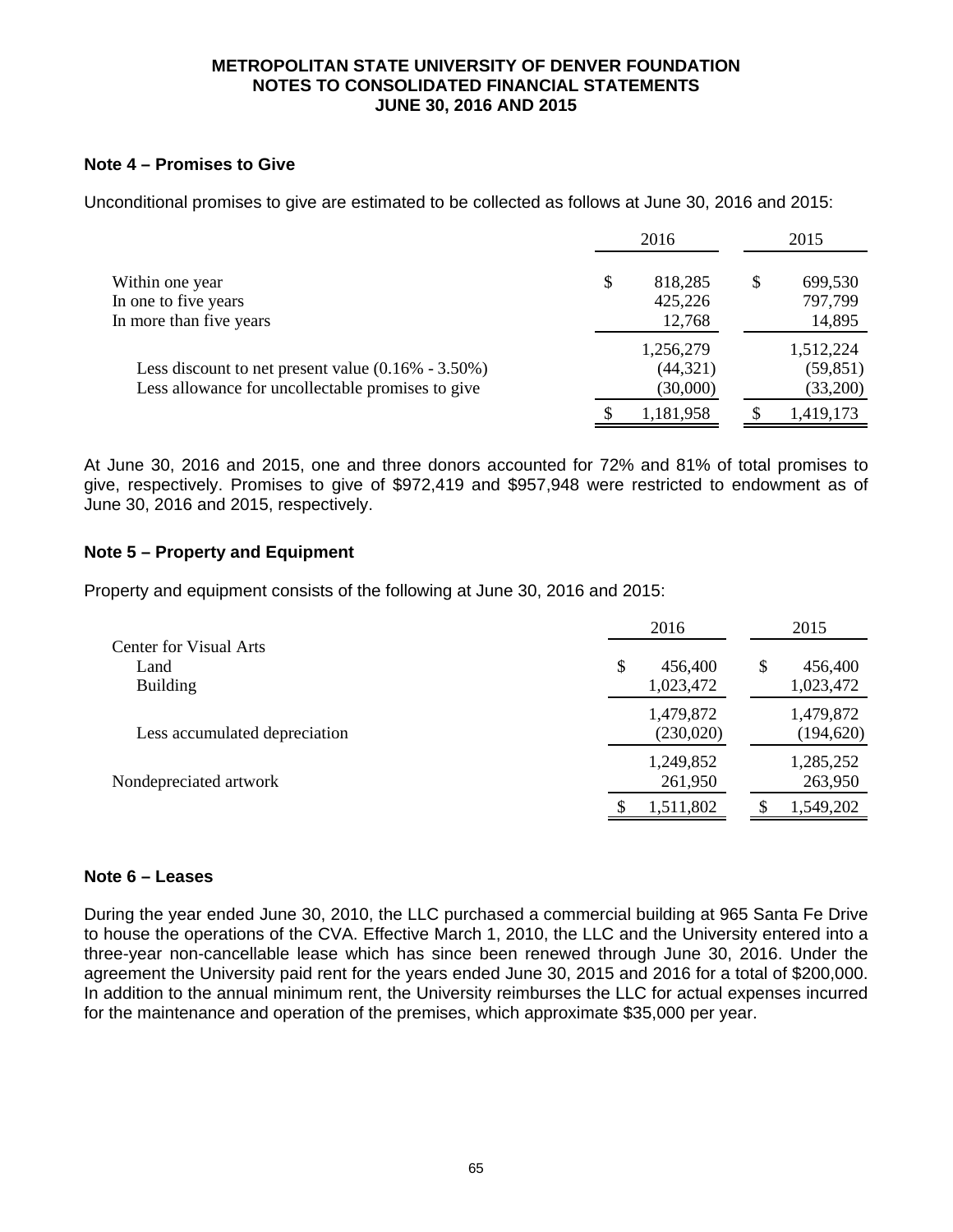### **Note 7 – Endowment**

The Foundation's endowment (Endowment) is composed of 43 individual permanent endowment funds (Permanent Endowment) and 114 purpose-restricted quasi-endowment funds (Quasi-Endowment). The funds were established by donors primarily to provide scholarships to eligible students of the University, and to support academic departments, student activities, and other purposes of the University. Permanent Endowment funds are permanent charitable funds whose principal must be preserved in perpetuity as a condition imposed by the donor. Quasi-Endowment funds are purposerestricted board-designated gifts whose principal is intended to be maintained in perpetuity, but which may be expended in accordance with the University's spending-rate policy, with no requirement that any such expenditure be replenished. The Foundation's Board of Directors has not designated any of the Foundation's unrestricted net assets to function as endowment. As required by accounting principles generally accepted in the United States of America (GAAP), net assets associated with endowment funds are classified and reported based on the existence or absence of donor-imposed restrictions.

The Foundation's Board of Directors has interpreted the Colorado Uniform Prudent Management of Institutional Funds Act (UPMIFA) as requiring the preservation of the fair values of original Permanent Endowment gifts, as of each gift date, absent explicit donor instructions to the contrary. At June 30, 2016 and 2015, there were no contrary donor stipulations. As a result of this interpretation, the Foundation classifies as permanently restricted net assets (a) the original value of gifts to the Permanent Endowment, (b) the original value of subsequent gifts to the Permanent Endowment, and (c) accumulations to the Permanent Endowment made in accordance with the direction of the applicable donor gift instrument at the time the accumulation is added to the fund.

The remaining portion of the Permanent Endowment funds not classified as permanently restricted net assets is classified as temporarily restricted net assets until those amounts are appropriated for expenditure by the Foundation in a manner consistent with the standard of prudence prescribed by UPMIFA. In accordance with UPMIFA, the Foundation considers the following factors in making a determination to appropriate or accumulate permanent endowment funds:

- The duration and preservation of the fund
- The purposes of the Foundation and the donor-restricted endowment fund
- General economic conditions
- The possible effect of inflation and deflation
- The expected total return from income and the appreciation of investments
- Other resources of the Foundation
- The investment policies of the Foundation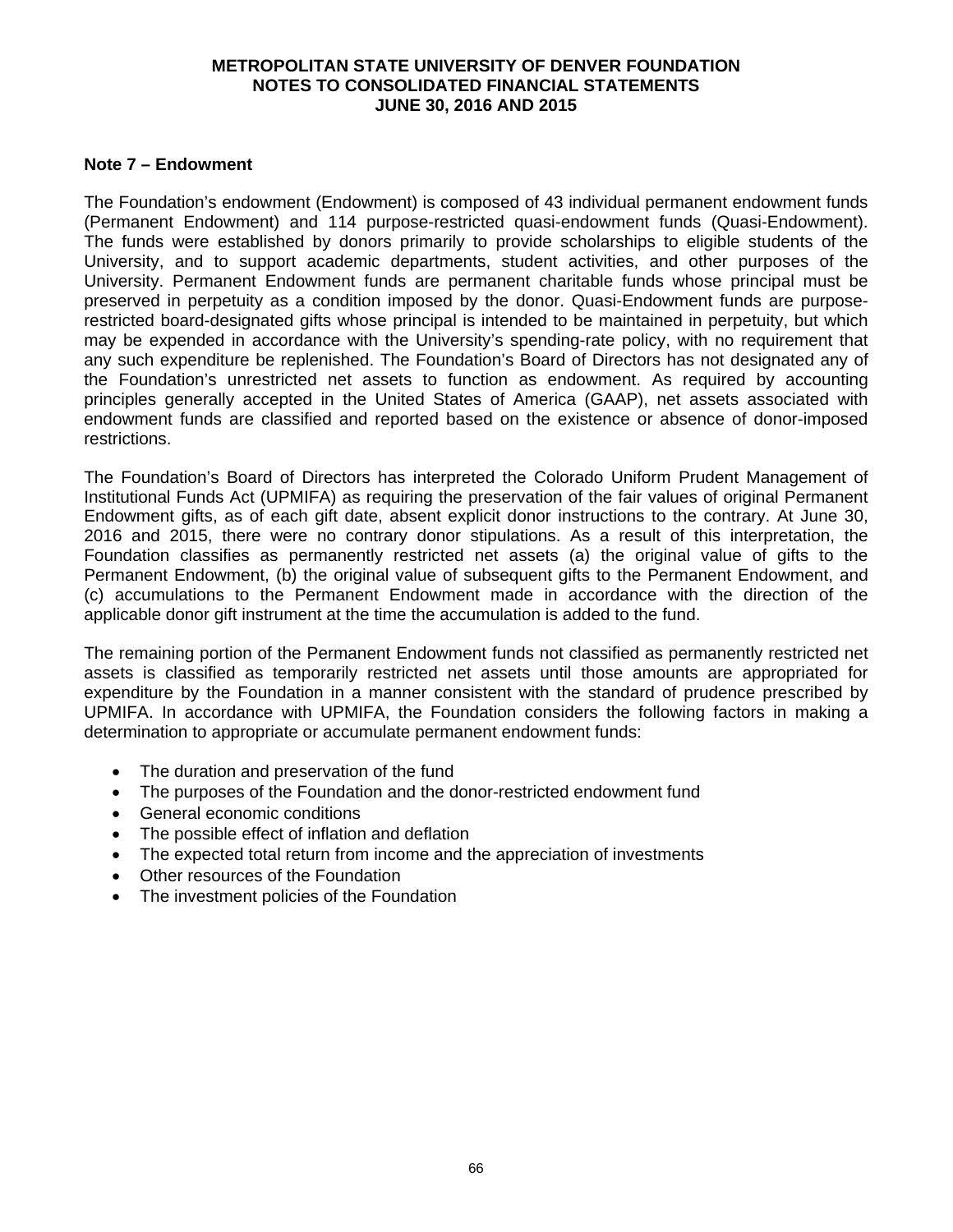As of June 30, 2016 and 2015, the Foundation had the following endowment net asset composition by type of fund:

|                                                                            | Unrestricted    |   | Temporarily<br>Restricted | Permanently<br>Restricted |   | Total                  |
|----------------------------------------------------------------------------|-----------------|---|---------------------------|---------------------------|---|------------------------|
| June 30, 2016                                                              |                 |   |                           |                           |   |                        |
| Purpose-restricted quasi-endowment<br>Donor-restricted permanent endowment | \$<br>(21, 993) | S | 4,784,867<br>42,362       | \$<br>3,280,504           | S | 4,784,867<br>3,300,873 |
|                                                                            | (21, 993)       | S | 4,827,229                 | 3,280,504                 |   | 8,085,740              |
| June 30, 2015                                                              |                 |   |                           |                           |   |                        |
| Purpose-restricted quasi-endowment<br>Donor-restricted permanent endowment | \$<br>(5,685)   | S | 4,812,936<br>123,493      | \$<br>3,136,312           |   | 4,812,936<br>3,254,120 |
|                                                                            | (5,685)         | S | 4,936,429                 | 3,136,312                 |   | 8,067,056              |

At June 30, 2016 and 2015, certain Permanent Endowment funds had fair values less than the amount of the original gifts (the permanently restricted portion of the funds). Deficiencies of \$21,993 and \$5,685 have been reported in unrestricted net assets on those dates, respectively. The deficiencies resulted from unfavorable market fluctuations. The Foundation has suspended distributions from these funds until such time as the deficiencies are recovered via market returns; however, there is no legal obligation for the Foundation to fund the deficiencies.

# *Investment and Spending Policies*

The Foundation has adopted investment and distribution policies for endowment assets that attempt to provide a predictable stream of funding to programs supported by the endowment. Under this policy, as approved by the Board of Directors, endowment assets are invested in a manner intended to maintain or increase the dollar value of the portfolio after annual distribution expenses and fees in order to provide the benefit intended by donors. To satisfy its long-term rate-of-return objectives, the Foundation relies on a total-return strategy in which investment returns are achieved through both capital appreciation (realized and unrealized) and current yield (interest and dividends). The Foundation targets a diversified asset allocation that places a greater emphasis on equity-based investments to achieve its long-term return objectives within prudent risk constraints.

Effective January 1, 2014, the Foundation adopted a banded inflation method to determine endowment distributions based on the Higher Education Price Index (HEPI), with the resulting rate subject to a minimum of 3% and a maximum of 5%. Barring specific requirements for each individual endowment, distributions from Permanent Endowments are limited to the excess of the fair values of the Permanent Endowments over the sum of the original and subsequent gift amounts. In establishing this policy, the Foundation considered the long-term expected return on the Endowment, and set the rate with the objective of maintaining the purchasing power of the Endowment over time.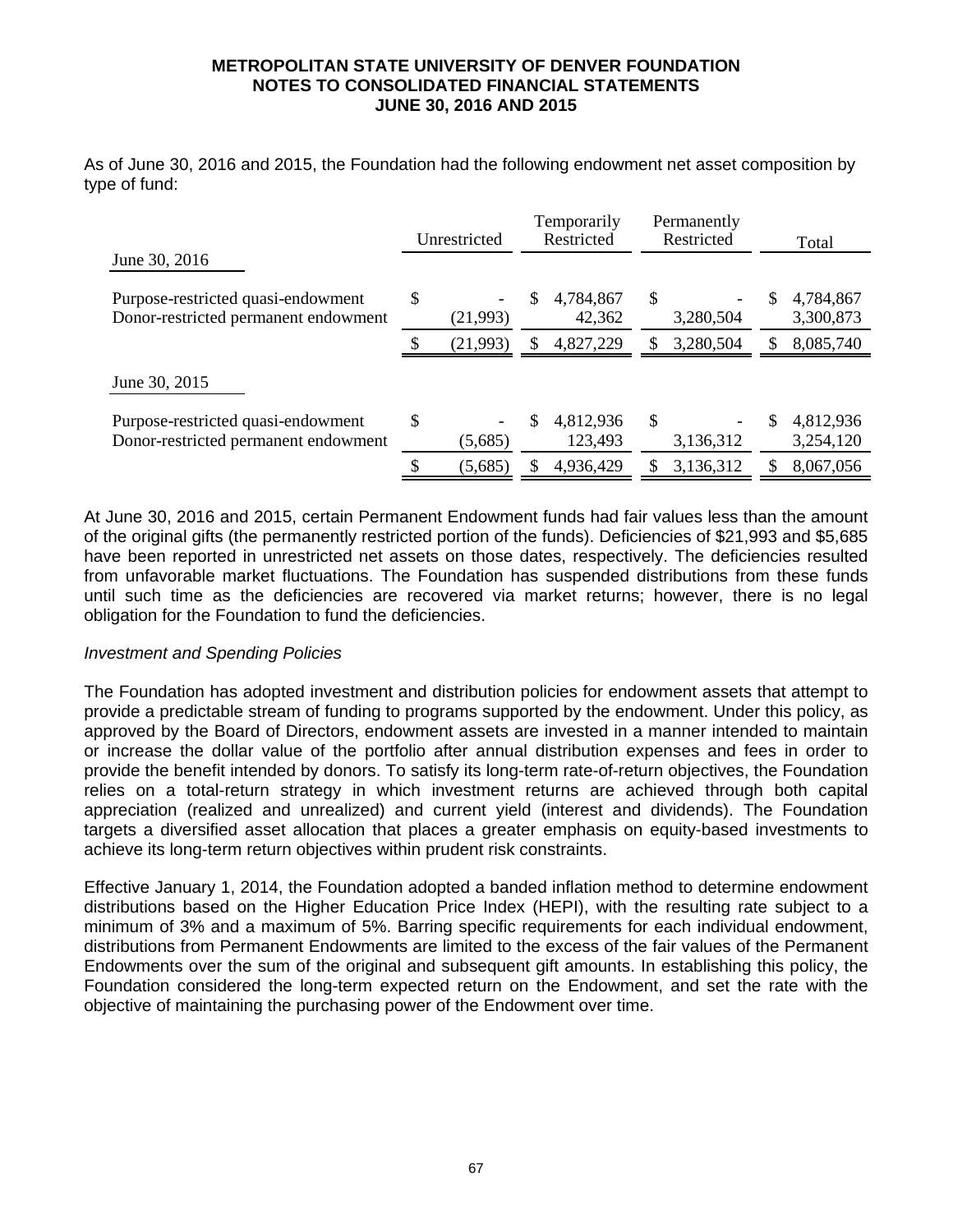# Changes in Endowment net assets for the years ended June 30, 2016 and 2015 are as follows:

|                                                                |               | Unrestricted |     | Temporarily<br>Restricted |               | Permanently<br>Restricted |     | Total      |
|----------------------------------------------------------------|---------------|--------------|-----|---------------------------|---------------|---------------------------|-----|------------|
| Year ended June 30, 2016                                       |               |              |     |                           |               |                           |     |            |
| Endowment net assets, beginning of year<br>Net investment loss | <sup>\$</sup> | (5,685)      | \$. | 4,936,429                 | \$.           | 3,136,312                 | \$. | 8,067,056  |
| Investment income, net of fees                                 |               |              |     | (16, 726)                 |               |                           |     | (16,726)   |
| Net realized and unrealized loss                               |               | (16,308)     |     | (163, 943)                |               |                           |     | (180, 251) |
| Total net investment loss                                      |               | (16, 308)    |     | (180, 669)                |               |                           |     | (196, 977) |
| Contributions<br>Distributions pursuant to endowment           |               |              |     | 275,808                   |               | 144,192                   |     | 420,000    |
| spending-rate formula                                          |               |              |     | (204, 339)                |               |                           |     | (204, 339) |
| Endowment net assets, end of year                              | $\mathcal{S}$ | (21, 993)    | \$  | 4,827,229                 | \$            | 3,280,504                 | \$  | 8,085,740  |
| Year ended June 30, 2015                                       |               |              |     |                           |               |                           |     |            |
| Endowment net assets, beginning of year<br>Net investment loss | <sup>\$</sup> | (4,019)      | \$. | 4,924,468                 | <sup>\$</sup> | 2,896,931                 | \$. | 7,817,380  |
| Investment income, net of fees                                 |               |              |     | (22, 813)                 |               |                           |     | (22, 813)  |
| Net realized and unrealized gain (loss)                        |               | (1,666)      |     | 6,911                     |               |                           |     | 5,245      |
| Total net investment loss                                      |               | (1,666)      |     | (15,902)                  |               |                           |     | (17, 568)  |
| Contributions<br>Distributions pursuant to endowment           |               |              |     | 235,601                   |               | 239,381                   |     | 474,982    |
| spending-rate formula                                          |               |              |     | (207, 738)                |               |                           |     | (207, 738) |
| Endowment net assets, end of year                              | \$            | (5,685)      | \$  | 4,936,429                 | \$            | 3,136,312                 |     | 8,067,056  |

# **Note 8 – Restricted Net Assets**

Temporarily restricted net assets at June 30, 2016 and 2015, consist of:

|                                                 | 2016            |    | 2015      |
|-------------------------------------------------|-----------------|----|-----------|
| Restricted by donors for                        |                 |    |           |
| Scholarships                                    | \$<br>1,828,534 | \$ | 1,657,285 |
| Academic, student and other activities          | 3,277,511       |    | 3,191,964 |
| Capital projects                                | 96,820          |    |           |
| Purpose-restricted quasi-endowments             |                 |    |           |
| Scholarships                                    | 4,419,056       |    | 4,468,530 |
| Academic and other departments                  | 365,811         |    | 344,406   |
| Unspent appreciation of Endowment funds which   |                 |    |           |
| must be appropriated for expenditure before use | 42,362          |    | 123,493   |
|                                                 | 10,030,094      | S  | 9,785,678 |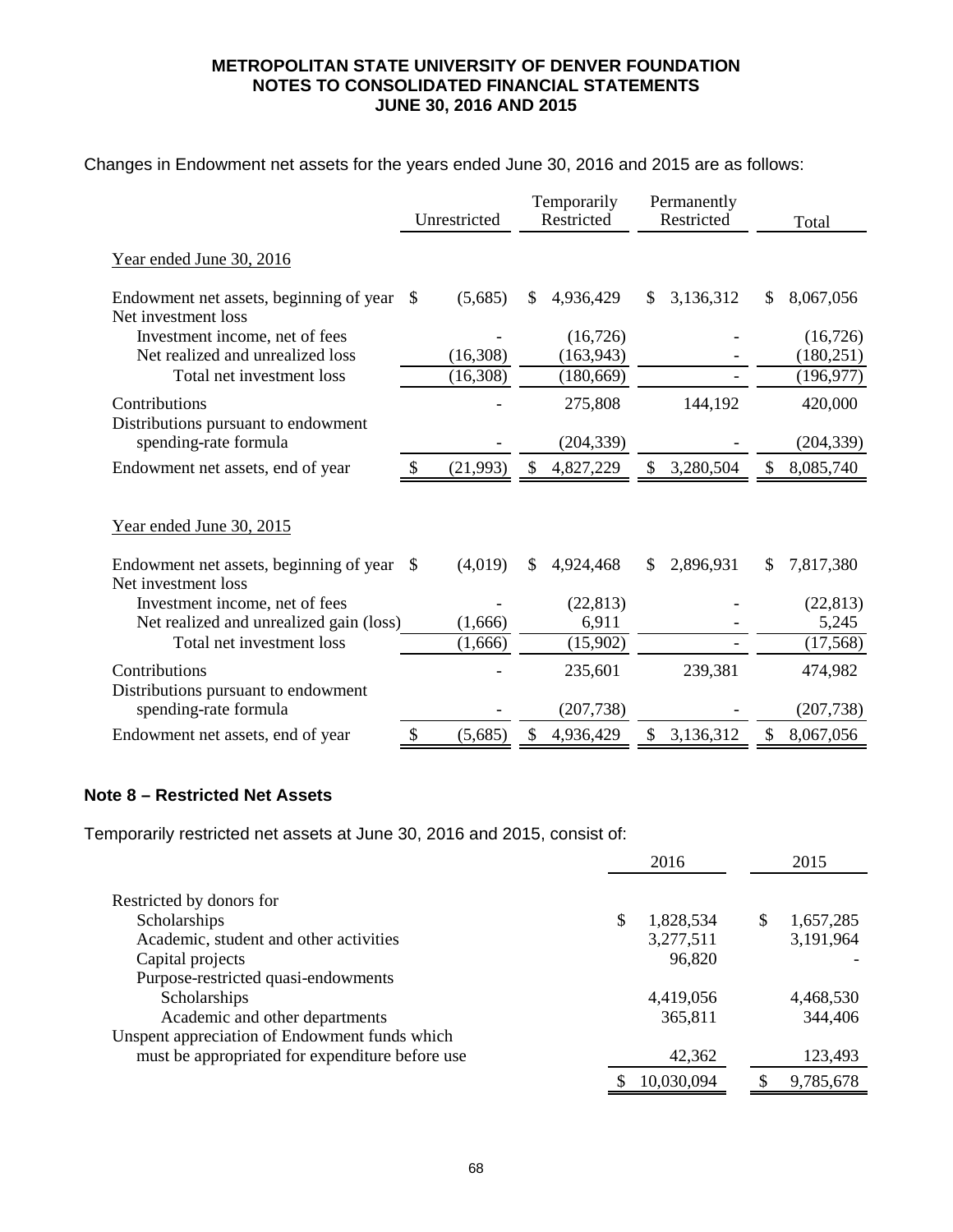Net assets were released from restrictions or otherwise reclassified as follows during the years ended June 30, 2016 and 2015:

|                                                                                                                    | 2016 |                                   |  | 2015                            |  |  |
|--------------------------------------------------------------------------------------------------------------------|------|-----------------------------------|--|---------------------------------|--|--|
| Satisfaction of purpose restrictions<br>Scholarships<br>Academic, student and other activities<br>Capital projects |      | 1,292,189<br>1,263,973<br>393,429 |  | 999,101<br>1,425,697<br>751,795 |  |  |
|                                                                                                                    |      | 2,949,591                         |  | 3,176,593                       |  |  |

Permanently restricted net assets consist of a beneficial interest in a charitable trust administered by an independent trustee, the proceeds of which will be added to the Foundation's Permanent Endowment for scholarships upon dissolution of the trust, and various endowment funds restricted by donors for investment in perpetuity. Earnings on endowment funds are available to the Foundation for the purposes specified by the donors.

Permanently restricted net asset balances, categorized by the nature of the restrictions on their earnings, are as follows at June 30, 2016 and 2015:

|                                                                                    | 2016          |                        | 2015                   |
|------------------------------------------------------------------------------------|---------------|------------------------|------------------------|
| Restricted by donors for<br>Scholarships<br>Academic, student and other activities | <sup>\$</sup> | 1,801,366<br>1,591,708 | 1,676,488<br>1,570,530 |
|                                                                                    |               | 3,393,074              | 3,247,018              |

#### **Note 9 – Donated Professional Services and In-kind Contributions**

The Foundation received donated professional services and materials as follows during the years ended June 30, 2016 and 2015:

|                                              | 2016 |           | 2015      |
|----------------------------------------------|------|-----------|-----------|
| Program services                             |      |           |           |
| Materials                                    | \$   | 95.135    | 43,582    |
| Donor development                            |      |           |           |
| Development office compensation - University |      | 1,539,127 | 1,391,503 |
|                                              |      | 1,634,262 | 1,435,085 |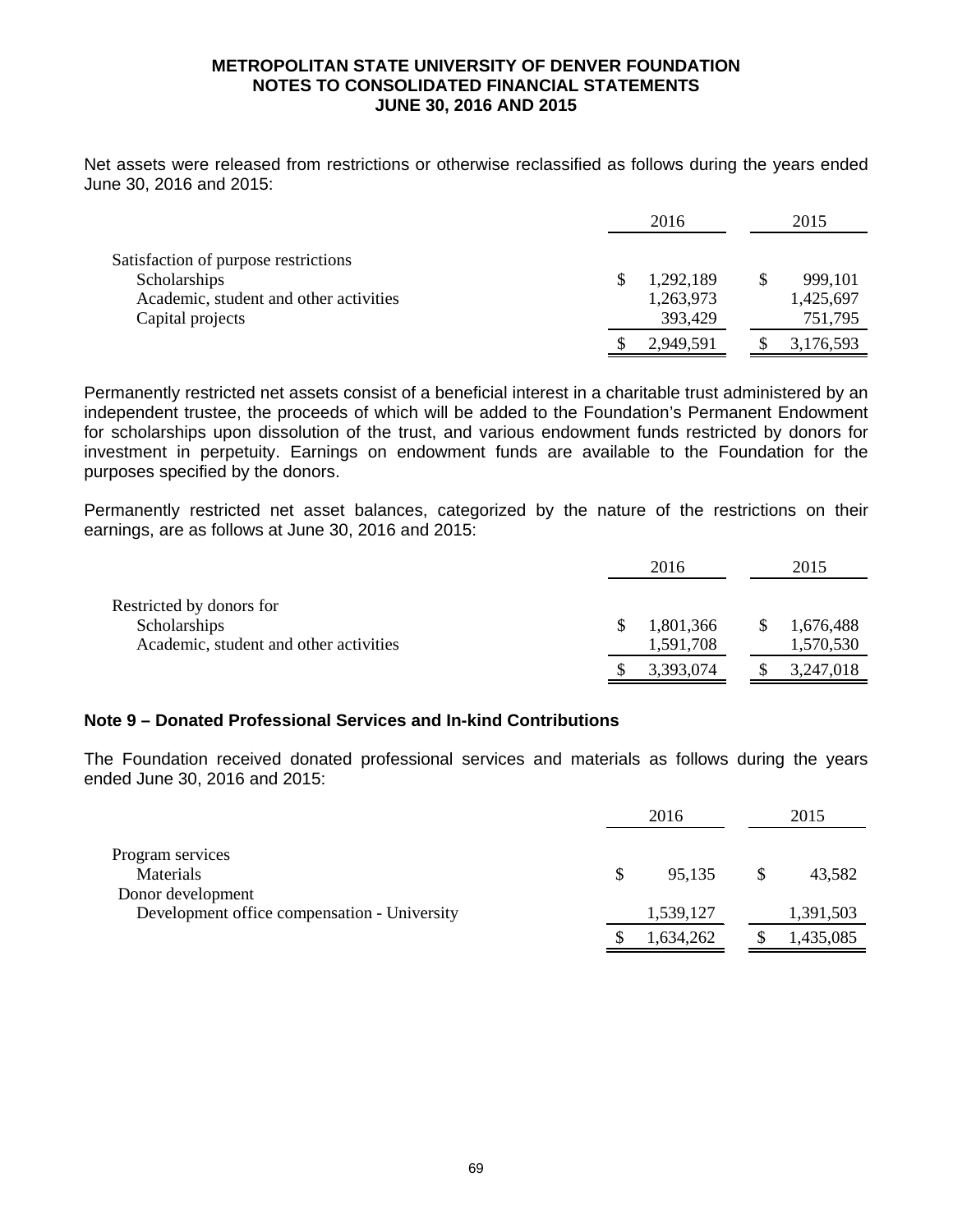#### **METROPOLITAN STATE UNIVERSITY OF DENVER FOUNDATION NOTES TO CONSOLIDATED FINANCIAL STATEMENTS JUNE 30, 2016 AND 2015**

## **Note 10 – Functionalized Expenses**

Total expenses by function were as follows for the years ended June 30, 2016 and 2015:

|                                                                                                                    |    | 2016      |     | 2015      |
|--------------------------------------------------------------------------------------------------------------------|----|-----------|-----|-----------|
| Program services expense                                                                                           | S. | 2,894,076 | \$. | 3,082,547 |
| General and administrative costs (includes investment<br>management fees of \$184,709 and \$180,034, respectively) |    | 628,019   |     | 587,714   |
| Donor development costs                                                                                            |    | 1,539,127 |     | 1,391,503 |
| Total functionalized expenses                                                                                      |    | 5,061,222 |     | 5,061,764 |

### **Note 11 – Commitments and Contingencies**

The Foundation has agreements with the University to use its best efforts to raise cash and in-kind contributions for University Hospitality Center (HLC@Metro), and for recently completed construction and improvement of the University's athletic fields. The agreements are conditioned on the Foundation's ability to collect donor contributions restricted to the respective projects; as contributions are collected, the Foundation records a liability to HLC@Metro or the University, as appropriate, and a corresponding contribution expense.

#### **Note 12 – Related Party Transactions**

Funding provided by the Foundation directly to the University, which includes HLC@Metro, for scholarships, academic and other departments, and other activities, totaled \$2,832,855 and \$2,987,972 for the years ended June 30, 2016 and 2015, respectively. The Foundation owed the University \$546,149 and \$782,215 at June 30, 2016 and 2015, respectively. The Foundation paid the University \$268,771 and \$236,505 for salaries and benefits of certain University personnel provided to the Foundation during the years ended June 30, 2016 and 2015, respectively. In addition, the University provided development and other personnel to the Foundation at no cost. The Foundation recorded professional services donated by the University in the amount of \$1,539,127 and \$1,391,503 for the years ended June 30, 2016 and 2015, respectively. The University also provided support related to the Foundation's Soirée in the amount of \$101,641 for the year ended Jun 30, 2016. The corresponding expenses have been reflected in the accompanying statement of activities as donor development costs.

The Foundation leases certain office space from the University with automatic one-year renewals at the beginning of each fiscal year. Annual rent expense was \$8,274 for the years ended June 30, 2016 and 2015. The University leases space for the CVA from the LLC (Note 6). Amounts due from the University to the Foundation for expense reimbursements including rent expense were \$10,438 and \$14,203 at June 30, 2016 and 2015, respectively. Further, the University reimbursed the Foundation \$25,119 and \$24,546 for CVA operating expenses and \$100,000 for CVA rent expense during the years ended June 30, 2016 and 2015, respectively.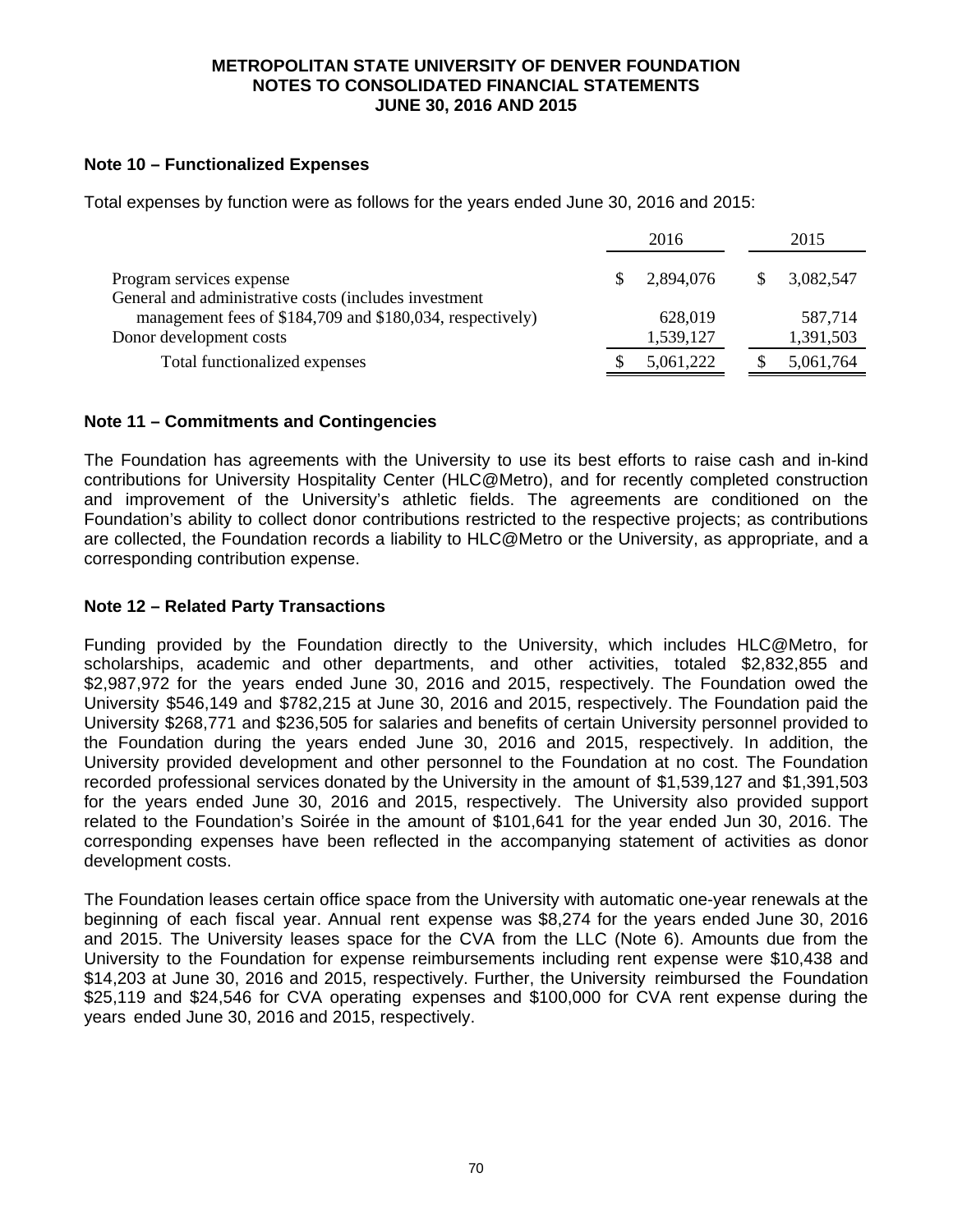#### **NOTE 1 ORGANIZATION**

On August 18, 2010, the Board of Trustees of the Metropolitan State University of Denver (MSU Denver or the University) voted unanimously to establish a special-purpose corporation (SPC) to own the proposed Hotel and Hospitality Learning Center and provide for its financing, construction, operation, and management. HLC@Metro, Inc. (hereinafter referred to as HLC), a not-for-profit corporation, the income of which is excluded under Section 115 of the Internal Revenue Code (the Code), was established on August 19, 2010 to fulfill this purpose.

The building of the Hotel and Hospitality Learning Center was financed through issuance of \$49,640,000 Taxable Revenue Build America Bonds (BABS) (Series 2010A bonds), \$4,500,000 Tax-Exempt Revenue Bonds (Series 2010B bonds), and \$745,000 Taxable Revenue Bonds (Series 2010C bonds) for a total of \$54,885,000. The construction cost was estimated at \$45 million and was completed slightly over this amount; with the additional bonds proceeds to be used for debt issuance costs and debt service reserve funds. These bonds were issued by the MSU Denver Roadrunner Recovery and Reinvestment Act Finance Authority (the RRRAFA), which is a political subdivision and a public corporation of the State of Colorado (the State) established to issue these bonds. On October 28, 2010, Series 2010A, B, and C bond proceeds were transferred from the RRRAFA to the HLC.

The Hotel and Hospitality Learning Center at MSU Denver offers the Denver community two resources including: a fully functioning flagged hotel, SpringHill Suites® by Marriott, and a learning laboratory for the University's Hospitality, Tourism, and Events department (HTE).

Located in the heart of Denver, the hotel includes 150 hotel rooms and conference facilities. The adjacent hospitality learning center has more than 28,000 square feet of academic space, including classrooms, specialty learning labs, and faculty offices. The hotel is run by the professional hotel management firm, Sage Hospitality, and is providing hands-on training opportunities for students in the HTE program.

No taxpayer dollars were used on the approximately \$45 million project; the groundbreaking was held on March 31, 2011 and the opening date was August 3, 2012.

## **NOTE 2 SUMMARY OF SIGNIFICANT ACCOUNTING POLICIES**

#### **(a) Reporting Entity**

The accompanying financial statements include accounts of the HLC, which is a discretely presented component unit of the University. The University board of trustees gives the final approval in the appointment process of the HLC board of directors. As of June 30, 2016 and 2015, three of the nine members are University directors or officers. One director, functioning as the MSU Denver Board of Trustees representative, served her maximum number of terms for MSU Denver. As such, her replacement was approved to serve in her place on the HLC Board Directors.

#### **(b) Basis of Accounting**

The accompanying financial statements for the HLC have been prepared on the accrual basis of accounting.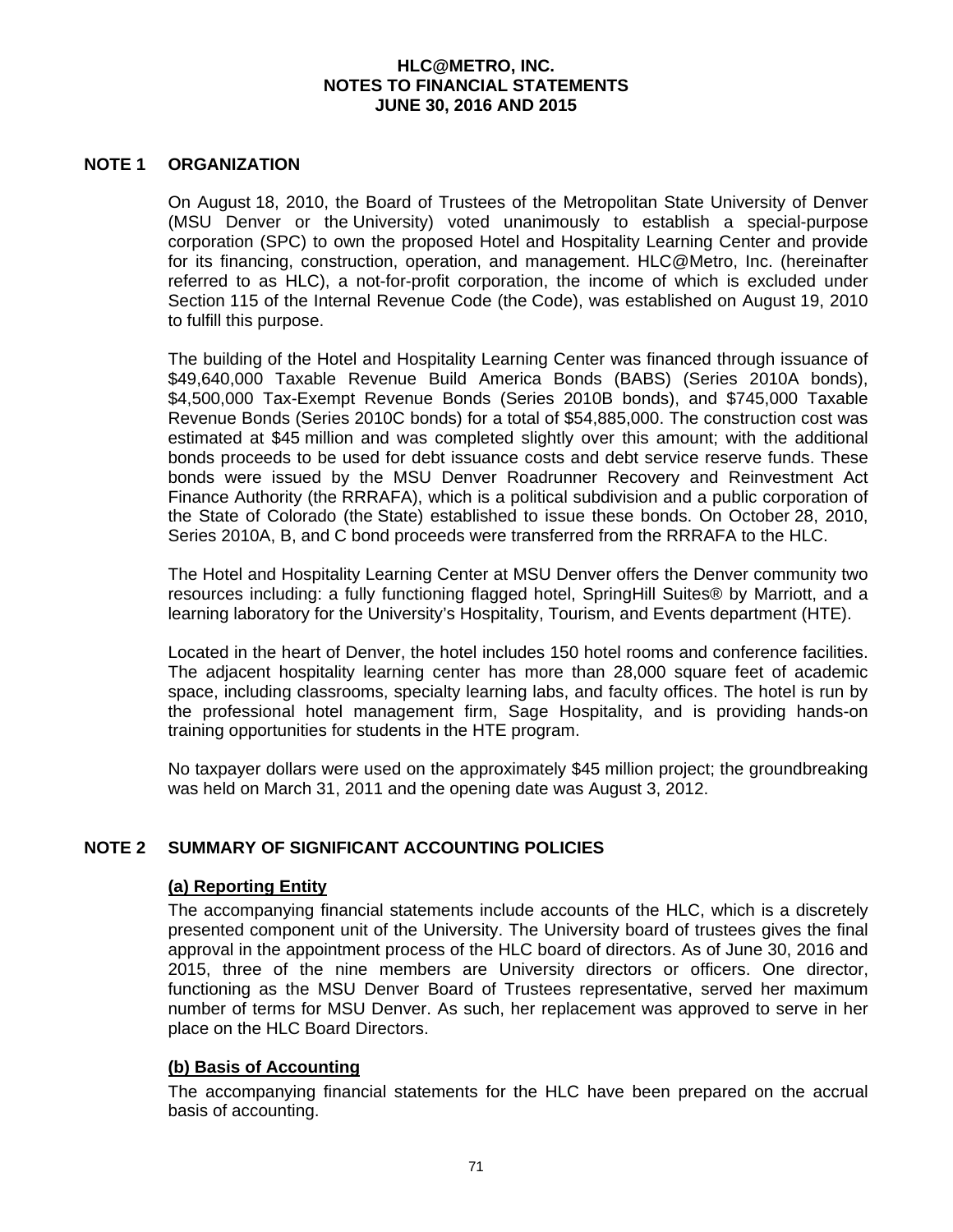## **NOTE 2 SUMMARY OF SIGNIFICANT ACCOUNTING POLICIES (CONTINUED)**

#### **(c) Cash and Cash Equivalents**

The HLC considers all highly liquid investments, including deposits with the State Treasury, as cash and cash equivalents. At June 30, 2016 and 2015, cash and cash equivalents in banks consisted of the following:

|                                                        | 2016      | 2015      |
|--------------------------------------------------------|-----------|-----------|
| Cash in Bank Accounts with Trustee (Wells Fargo)       | 8.654.244 | 7,259,019 |
| Cash and Cash Equivalents Invested with State Treasury | 1.104.626 | 1.101.597 |
| Cash for Hotel Operations (Sage)                       | 205,675   | 541.843   |
| <b>Total Cash and Cash Equivalents</b>                 | 9.964.545 | 8,902,459 |

## **(d) Cash Invested with State Treasury and Related Unrealized Gains**

HLC deposits part of its cash with the State Treasury. The Treasurer pools these deposits and invests them in securities approved by Section 24 75 601.1 of the Colorado Revised Statute (the Pool). Money deposited with the Treasurer is invested until the cash is needed. Earnings are allocated in proportion to the daily cash balance for all participants in the Pool. At June 30, 2016 and 2015, the HLC had cash on deposit with the State Treasurer of \$1,104,626 and \$1,101,597, respectively, which represented .015% of the total \$7,354.0 million and .014% of the total \$7,634.0 million, respectively, in deposits in the State Treasurer's Pool. At June 30, 2016 and 2015, the HLC had earned interest receivable of \$1,692 and \$1,778 in relation to the cash on deposit balance with the State Treasurer. These amounts are expected to be received by the custodian in the month following yearend.

For financial reporting purposes, all of the Treasurer's investments are reported at fair value, which is determined based on quoted market prices at fiscal year-end. On the basis of the HLC's participation in the Pool, HLC reports as an increase or decrease in cash its share of the Treasurer's unrealized gains and losses on the Pool's underlying investments. The Treasurer does not invest any of the Pool's resources in any external investment pool, and there is no assignment of income related to participation in the Pool. The unrealized gains included in income reflect only the change in fair value for the fiscal year.

For the HLC's deposits with the State Treasury, the net unrealized gain for fiscal year 2016 was \$3,632 and the net unrealized loss for fiscal year 2015 was \$1,219. This net unrealized gain and loss is included in cash and cash equivalents on the statement of financial position.

## **(e) Capital Assets**

Capital assets are recorded at cost at the date of acquisition, or fair value at the date of donation, if acquired by gift. The HLC follows the accepted industry standard policy of capitalizing only those capital assets with an initial cost or fair value equal to or greater than \$1,000 per item or \$250 per item if each item is part of a bulk purchase of 10 or more items. Depreciation is computed using the straight-line method over the estimated useful life of each asset. The useful lives of acquired assets range from 3 to 40 years; 20 to 40 years for buildings and improvements; and 3 to 10 years for furniture, computers, and equipment. All direct costs associated with the construction of the project were included in establishing the asset valuation. This includes legal fees and any other general and administrative costs that were necessary for the completion of the project.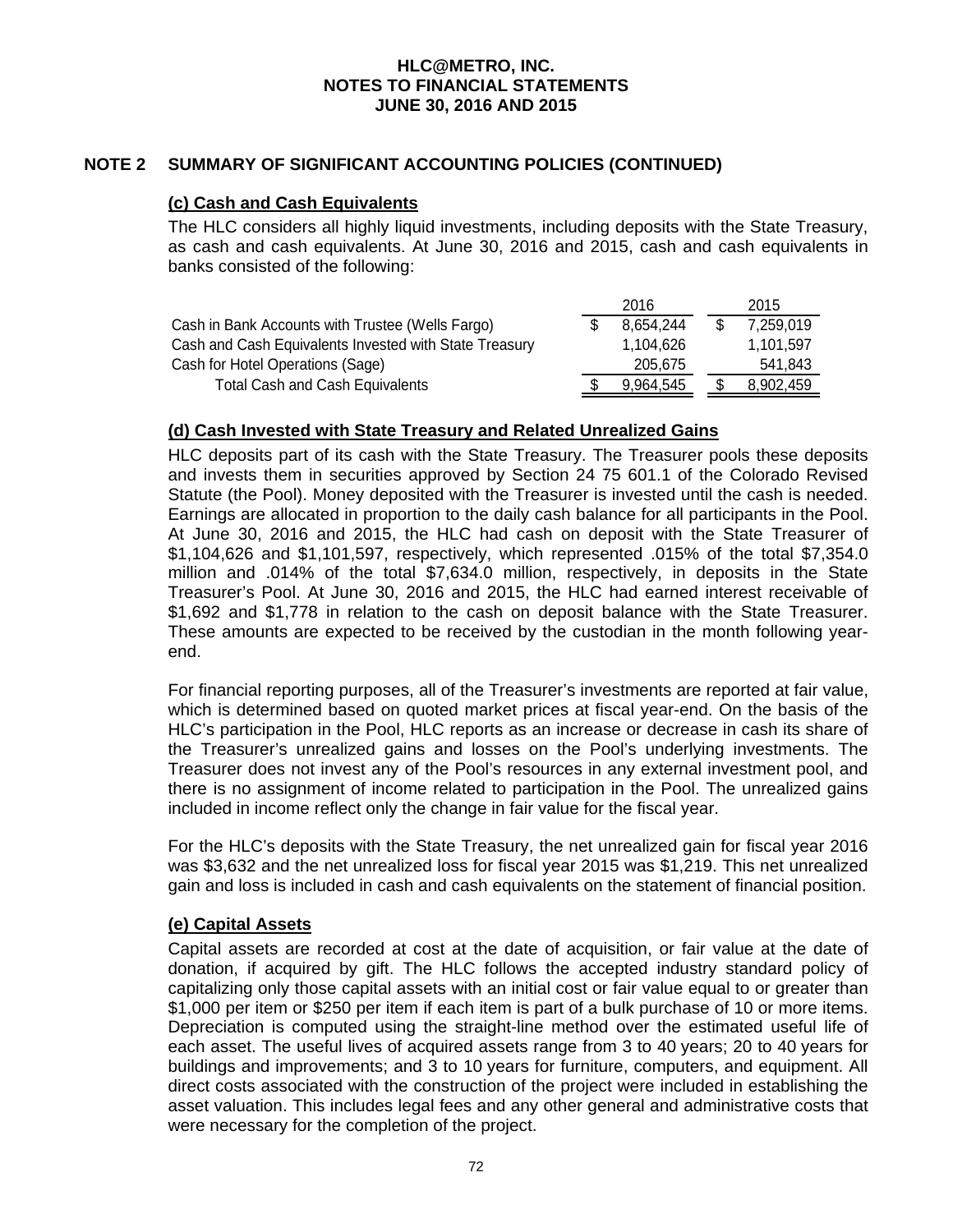#### **NOTE 2 SUMMARY OF SIGNIFICANT ACCOUNTING POLICIES (CONTINUED)**

To the extent applicable, the HLC follows MSU Denver's accounting policies, including the policy of the "half-year" depreciation convention. The HLC recognized \$1,337,908 and \$1,511,798 in building, equipment, furniture, and software depreciation expense in fiscal years 2016 and 2015, respectively.

## **(f) Accounts Receivable**

A summary of accounts receivable balances is as follows:

|                                      | 2016     |   | 2015    |
|--------------------------------------|----------|---|---------|
| <b>BABS Subsidy</b>                  | 330,791  | S | 329,016 |
| Due from the Foundation              |          |   | 34,314  |
| Receivables of Hotel                 | 186.210  |   | 164,964 |
| <b>State Treasury Interest</b>       | 1,935    |   |         |
| Less Allowance for Doubtful Accounts | (3, 141) |   |         |
| <b>Total Accounts Receivable</b>     | 515.795  |   | 528.294 |

As of June 30, 2016 and 2015, the total balance included \$0 and \$34,314, respectively, due from the Metropolitan State University of Denver Foundation (the Foundation) and represents the amount that it has fundraised for the HLC. Additionally, interest receivable from the federal government for the Series 2010A bonds interest subsidy of \$330,971 and \$329,016 was included in the total balance as of both June 30, 2016 and 2015.

As of June 30, 2016, \$186,210 is due to the Hotel from external sources related to its operations. Of this balance, \$104,511 is from a travel agency, and the remaining balance is from outstanding corporate and personal accounts. As of June 30, 2015, \$164,964 is due to the Hotel from external sources related to its operations. Of this balance, \$32,684 is from a travel agency, and the remaining balance is from outstanding corporate and personal accounts. The hotel does not have any receivable balances that are greater than 90 days past due.

An allowance for uncollectible accounts is determined based on a specific review of outstanding balances. As of June 30, 2016 the allowance for doubtful accounts was \$3,141. For 2015, there was no allowance for doubtful accounts.

#### **(g) Use of Land**

As noted in note 7, the University leased land under an operating lease agreement with AHEC totaling \$1.00 for the ground where the HLC hotel is built. This land was, in turn, subleased by the University to HLC for a period of 50 years for \$1 beginning on October 28, 2010. In accordance with generally accepted accounting principles for not-for-profit organizations, the use of the land below fair market was recorded as an asset at the inception of the lease. Each year, rent expense is recognized at estimated fair market value, reducing the value of the use of land asset. Rent expense for both fiscal years 2016 and 2015 was \$110,311 for each year.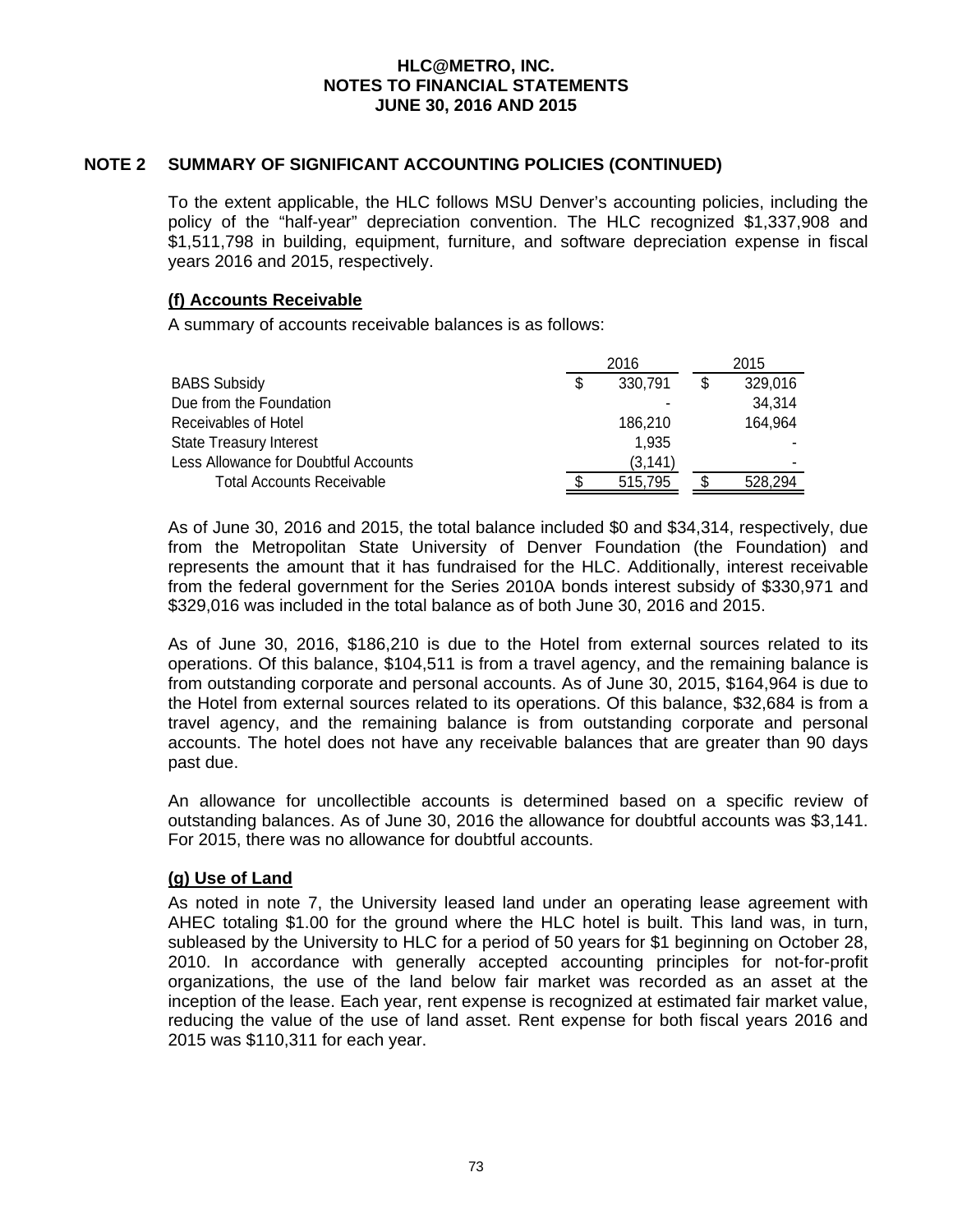### **NOTE 2 SUMMARY OF SIGNIFICANT ACCOUNTING POLICIES (CONTINUED)**

The following is a reconciliation of the beginning and ending balances of the use of land asset:

|                                            | 2016       | 2015       |
|--------------------------------------------|------------|------------|
| Use of Land Asset - Beginning of Year      | 5,000,775  | 5,111,086  |
| Lease Expense Related to Use of Land Asset | (110, 311) | (110, 311) |
| Use of Land Asset - End of Year            | 4.890.464  | 5.000.775  |

### **(h) Accounts Payable**

As of June 30, 2016, accounts payable of \$215,413 includes \$210,948 from Hotel operations due to numerous vendors with small balances, and \$4,465 of deposits held in custody for payment to the Foundation.

As of June 30, 2015, accounts payable of \$213,784 includes \$213,558 from Hotel operations due to numerous vendors with small balances, and \$226 of deposits held in custody for payment to the Foundation.

## **(i) Bond Issuance Costs**

Bond issuance costs are deferred and are being amortized on a straight-line basis over the life of the bonds. Total amortization expense of bond issuance costs for the years ended June 30, 2016 and 2015 was \$172,381 for both years. As noted in note 2(n), bond issuance costs is presented as a direct reduction of Bonds Payable.

## **(j) Revenue Recognition**

Revenue is recognized when it is earned. Contributions are reported when an unconditional promise to give is received.

## **(k) Expenses**

Expenses are recognized by the HLC in the period incurred. Expenses paid in advance but not yet incurred are deferred to the applicable period.

## **(l) Net Assets**

The HLC, as a nonprofit organization, is required to classify its net assets in three categories: unrestricted, temporarily restricted, and permanently restricted.

Unrestricted net assets are available for the general operations and have no donor imposed restriction on them. Temporarily restricted net assets are funds received that are subject to donor imposed restrictions that will be met either by certain actions, expenditures, or the passage of time. As these restrictions are met, net assets are reclassified from temporarily restricted to unrestricted net assets.

The HLC has no permanently restricted net assets.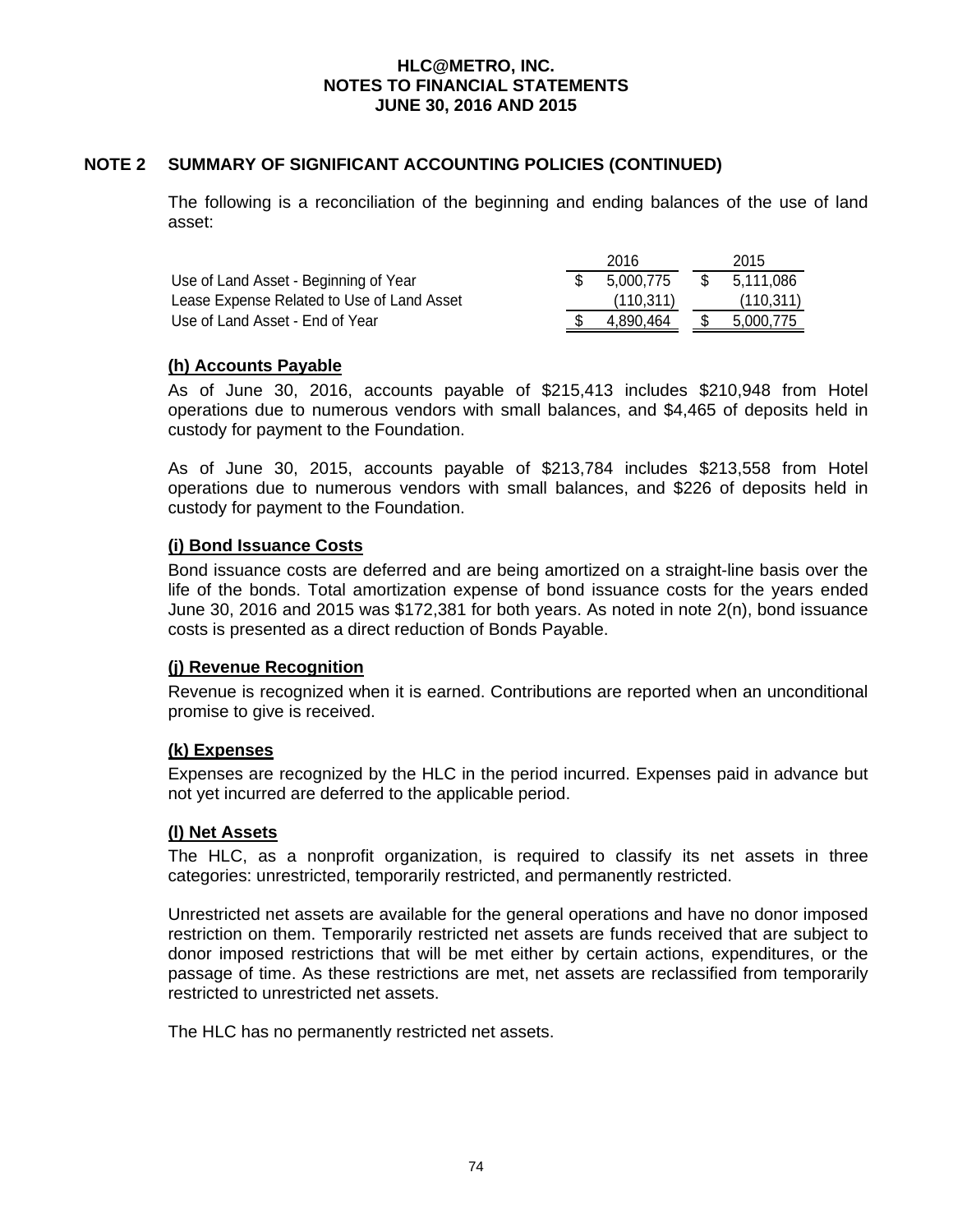#### **NOTE 2 SUMMARY OF SIGNIFICANT ACCOUNTING POLICIES (CONTINUED)**

#### **(m) Use of Estimates**

The preparation of financial statements in conformity with accounting principles generally accepted in the United States of America requires management to make estimates and assumptions that affect the reported amounts of assets and liabilities and disclosure of contingent assets and liabilities at the date of the financial statements and the reported amounts of revenues, expenses, and other changes in net assets during the reporting period. Actual results could differ significantly from those estimates.

#### **(n) Recently Issued and Adopted Accounting Policies**

In April 2015, the FASB issued ASU No. 2015.03, *Interest-Imputation of Interest (Subtopic 835-30) Simplifying the Presentation of Debt Issuance Costs* (ASU 2015-03). To simplify presentation of debt issuance costs, the amendments in this ASU require that debt issuance costs related to a recognized debt liability be presented in the balance sheet as a direct deduction from the carrying amount of that debt liability, consistent with debt discounts. The recognition and measurement guidance for debt issuance costs are not affected by the amendments in this ASU. This ASU is effective for the fiscal years beginning after December 15, 2015; however, early adoption of the ASU is permitted. HLC implemented this ASU for the year ended June 30, 2016, and as a result, debt issuance costs have been presented in the balance sheet as a direct deduction of the long-term obligations.

#### **(o) Reclassifications**

Certain amounts reported in the 2015 financial statements have been reclassified to conform to 2016 presentation.

#### **NOTE 3 FAIR VALUE MEASUREMENTS**

The HLC follows the method of fair value measurement described in Financial Accounting Standards Board (FASB) Accounting Standards Codification (ASC) Topic 820-10, Fair Value Measurement. FASB ASC Topic 820-10 establishes a fair value hierarchy that prioritizes the inputs to valuation techniques used to measure fair value. The hierarchy gives the highest priority to unadjusted quoted prices in active markets for identical assets or liabilities (Level 1 measurement) and the lowest priority to unobservable inputs (Level 3 measurements). The three levels of the fair value hierarchy under FASB ASC Topic 820 10 are as follows:

*Level 1* – Inputs that reflect unadjusted quoted prices in active markets for identical assets or liabilities that the HLC has the ability to access at the measurement date.

*Level 2* – Inputs other than quoted prices that are observable for the asset or liability either directly or indirectly, including inputs in markets that are not considered to be active.

*Level 3* – Inputs that are unobservable and supported by little or no market activity and that are significant to the fair value of the assets or liabilities.

At June 30, 2016 and 2015, all of the HLC's deposits within the Treasurer's Pool are considered to be Level 3 investments.

Additional information on the State Treasurer's pooled cash and investments may be obtained in the State's comprehensive annual financial report for the year ended June 30, 2016.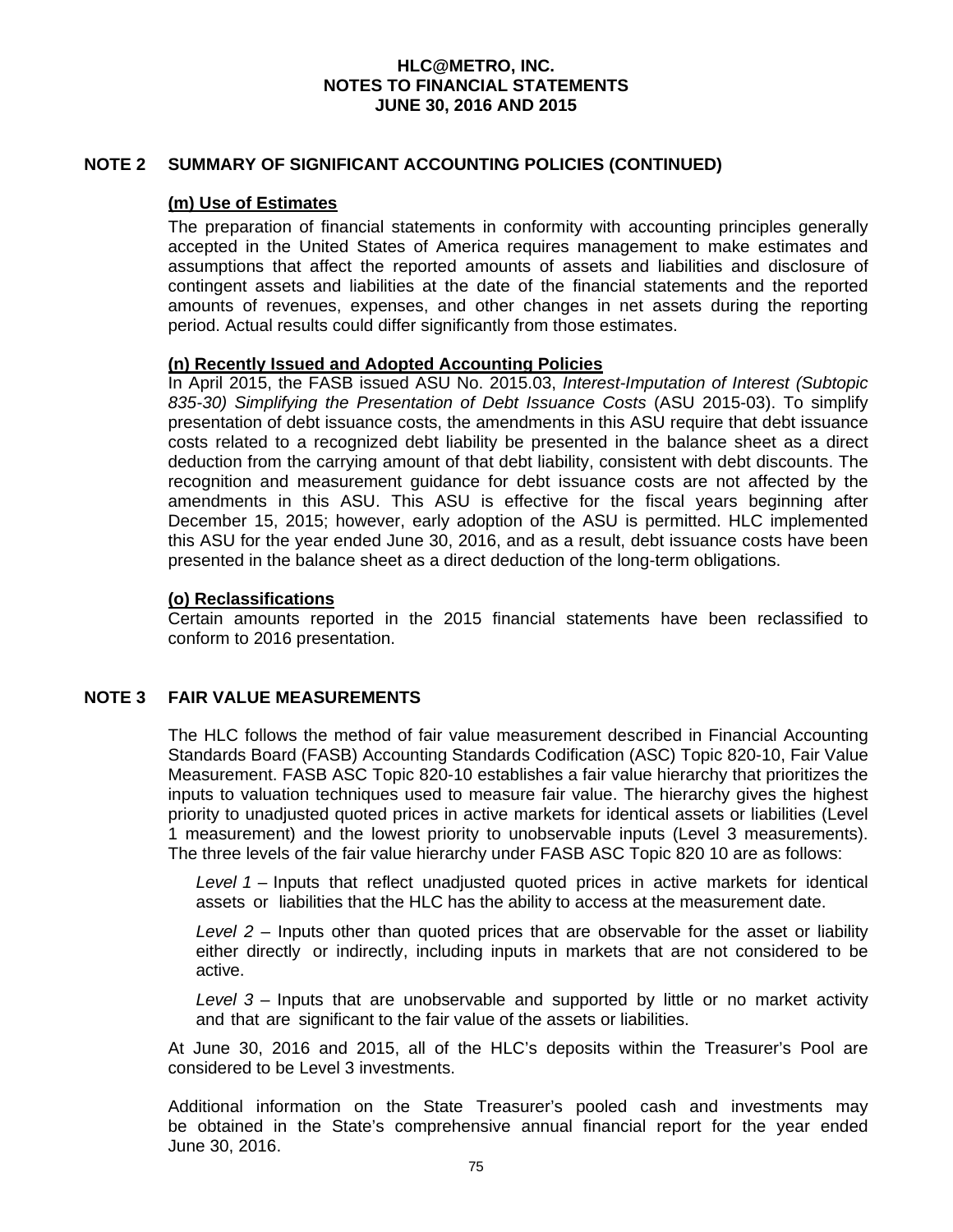### **NOTE 3 FAIR VALUE MEASUREMENTS (CONTINUED)**

#### **(a) Fair Value of Financial Instruments**

The fair value of the HLC's financial instruments is determined as follows:

**Cash and cash equivalents** – Fair value for cash and cash equivalents, excluding funds held by the State Treasury, is estimated to be the same as the carrying (book) value because of its short maturity. Fair value of the cash equivalents pooled with the State Treasury is HLC's percentage ownership of the pooled investments, of which most are determined from quoted market prices except for money market investments that are reported at amortized cost (which approximates market). Restricted cash and cash equivalents are composed of balances maintained in escrow accounts as required by Series 2010 bonds loan and trust agreement.

**Accounts receivable, net** – Fair value is estimated to be the same as the carrying (book) value because of its short maturity.

**Use of Land** – Fair value is estimated based upon comparable lease prices for land properties near HLC in the Denver Metro area.

**Accounts payable and interest payable** – Fair value is estimated to be the same as the carrying (book) value because of their short maturities.

**Bonds payable** – Fair value is determined by computing the present value of future payments discounted at the prevailing interest rate for comparable debt instruments at yearend. At June 30, 2016 and 2015, the fair value of bonds payable is \$67,452,539 and \$60,284,732, respectively.

The following table presents assets (liabilities) measured at fair value by classification within the fair value hierarchy as of June 30:

|                                     |                          | <b>Fair Value Measurements Using</b> |                 |                |
|-------------------------------------|--------------------------|--------------------------------------|-----------------|----------------|
|                                     | <b>Quoted Prices</b>     | Significant                          |                 |                |
|                                     | In Active                | Other                                | Significant     |                |
|                                     | Market for               | Observable                           | Unobservable    |                |
|                                     | <b>Indentical Assets</b> | Inputs                               | Inputs          |                |
|                                     | (Level 1)                | (Level 2)                            | (Level 3)       | Total          |
| Cash and Cash Equivalents           |                          |                                      |                 |                |
| <b>Invested with State Treasury</b> | \$                       | \$<br>٠                              | 1,104,626<br>\$ | 1,104,626<br>S |
| Use of Land                         |                          | 4,890,464                            |                 | 4,890,464      |
| Total                               | Φ                        | 4,890,464                            | 1,104,626       | 5,995,090      |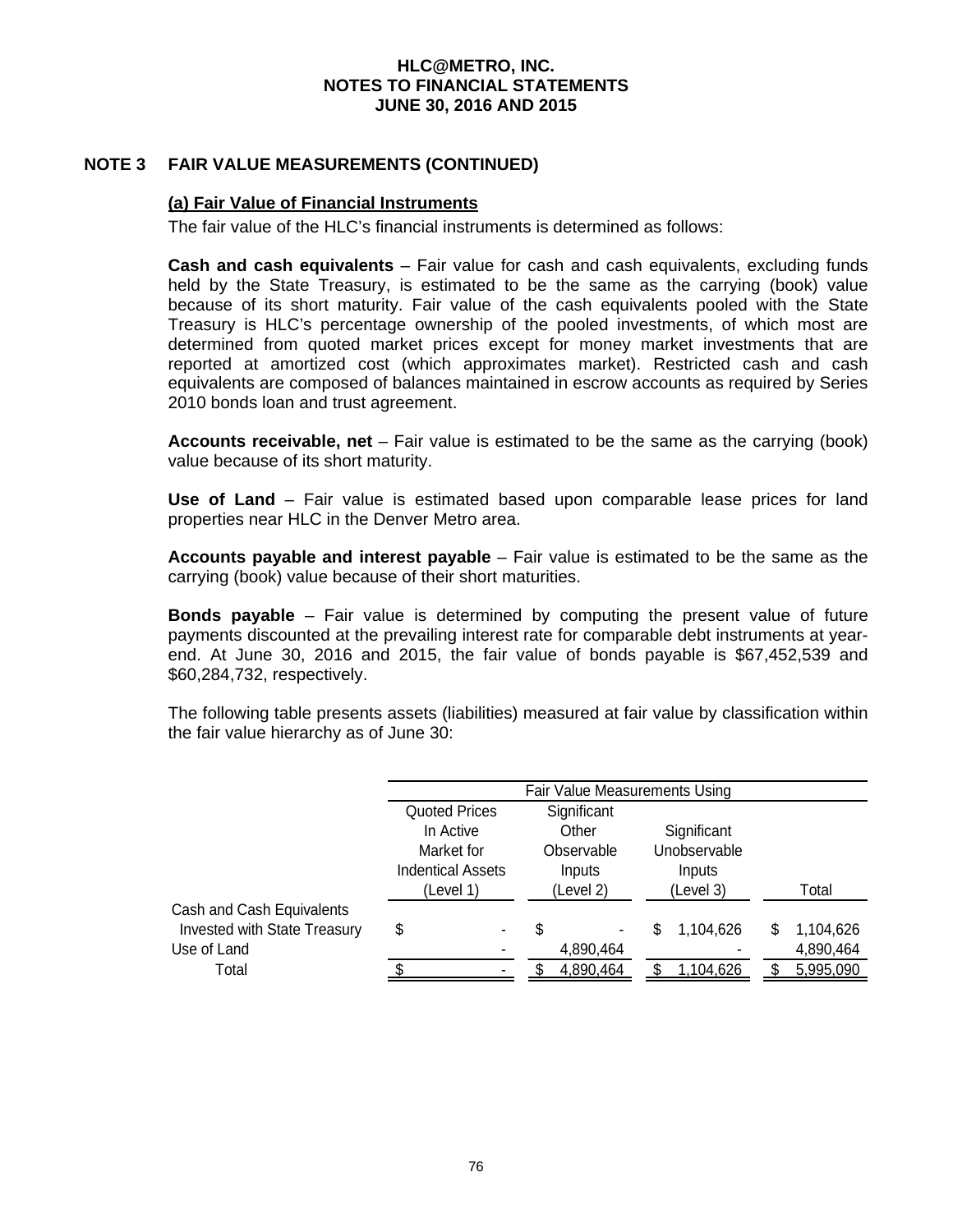## **NOTE 3 FAIR VALUE MEASUREMENTS (CONTINUED)**

|                                     |                          |                                     |           | Fair Value Measurements Using |        |              |   |           |
|-------------------------------------|--------------------------|-------------------------------------|-----------|-------------------------------|--------|--------------|---|-----------|
|                                     |                          | <b>Quoted Prices</b><br>Significant |           |                               |        |              |   |           |
|                                     | In Active                |                                     | Other     |                               |        | Significant  |   |           |
|                                     | Market for               |                                     |           | Observable                    |        | Unobservable |   |           |
|                                     | <b>Indentical Assets</b> |                                     | Inputs    |                               | Inputs |              |   |           |
|                                     | (Level 1)                |                                     | (Level 2) |                               |        | (Level 3)    |   | Total     |
| Cash and Cash Equivalents           |                          |                                     |           |                               |        |              |   |           |
| <b>Invested with State Treasury</b> | \$                       | ۰                                   | S         |                               | S      | 1,101,597    | S | 1,101,597 |
| Use of Land                         |                          |                                     |           | 5,000,775                     |        |              |   | 5,000,775 |
| Total                               |                          |                                     |           | 5,000,775                     |        | 1,101,597    |   | 6,102,372 |

The following is a reconciliation of the beginning and ending balances of assets measured at fair value on a recurring basis using significant unobservable (Level 3) inputs during the years ended June 30, 2016 and 2015:

|                                  | Cash and |                       | Cash and              |                         |  |
|----------------------------------|----------|-----------------------|-----------------------|-------------------------|--|
|                                  |          | Cash Equivalents      |                       | <b>Cash Equivalents</b> |  |
|                                  |          | <b>State Treasury</b> | <b>State Treasury</b> |                         |  |
|                                  |          | 2016                  |                       | 2015                    |  |
| <b>Balance Beginning of Year</b> |          | 1,101,597             | S                     | 1,101,962               |  |
| Withdrawals                      |          | (10, 815)             |                       | (10, 301)               |  |
| Ordinary Investment Income       |          | 10,212                |                       | 11,154                  |  |
| Unrealized (Losses) Gains, Net   |          | 3,632                 |                       | (1, 219)                |  |
| Balance - End of Year            |          | 1,104,626             |                       | 1,101,597               |  |

#### **NOTE 4 BOND OBLIGATIONS**

Total outstanding bonds at June 30 are summarized below:

|                                  |               | Amount        |   |            |                  |
|----------------------------------|---------------|---------------|---|------------|------------------|
|                                  | Date of Issue | <b>Issued</b> |   | 2016       | 2015             |
| 2010(A) Taxable Revenue Bonds    |               |               |   |            |                  |
| (Build America Bonds)            | 10/28/2010    | \$49,640,000  | S | 49,640,000 | \$<br>49,640,000 |
| 2010(B) Tax-Exempt Revenue Bonds | 10/28/2010    | 4,500,000     |   | 4,125,000  | 4,500,000        |
| 2010(C) Taxable Revenue Bonds    | 10/28/2010    | 745,000       |   |            | 335,000          |
| Discount on 2010 Series Bonds,   |               |               |   |            |                  |
| Net of Amortization              |               |               |   | (328, 838) | (312, 015)       |
| Bond Issuance Costs,             |               |               |   |            |                  |
| Net of Amortization              |               |               |   | (921,371)  | (1,093,751)      |
|                                  |               |               |   | 52,514,791 | 53,069,234       |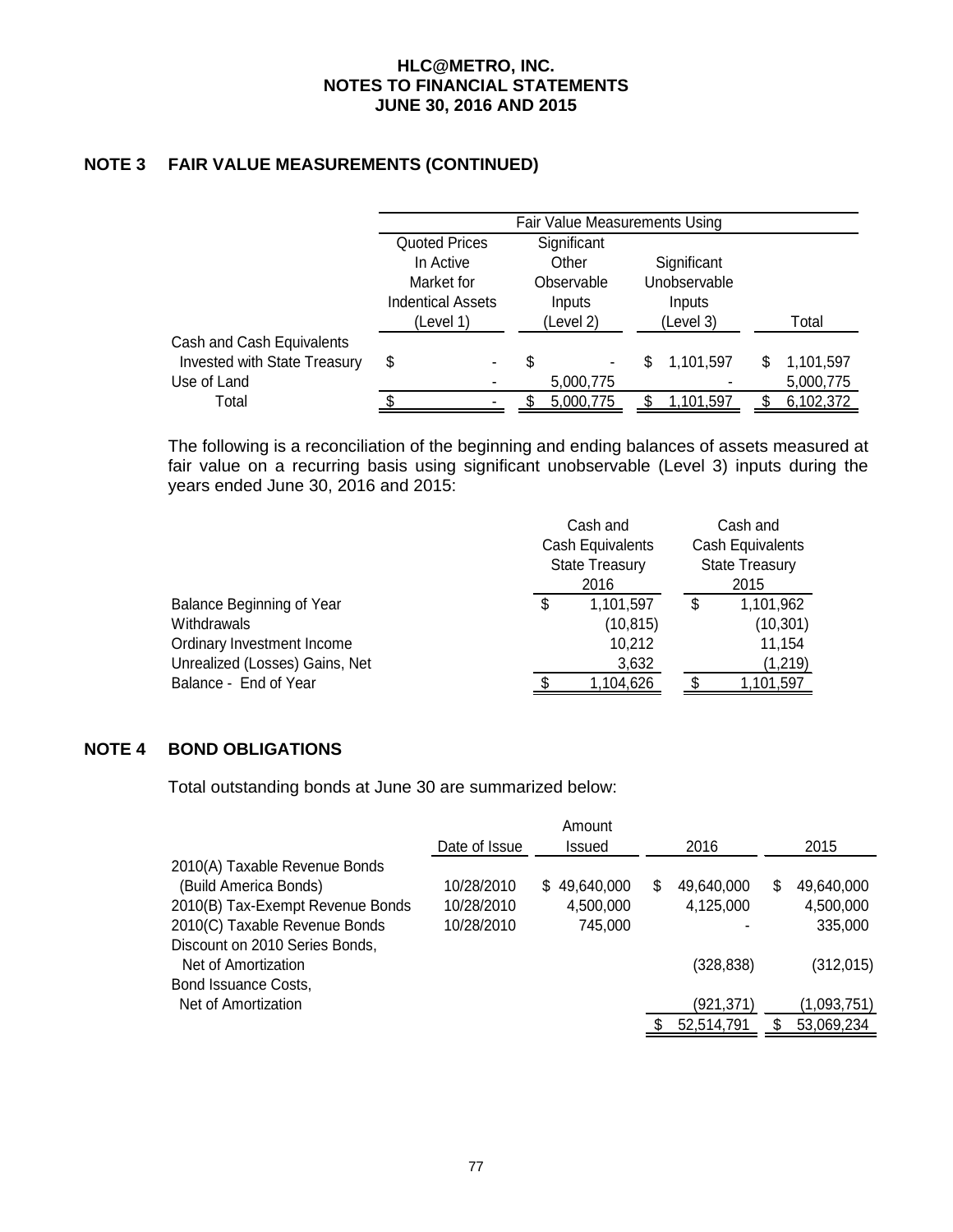## **NOTE 4 BOND OBLIGATIONS (CONTINUED)**

Principal and interest requirements for all Series 2010 bonds, which are due semiannually every March and September, are summarized as follows at June 30, 2016.

| <b>Fiscal Year</b> | Principal     |    | Interest   | Total           |
|--------------------|---------------|----|------------|-----------------|
| 2017               | \$<br>825,000 | \$ | 3,178,348  | \$<br>4,003,348 |
| 2018               | 1,075,000     |    | 3,138,390  | 4,213,390       |
| 2019               | 1,250,000     |    | 3,089,556  | 4,339,556       |
| 2020               | 1,300,000     |    | 3,037,787  | 4,337,787       |
| 2021               | 1,350,000     |    | 2,980,860  | 4,330,860       |
| 2022-2026          | 7,395,000     |    | 13,817,402 | 21,212,402      |
| 2027-2031          | 8,870,000     |    | 11,424,695 | 20,294,695      |
| 2032-2036          | 10,820,000    |    | 8,292,273  | 19,112,273      |
| 2037-2041          | 13,285,000    |    | 4,376,271  | 17,661,271      |
| 2042-2043          | 7,595,000     |    | 378,024    | 7,973,024       |
|                    | 53,765,000    |    | 53,713,606 | 107,478,606     |

#### **Series 2010 Bonds**

The RRRAFA issued Series 2010 bonds on October 28, 2010 for the purpose of constructing the Hotel and Hospitality Learning Center. The proceeds of the bonds and its obligations were transferred to the HLC in fiscal year 2011. MSU Denver has entered into a guarantee agreement dated October 1, 2010 with the HLC. Per this agreement, MSU Denver absolutely and unconditionally guarantees to Wells Fargo, the HLC's trustee, the timely payments of all debt service payments on the Series 2010 bonds on a gross basis (without netting of any federal subsidy payments received or to be received) while said bonds are outstanding in the event HLC does not make the required debt service payments. The guaranteed amounts are payable solely from available pledged revenues of MSU Denver. For the years ended June 30, 2016 and 2015, MSU Denver was not required to, and did not make, any debt service payments on behalf of the HLC.

#### *b) Series 2010A*

On October 28, 2010, Series 2010A taxable revenue BABS were issued for \$49,640,000, bearing interest rates from 4.04% to 6.45%. The principal and interest are due on a semiannual basis with a maturity date of September 1, 2042. These payments range from \$1,039,426 to \$4,743,189. The bonds are qualified to receive a 35% interest subsidy from the federal government, which was expected to be \$24,742,234 over the life of the bonds. However, due to a government sequester, the subsidy was reduced by 8.7% in March 2013. The subsidy was subsequently increased by 1.5% to a total reduction of 7.2% in October 2013, but then decreased by 0.10% to a total reduction of 7.3% in March 2015. The government sequester is anticipated to reduce the total subsidy received by \$1,579,472 over the life of the bonds. A total of \$5,406,233 and \$4,743,764 had been earned as of June 30, 2016 and 2015, respectively. A receivable of \$330,791 and \$329,016 was recorded as of June 30, 2016 and 2015.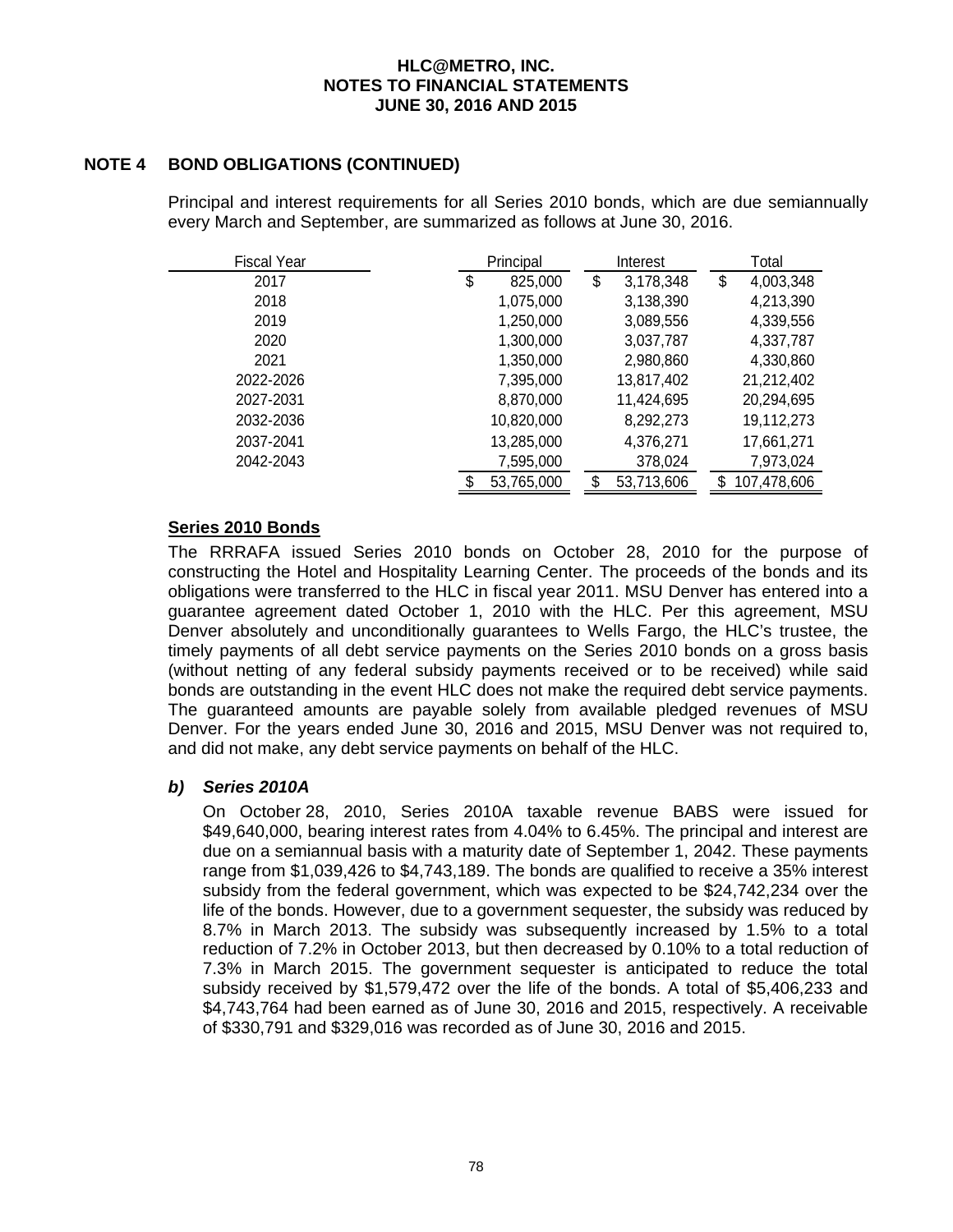### **NOTE 4 BOND OBLIGATIONS (CONTINUED)**

#### *c) Series 2010B*

On October 28, 2010, Series 2010B tax-exempt revenue bonds were issued for \$4,500,000, bearing interest rates from 3% to 4%. The principal and interest are due on a semiannual basis with a maturity date of September 1, 2019. These payments range from \$57,400 to \$1,294,500 with the last payment being a total of \$994,500.

### *d) Series 2010C*

On October 28, 2010, Series 2010C taxable revenue bonds were issued for \$745,000, bearing interest rates from 1.978% to 2.328%. The principal and interest are due on a semiannual basis with a maturity date of September 1, 2015. These payments range from \$5,435 to \$417,954 with the last payment being a total of \$338,899.

## **NOTE 5 TEMPORARILY RESTRICTED NET ASSETS**

The Metropolitan State University of Denver Foundation receives contributions from various corporations, organizations and individuals on behalf of the HLC, which are temporarily restricted. At June 30, 2016 and 2015, temporarily restricted net assets are comprised of contributions related to future periods and contributions with a specific purpose and land held for use, as described in Note 1 (g) as follows:

|                                             | 2016                     | 2015      |
|---------------------------------------------|--------------------------|-----------|
| Land Held for Use                           | 4.890.464                | 5,000,775 |
| Time Restrictions for Debt Service Payments | $\overline{\phantom{0}}$ | 34.314    |
| Total                                       | 4,890,464                | 5,035,089 |

#### **NOTE 6 METROPOLITAN STATE UNIVERSITY OF DENVER FOUNDATION CONTRIBUTIONS**

The Foundation exists for the purpose of soliciting and investing donations for MSU Denver. On September 21, 2010, the Foundation's board of directors adopted the Foundation Resolution providing a plan to use its best effort to raise approximately \$12 million in donations, sufficient to retire a portion of the HLC 2010 bonds. However, due to the difficulty of raising the remaining portion of the agreed upon \$12 million, the agreement was amended to include a more attainable fundraising goal of \$3.5 million. For the years ended June 30, 2016 and 2015, the Foundation contributed a total of \$52,690 and \$218,919, to the HLC. All amounts contributed by the Foundation for the years ended June 30, 2016 and 2015 were cash contributions to be used for the HLC's debt service requirements.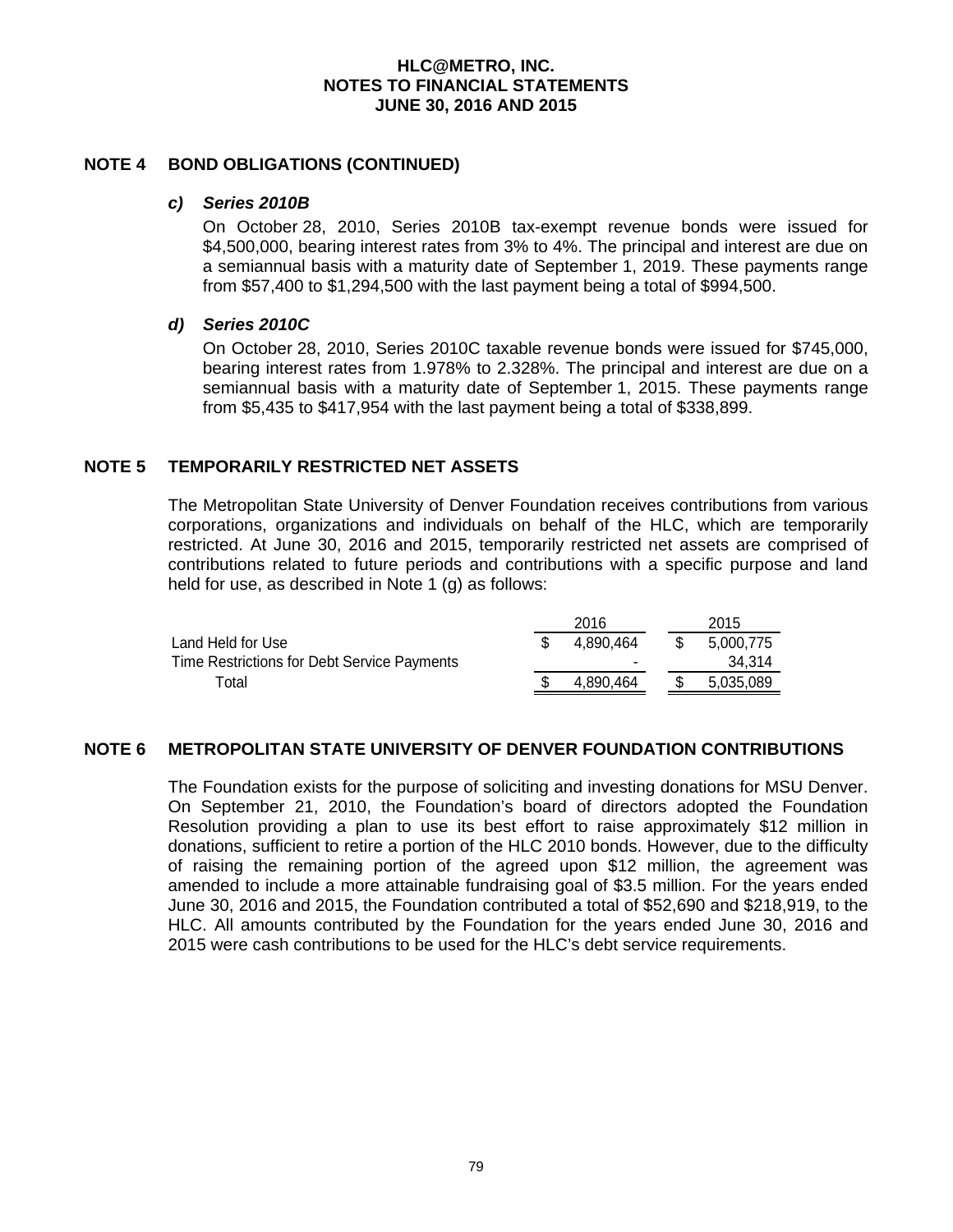## **NOTE 7 GROUND LEASE**

As of June 30, 2016 and 2015, the HLC has no lease obligations. Trustees of the University have leased the HLC land from the Auraria Higher Education Center for a period of fifty (50) years in the amount of two dollars (\$2.00) for the term of the lease. This lease is specifically for the purpose of construction and operation of the Hotel and Hospitality Learning Center. See Note 2 (g) for more information on how the use of this land is recorded on the financial statements.

#### **NOTE 8 INCOME TAX STATUS**

The income of the HLC is derived from the exercise of essential government functions and, as such, is excluded from federal income tax under Section 115 of the Code; however, it would be subject to tax on any unrelated business income under Section 511(a)(2)(B). HLC had no material amounts of unrelated business income for the years ended June 30, 2016 and 2015.

In accordance with Generally Accepted Accounting Principles, a private entity is required to disclose any material uncertain tax positions that management believes does not meet a "more-likely-than–not" standard of being sustained under an income tax audit and to record a liability for any such taxes including penalty and interest. Management of the Organization has not identified any uncertain tax positions that require the recording of a liability mentioned above for further disclosure. The HLC is currently not under any U.S. federal or state income tax examinations by tax authorities.

## **NOTE 9 SUBSEQUENT EVENTS**

HLC has evaluated its subsequent events as of November 30, 2016, the date that the financial statements were available to be issued. No events were identified requiring disclosure.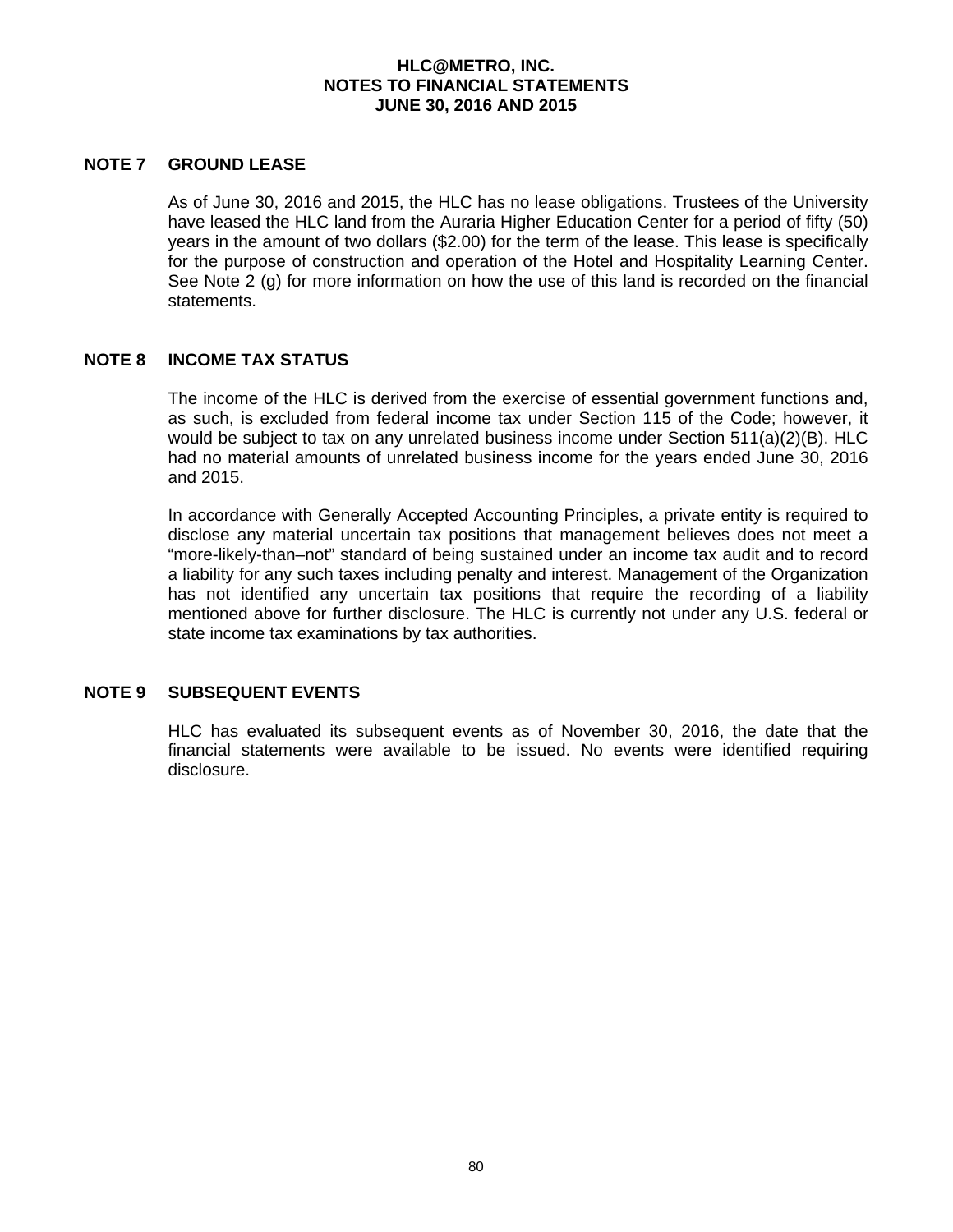

## **Independent Auditors' Report on Internal Control over Financial Reporting and on Compliance and Other Matters Based on an Audit of Financial Statements Performed in Accordance with** *Government Auditing Standards*

Members of the Legislative Audit Committee:

We have audited, in accordance with the auditing standards generally accepted in the United States of America and the standards applicable to financial audits contained in *Government Auditing Standards*  issued by the Comptroller General of the United States, the financial statements of the business-type activities and the aggregate discretely presented component units of Metropolitan State University of Denver (the University), an institution of higher education of the State of Colorado, as of and for the years ended June 30, 2016 and 2015, and the related notes to the financial statements, which collectively comprise the University's basic financial statements, and have issued our report thereon dated November 30, 2016. Our report includes a reference to other auditors who audited the financial statements of the Metropolitan University of Denver Foundation, Inc., as described in our report on the University's financial statements. The financial statements of the Metropolitan State University of Denver Foundation, Inc. were not audited in accordance with *Government Auditing Standards*.

## **Internal Control over Financial Reporting**

In planning and performing our audit of the financial statements, we considered the University's internal control over financial reporting (internal control) to determine the audit procedures that are appropriate in the circumstances for the purpose of expressing our opinions on the financial statements, but not for the purpose of expressing an opinion on the effectiveness of the University's internal control. Accordingly, we do not express an opinion on the effectiveness of the University's internal control.

A *deficiency in internal control* exists when the design or operation of a control does not allow management or employees, in the normal course of performing their assigned functions, to prevent, or detect and correct, misstatements on a timely basis. A *material weakness* is a deficiency, or combination of deficiencies, in internal control, such that there is a reasonable possibility that a material misstatement of the entity's financial statements will not be prevented, or detected and corrected, on a timely basis. A *significant deficiency* is a deficiency, or a combination of deficiencies, in internal control that is less severe than a material weakness, yet important enough to merit attention by those charged with governance.

Our consideration of internal control was for the limited purpose described in the first paragraph of this section and was not designed to identify all deficiencies in internal control that might be material weaknesses or significant deficiencies and therefore, material weaknesses or significant deficiencies may exist that were not identified. Given these limitations, during our audit we did not identify any deficiencies in internal control that we consider to be material weaknesses. However, material weaknesses may exist that have not been identified.

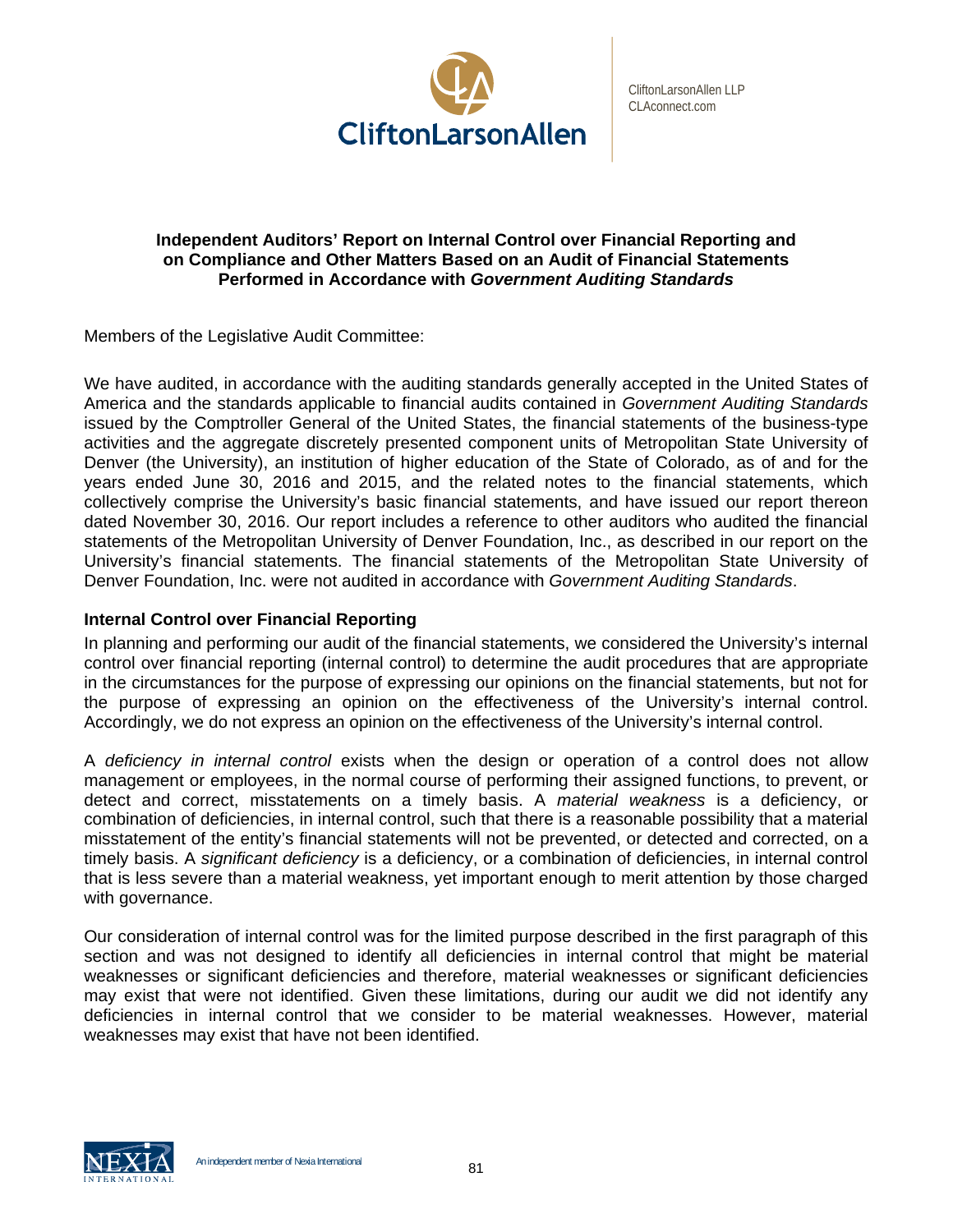#### **Compliance and Other Matters**

As part of obtaining reasonable assurance about whether the University's financial statements are free from material misstatement, we performed tests of its compliance with certain provisions of laws, regulations, contracts, and grant agreements, noncompliance with which could have a direct and material effect on the determination of financial statement amounts. However, providing an opinion on compliance with those provisions was not an objective of our audit, and accordingly, we do not express such an opinion. The results of our tests disclosed no instances of noncompliance or other matters that are required to be reported under *Government Auditing Standards*.

#### **Purpose of this Report**

The purpose of this report is solely to describe the scope of our testing of internal control and compliance and the results of that testing, and not to provide an opinion on the effectiveness of the University's internal control or on compliance. This report is an integral part of an audit performed in accordance with *Government Auditing Standards* in considering the University's internal control and compliance. Accordingly, this communication is not suitable for any other purpose.

Vifton Larson Allen LLP

**CliftonLarsonAllen LLP** 

Denver, Colorado November 30, 2016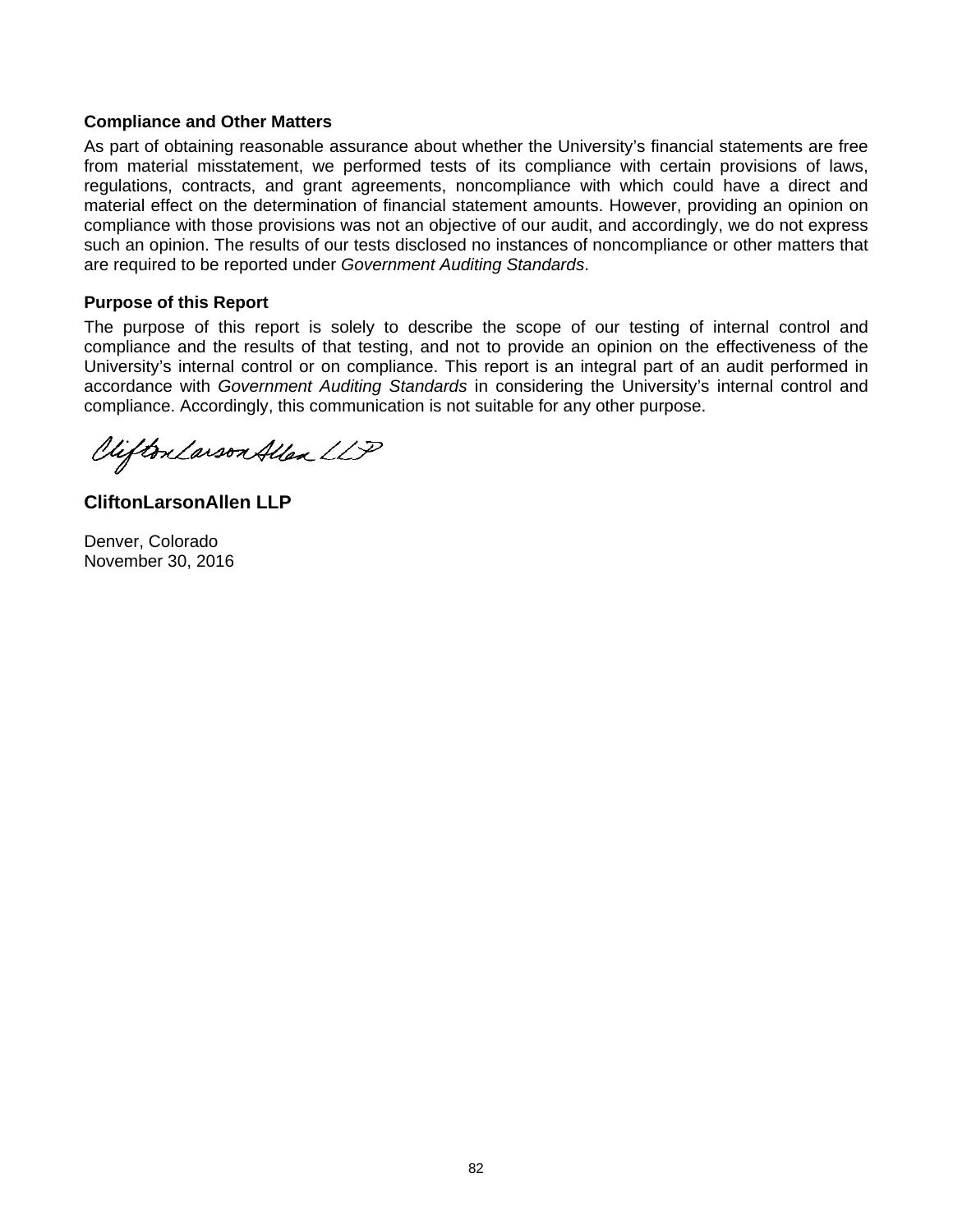

CliftonLarsonAllen LLP CLAconnect.com

November 30, 2016

Members of the Legislative Audit Committee Metropolitan State University of Denver Denver, Colorado

We have audited the financial statements of the business-type activities and the aggregate discretely presented component units of the Metropolitan State University of Denver (the University), an institution of higher education of the State of Colorado, as of and for the year ended June 30, 2016, and have issued our report thereon dated of November 30, 2016. We have previously communicated to you information about our responsibilities under auditing standards generally accepted in the United States of America, *Government Auditing Standards* as well as certain information related to the planned scope and timing of our audit. Professional standards also require that we communicate to you the following information related to our audit.

## **Significant audit findings**

## *Qualitative aspects of accounting practices*

### *Accounting policies*

Management is responsible for the selection and use of appropriate accounting policies. The significant accounting policies used by the University are described in Note 1 to the financial statements.

The University adopted GASB Statement No. 72, Fair Value Measurement and Application during the year. No other new accounting policies were adopted and the application of existing policies was not changed during 2016.

We noted no transactions entered into by the entity during the year for which there is a lack of authoritative guidance or consensus. All significant transactions have been recognized in the financial statements in the proper period.

#### *Accounting estimates*

Accounting estimates are an integral part of the financial statements prepared by management and are based on management's knowledge and experience about past and current events and assumptions about future events. Certain accounting estimates are particularly sensitive because of their significance to the financial statements and because of the possibility that future events affecting them may differ significantly from those expected. The most sensitive estimates affecting the financial statements were:

- Accounts and loans receivable are recorded net of estimated uncollectible amounts, approximating anticipated losses. Individual accounts are written off against the allowance when collection of the account appears doubtful.
- Capital assets are depreciated using the straight-line method and monthly convention over the estimated useful lives of the assets. Estimated useful lives range from 3 to 50 years.
- Compensated absences and related personnel expenses are recognized based on estimated balances due to employees upon termination or retirement. The limitations on such payments are defined by the rules associated with the personnel systems at the University. Employees accrue and vest in vacation and sick leave earnings based on their hire date and length of service.

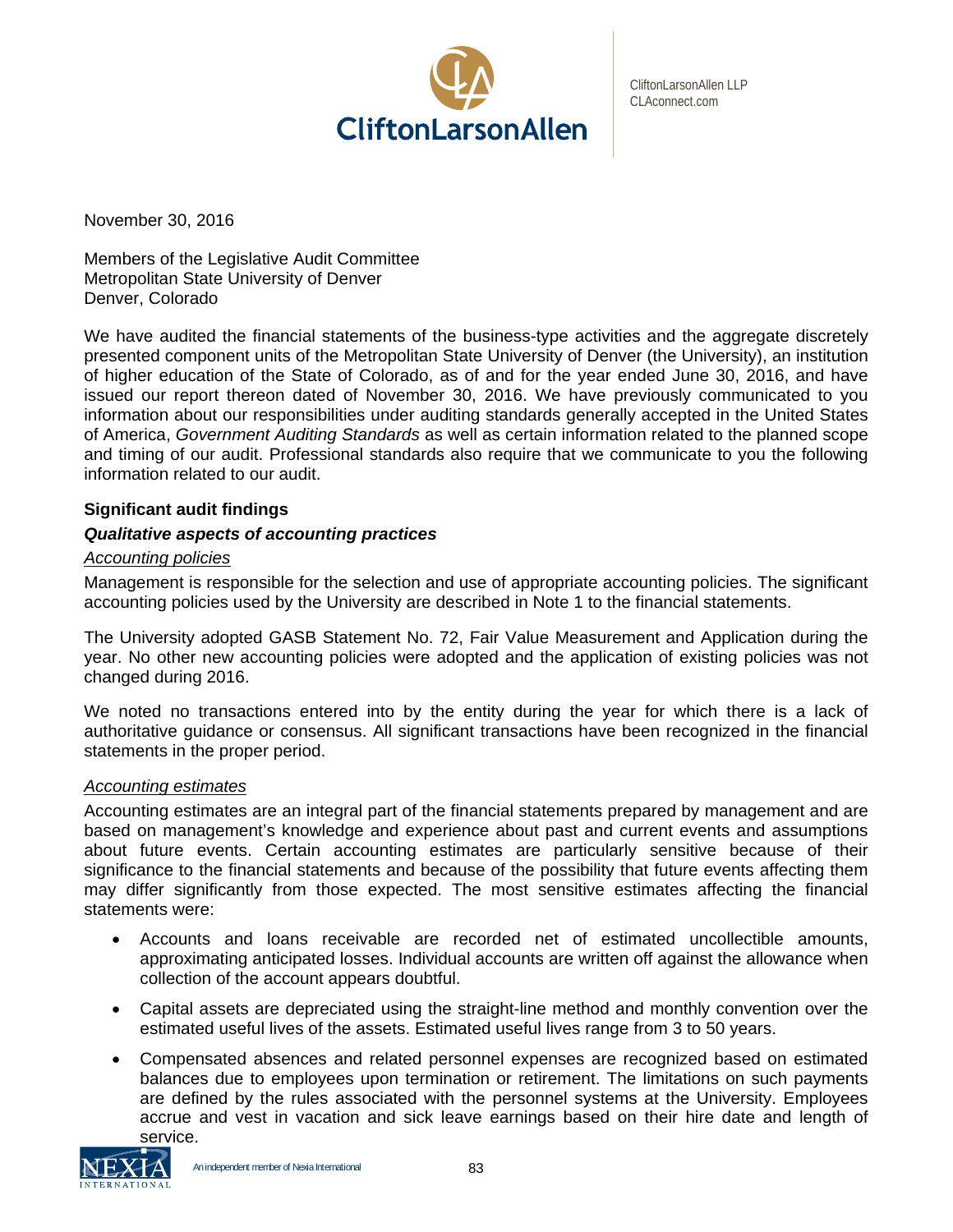- Summer tuition revenue and fees are recognized based on an estimate that fifty percent of summer courses occur during the fiscal year and the other fifty percent deferred for the courses that occur in the subsequent fiscal year.
- The University's net pension liability is based on the actuarial valuation of the overall net pension liability of the state pension plan. The valuation of the pension plan's liability is based on various actuarial assumptions and other inputs including estimated inflation rates, wage inflation, long-term investment rate of return and post-retirement benefit increases.

We reviewed and tested management's procedures and underlying supporting documentation in the areas discussed above and evaluated the key factors and assumptions used to develop the estimates noted above in determining that they are reasonable in relation to the financial statements taken as a whole. We concluded that the accounting estimates and management judgments appeared to consider all significant factors and resulted in appropriate accounting recognition.

### *Financial statement disclosures*

Certain financial statement disclosures are particularly sensitive because of their significance to financial statement users. There were no particularly sensitive financial statement disclosures.

The financial statement disclosures are neutral, consistent, and clear.

### *Difficulties encountered in performing the audit*

We encountered no significant difficulties in dealing with management in performing and completing our audit.

### *Uncorrected misstatements*

Professional standards require us to accumulate all misstatements identified during the audit, other than those that are clearly trivial, and communicate them to the appropriate level of management. Page 87 summarizes uncorrected misstatements of the financial statements. Management has determined that their effects are immaterial, both individually and in the aggregate, to the financial statements taken as a whole.

#### *Corrected misstatements*

The attached schedule on page 86 summarizes material misstatements detected as a result of audit procedures that were corrected by management.

## *Disagreements with management*

For purposes of this letter, a disagreement with management is a financial accounting, reporting, or auditing matter, whether or not resolved to our satisfaction, that could be significant to the financial statements or the auditors' report. No such disagreements arose during our audit.

#### *Management representations*

We have requested certain representations from management that are included in the management representation letter dated November 30, 2016.

#### *Management consultations with other independent accountants*

In some cases, management may decide to consult with other accountants about auditing and accounting matters, similar to obtaining a "second opinion" on certain situations. If a consultation involves application of an accounting principle to the entity's financial statements or a determination of the type of auditors' opinion that may be expressed on those statements, our professional standards require the consulting accountant to check with us to determine that the consultant has all the relevant facts. To our knowledge, there were no such consultations with other accountants.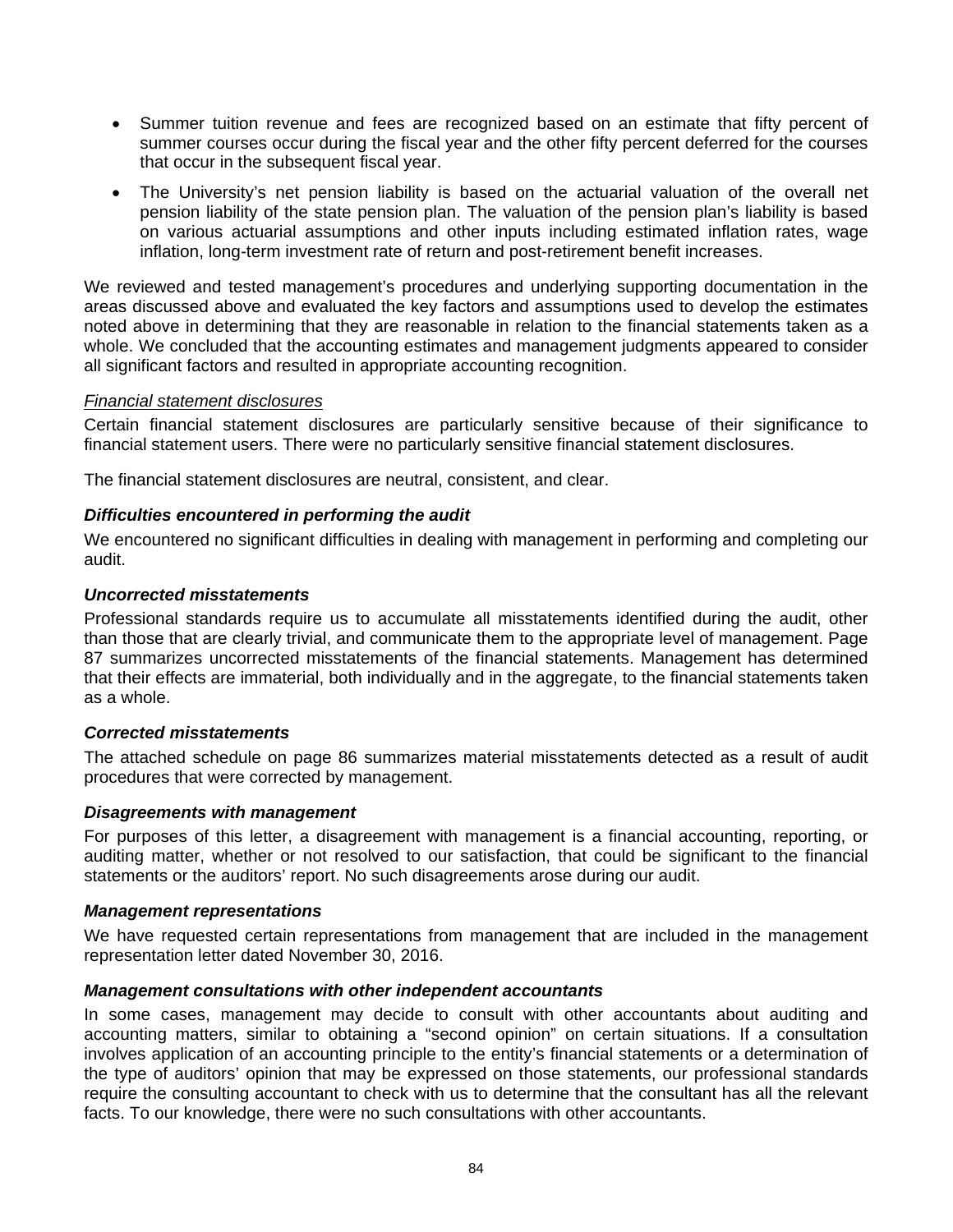#### *Significant issues discussed with management prior to engagement*

We generally discuss a variety of matters, including the application of accounting principles and auditing standards, with management each year prior to engagement as the entity's auditors. However, these discussions occurred in the normal course of our professional relationship and our responses were not a condition to our engagement.

#### **Audits of group financial statements**

We noted no matters related to the group audit that we consider being significant to the responsibilities of those charged with governance of the group.

We have provided a separate letter to management dated November 30, 2016, communicating internal control related matters relevant to the group audit and identified by us or by a component auditor during the audit.

#### *Quality of component auditor's work*

There were no instances in which our evaluation of the work of a component auditor gave rise to a concern about the quality of that auditor's work.

### *Limitations on the group audit*

There were no restrictions on our access to information of components or other limitations on the group audit.

### **Other information in documents containing audited financial statements**

With respect to the required supplementary information (RSI) accompanying the financial statements, we made certain inquiries of management about the methods of preparing the RSI, including whether the RSI has been measured and presented in accordance with prescribed guidelines, whether the methods of measurement and preparation have been changed from the prior period and the reasons for any such changes, and whether there were any significant assumptions or interpretations underlying the measurement or presentation of the RSI. We compared the RSI for consistency with management's responses to the foregoing inquiries, the basic financial statements, and other knowledge obtained during the audit of the basic financial statements. Because these limited procedures do not provide sufficient evidence, we did not express an opinion or provide any assurance on the RSI.

Our auditors' opinion, the audited financial statements, and the notes to financial statements should only be used in their entirety. Inclusion of the audited financial statements in a document you prepare, such as an annual report, should be done only with our prior approval and review of the document.

\*\*\*\*\*

This communication is intended solely for the information and use of the State of Colorado Legislative Audit Committee, the Office of the State Auditor, the Board of Trustees and management of the University and is not intended to be, and should not be, used by anyone other than these specified parties. However, upon release by the Legislative Audit Committee this report is a public document.

Clifton Larson Allen LLP

**CliftonLarsonAllen LLP** 

Denver, Colorado November 30, 2016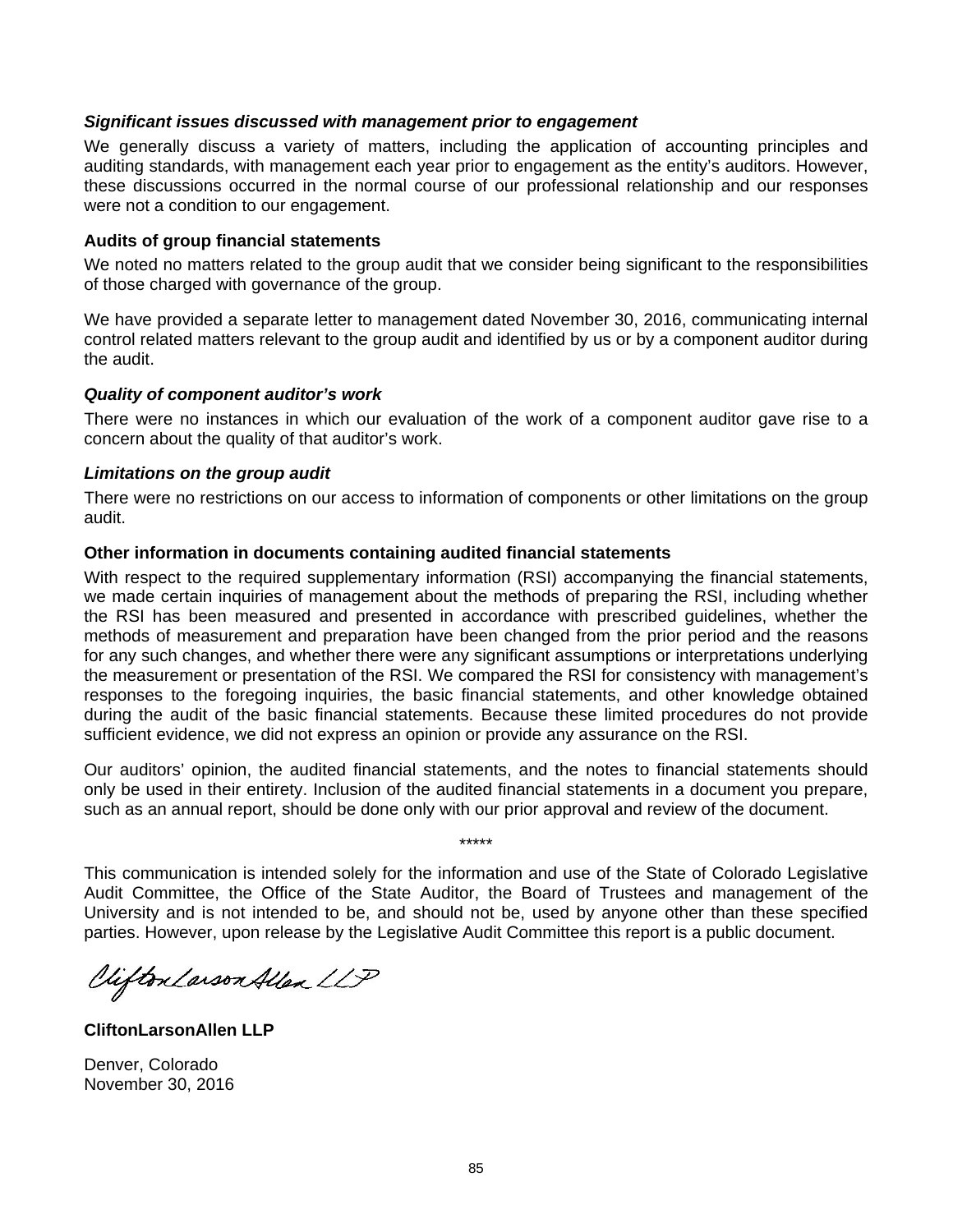# **METROPOLITAN STATE UNIVERSITY OF DENVER AUDIT ADJUSTMENT SCHEDULE JUNE 30, 2016**

|      |                                 | Adjustments on financial statement captions |                                   |              |                |                      |                |                   |  |  |  |
|------|---------------------------------|---------------------------------------------|-----------------------------------|--------------|----------------|----------------------|----------------|-------------------|--|--|--|
|      |                                 |                                             | Change in net position unadjusted |              |                |                      |                |                   |  |  |  |
|      |                                 | audit differences arising in                |                                   |              |                | <b>Balance sheet</b> |                |                   |  |  |  |
| Adj. |                                 | Current                                     | <b>Prior</b>                      |              | <b>Current</b> | <b>Noncurrent</b>    | <b>Current</b> | <b>Noncurrent</b> |  |  |  |
| no.  | <b>Description</b>              | period                                      | period                            | Net position | assets         | assets               | liabilities    | liabilities       |  |  |  |
|      | <b>Operating Expenses</b>       | 269,242                                     |                                   |              |                |                      |                |                   |  |  |  |
|      | <b>Accrued Payroll</b>          |                                             |                                   | 269,242      |                |                      | (269, 242)     |                   |  |  |  |
|      | To record the impact of the     |                                             |                                   |              |                |                      |                |                   |  |  |  |
|      | University holding a deferred   |                                             |                                   |              |                |                      |                |                   |  |  |  |
|      | compensation plan for employee. |                                             |                                   |              |                |                      |                |                   |  |  |  |
|      |                                 |                                             |                                   |              |                |                      |                |                   |  |  |  |
|      | Total                           | 269.242                                     |                                   | 269.242      |                |                      | (269.242)      |                   |  |  |  |
|      |                                 |                                             |                                   |              |                |                      |                |                   |  |  |  |